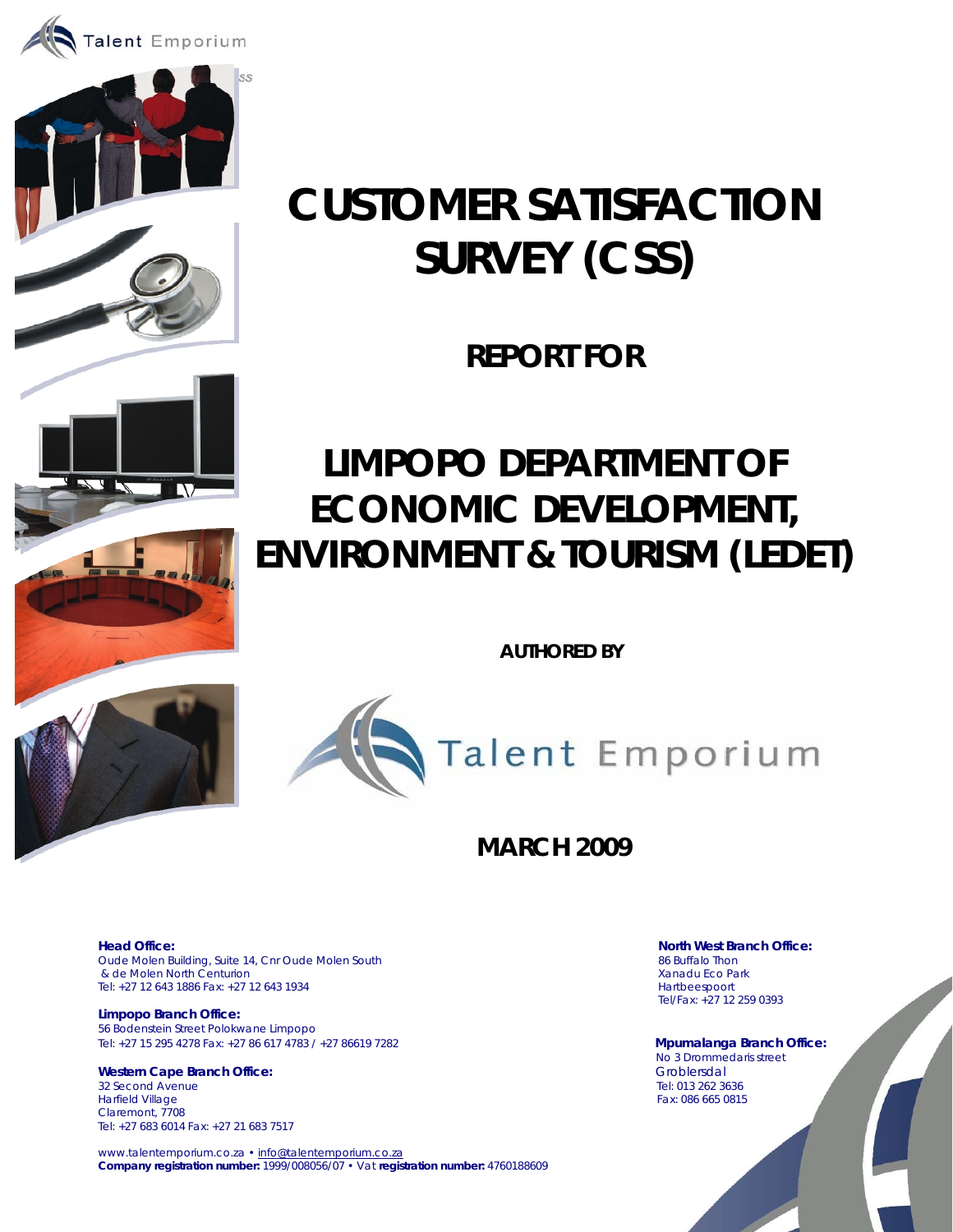# **TABLE OF CONTENTS**

| 1.1                                                                   |    |
|-----------------------------------------------------------------------|----|
| 1.1.1                                                                 |    |
| 1.1.2                                                                 |    |
| 1.1.3                                                                 |    |
|                                                                       |    |
| 1.1.5 Part E focuses on the overall conclusion of the CSS Report.  10 |    |
| 1.2                                                                   |    |
| 1.2.1.                                                                |    |
|                                                                       |    |
| 1.3.                                                                  |    |
| 1.4                                                                   |    |
| 1.4.1                                                                 |    |
| 1.4.2.                                                                |    |
| 1.5                                                                   |    |
| 1.5.1                                                                 |    |
|                                                                       |    |
| 1.5.4                                                                 |    |
| 1.5.5                                                                 |    |
| 1.5.6                                                                 |    |
| 1.5.7                                                                 |    |
|                                                                       |    |
|                                                                       |    |
| 2.1.                                                                  |    |
| 2.1.1                                                                 |    |
| 2.1.2                                                                 |    |
| 2.1.3.                                                                |    |
| 2.1.4                                                                 |    |
| 2.1.5                                                                 |    |
| 2.1.6                                                                 |    |
| 2.1.7                                                                 |    |
| CHAPTER THREE: SURVEY ROLL-OUT - DATA COLLECTION AND CAPTURING 50     |    |
| 3.1                                                                   |    |
| 3.2                                                                   |    |
| 3.3                                                                   |    |
| 3.4                                                                   |    |
| 3.5.                                                                  |    |
|                                                                       |    |
|                                                                       | 53 |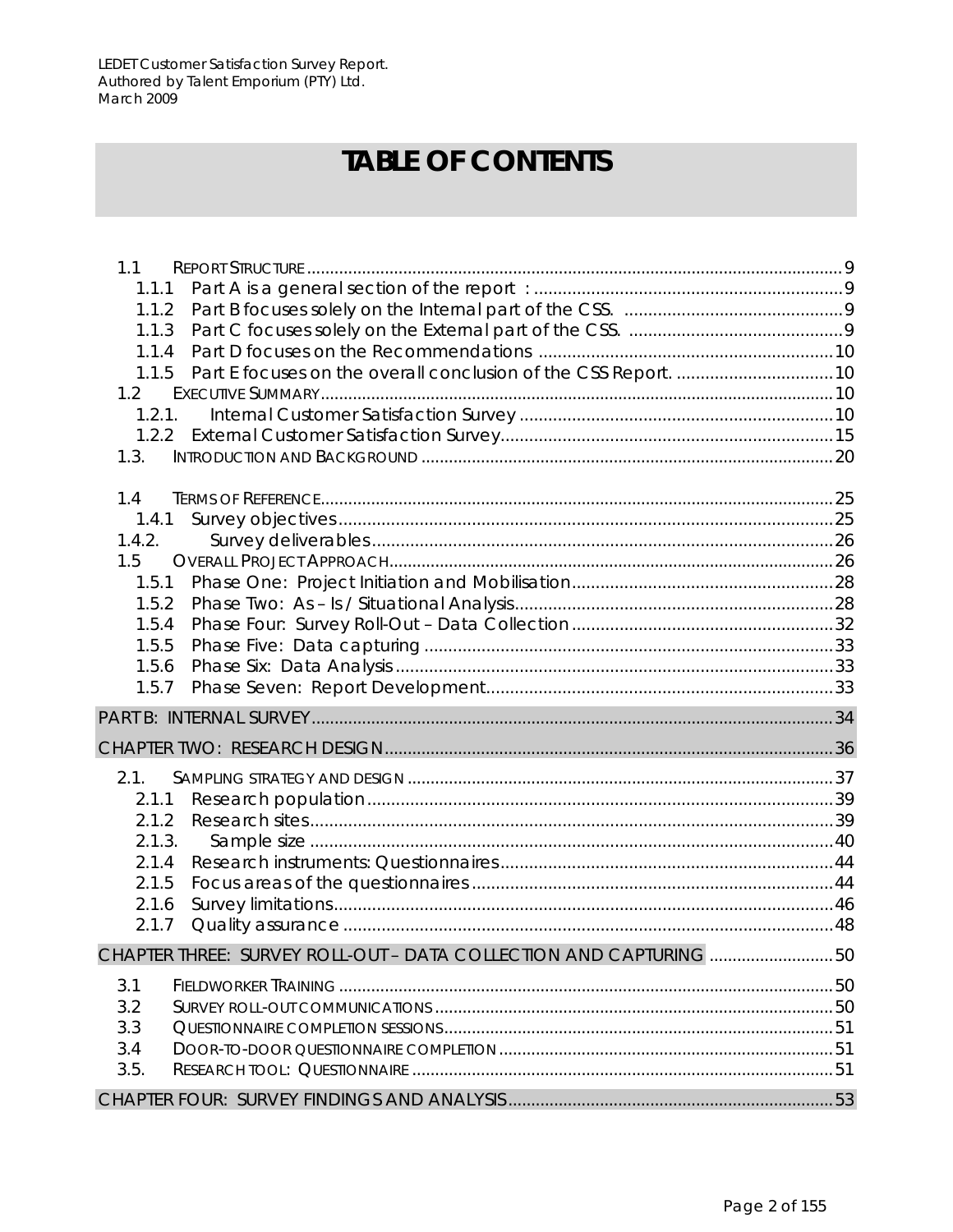| 4.1            |                                                                                      |  |
|----------------|--------------------------------------------------------------------------------------|--|
| 4.1.1          |                                                                                      |  |
| 4.1.2          |                                                                                      |  |
| 4.1.3          |                                                                                      |  |
| 4.1.4          |                                                                                      |  |
| 4.1.5          | Response rate per workstation (i.e. Head Office, District Offices and Nature         |  |
|                |                                                                                      |  |
| 4.1.6<br>4.1.7 |                                                                                      |  |
|                |                                                                                      |  |
| 4.2            |                                                                                      |  |
| 4.2.1          |                                                                                      |  |
|                | 4.2.2 I am aware of every Directorate's Service Standards for its internal clients65 |  |
| 4.2.3          |                                                                                      |  |
| 4.2.4          |                                                                                      |  |
| 4.2.5          |                                                                                      |  |
|                |                                                                                      |  |
|                |                                                                                      |  |
|                |                                                                                      |  |
| 5.1            |                                                                                      |  |
| 5.1.1          |                                                                                      |  |
| 5.1.2          |                                                                                      |  |
| 5.1.3          |                                                                                      |  |
| 5.1.4          |                                                                                      |  |
| 5.1.5          |                                                                                      |  |
| 5.1.6          |                                                                                      |  |
| 5.1.7          |                                                                                      |  |
|                |                                                                                      |  |
| 6.1            |                                                                                      |  |
| 6.1.1          |                                                                                      |  |
| 6.2.1          |                                                                                      |  |
| 6.2.2          |                                                                                      |  |
|                |                                                                                      |  |
| 7.1            |                                                                                      |  |
| 7.1.1          |                                                                                      |  |
| 7.1.2          |                                                                                      |  |
| 7.1.3          |                                                                                      |  |
|                |                                                                                      |  |
|                |                                                                                      |  |
|                |                                                                                      |  |
|                |                                                                                      |  |
| 7.2            |                                                                                      |  |
| 7.3            |                                                                                      |  |
|                |                                                                                      |  |
| 7.3.2          |                                                                                      |  |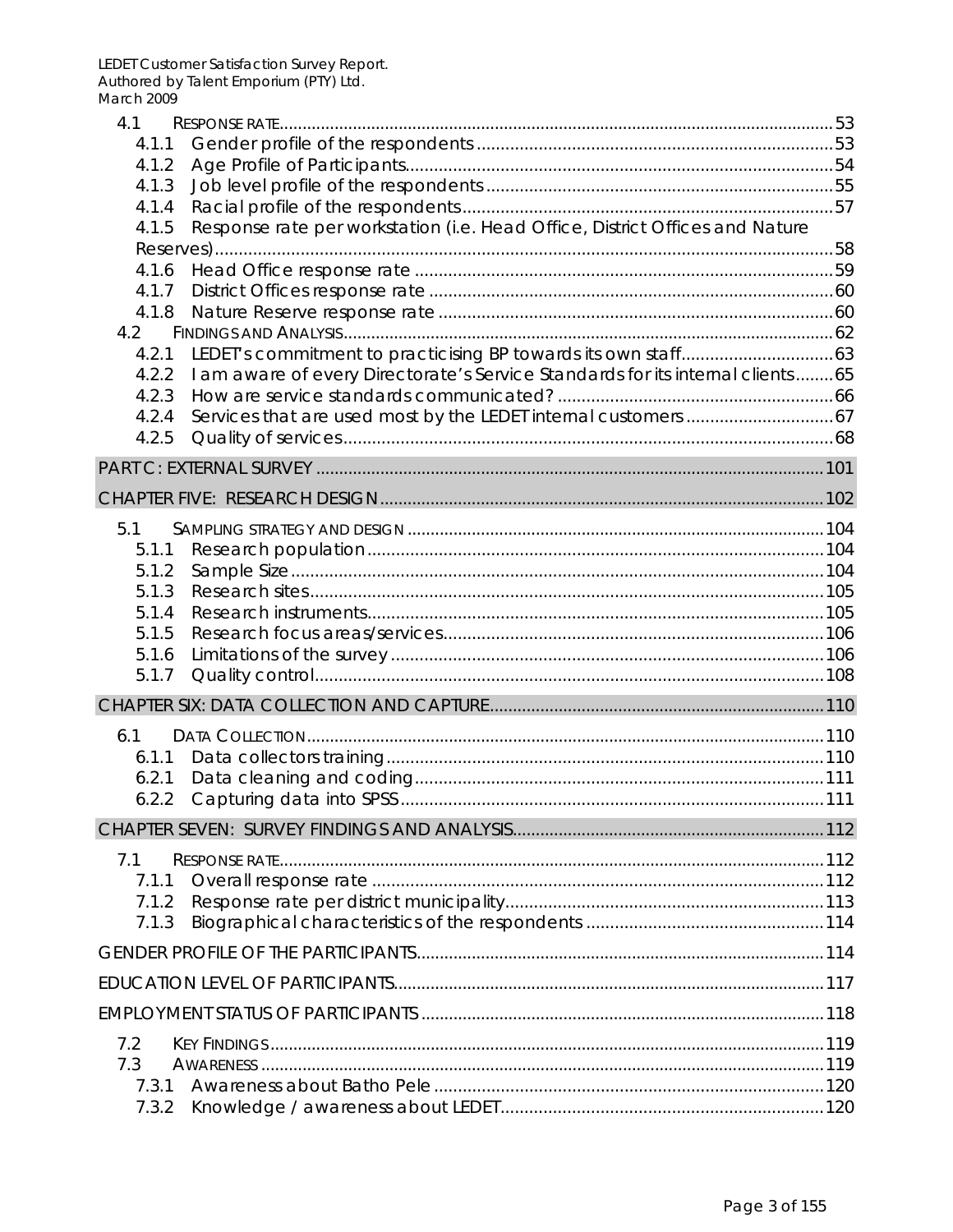| 733                                                                |
|--------------------------------------------------------------------|
| 7.3.4 Knowledge / awareness of LEDET through various platforms 126 |
| 7.4                                                                |
| 7.4.1                                                              |
| 7.4.2                                                              |
| 7.4.3                                                              |
|                                                                    |
| 7.5                                                                |
| 7.5.1                                                              |
| 7.5.2                                                              |
| 7.5.3                                                              |
| 7.6                                                                |
| 7.7                                                                |
| 7.8.                                                               |
| 79                                                                 |
| 7.9.1                                                              |
|                                                                    |
| 7.9.3                                                              |
| 7.10                                                               |
|                                                                    |
|                                                                    |
| 8.1                                                                |
| 8.2                                                                |
|                                                                    |
| 9.1.                                                               |
| 9.2                                                                |
|                                                                    |
|                                                                    |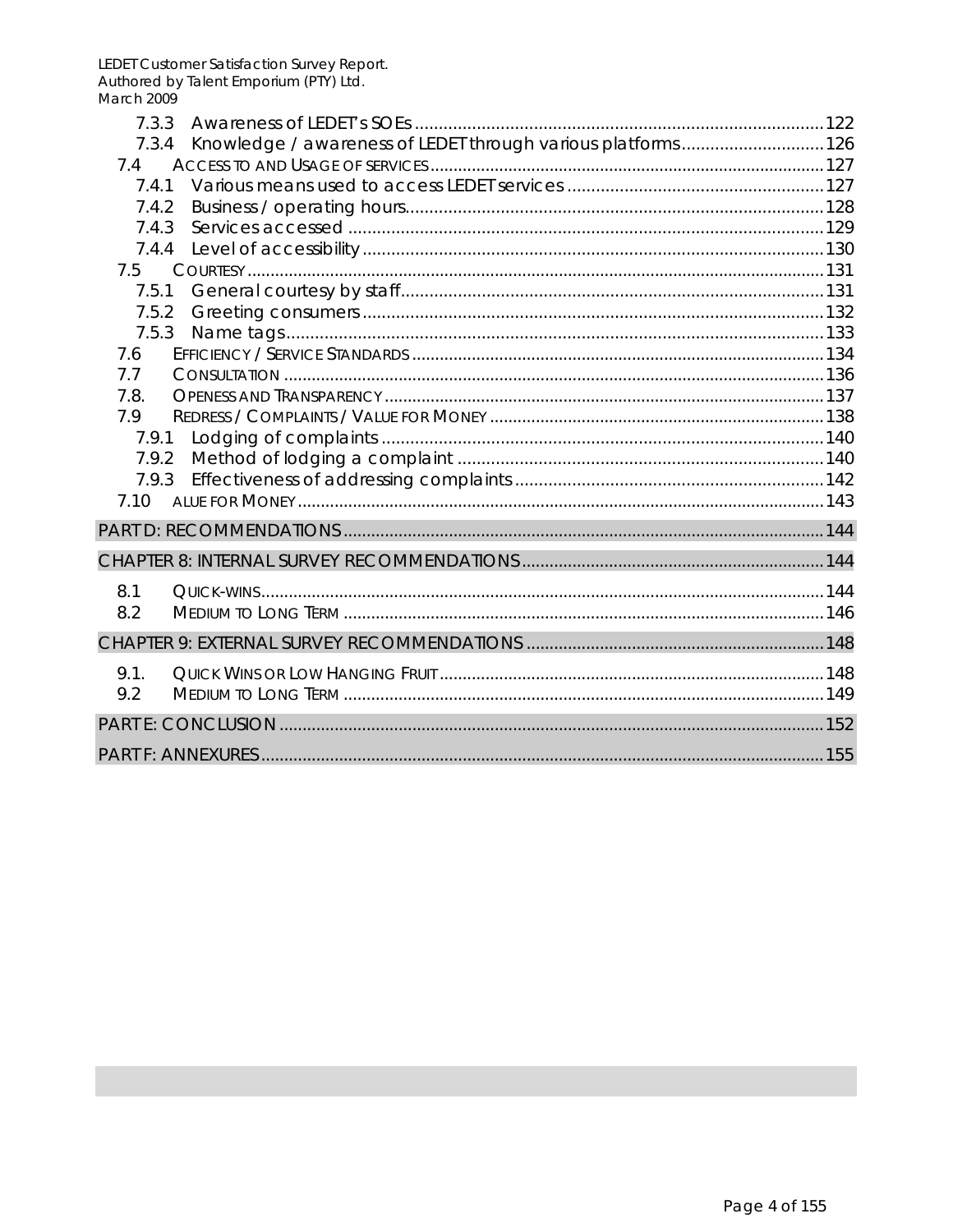# **ACCRONYMS AND ABBREVIATIONS**

| <b>BP</b>     | <b>Batho Pele</b>                                            |
|---------------|--------------------------------------------------------------|
| <b>BPR</b>    | <b>Business Process Re-engineering</b>                       |
| <b>CSS</b>    | <b>Customer Satisfaction Survey</b>                          |
| <b>LEDET</b>  | Limpopo Economic Development, Environment and Tourism        |
| <b>GITO</b>   | Government Information Technology Office                     |
| HoD           | <b>Head of Department</b>                                    |
| <b>HR</b>     | <b>Human Resources</b>                                       |
| $\mathsf{I}$  | Information Technology                                       |
| <b>LIBSA</b>  | Limpopo Business Support Agency                              |
| <b>LIMDEV</b> | Limpopo Economic Development Enterprise                      |
| <b>LTP</b>    | Limpopo Tourism and Parks                                    |
| PAs           | Performance Agreements                                       |
| <b>PS</b>     | <b>Public Service</b>                                        |
| <b>SCM</b>    | Supply Chain Management                                      |
| <b>SDIP</b>   | Service Delivery Improvement Plan                            |
| <b>SMME</b>   | Small Micro, Medium Enterprises                              |
| <b>SOEs</b>   | <b>State-Owned Enterprises</b>                               |
| TE.           | <b>Talent Emporium</b>                                       |
| <b>TIL</b>    | Trade and Investment Limpopo                                 |
| <b>ToRs</b>   | Terms of Reference                                           |
| <b>WTPS</b>   | White Paper on the Transformation of the Public Service      |
| <b>WPTPSD</b> | White Paper on the Transformation of Public Service Delivery |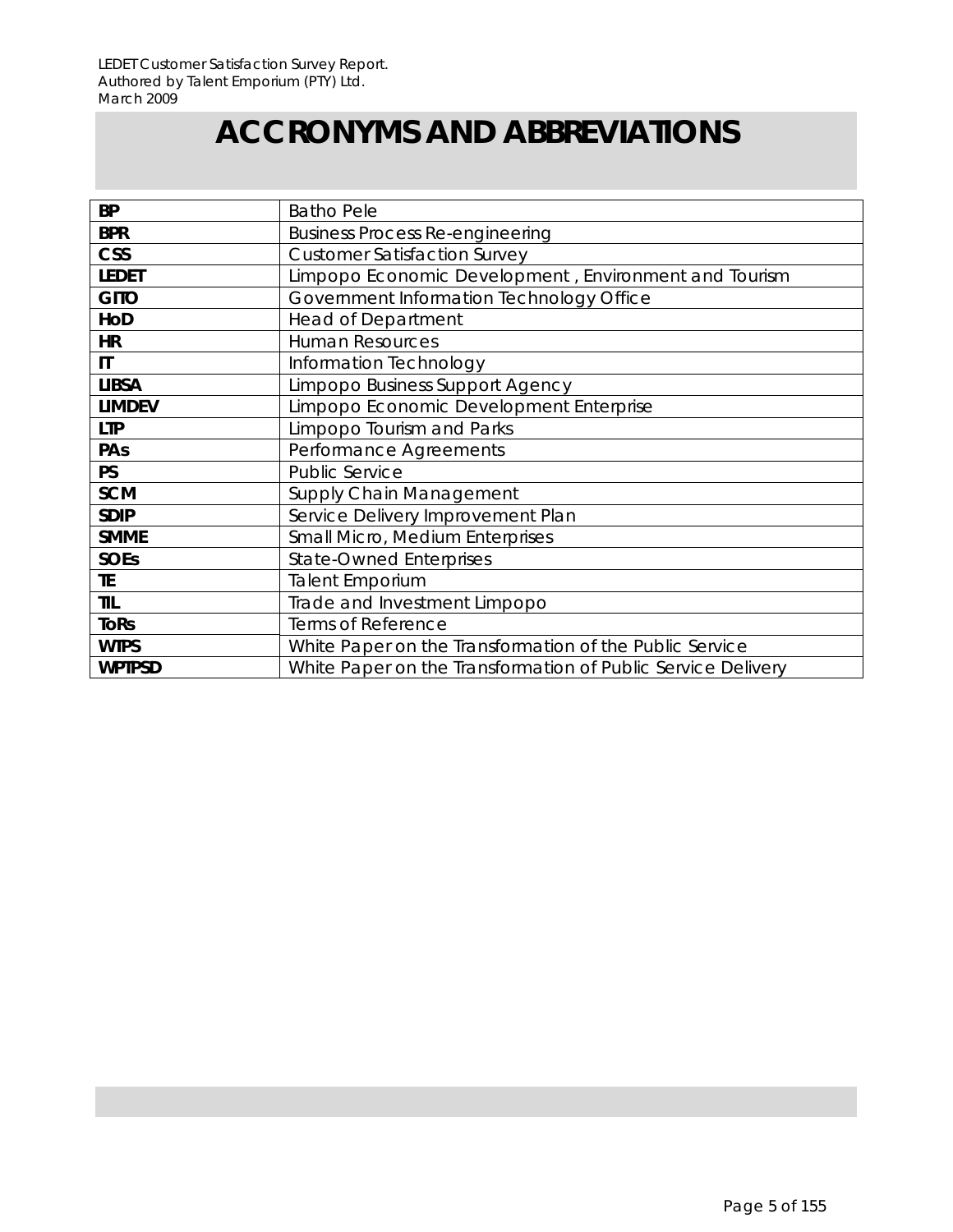# **TABLES**

| Table number | <b>Title</b>                               |
|--------------|--------------------------------------------|
|              | Head Office Population and Sample Size     |
| 2            | District Office Population and Sample Size |
| 3            | Nature Reserve Population and Sample Size  |
| 4            | <b>Gender Profile of Respondents</b>       |
| 5            | Age Profile of Respondents                 |
| 6            | Job level profile of Respondents           |
| 7            | Racial profile of Respondents              |
| 8            | Response rate per workstations             |
| 9            | Response rate per head office              |
| 10           | Response rate per district office          |
| 11           | Response rate per Nature Reserve           |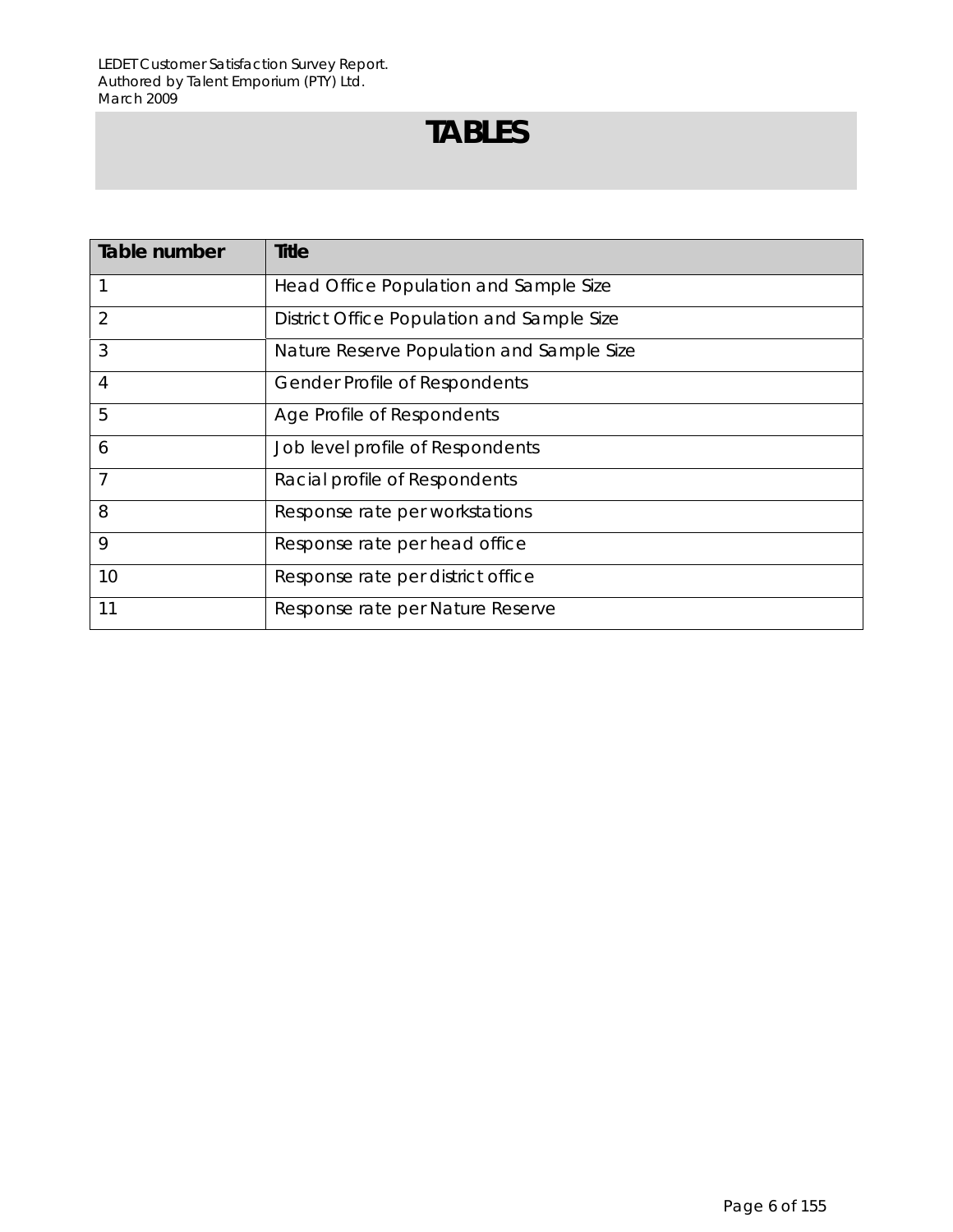# **GRAPHS / FIGURES**

| Graph/figure   | <b>Title</b>                                            |
|----------------|---------------------------------------------------------|
| number         |                                                         |
|                | Overall Research Survey Methodology                     |
| $\overline{2}$ | Internal Survey Approach                                |
| 3              | Overall internal survey response rate                   |
| 4              | Gender profile of the respondents                       |
| 5              | Age profile of the respondents                          |
| 6              | Job level profile of the respondents                    |
| $\overline{7}$ | Racial profile of the respondents                       |
| 8              | Response rate per workstation                           |
| 9              | Head Office and District Office percentage surveyed     |
| 10             | Nature Response Rate                                    |
| 11             | <b>LEDET's BP Practices</b>                             |
| 12             | <b>Awareness of Service Standards</b>                   |
| 13             | Communication to internal customers                     |
| 14             | Services used most by internal customers                |
| 15             | <b>HR Service</b>                                       |
| 16             | <b>Employee Wellness Service</b>                        |
| 17             | Information Technology Service                          |
| 18             | <b>Internal Communications</b>                          |
| 19             | <b>Cleaning Service</b>                                 |
| 20             | <b>Security Service</b>                                 |
| 21             | <b>Registry Service</b>                                 |
| 22             | Supply Chain Management (SCM) Service                   |
| 23             | <b>Transport Service</b>                                |
| 24             | <b>Finance Service</b>                                  |
| 25             | Efficiency and quality of Elevators                     |
| 26             | <b>Efficiency of Parking</b>                            |
| 27             | Services for the internal customers with disabilities   |
| 28             | Reasons for poor service rendered to internal customers |
| 29             | Internal factors that hinder service delivery           |
| 30             | Leadership and Batho Pele                               |
| 31             | Customer centric organizational climate                 |
| 32             | Lodging a complaint                                     |
| 33             | Reasons for not lodging a complaint                     |
| 34             | Method of lodging and complaint                         |
| 35             | Methods of facilitating complaints                      |
| 36             | Satisfactory resolution of complaints                   |
| 37             | Suggestion complaints                                   |
| 38             | Turnaround for resolving complaints                     |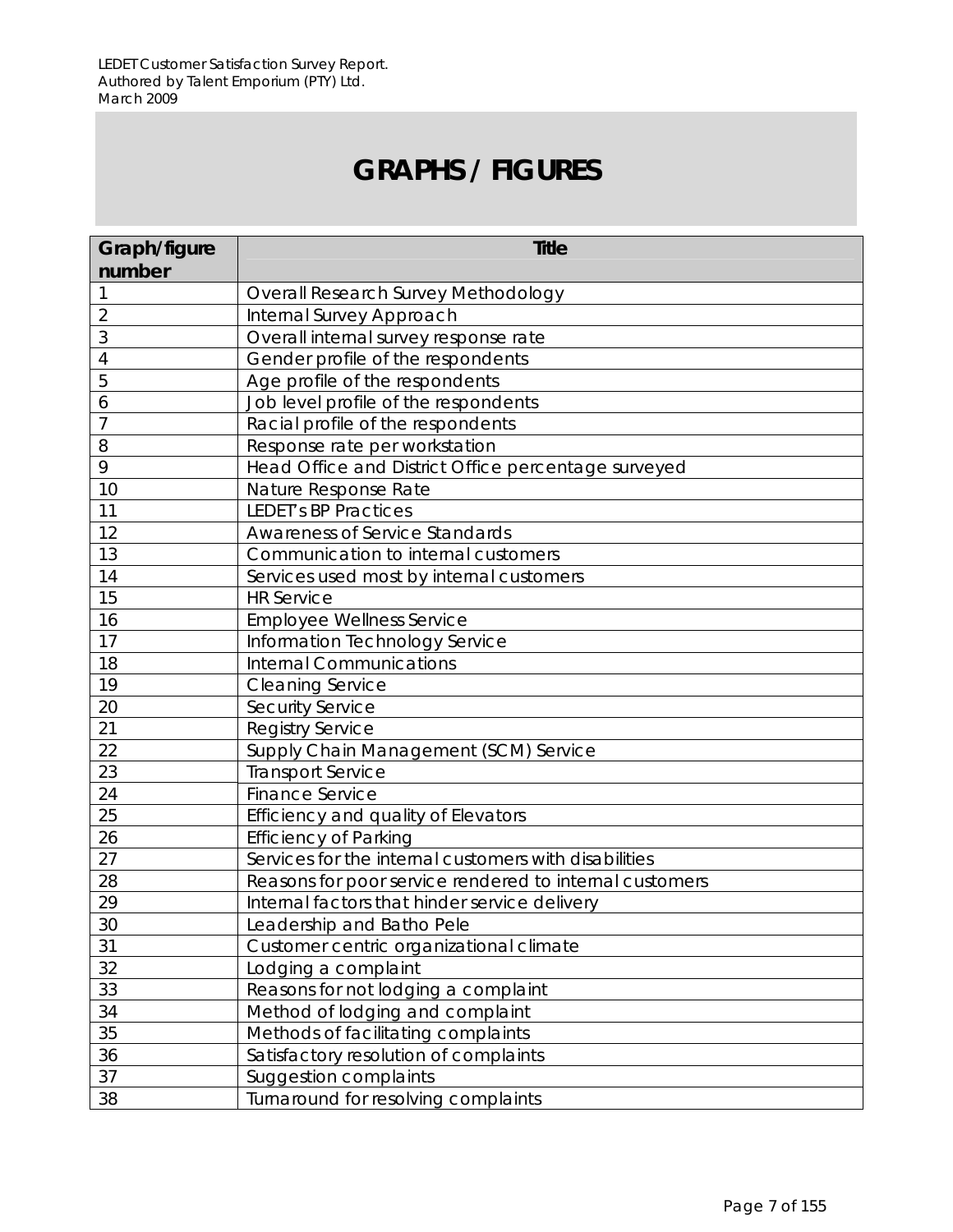| Graph/figure | <b>Title</b>                              |
|--------------|-------------------------------------------|
| number       |                                           |
| 39           | <b>External Survey Approach</b>           |
| 40           | <b>External CSS Response Rate</b>         |
| 41           | Response rate per district municipality   |
| 42           | Gender profile of respondents             |
| 43           | Age profile of respondents                |
| 44           | Racial profile of respondents             |
| 45           | Education profile of respondents          |
| 46           | Employment status of respondents          |
| 47           | Awareness about LEDET                     |
| 48           | Awareness about LIBSA                     |
| 49           | Awareness about LTP                       |
| 50           | Awareness about LIMDEV                    |
| 51           | Awareness about TIL                       |
| 52           | Means of knowing about LEDET              |
| 53           | Various means of accessing LEDET services |
| 54           | <b>Business operating hours</b>           |
| 55           | Services that are accessed most           |
| 56           | Accessibility of LEDET services           |
| 57           | Courteous staff                           |
| 58           | <b>Greeting customers</b>                 |
| 59           | Name tags                                 |
| 60           | Service standards                         |
| 61           | Consultation                              |
| 62           | Transparency                              |
| 63           | Problems with accessing LEDET services    |
| 64           | Lodging complaints                        |
| 65           | Method of lodging complaints              |
| 66           | Addressing complaints                     |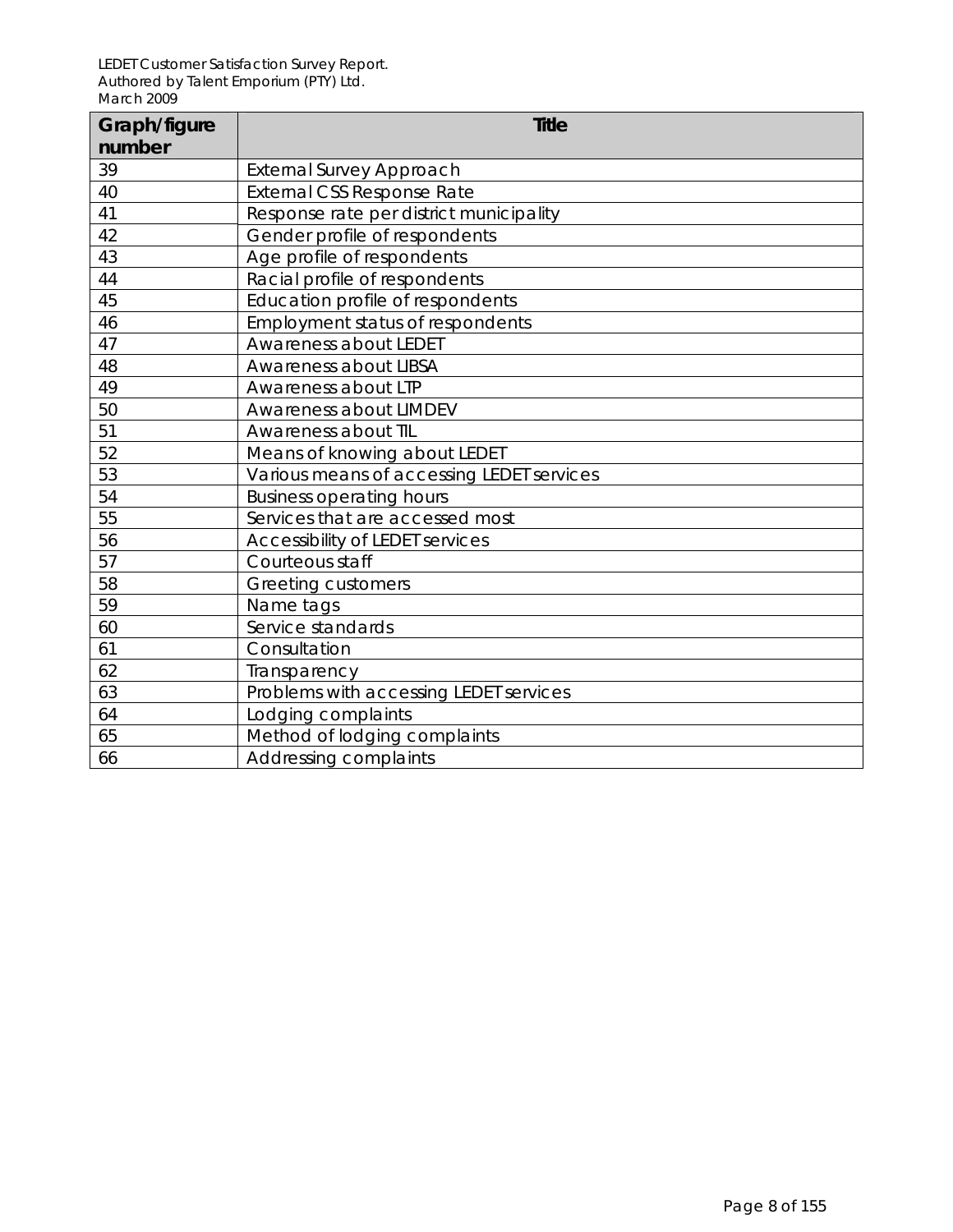# **PART A**

# **CHAPTER ONE**

## **1.1 Report Structure**

The Limpopo Economic Development, Environment and Tourism (LEDET)'s Customer Satisfaction Survey (CSS) report is structured into different logical parts in order to ensure that it is reader-friendly, it has a logical flow and it is also coherent. The report is divided into the following parts and chapters:

- **1.1.1 Part A** is a general section of the report comprising chapter one which in turn covers the following aspects of the report:
	- The Report Structure which explains how the report is structured
	- The Executive Summary
	- **Introduction and Terms of Reference (ToRs)**
- 1.1.2 *Part B* focuses solely on the Internal part of the CSS. The following are the key chapters of Part B:
	- Chapter 2: Research Design
	- Chapter 3: Research Survey Roll-Out Data Collection and Capturing
	- Chapter 4: Survey Findings

#### **1.1.3** *Part C* **focuses solely on the External part of the CSS. The following are the key chapters of Part C:**

- Chapter 5: Research Design
- Chapter 6: Data Collection and Capturing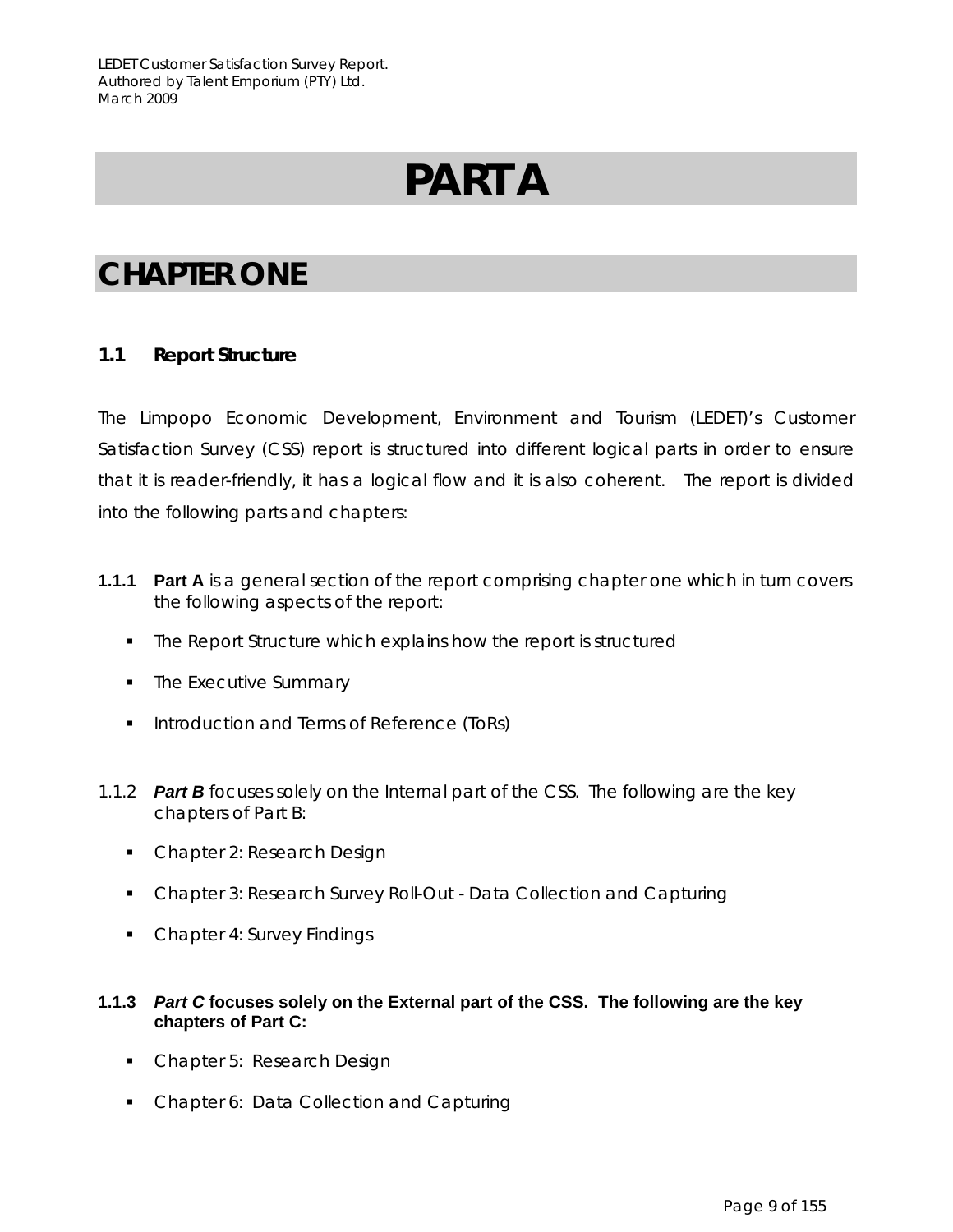• Chapter 7: Survey Findings

#### **1.1.4** *Part D* **focuses on the Recommendations which are divided into the following chapters:**

- **•** Chapter 8: Internal Survey Recommendations
- **Chapter 9: External Survey Recommendations**

1.1.5 *Part E* focuses on the overall conclusion of the CSS Report.

#### **1.2 Executive Summary**

The Executive Summary is divided into two major sections. Section 1.2.1 focuses on the internal part of the CSS, whilst Section 1.2.2 focuses on the external part of the C SS.

#### **1.2.1. Internal Customer Satisfaction Survey**

Generally customer satisfaction surveys are synonymous with external customers. However, it is commendable that LEDET in commissioning this survey, it recognises the importance of also focusing on its internal customers as well. The axiom "happy employees generally lead to happy customers" underscores the importance of LEDET's internal CSS. By focusing on its internal customers, LEDET, through the CSS, also helps to engender and inculcate a customer-centric culture. Before employees recognize the public as customers, they need to first and foremost get used to the notion that when they provide inputs / services to other employees in the service delivery value chain internally – they are in fact providing a service to internal clients and therefore they need to ensure that they provide the service with the highest service standards.

*Methodology and approach of the survey*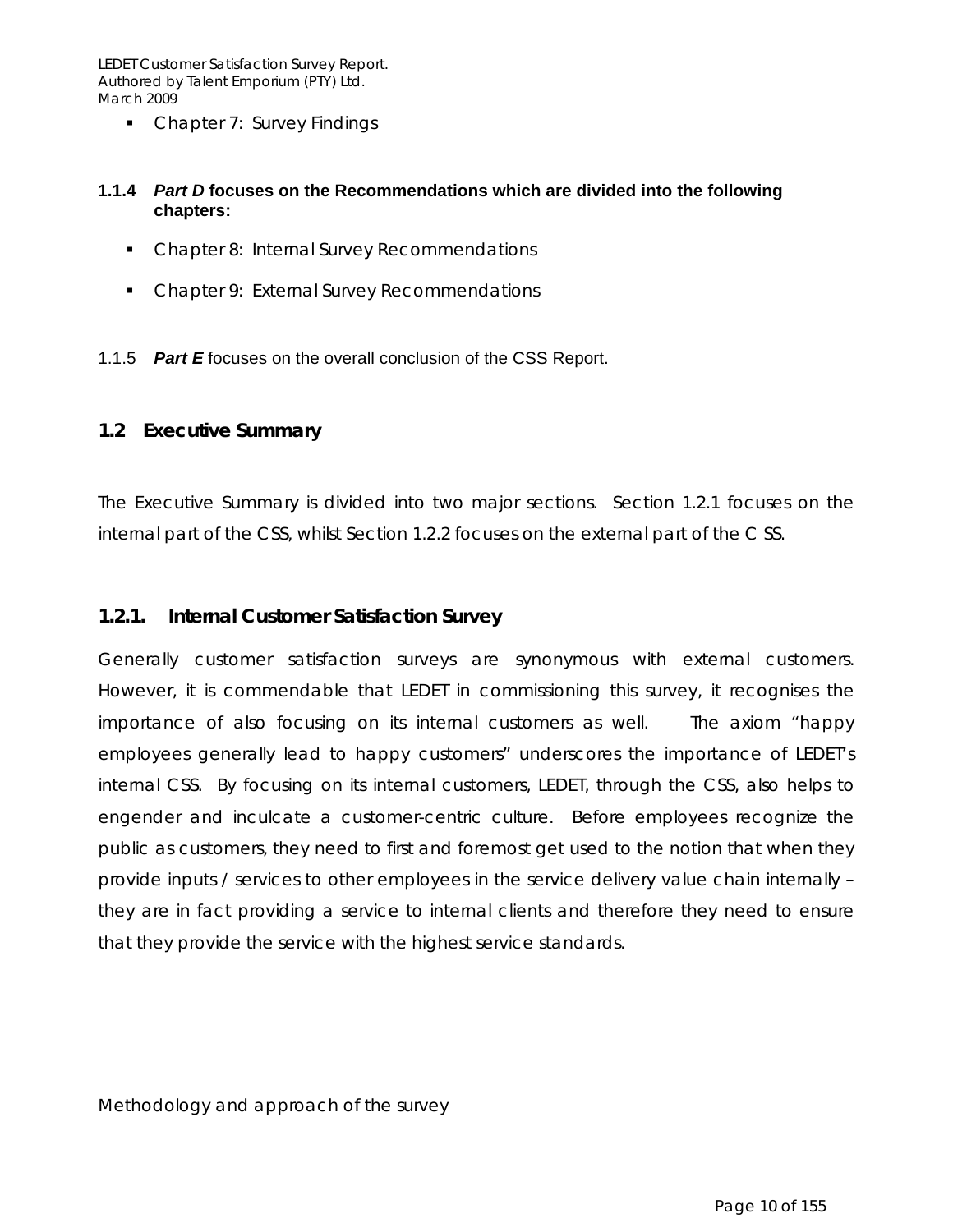A structured approach was employed to execute the internal CSS. The internal CSS comprised seven key phases. The key phases are, initiation and mobilization; situational analysis (including document reviews and in-depth interviews); research design, which

comprised sampling and questionnaire design issues among others; data collection; data capturing and report development.

#### *Survey population and sampling*

The internal CSS focused on LEDET's employees at the Head Office, the District Offices and the Nature Reserves. The total sample size of the survey was seven hundred and fifty (750) employees out of a population size of one thousand two hundred and forty one (1241).

#### *Research tools*

A self-administered questionnaire was developed for the internal CSS. The questionnaire was designed in such a way as to cover salient aspects of customer service such as the key Batho Pele principles and other underlying and systemic organizational factors such as communication, leadership, culture and climate among others.

#### *Response rate*

Five hundred and four (504) out of a sample size of seven hundred and fifty (750) employees completed the questionnaires. This represents a sixty seven percent (67%) response rate.

#### *Key findings*

A general observation of the key findings indicates that overall LEDET's internal customers are happy with the quality of services they receive from various directorates. Notwithstanding this, there are however also challenges that LEDET needs to address in order to improve the levels of satisfaction of its internal customers.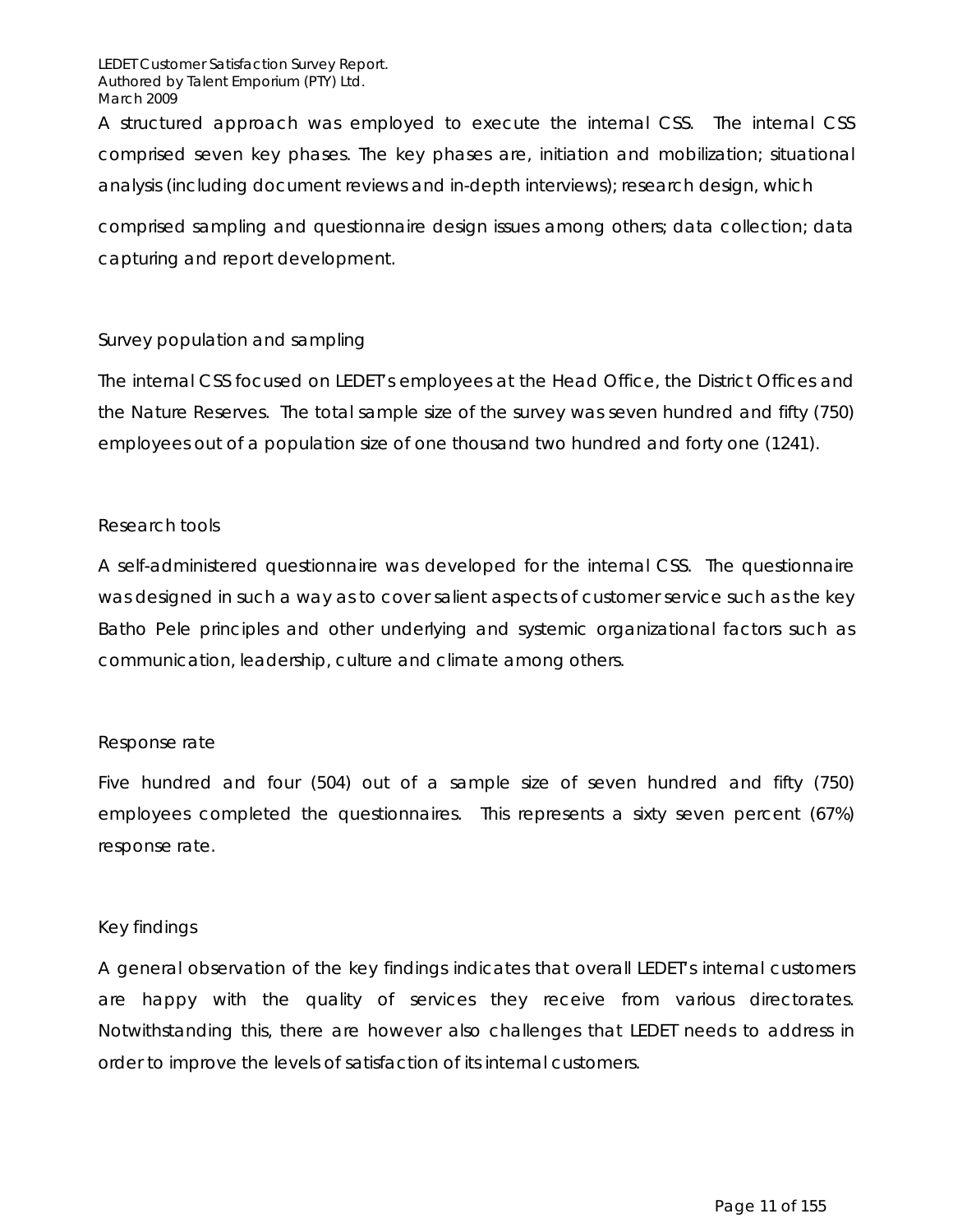Another key general observation to highlight is that some of the key service related challenges can be attributed to the underlying organizational climate related issues. In other words, service delivery challenges are symptomatic of the deeper, more complex and interrelated factors such as culture, leadership, morale, conditions of service – among others.

The key findings of the internal CSS could be summarized as follows:

- Staff at district and nature reserves are generally less satisfied than staff at the Head **Office**
- Whilst about thirty two point nine percent (32.9%) of staff believe, that LEDET practices Batho Pele towards its own staff, there is still a significant portion of staff that is neutral with regard to whether LEDET practices Batho Pele towards its own staff. Fourteen point one percent (14.1%) strongly disagree that LEDET practices Batho Pele towards its own staff
- Fifty three point seven percent (53.7%) of LEDET internal customers are not aware of the service standards of the various directorates within LEDET
- The top six most accessed or used services by internal customers are human resources, cleaning, Employee Wellness Programm, internal communications and registry, information technology respectively
- Thirty seven percent (37%) of the respondents regard the level of service provision for disabled internal customers as poor
- There is recognition by the respondents that poor customer service can be attributed to other underlying factors such as staff not being motivated enough, staff not being well trained, poor leadership, lack of commitment to Batho Pele and red tape among other factors
- Sixty seven point six percent (67.6%) of the respondents indicate that LEDET leadership/management does not "walk the talk" , meaning that it does not, "practice what it preaches" with regard to Batho Pele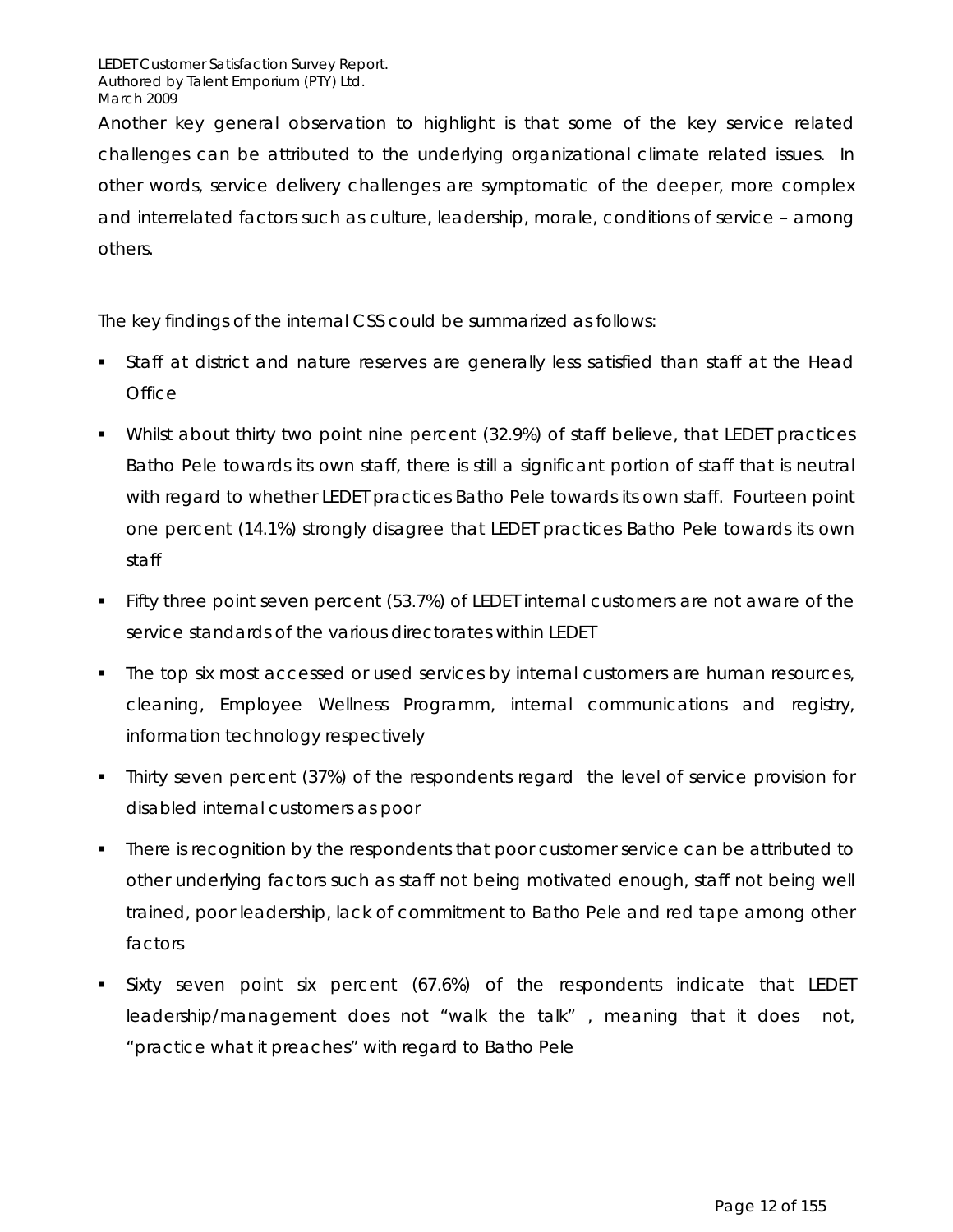- Twenty one and half percent (21.5%) do not agree that LEDET's organizational climate is conducive towards a customer-centric culture. Twenty point three (20.3%) agree that LEDET's organizational culture is conducive towards creating a customer centric culture. On the other hand, a significant number of the respondents are neutral on this point – that is, thirty seven point nine (37.9%)
- Fifty one point three percent (51.3%) internal customers stated that they have never lodged a complaint regarding poor service
- The following are the key reasons for not lodging complaints:
	- o Do not know what process to follow in order to lodge a complaint
	- o Waste of time as complaints are never addressed
	- o Fear of intimidation
	- o Too many processes and procedures to follow.

#### *Recommendations*

The recommendations are divided into two categories, namely,"quick-wins or low hanging fruit" and medium to long term. The quick-wins or low hanging fruit refer to those recommendations that can be implemented within a relatively short period of time without necessarily incurring significant costs.

#### *Quick-wins or low hanging fruit*

The following are some of the quick-wins or low hanging fruit:

 Each directorate should develop, publish and popularize its own charter of Service Standards to its internal customers. These should be posted on the notice boards the respective directorates and also posted on the intranet. The service standards should be drafted in a simple and reader friendly manner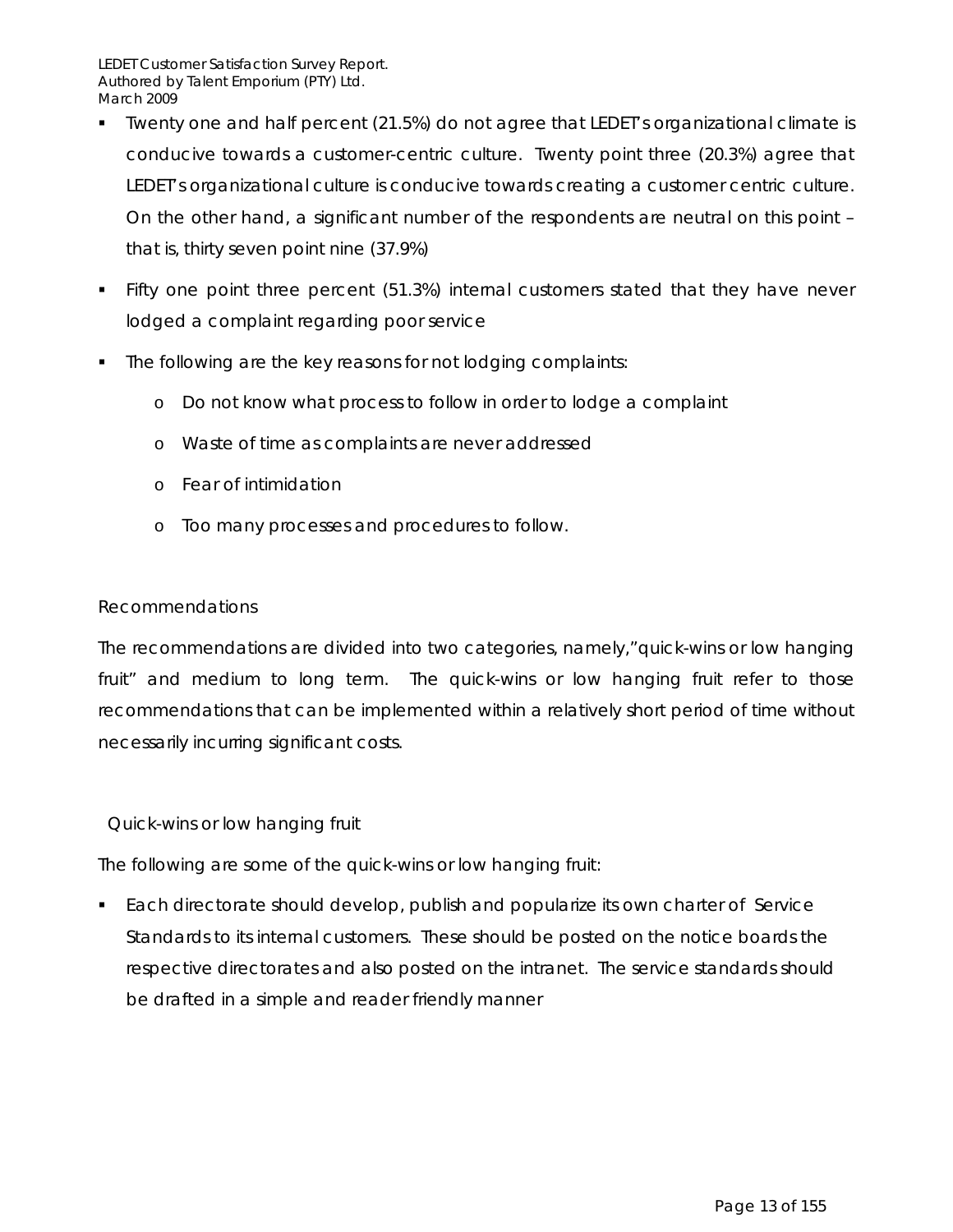- SMS members who are in charge of Directorates should be held accountable through their performance agreements – for ensuring that their directorates meet the minimum standards of their service standards
- Each Directorate should have a simple easy to administer questionnaire aimed at gauging internal customers' satisfaction levels
- **Each directorate should have its own suggestion box aimed at encouraging** suggestions on how to improve the quality of services offered to internal clients
- **ELEDET should focus on improving the standard of working conditions of staff especially** at district offices and nature reserves. For instance, LEDET should ensure that basic facilities such as telephones, internet, office furniture , are always in good working order
- **Leadership / management should be seen to be exemplary with regard to the spirit** and practice of Batho Pele. The findings indicate that some staff members do not believe that the leadership/management practices what it preaches about Batho Pele.

### *Medium to long term*

- LEDET needs to acknowledge that most of the findings on some of the key challenges facing LEDET, are just symptomatic of deeper underlying challenges. Therefore, instead of just addressing the immediate and obvious challenges, it is important for LEDET to conduct a comprehensive climate survey in order to diagnose and address the key underlying causes of poor customer service for internal customers
- Staff should attend a basic course on customer service which should also incorporate Batho Pele
- LEDET should ensure that in its marketing drive, it should target specifically each of its varied customer / market segment (i.e. youth, entrepreneurs, liquor and hunting license applicants) in order to ensure optimal marketing impact, i.e. such as more relevant groups / market segments knowing about LEDET's service offerings.

This section has provided a concise summary of the key aspects of the internal CSS.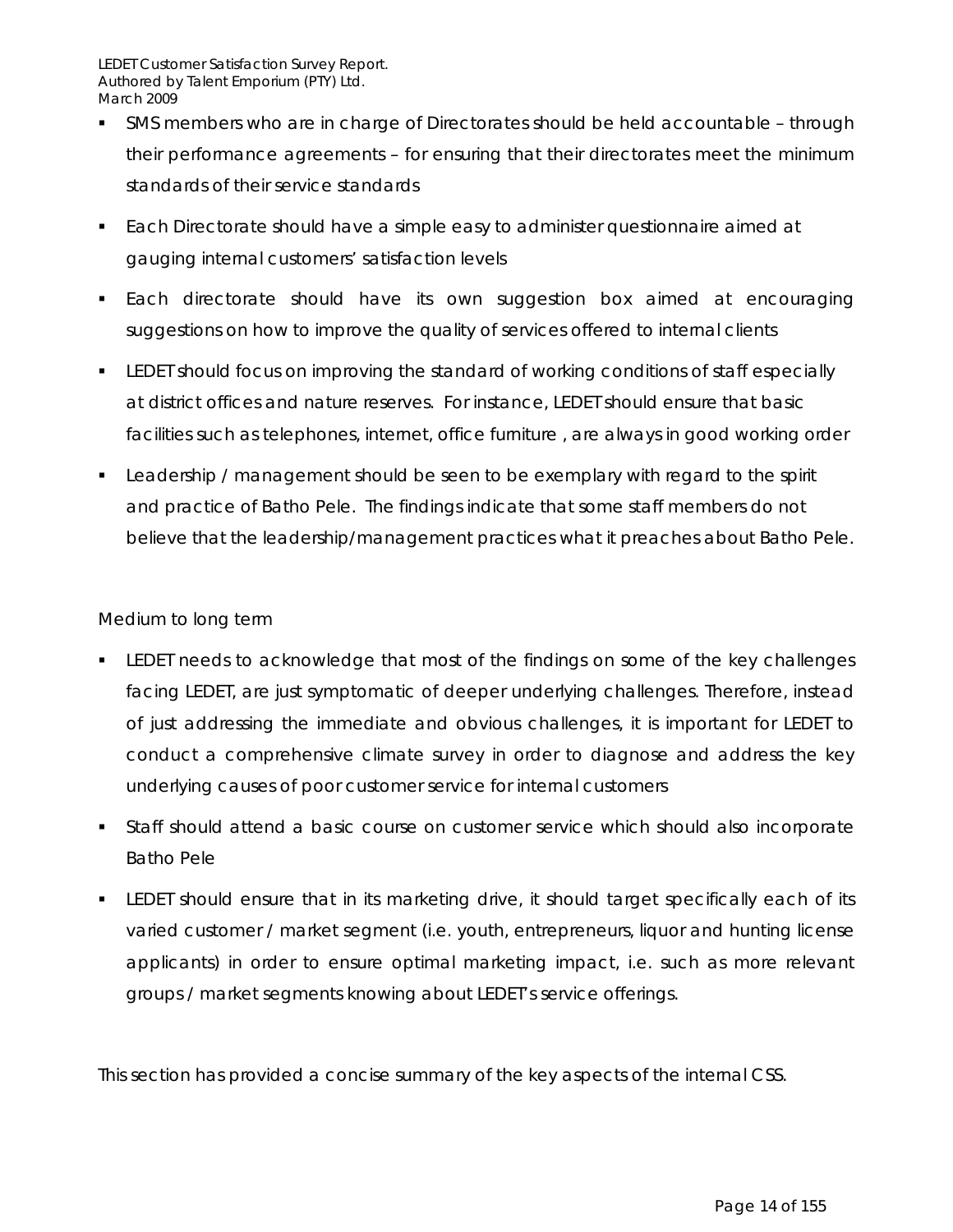## **1.2.2 External Customer Satisfaction Survey**

Given the high levels of poverty and other socio-economic challenges facing Limpopo Province, the role and mandate of LEDET can not be over-emphasised. However, without efficient and effective customer-focused institutional machinery, LEDET's effectiveness in successfully realizing the objectives of its mandate runs the risk of being compromised.

It is against this background that the importance of improving and providing service delivery should be understood. The CSS is therefore a critical intervention aimed at identifying LEDET's service delivery challenges – as perceived by its external customers.

### *Methodology and Approach*

The key phases of the external survey included the following:

- Project Initiation and mobilization
- **-** As-IS / Situational Analysis
- **Survey design**
- **Data collection**
- **Data capturing and analysis**
- Report writing.

#### *Sampling and response rate*

The sample size of the survey was two thousand (2000). The sample included all the district municipalities and various categories of LEDET customer base – such as hunting and liquor license applicants.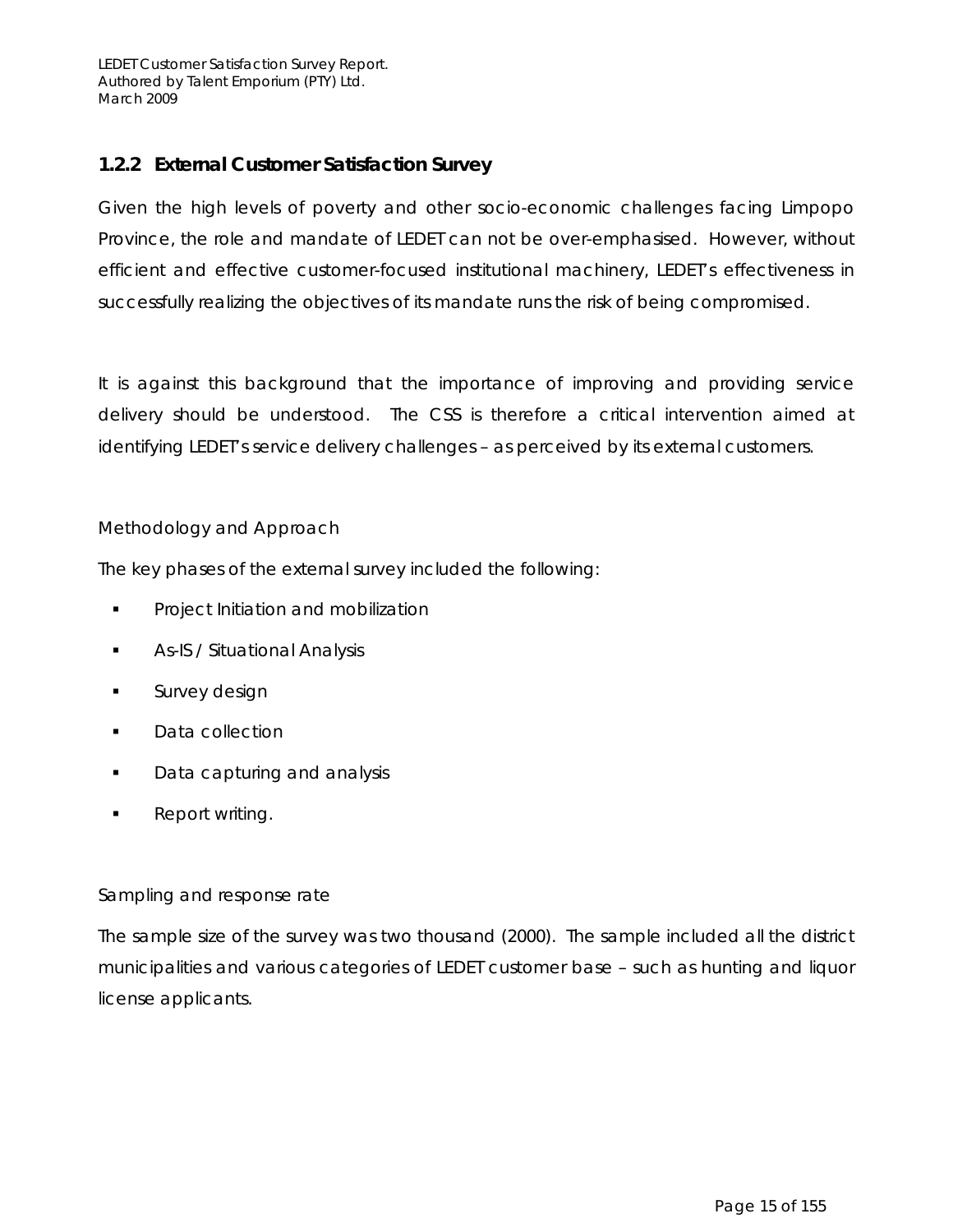One thousand, six hundred and twenty (1620) respondents out of a sample of two thousand (2000) completed the questionnaires. This represents a response rate of eighty one percent (81%).

#### *Survey limitations*

- **Lack of willingness by prospective respondents to participate in the survey**
- LEDET officials not present at Thusong Centres. As a result of the absence of LEDET officials at the Thusong Centres, the study was denied a "captive audience" to interview
- Lack of reliable database of LEDET customers
- **Survey population size not specified.**

#### *Key findings*

 $\overline{a}$ 

Whilst the findings are varied, generally external customers had positive feedback about LEDET. Notwithstanding this, there are service delivery challenges that LEDET needs to address as part of improving service delivery and increasing the levels of satisfaction of its customers.

The findings that are outlined below are not exhaustive, only those that stand-out are outlined<sup>1</sup> below:

 Nine hundred and ninety five respondents (995) , which is sixty eight and half percent (68.5%) indicated that they are aware of the existence of LEDET , whilst still a significant number, four hundred and fifty eight (458) , i.e. thirty one and half percent (31.5%), indicated that they do not know about the existence of LEDET

<sup>1</sup> See Chapter Seven for a detailed coverage of the external survey findings and analysis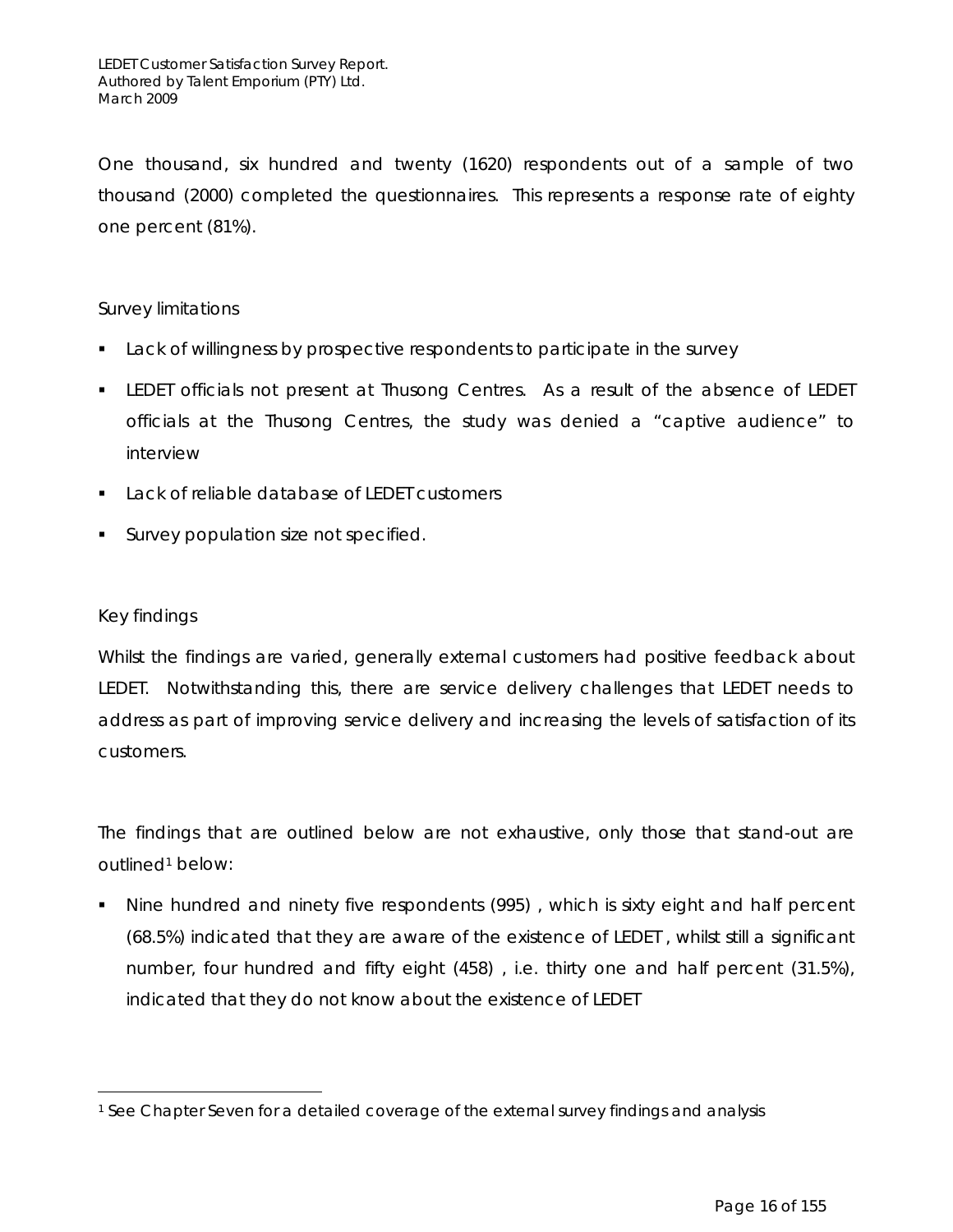- Thirty seven percent (37%) of the respondents indicate that they got to know about LEDET through word-of-mouth, thirty one point nine percent(31.9%) through radio, twenty nine point nine percent (29.9%) and the twenty two point eight percent (22.8%) through television. Only ten point one percent (10.1%) knew about LEDET through internet. The low usage of internet as a means of interfacing with the Department could perhaps be attributed to the low internet penetration levels in Limpopo.
- **Most of LEDET customers access the Department by physically going to the department** instead of using other means such as emails or even going to the Thusong Centres. Forty eight point seven percent (48.7%) access the department physically, followed by eighteen point four percent (18.4%) who access it telephonically
- The most accessed service by LEDET customers or potential customers is with regard to information on SMME development and support (thirty eight point three percent (38.3%) followed by consumer complaints (21.9%) and liquor license application (18.3%) respectively. Hunting license application is the least accessed service with only three point one (3.1%)
- Seventy point one percent (70.1%) agree that LEDET staff is courteous when rendering services, whilst thirteen point nine percent (13.9%) strongly disagree
- **According to the majority of the respondents, seventy point nine percent (70.9%), LEDET** staff does not wear name tags. This is a clear violation of the Batho Pele requirements
- A significant percentage , fifty nine point eight (59.8%) of the respondents are not aware of LEDET's service standards, whilst forty point two (40.2%) indicate that they are aware
- Sixty two and half percent (62.5%)indicate that they have been part of LEDET 's consultation processes, whilst still a significant number of thirty seven and half (37.5%), indicate that they have not been part of any consultation
- Respondents were asked to rate the extent to which LEDET practices and adheres to Batho Pele, fifty one point seven percent (51.7%) (that is, four hundred and ninety five (495) rated LEDET as, "good". It is very encouraging that one hundred and two (102),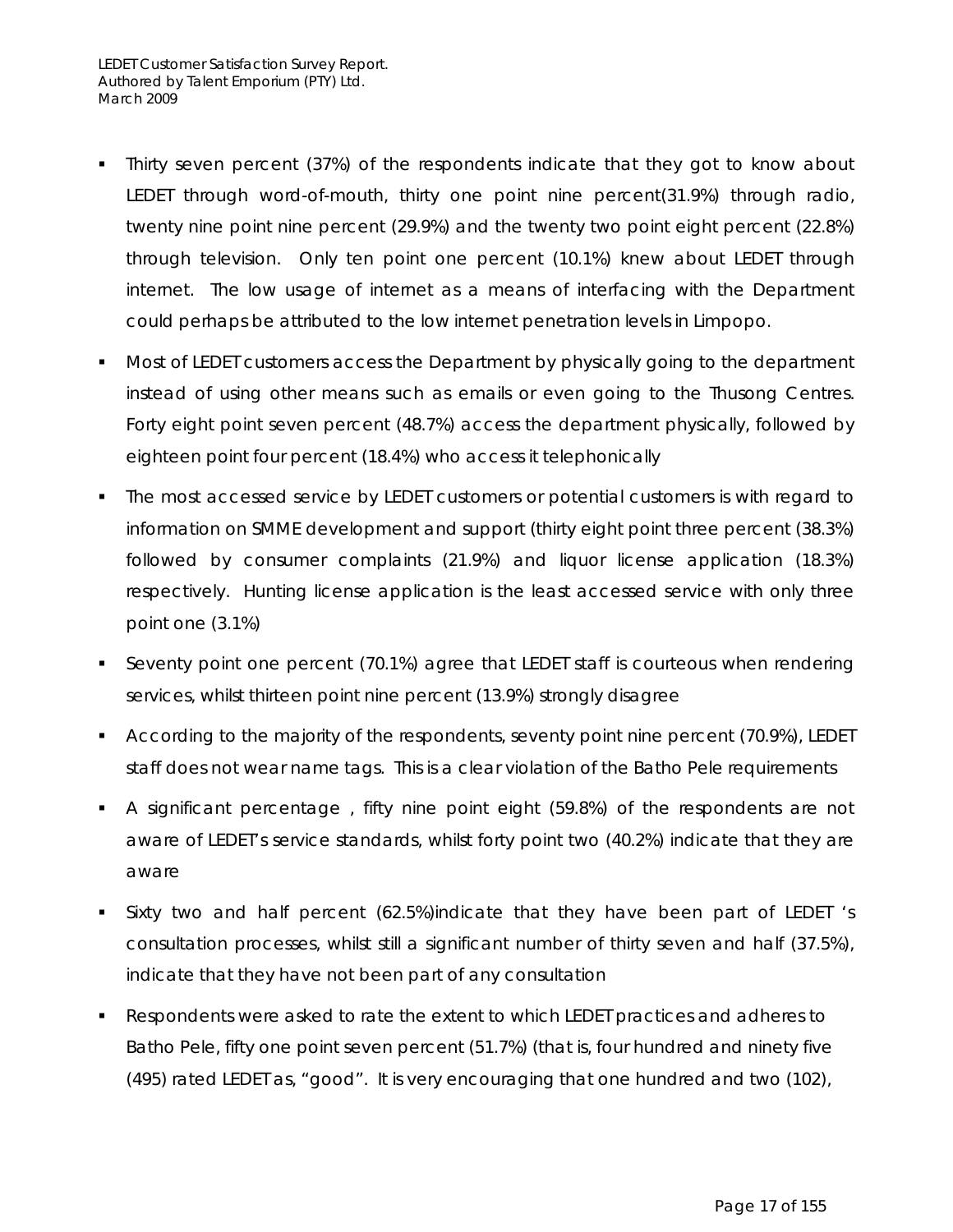out of a total of nine hundred and fifty seven (957) who responded to this question rated LEDET as "excellent".

#### *Recommendations*

The following recommendations are not exhaustive, only some of the salient ones are highlighted<sup>2</sup> here. It is also important to note that some of the recommendations regarding the external aspects of the CSS, might overlap with those of the internal CSS, given that in reality the issues of external and internal customer satisfaction and Batho Pele in general, are not mutually exclusive. The challenges of both the internal and external aspects of service delivery are interrelated and therefore the solutions to them should not necessarily be "pigeon-holed" as, "internal" and "external" solutions or recommendations.

Some of the recommendations are aimed at addressing the challenges that can be resolved at a relatively short period of time without any significant financial implications. These are referred to as "quick-wins" or "low hanging fruit". Some of the recommendations are by nature systemic, institutional and therefore medium to long term in nature.

#### *Quick Wins or Low Hanging Fruit*

 $\overline{a}$ 

- LEDET officials should ensure that they comply with the Batho Pele requirements of ensuring that they wear their name tags at all times when on duty
- **ELEDET** should have a structured and formal approach of ensuring that there are LEDET officials deployed and present at Thusong Centres at all times during business hours
- LEDET should strengthen its efforts of publicising and creating awareness about its existence and service offerings
- LEDET should find a simple and user-friendly way of creating awareness about its service standards.

<sup>2</sup> See Part D, Chapter 9 for detailed coverage of the external recommendations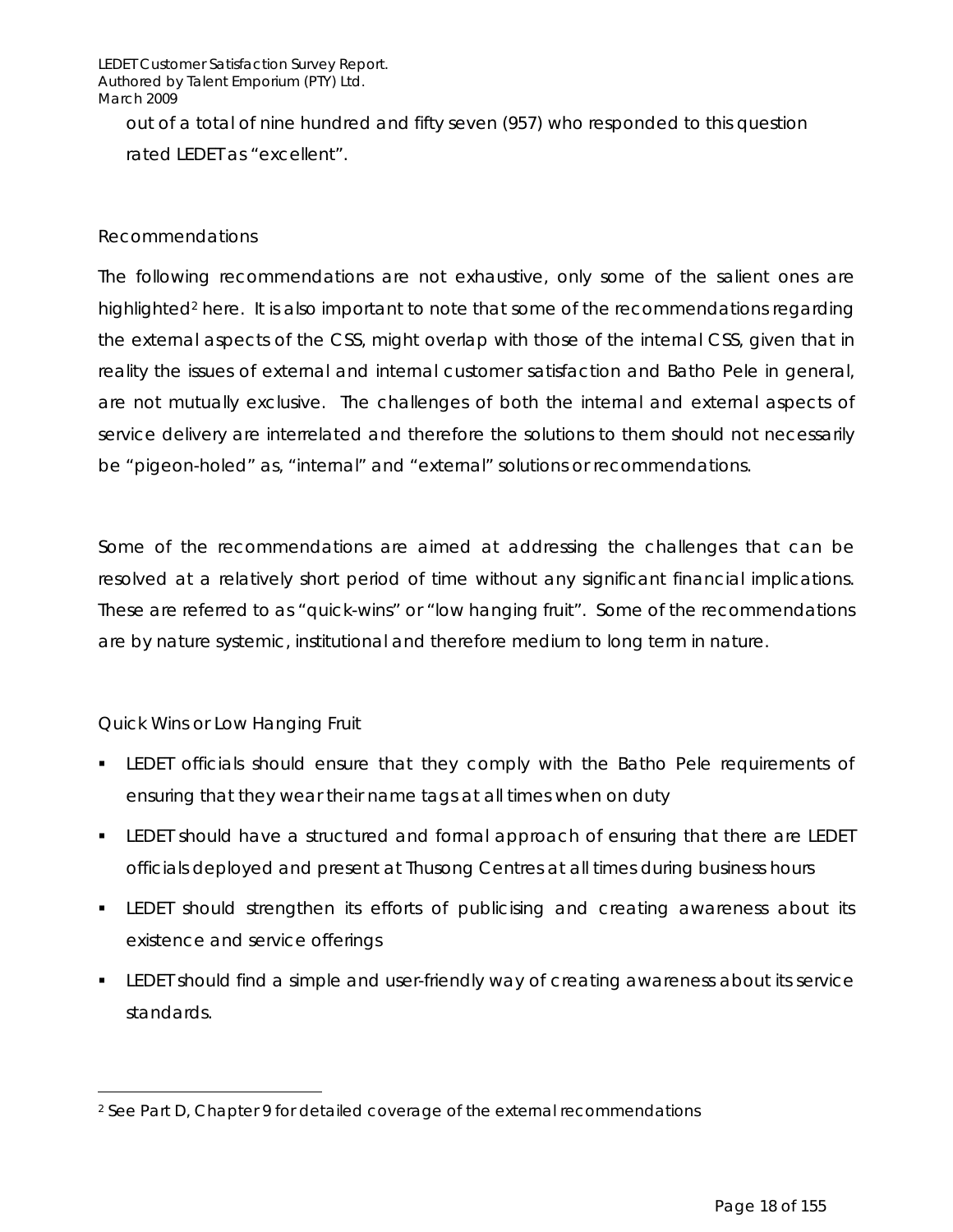#### *Medium to long term*

- **ELEDET** should conduct a climate survey to assess what the key enablers and disablers in the organization are – that impact on LEDET's staff's ability to effectively practice and comply with the spirit and practice of Batho Pele
- **After the completion of a climate survey, a change management programme should** be put in place to address the identified shortcomings as per the results of the climate survey
- LEDET should improve the efficiency of its customer databases to ensure that the particulars of its customers are regularly updated
- There should be seamless and collaborative marketing approach and customer education between LEDET and its SOEs
- Officials should be held more accountable for their performance that impact on service delivery by strengthening performance agreements
- There should be better coordination and monitoring of service delivery. Perhaps the Office of the Head of Department could strengthen its role in this regard by ensuring better monitoring and evaluation of service delivery
- LEDET's systems and processes should be less cumbersome and time-consuming in order to ensure faster turn around time. LEDET should therefore implement a business process reengineering intervention especially for its key processes such as liquor and hunting license applications
- LEDET should also seriously consider automating these key processes to improve turn around time and convenience for the applicants as they could just apply on-line
- **ELEDET** needs to have a formal tracking system to monitor the process of resolving customer complaints. This could be done by ensuring that each Directorate head takes responsibility and accountability for addressing customer complaints an efficient and effective manner.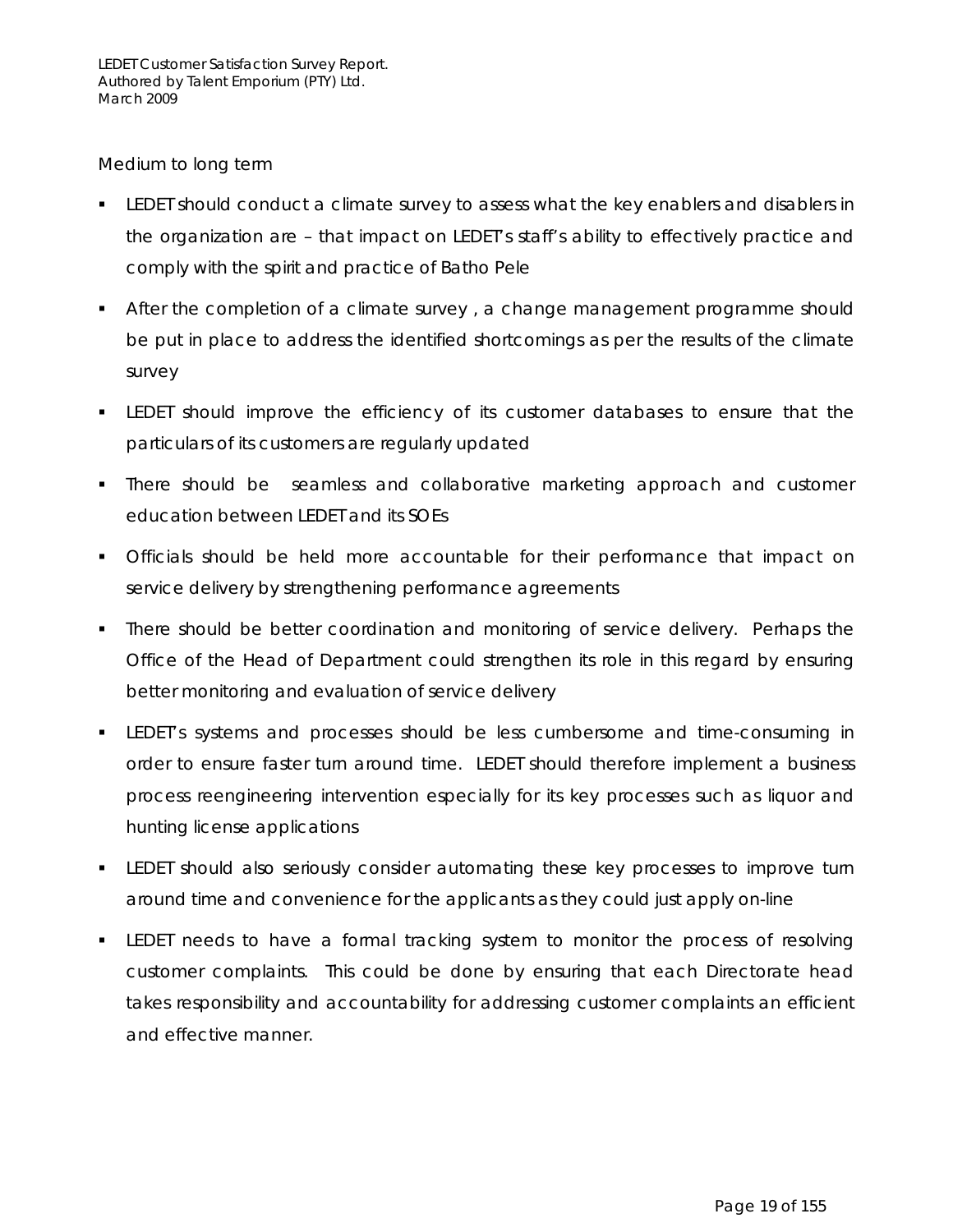It must also be noted whilst some of the findings are not so positive, LEDET nevertheless needs to be commended for its efforts of ensuring compliance to the requirements of the BP White Paper. For instance, LEDET has been diligently and consistently developing and publishing a booklet on Service Standards and Citizen's Report among other important BP compliance requirements. The challenge for LEDET is to continue to improve and strengthen some of its initiatives. For instance, whilst LEDET has been publishing service standards, the respondents are however not aware of these. This means that indeed LEDET has done some work in this regard but the challenge is that a lot needs to be done to create more awareness about the service standards. Furthermore, the service standards themselves can also be improved by ensuring that they are easy to understand and reader friendly for the average customers of LEDET.

# **1.3. Introduction and Background**

*"When I was elected into office, I knew that one of Government's most important task is to build a Public Service (PS) capable of meeting the challenges of improving the delivery of public services to the citizens of South Africa (SA)…The transformation of our Public Service is to be judged by, rightly, by the practical difference people see in their every day lives"3*

The quotation above aptly captures the very essence of the critical importance of providing quality services to the citizens by ensuring that Batho Pele is properly implemented. It is therefore against this backdrop that LEDET strives to change the lives of its service-users for the better through the provision of services in an efficient and effective

 $\overline{a}$ 

**<sup>3</sup>** The then Minister of Public Service and Administration Dr Zola Skweyiya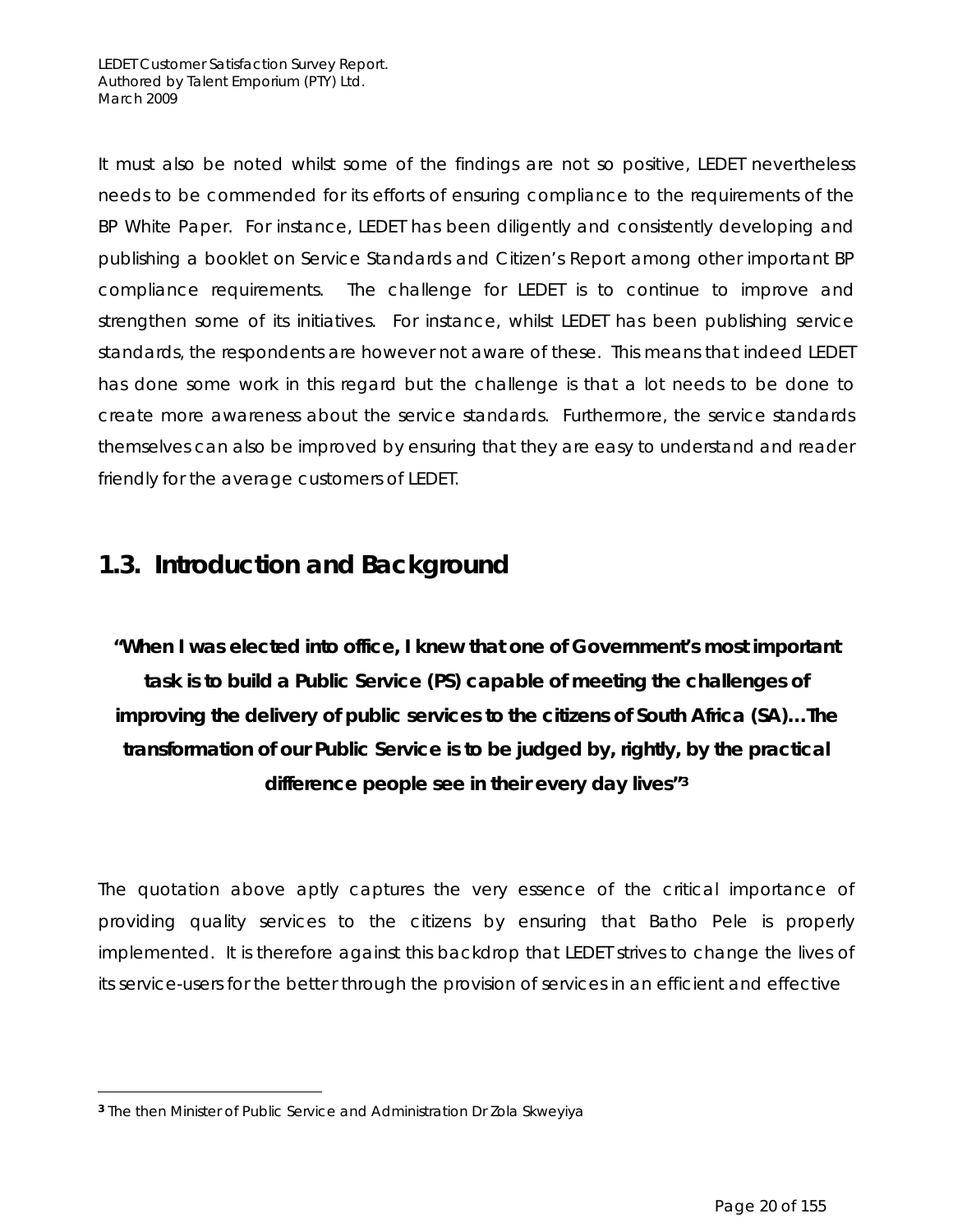manner. Given the central role that LEDET plays in shaping the economic landscape of the Limpopo province, through its mandate and role in key economic sectors such as Tourism,

Economic Development and the Environment, the importance of effective and efficient service delivery by LEDET can not be over-emphasized. It is therefore through effective compliance to the Batho Pele White Paper that LEDET can seriously improve the lives of its customers for the better.

However, LEDET can only improve in its quest to provide services in a more efficient and effective manner if it has baseline information to measure itself against. Key to obtaining baseline information, is the process of consultation with its customers who should provide objective feedback on the quality (or lack thereof) of the services provided by LEDET. Ultimately, it is the service users themselves who should indicate whether LEDET's services are of the requisite standard or not. Hence the White Paper on Batho Pele is emphatic on the need to consult the users of services on a regular basis.

Chapter Four, WTPSD, states, "All national and provincial departments must, regularly and systematically, consult not only about the services currently provided but also about the provision of new basic services to those who lack them*.* Consultation will give citizens the opportunity of influencing decisions about public services, by providing objective evidence which will determine service delivery priorities. Consultation can also help to foster a more participative and co-operative relationship between the providers and users of public services. There are many ways to consult users of services, including customer surveys, interviews with individual users, consultation groups, and meetings with consumer representative bodies, NGOs and CBOs, including bodies representing previously disadvantaged groups. The method or methods adopted must be chosen to suit the characteristics of the users and consumers concerned"4.

 $\overline{a}$ 

**<sup>4</sup>** White Paper on Transforming Public Service Delivery (WPTPSD) 1997, Chapter 4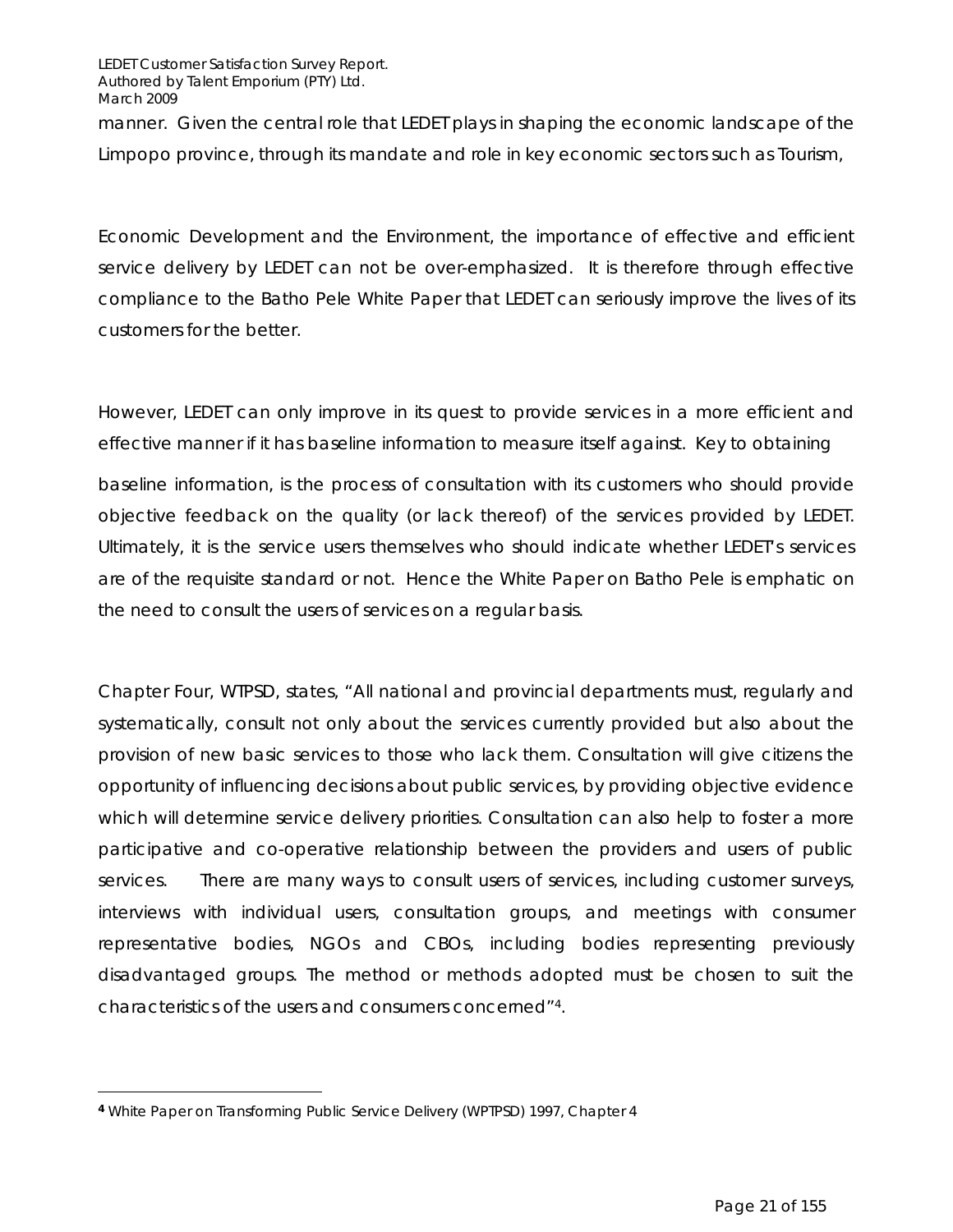It is therefore against this backdrop that the importance of the LEDET CSS project should be understood and appreciated. Without an intervention in a form of a customer satisfaction

survey (CSS), LEDET can not be in a position to objectively determine the level of quality of services it offers to its customers and therefore their satisfaction levels as well. Furthermore, an objective process such as a CSS, offers LEDET the opportunity to scientifically identify the

shortcomings, challenges and gaps in the manner in which it provides services. As a result of the CSS, LEDET will be in a better position to devise and implement practical and effective interventions to improve the quality of services it offers to its customers.

Apart from the logical need to improve service delivery, by commissioning a CSS, LEDET is in effect complying with the legislative and regulatory requirements such as:

- The Constitution of the Republic of South Africa
- The White Paper on the Transformation of the Public Service
- The White Paper on the Transformation of the Pubic Service Delivery Batho Pele.

#### **1.3.1 The Constitution: service delivery imperative is rooted in the spirit and latter of our Constitution**

The imperative of providing quality public services – therefore giving practical meaning to government's vision of a **Better Life for All** - in an efficient and effective is anchored in our Constitution, in particular Chapters Two and Ten.

In fact, Chapter Ten is almost a replica of the Batho Pele Principles. It states,

"*Public Administration must be governed by the democratic values and principles enshrined in the Constitution, including the following principles:* 

- *a) a high standard of professional ethics must be promoted and maintained*
- *b) efficient, economic and effective use of resources must be promoted*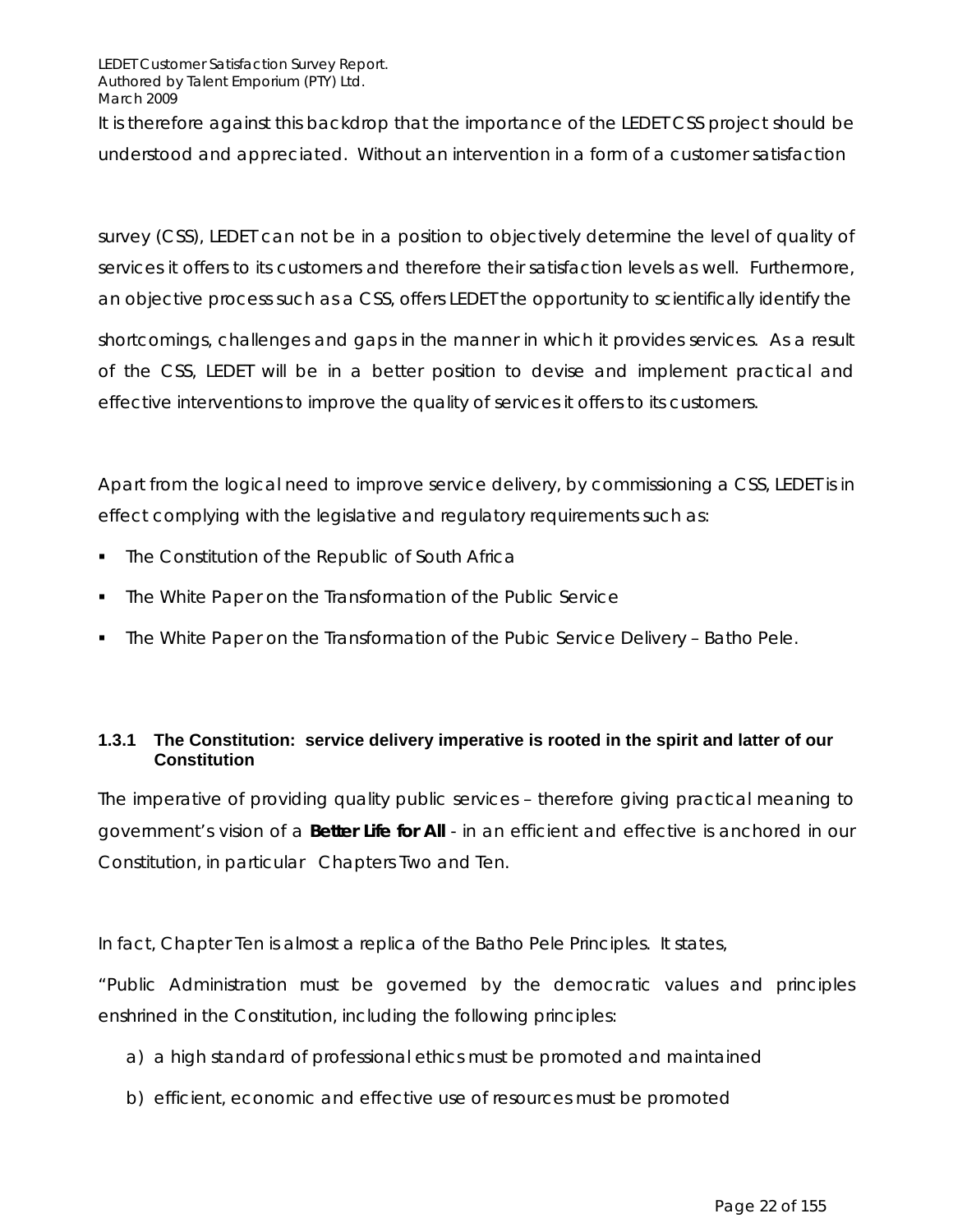- *c) Public administration must be development oriented*
- *d) services must be provided impartially, fairly, equitably and without bias*
- *e) people's needs must be responded to, and the public must be encouraged to participate in policy-making*
- *f) public administration must be accountable*
- *g) Transparency must be fostered by providing the pubic with timely, accessible and accurate information"*.

#### **1.3.2 White Paper on the Transformation of the Public Service (WPTPS), 1995**

In 1995, the WPTPS gave further practical impetus and meaning to the imperatives of Public Service' service delivery in order to put the public first in the provision of public services. The WPTPS sets out eight transformation priorities. The transformation of service delivery is one of these eight principles – thus further reiterating the salient and integral role of the improvement of service delivery within the broader national transformation agenda.

The Batho Pele White Paper was introduced in 1997 by the then Minister of Public Service and Administration Dr Zola Skweyiya. The White Paper sets out in a very explicit manner what departments need to do in order to give meaning to the vision and objective of the White Paper – Batho Pele (or Putting People First).

The eight principles as set out below are the crux of Batho Pele:

- 1) Consultation
- 2) Service Standards
- 3) Access
- 4) Courtesy
- 5) Information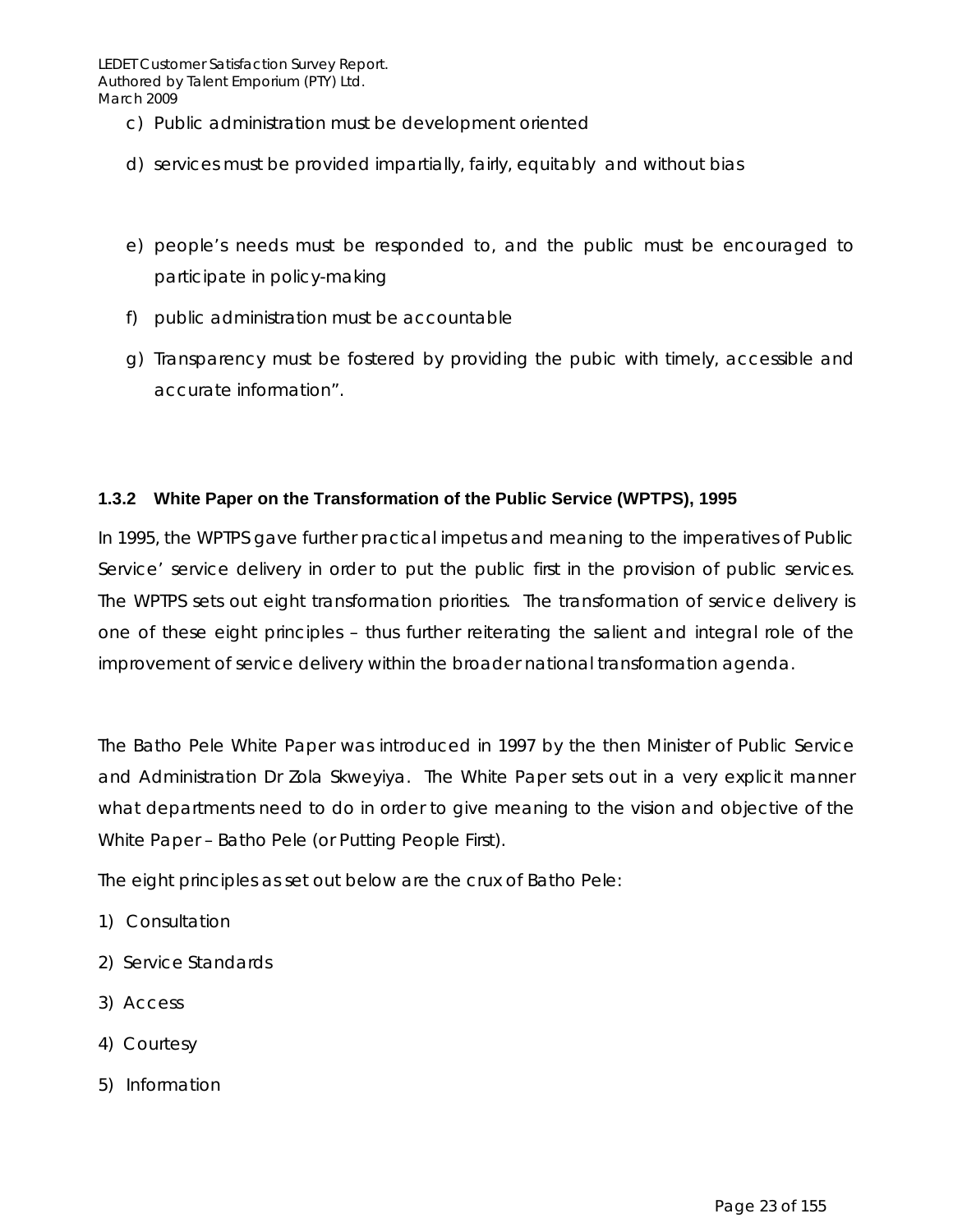- 6) Openness and Transparency
- 7) Redress
- 8) Value for money.

#### **1.3.3 Batho Pele Revitalization Programme – Together Beating the Drum for Service Delivery**

In August 2004 Cabinet approved a programme to revitalize Batho Pele. It is important to understand that the Revitalization Programme does not represent a new or different initiative *per se*, but rather the Programme should be seen as part of broader on-going efforts of giving practical meaning and improvement to the effective implementation of Batho Pele.

#### **1.3.4 Historical perspective of service delivery challenges: pre-1994 Public Service era**

It is also important to understand and appreciate that the challenges facing the current public service machinery are rooted in the pre-1994 Public Service era. Therefore, efficiency and effectiveness of the Public Service depends to a large extent on addressing the legacies of Apartheid-engineered Public Service. Some of the legacies of Apartheidengineered Public Service include, but not limited to the following:

#### *Disparate and fragmented public service administrations*

The dawn of the 1994 dispensation also led to the need to integrate all the administrations of the previous Bantustan "governments". The difficult and time consuming task of integrating these administrations meant that more service delivery challenges – including backlogs arose. Not only the challenge was about integrating systems , processes and procedures but the challenge was also was about creating one uniform and coherent new public service ethos and culture geared towards serving all the citizen in a fair and just manner.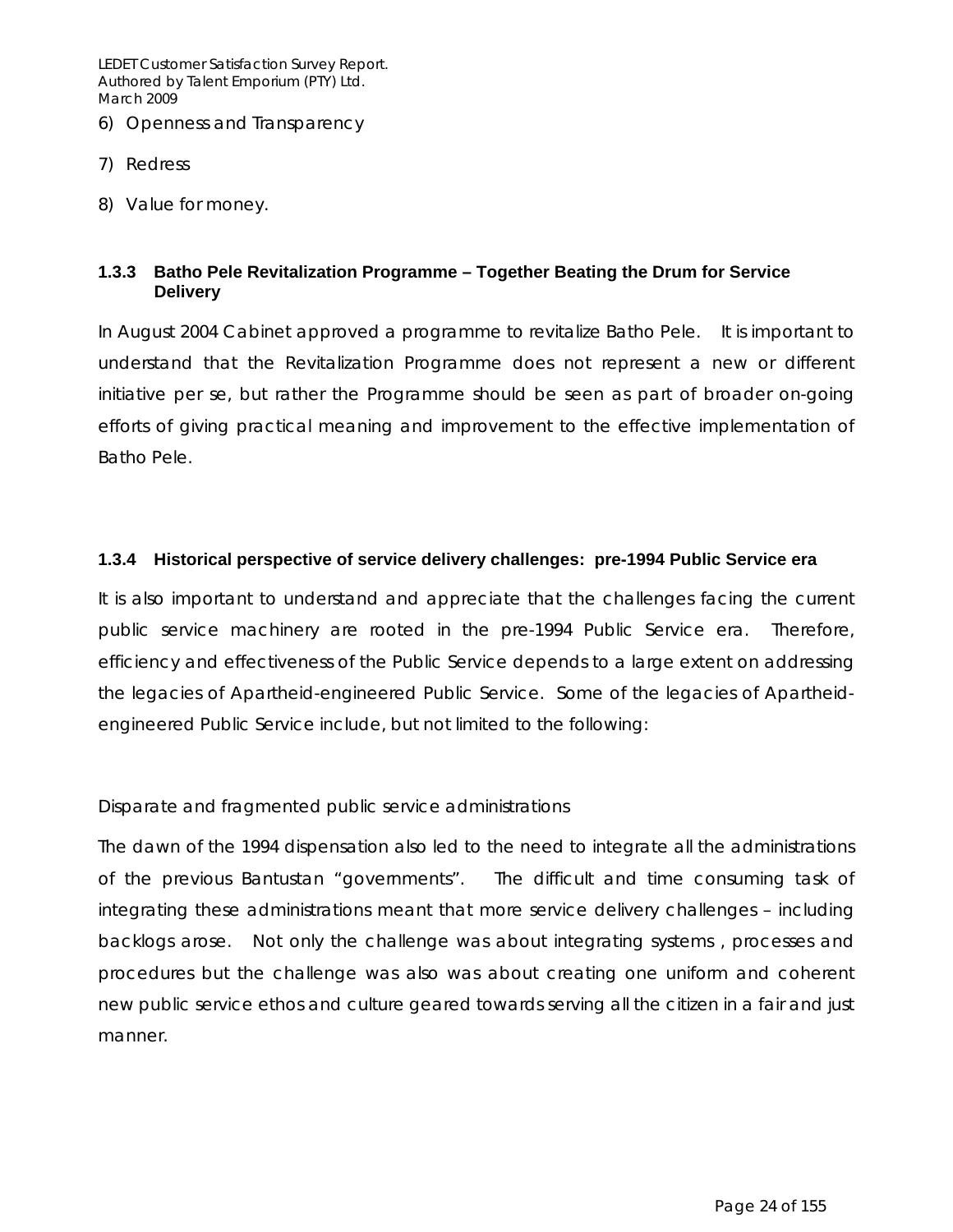A pre-1994 undemocratic practices were also manifested themselves in the public service through a pervasive culture of oppressive hierarchy and over bureaucratisation. This culture and practices needless to say led to the stifling of a culture of dynamism, innovation and proactiveness. As a result, service delivery has been stifled by the slow pace engendered by need for many levels of reporting and inflexible adherence to cumbersome and out-dated processes and procedures.

#### *Moribund and outdated systems such as – HR , IT , procurement, among others*

Given the basic tenets of Apartheid, the pre 1994 Public Service was not geared towards serving all the people of South Africa. The pre-1994 Public Service was therefore meant to provide quality services to only a minority of the population. As a result, systems aimed at serving the disenfranchised majority were either not in place or neglected and as a result most of them were moribund at the dawn of a new 1994 political dispensation. As a result of this lack of investment in efficient programmes and systems, service delivery among previously disadvantaged groupings has been compromised thus leading to significant service delivery backlogs.

#### **1.4 Terms of Reference**

The paragraph below outlines the objective of the survey and the ToRs

#### **1.4.1 Survey objectives**

The ToRs as contained in the Bid Document state the following as the objectives of the survey:

- Consult customers to reveal gaps in terms of resources allocation so as to exert pressure in meeting their needs and expectations;
- Measure and evaluate customer satisfaction (internal and external) in line with services rendered by the department and;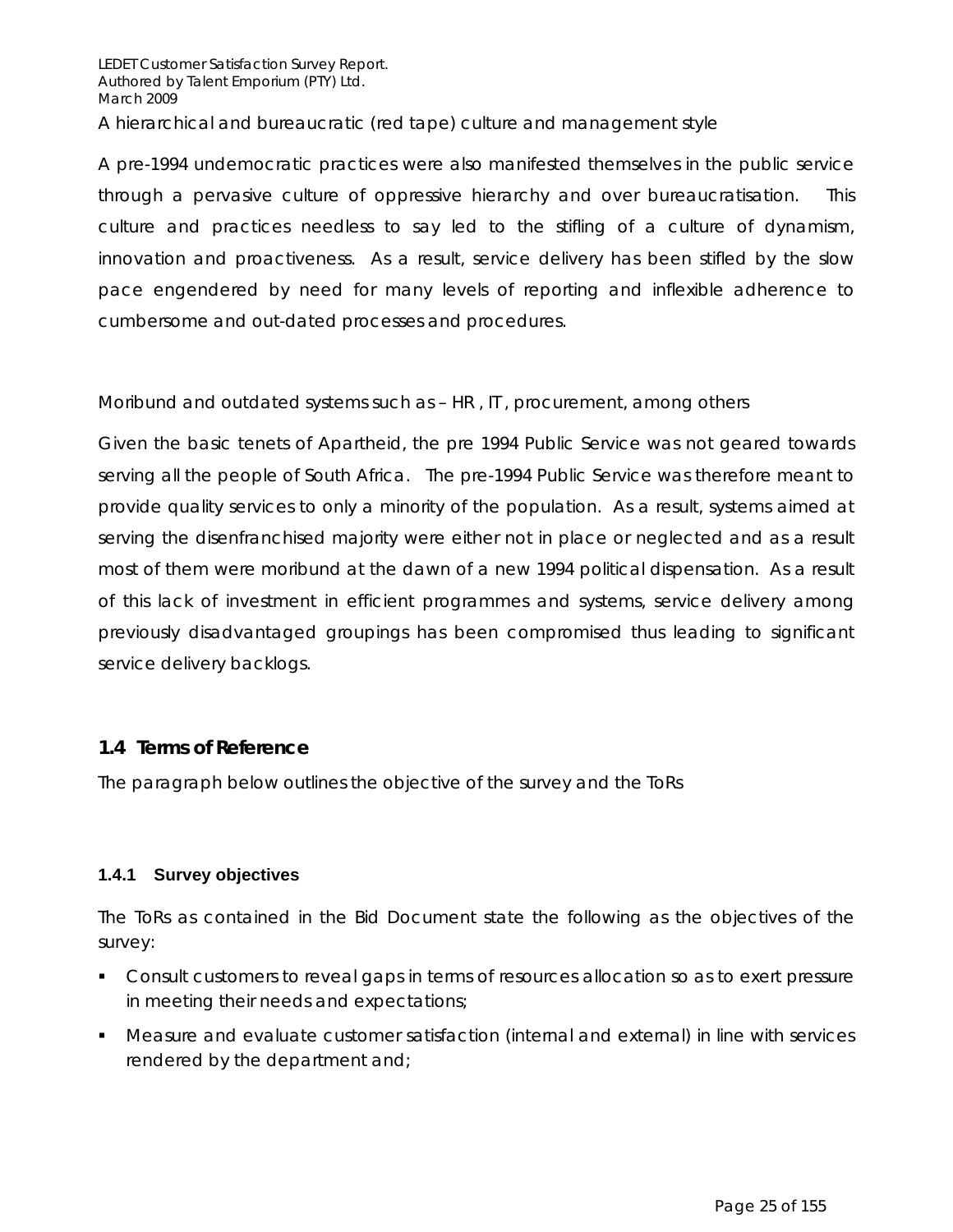Evaluate citizens' perception and understanding regarding the quality of services rendered by the department.

#### **1.4.2. Survey deliverables**

- Determine how and when citizens are consulted about the level and quality of the Departmental services they receive;
- Determine how and when citizens are being told what level and quality of Departmental services they will receive so that they are aware of what to expect;
- Determine if all citizens have equal access to the services to which they are entitled;
- Determine whether all citizens are being treated with courtesy and consideration;
- Determine whether citizens are being given full, accurate information about the Departmental services they are entitled to receive;
- **Determine whether citizens are being informed how the Department is run, how much** they cost, and who is in charge;
- In case where there is a breach of delivery promise, they survey should determine if citizens where given an apology , full explanation and a speedy and effective remedy;
- Determine if Department services are provided economically and efficiently in order to give citizens the best value for money.

## **1.5 Overall Project Approach**

Paragraph 1.5 seeks to provide an overview of the overall project methodology and approach employed to execute both the internal and external surveys. The overall research project (including both internal and external surveys) comprised seven key phases as outlined in the **figure one** below.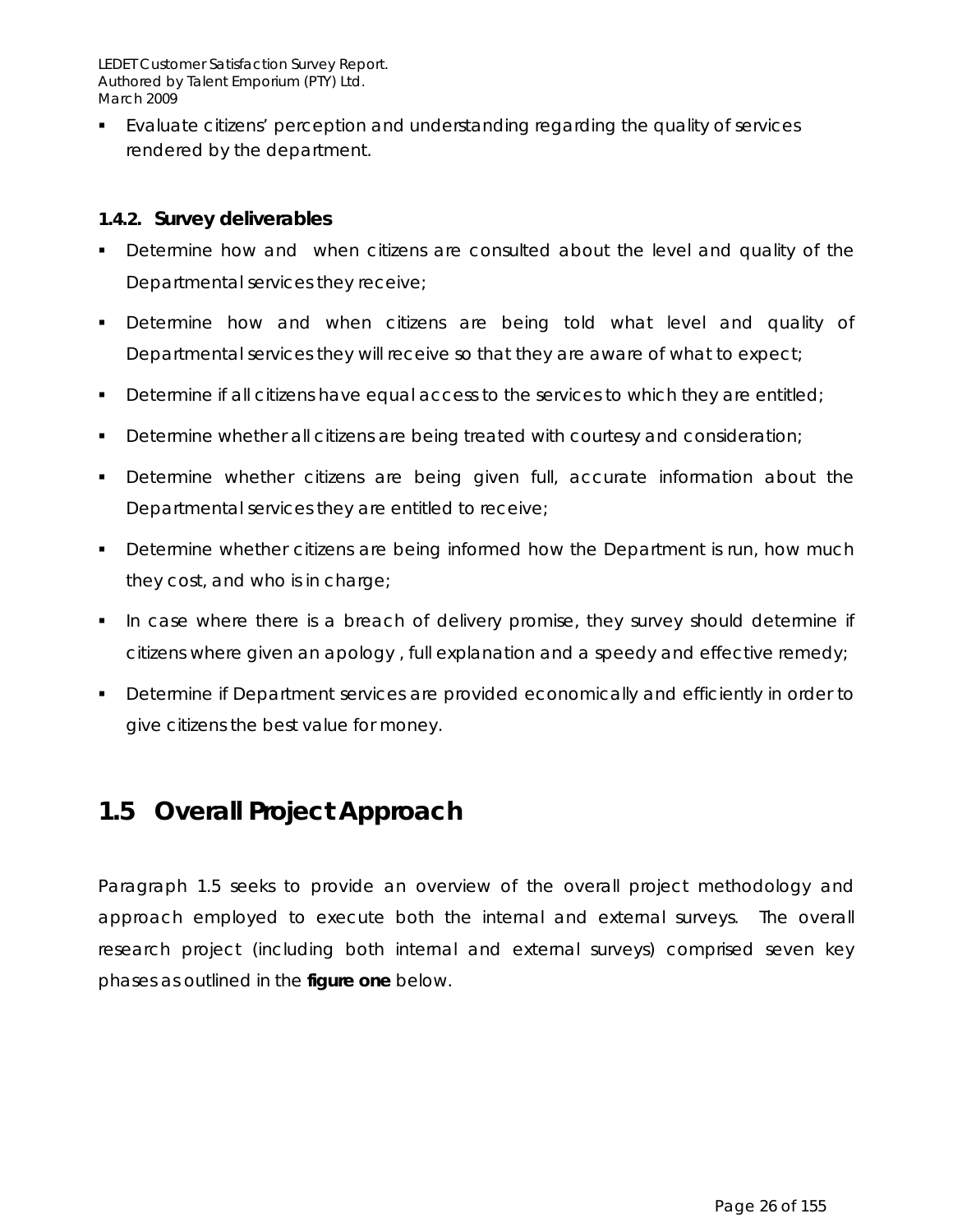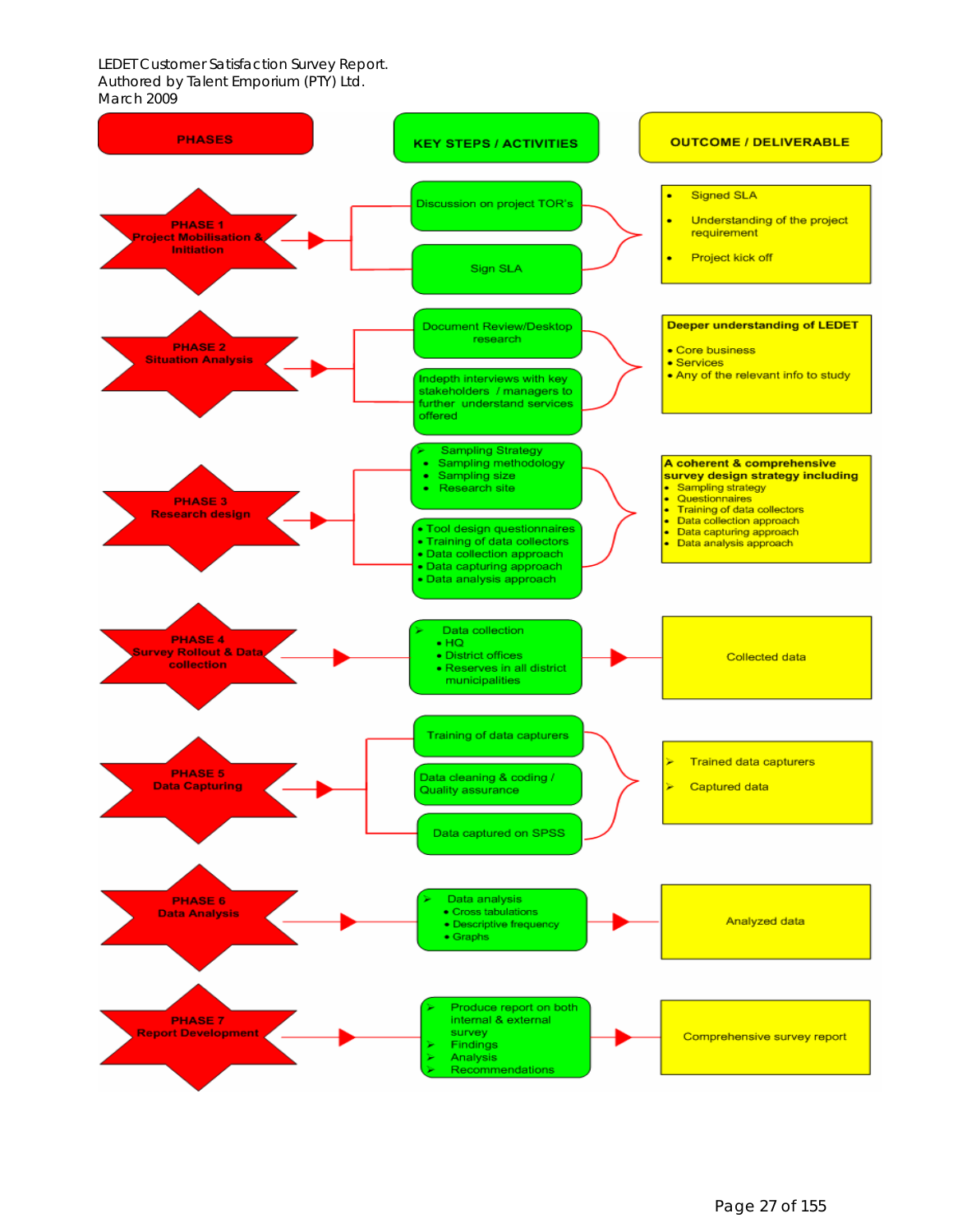## *1.5.1 Phase One: Project Initiation and Mobilisation*

The objective of phase one was to ensure that the key aspects (mainly administrative and content related) of the project are discussed and agreed upon up-front at beginning of the project in order to ensure that the rest of the project is therefore implemented in an efficient and effective manner.

The following key activities were performed during this phase:

- The signing of the Service Level Agreement (SLA)
- General discussion of the project
- **I** Identification relevant documentation required to conduct background research and document review as part of the situational analysis.

## *1.5.2 Phase Two: As – Is / Situational Analysis*

In order to gain a deeper understanding of the core business of the department so that a relevant and appropriate research survey methodology could be development (including asking the right questions in the questionnaires, determining the right sample sizes, etc), a situational analysis formed a core part of this phase of the project.

Two key approaches were employed to conduct a situational analysis, namely, document review and analysis (desktop study) and conducting in-depth interviews with senior managers of various directorates. The key objective of the situational analysis was to gain deeper understanding of LEDET in terms of the following aspects outlined below so that a relevant and informed survey methodology could be designed and implemented. Without understanding the following aspects of LEDET – the survey ran the risk of not addressing the salient aspects of the ToRs and also not understanding the key issues relevant to the survey:

- The mandate of LEDET
- The core business of LEDET
- **Understanding the services offered by various directorates**
- **Understanding who the clients of various directorates are**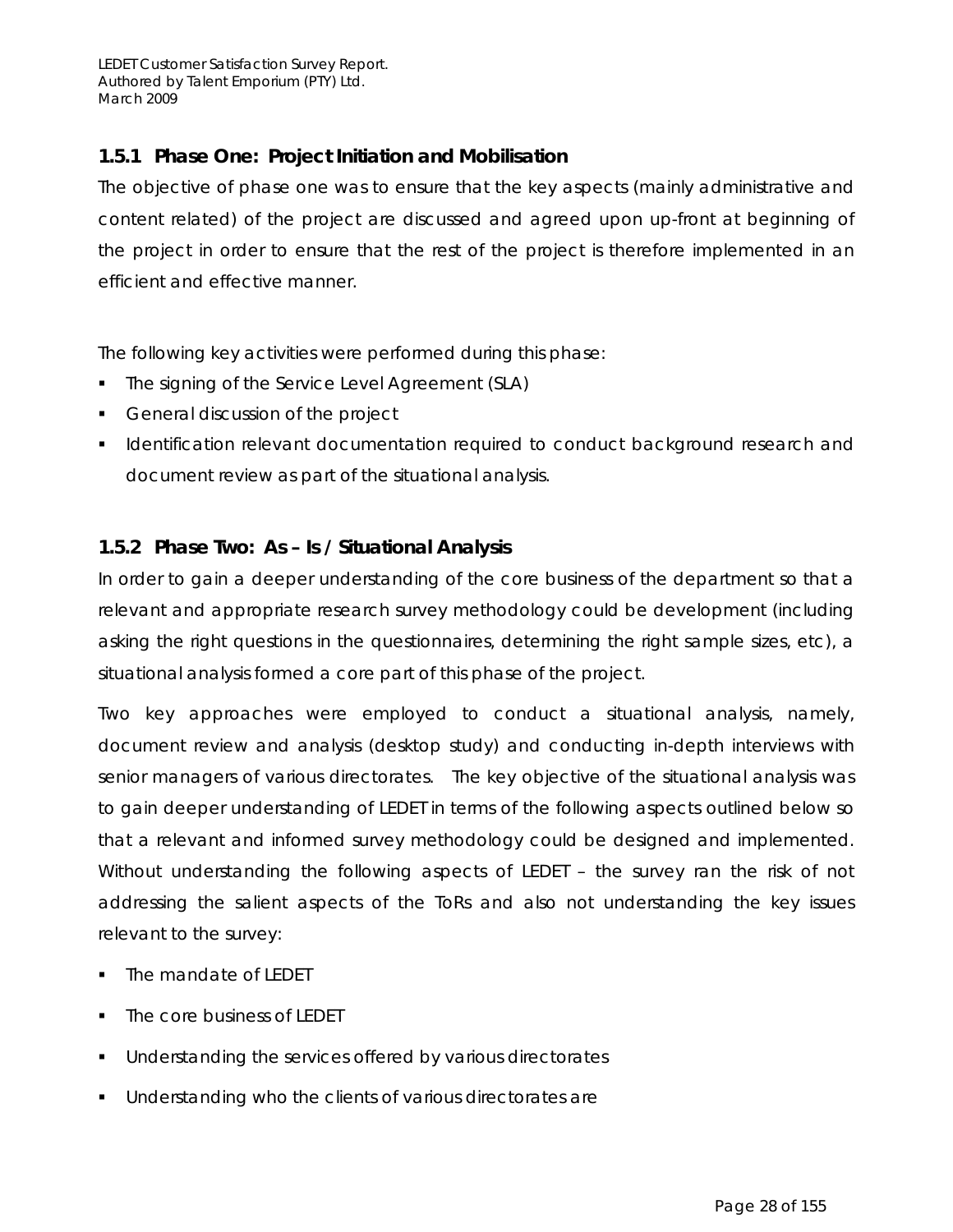- **Understanding how various directorates offer these services**
- **Understanding if there are any service standards and if so what are they and how they** are communicated to the customers
- Understanding the challenges facing the directorates in providing services to their respective clients
- Understanding the general organizational culture and climate issues. Organisational culture and climate are inextricably linked to issues of service delivery. It is these broader underlying and systemic organizational issues that either enable or hinder employees from providing quality services to the customers
- Soliciting inputs also well on how the identified challenges could be overcome
- **Soliciting inputs on interventions that could be implemented to improve service delivery.**

#### *1.5.2.1 Document / Literature Review*

As already mentioned, document review was one of the key methods used to achieve a deeper understanding of LEDET's key aspects – especially services it offers. The following are some of the key documents<sup>5</sup> that were reviewed at the beginning of the survey:

- Past Annual Reports
- LEDET Strategic Plan
- Service Standards 2007 2008
- **Citizens Report 2007**

 $\overline{a}$ 

- Service Delivery Improvement Plan 2007/08
- Service Delivery Improvement Plan 2008/2009

**<sup>5</sup>** Most of the documentation was provided by the Transformation Directorate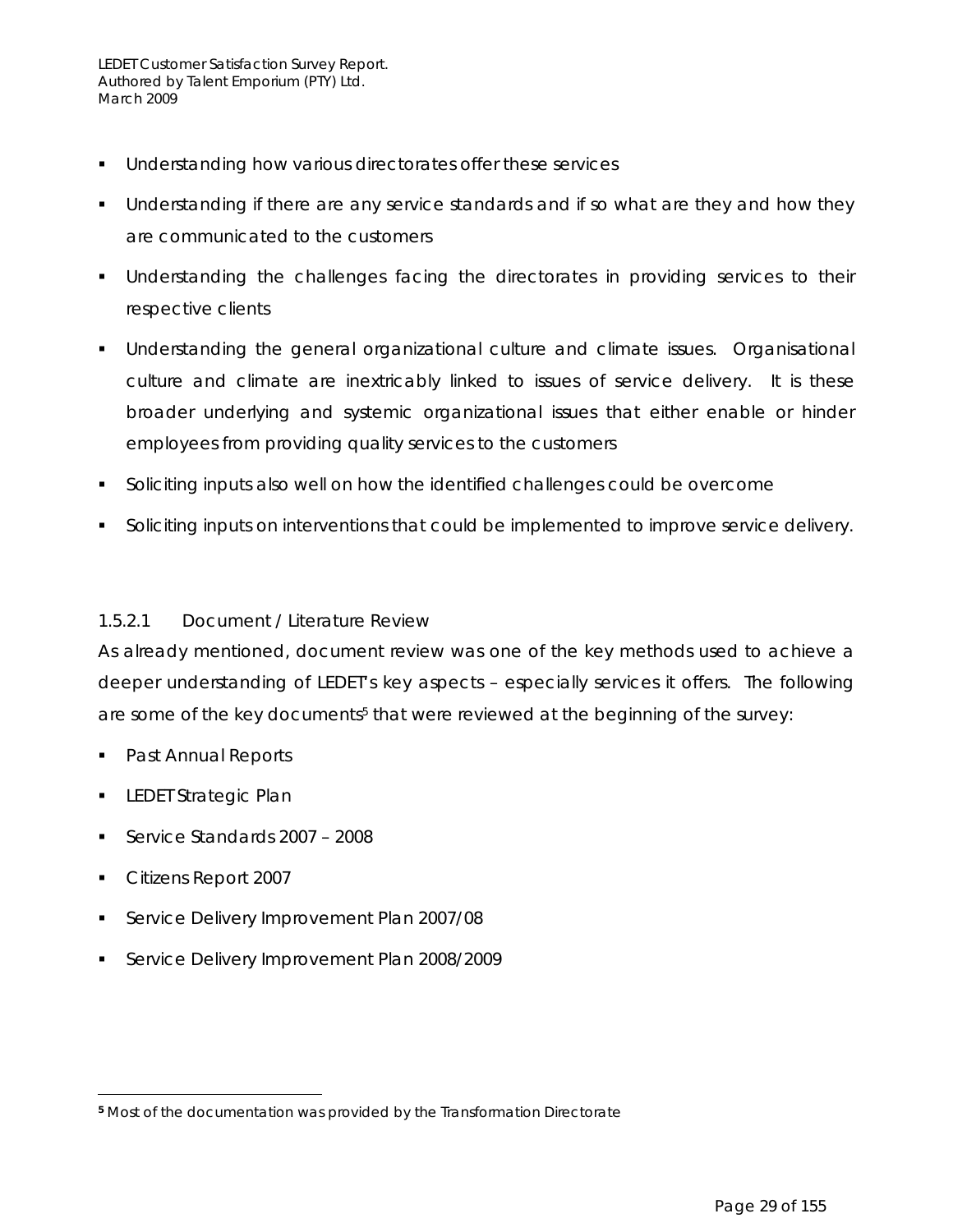### *1.5.2.2 Internal in-depth Interviews*

In-depth internal interviews were conducted with almost all the senior managers responsible for heading Directorates or Chief Directorates. The interviews were also part of seeking to gain deeper and more understanding on the specific services rendered by their respective directorates or chief directorates. The interviews were also aimed at assisting the research team to determine which services rendered by the Directorates are used most by the internal clients so that the questionnaires would focus mainly on those services that are "relevant" to the daily experiences of the majority LEDET staff members.

A structured interview schedule – called a Service Catalogue Matrix<sup>6</sup> (SCM) was designed and developed for the purpose of the in-depth interviews. The SCM broadly covered the following aspects:

- The name of the service (s) offered by the respective directorate
- Name of the Directorate/chief directorate offering the service
- Beneficiaries of the service in terms of :
	- Who are they (for instance, are they all staff members or just SMS or specific directorates?)
	- How many are the beneficiaries?
	- Frequency of usage of the service
	- How is the service offered?
	- What are the service standards of the service offered?
- Challenges experienced when providing services

After receiving responses regarding these questions contained in the SCM, the research team was in a better position to:

- Determine which services are frequently used by the average employee in the Department
- Determine which services are more relevant to be included in the survey questionnaire

 $\overline{a}$ 6 See Annexure A for an example of Service Catalogue Matrix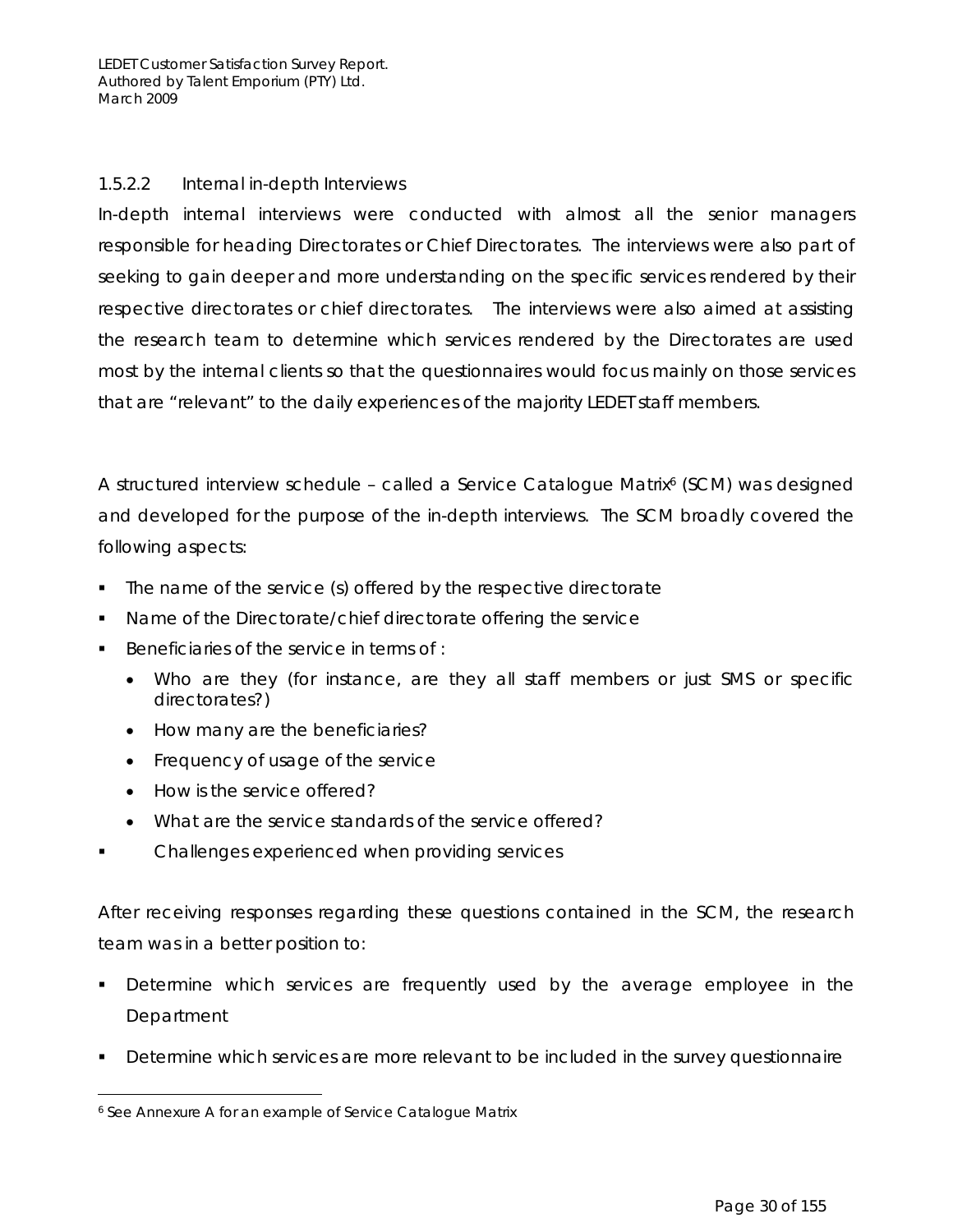- **•** Determine the nature, type and phrasing of questions
- Gain a deeper understanding of the services rendered by LEDET to its internal clients and all the other relevant and related factors to issues of internal customer satisfaction.

The following are the directorates that were interviewed as part of the gaining further understanding of the services that they provide to their clients. However, not all the directorates in the Department were interviewed as information regarding their services contained in various LEDET documentation did not warrant a need for further clarity on their services.

- **Communications**
- Enterprise Development
- **Economic Planning**
- Industrial Promotion
- **Human Resources**
- **Internal Support Services**
- **Transformation Services**
- Records Management
- **Financial Management**
- **Government Information Technology Office**
- **Trade Regulations and Compliance**
- **Environmental Impact Management**
- **Wild Trade and Regulation**
- **Waste and Pollution Management**
- Provincial Nature Reserve Management
- Biodiversity Management
- Tourism Planning and Development.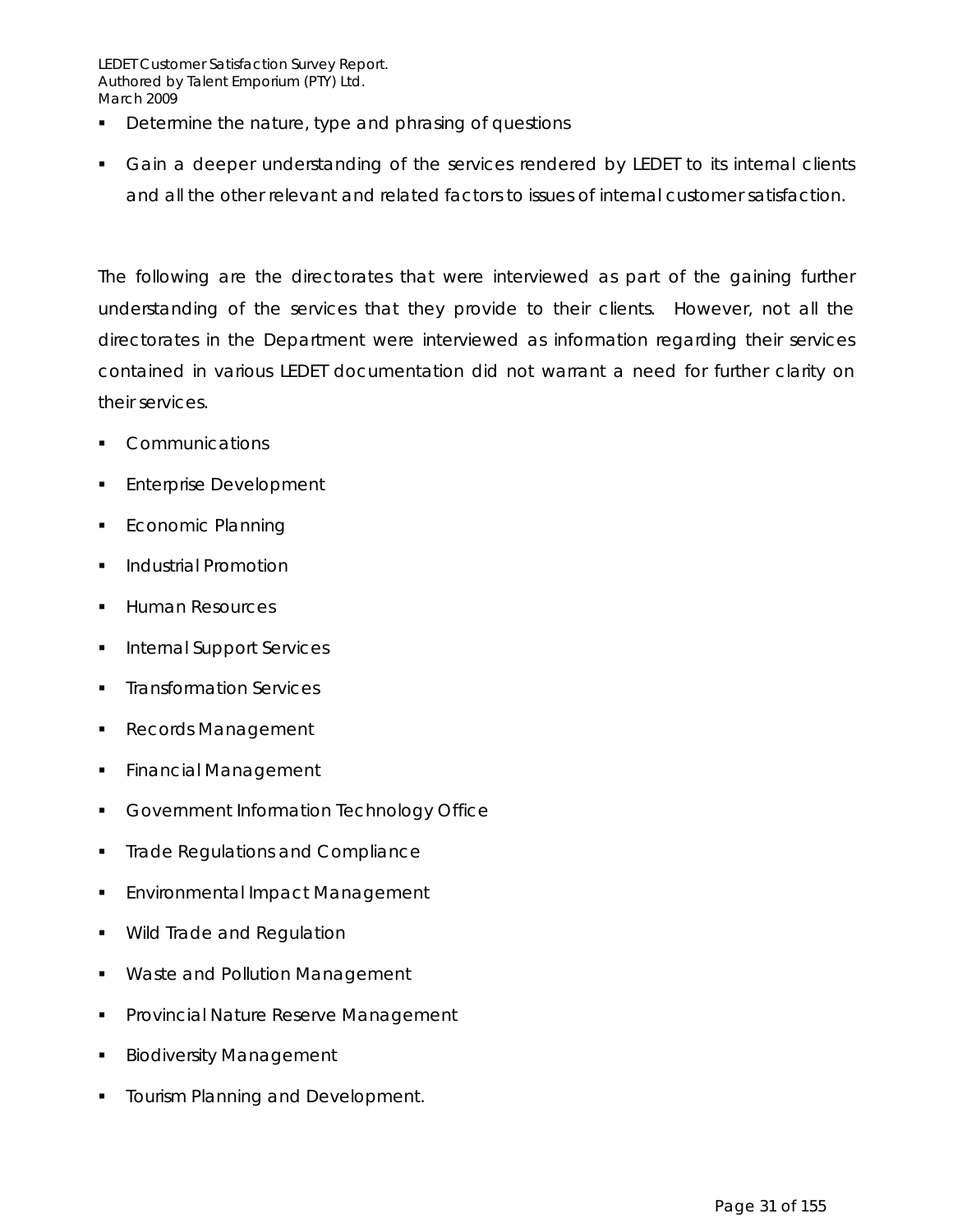## *1.5.3 Phase Three: Research Design*

After conducting a thorough situational analysis through document review and conducting in-depth interviews with some of the senior managers, the research team had gained a deeper and better understanding of the LEDET's mandate and core business, its service offerings and other key aspects relevant to the survey. As result, the research team proceeded to design the research survey approach and methodology.

In the main the research design focused on the following key aspects of the survey:

- **Sampling strategy: focused on the sampling method, size, research population, survey** sites, among key aspects of sampling
- Tool design: focused in the main on the design of the research tools such as the questionnaires
- Data collection: this aspect of the survey focused on planning the processes of collecting data from the survey population based at various research sites according to the sampling strategy
- Data capturing: the capturing process involved planning how to capture data contained in the questionnaires into a special survey software called SPSS
- Data analysis involved the process of analyzing and synthesizing data in such a way that the key survey research questions are addressed.

## *1.5.4 Phase Four: Survey Roll-Out – Data Collection*

The key objective and activity of phase four was to roll-out the survey itself. Specifically, the phase involved collection of data from the survey populations – both internal and external. Chapter 2 of Part B of the report provides more details on the survey population and the sites from which data was collected.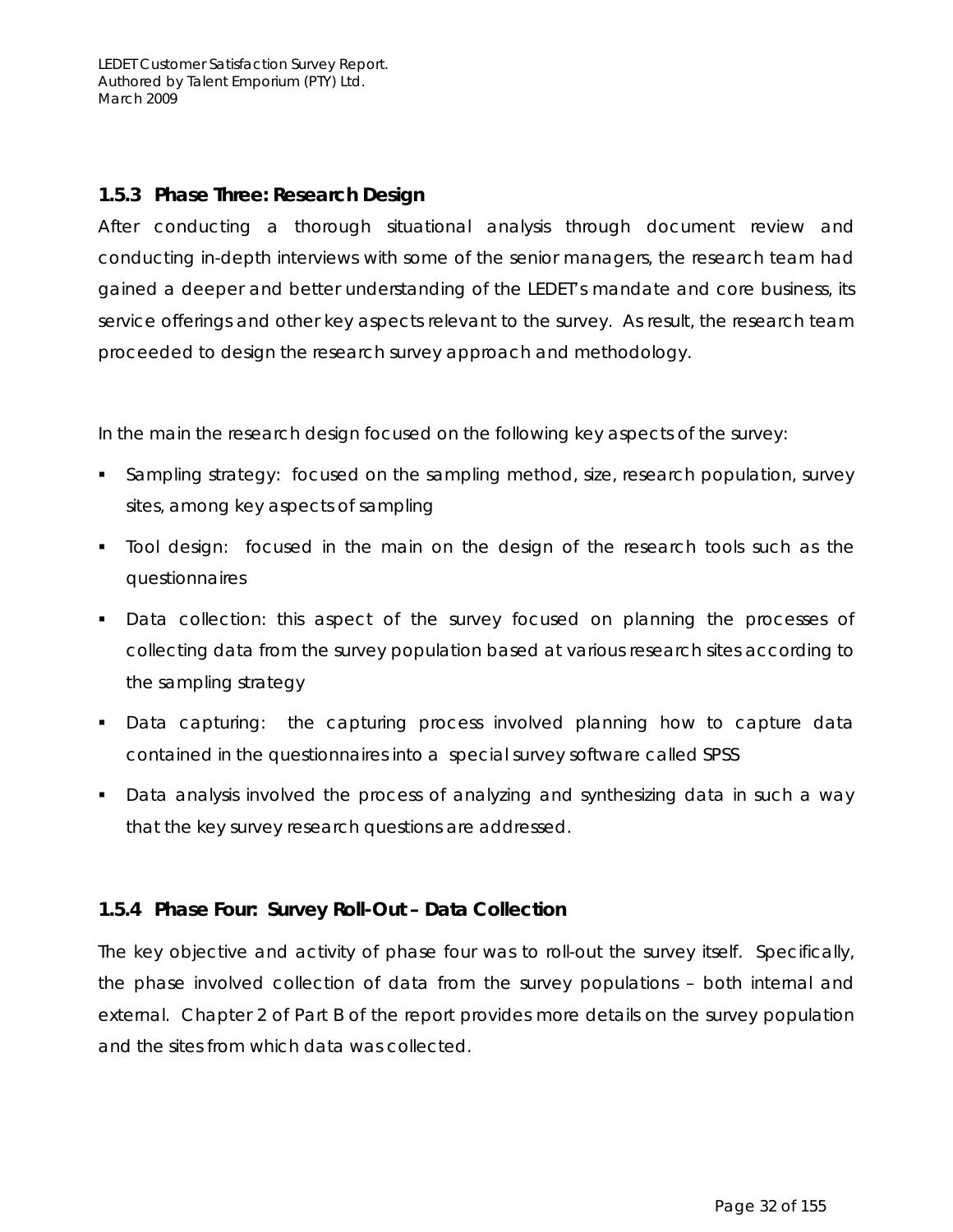## *1.5.5 Phase Five: Data capturing*

Data collected through the usage of questionnaires was captured on special research software – SPSS. Before data was captured, general quality assurance on the questionnaires was conducted including inspection and coding of questionnaires. Data capturers were also trained as part of the overall quality assurance strategy of the survey.

## *1.5.6 Phase Six: Data Analysis*

 $\overline{a}$ 

After capturing data in SPSS, data was analysed in accordance to the terms of reference and the key objective of the survey. More details on data analysis are provided under Chapter Four , Section B of the report7.

## *1.5.7 Phase Seven: Report Development*

The key objective and activity of Phase Seven was to develop the overall survey report itself.

In conclusion, Chapter One sought to provide an overview on the following aspects of the report, the Structure of the Report; the Executive Summary; Introduction and Background; the ToRs and the Overall Project Approach.

**<sup>7</sup>** See Annexures F & G for detailed Frequency Tables for the internal and external CSS respectively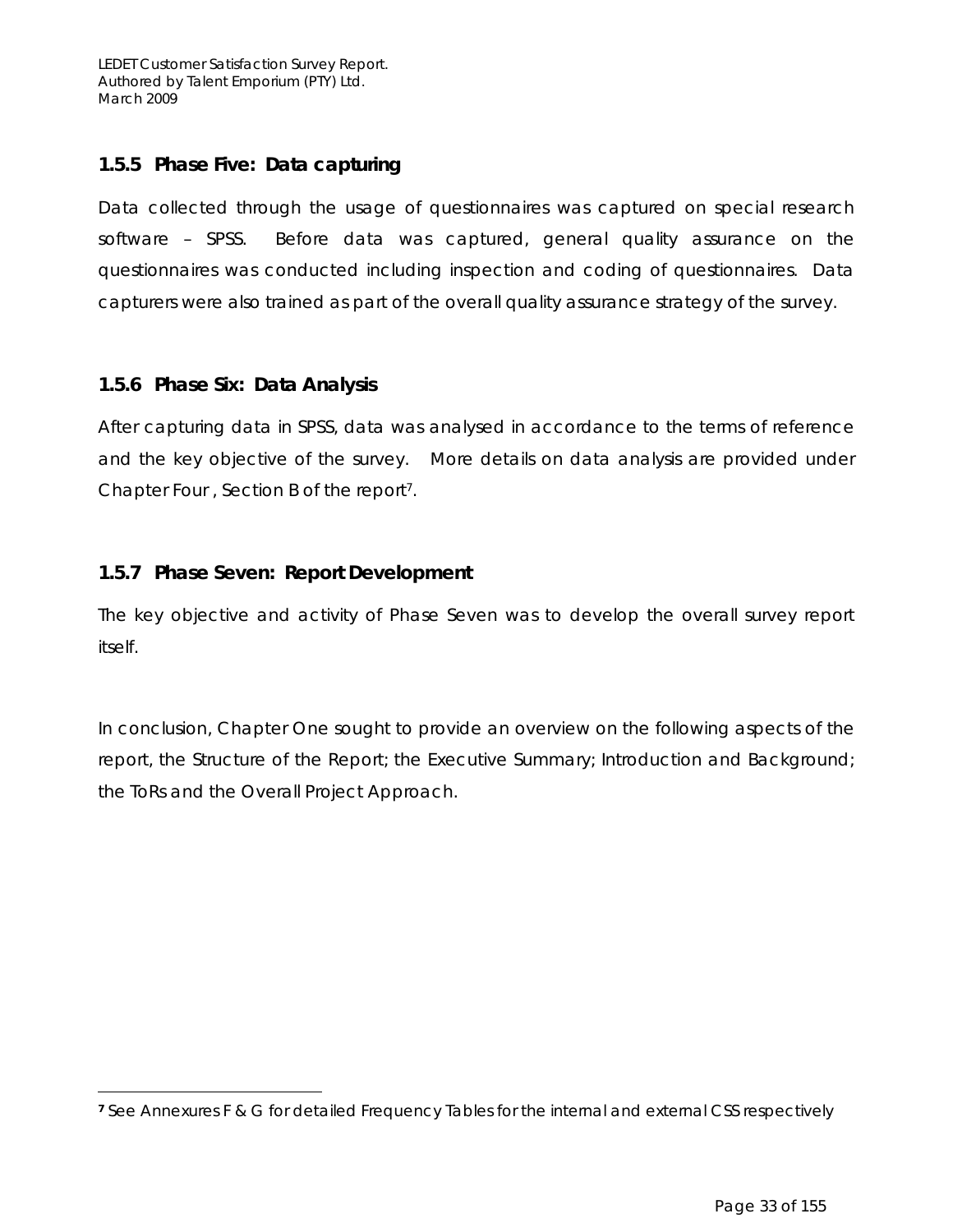# **PART B: INTERNAL SURVEY**

The LEDET CSS project comprises two main components, namely the internal survey, which focuses on the internal customers of LEDET – *viz* LEDET employees. The other component of the CSS project, focuses on the external customers who comprise a heterogeneous group, ranging from the general public at large, to customers that receive specific services such as hunting permits and liquor licenses. Part B of the report focuses exclusively on the internal survey part of the CSS project.

The rationale and premise of the internal survey is that employees are also customers of various directorates. In reality the outputs of various directorates and therefore employees are a product of inputs from other directorates. In other words, work that is performed by the individuals and teams in the Department should be seen as part of a value chain whose final output(s) is a function of inputs from various directorates. Therefore the simple reality is that directorates can not produce their outputs without inputs/contributions from others. They can not function in isolation. For instance, most of the LEDET employees use computers (whether a desktop or a laptop) to produce their work. This therefore implies that these employees are the customers of the IT directorate. Without a good service (i.e. input) from the IT directorate most employees can not produce their work perhaps due to a non delivery of a computer, or lack of repairing a faulty computer or simply not having support from IT to resolve an email problem.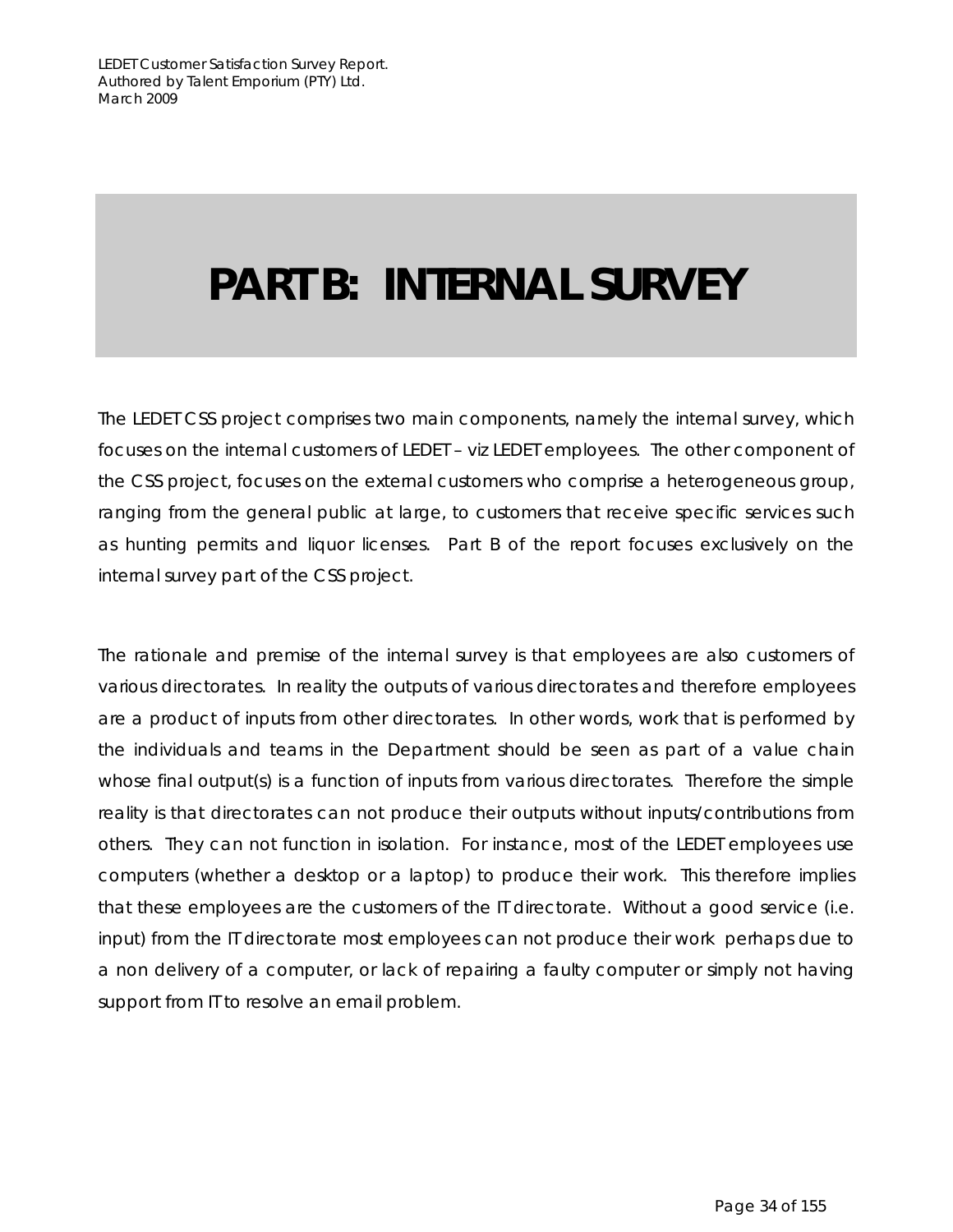Therefore the above example provides a vivid illustration of how employees are in fact internal customers of various directorates by using the IT directorate as an example. The example also attempts to indicate that without efficient and effective internal customer

centric culture and practice, service delivery will be adversely affected. If for instance, the IT directorate does not provide good service by ensuring that computers are functional, emails are working, employees will not be in a position to perform their work which in turn is supposed to benefit external customers. For instance, applications for liquor licenses might not be processed (due to unattended computer problem by the IT directorate) by capturing the application data in the system. As a result of this, a backlog of applications will arise.

The above example of how employees are also internal clients illustrates the importance of ensuring that even internal "service providers", i.e. directorates need to ensure that internal clients are provided the best service so that they (internal clients) in turn can also be in a position to provide good service to external clients.

It is important to also note that the internal survey does not only focus on the narrow issues of services only but also recognizes the importance of the broader underlying and systemic organizational aspects such as organizational climate, culture and other issues such as leadership. Issues such as organizational culture, climate, and leadership are inextricably linked to the performance of individuals and therefore the organization. For instance, staff can not perform optimally if they are demoralised. Demoralisation could in turn be due to many and various issues such as poor leadership or lack of proper recognition and reward programmes.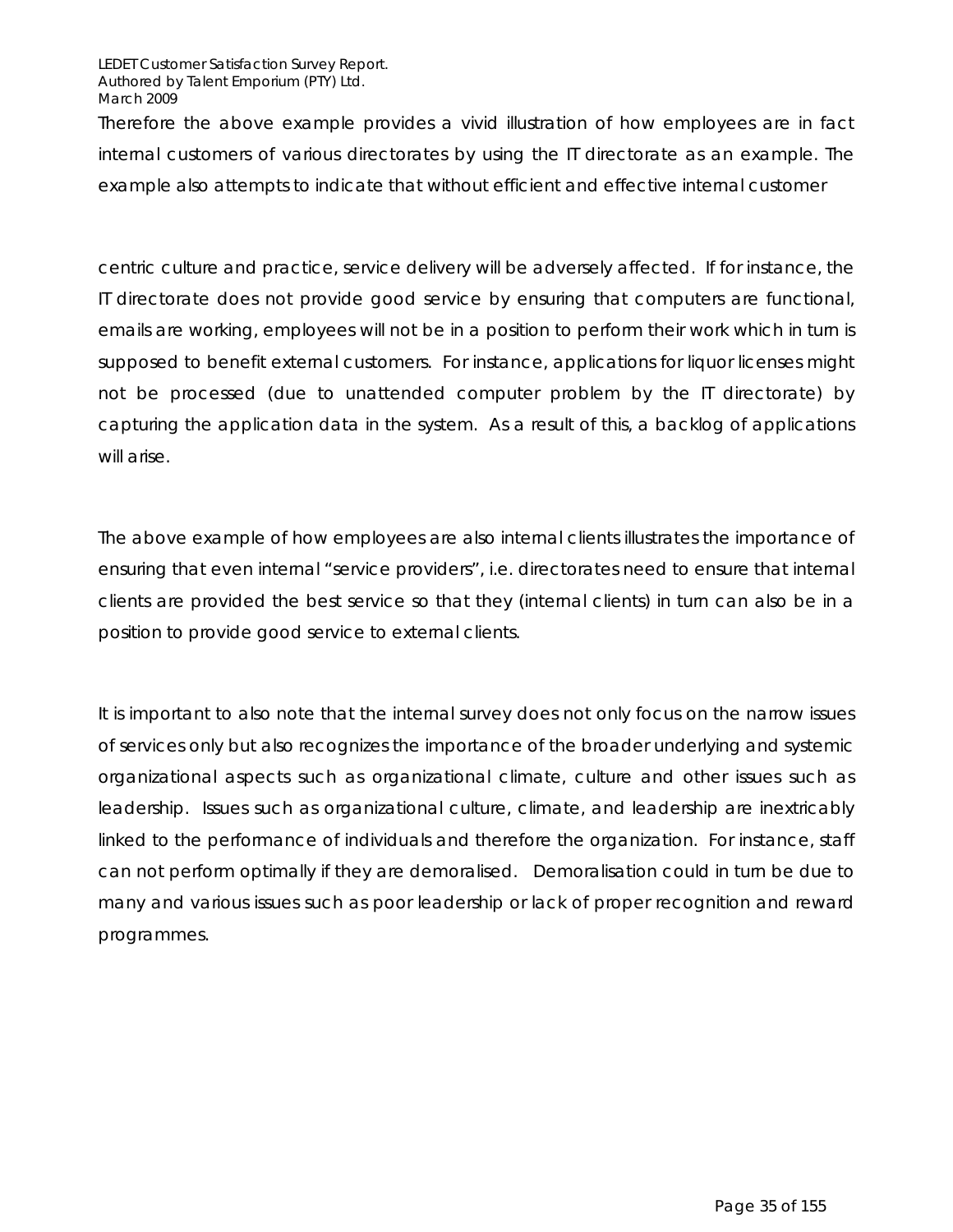# **CHAPTER TWO: RESEARCH DESIGN**

Chapter Two of Part B of the CSS report provides a detailed account of the research design that was employed to execute the internal survey. A structured research methodology was developed in order to ensure that the study adhered to the requisite research standards and ethics. **Figure 2** below is a schematic representation of the internal survey approach employed.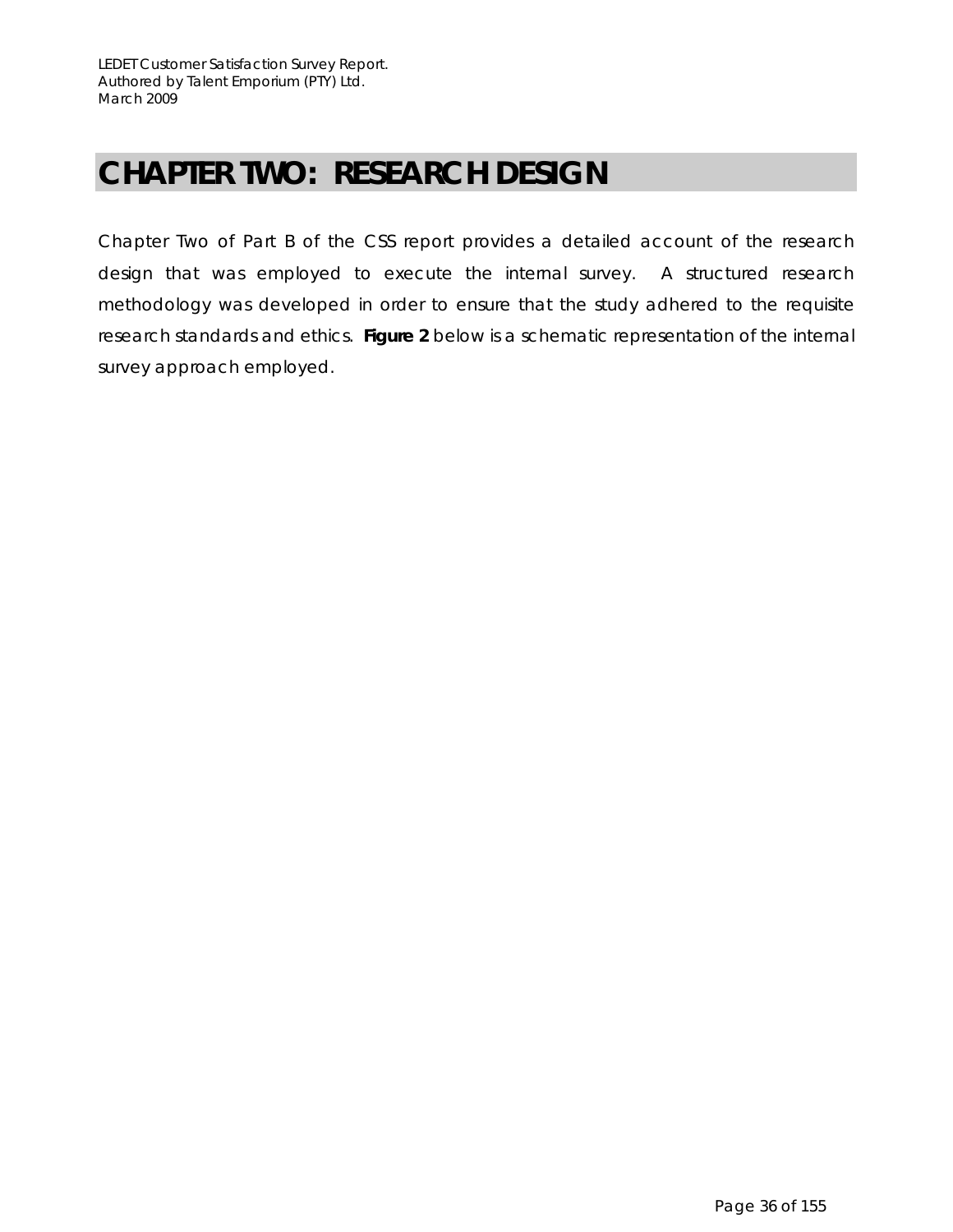

Figure 2: Internal Survey Approach

## **2.1. Sampling strategy and design**

A well thought-out and valid sampling is a critical element of any survey as it ensures that the research adheres to the highest research ethics and standards. As a result, a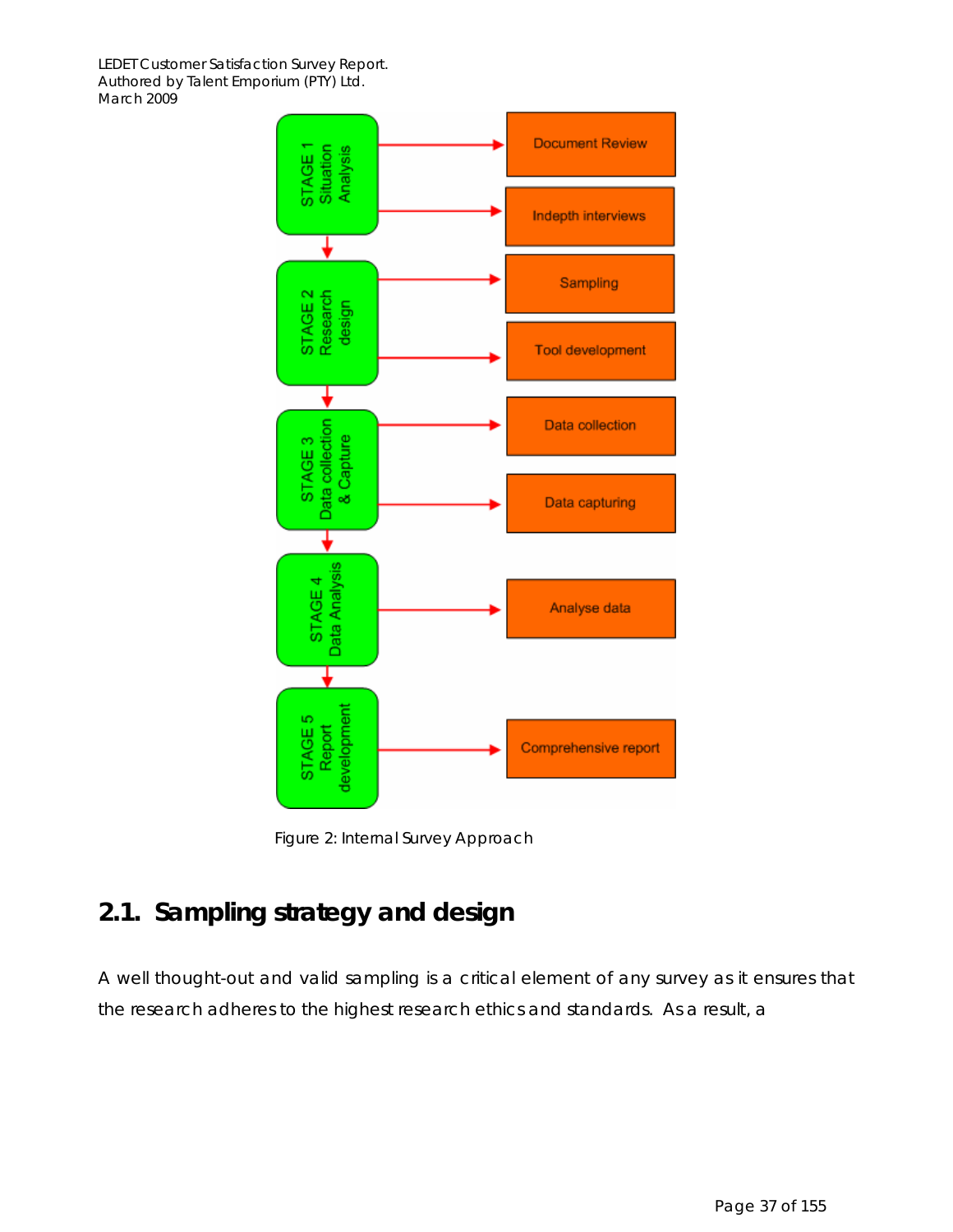comprehensive Sampling Strategy8 document was developed for the internal and external survey in order to ensure that the CSS is a scientifically sound endeavor.

A self-weighting probability sample approach was employed to ensure a statically sound and representative internal sampling. The self-weighting probability sampling approach ensured that the survey would be representative based on the following LEDET variables:

#### *Functionality***:**

Functionality refers to job types or functions/directorates such as HR, finance, communications etc. Therefore functionality was aimed at ensuring that staff from all the branches/chief directorates and therefore job functions is represented in the survey. Therefore, staff from the following branches was included in the study sample:

- Economic Development
- Environment and Tourism
- Administration.

#### *Job level*

The sampling strategy also ensured representivity according to all the job levels in the Department – thus ensuring that the survey does not only cover Senior Management Service (SMS) members but also covers the rest of the staff members irrespective of level or rank.

#### *Geographic representation*

The sampling strategy also ensured that there was representivity in terms of geographic spread by ensuring that the study covered all LEDET's district offices including corresponding nature reserves. This ensured that the urban, semi-rural and rural dynamics are covered by the survey. The following district offices were covered by the survey:

#### o Mopani

 $\overline{a}$ <sup>8</sup> The Sampling Strategy document was sent to the Project Steering Committee for inputs and sign-off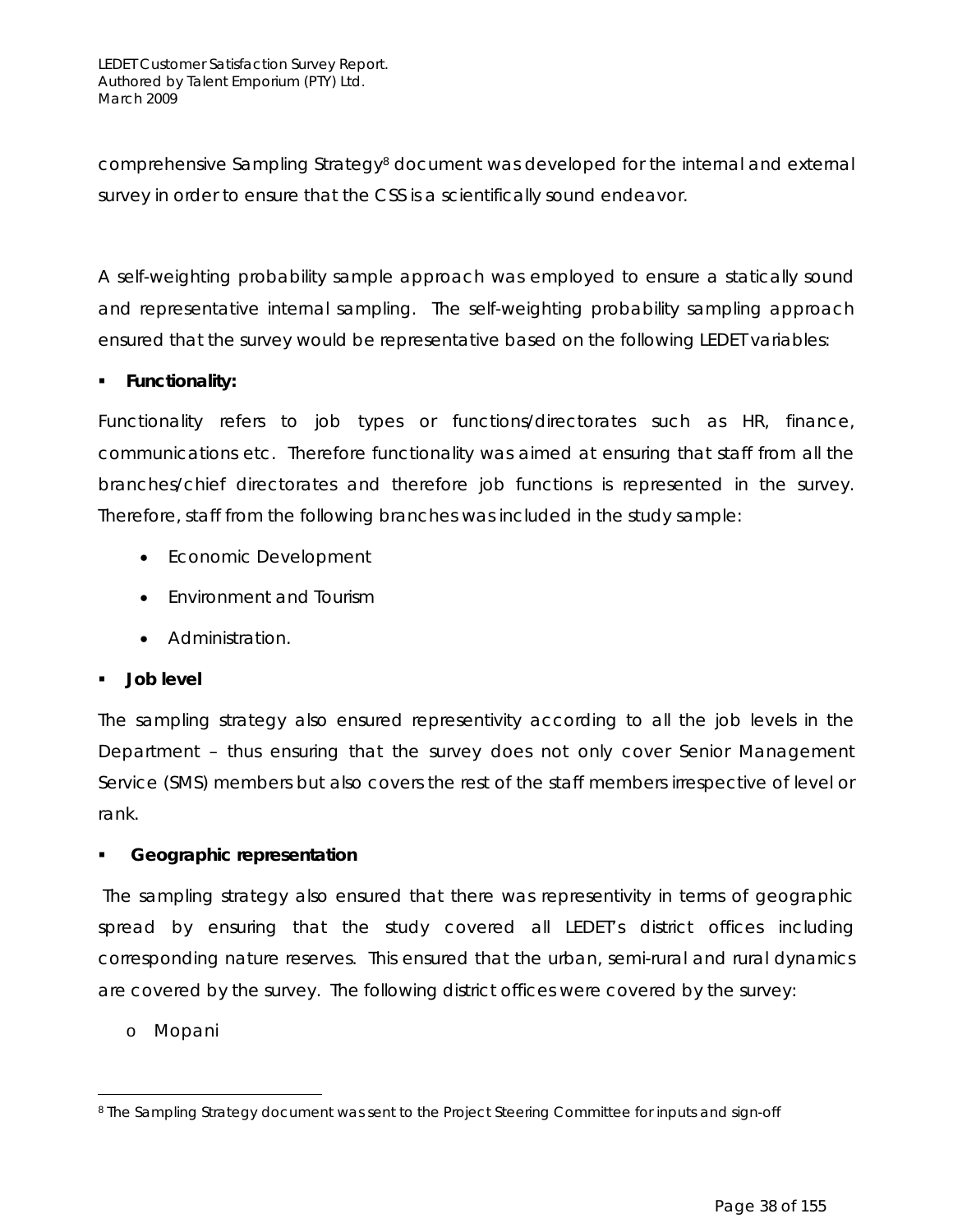- o Waterberg
- o Vhembe
- o Sekhukhune
- o Capricorn

Nature reserves in these above-listed district municipalities were also covered.

*Gender* 

The study also ensured that there is fair and sufficient representation from a gender point of view.

*Race* 

All the racial groupings at LEDET were covered by the study.

#### *2.1.1 Research population*

As already alluded to, the CSS internal survey covered all the employees of the LEDET in all its directorates.

#### *2.1.2 Research sites*

The study covered all the districts within which LEDET operates. Furthermore, the study covered the Head Office (all offices in Polokwane), district offices and the nature reserves. The choice of research sites was based on the following criteria:

- The research needed to cover all the district municipalities in the province given that LEDET has presence in all the districts
- **Geographic representation to cover urban, semi urban and rural dynamics**
- **High concentration of employees in the sites identified**

The following are the research sites that were covered by the survey:

- **Head Office (i.e. offices in Polokwane)**
- Districts offices in: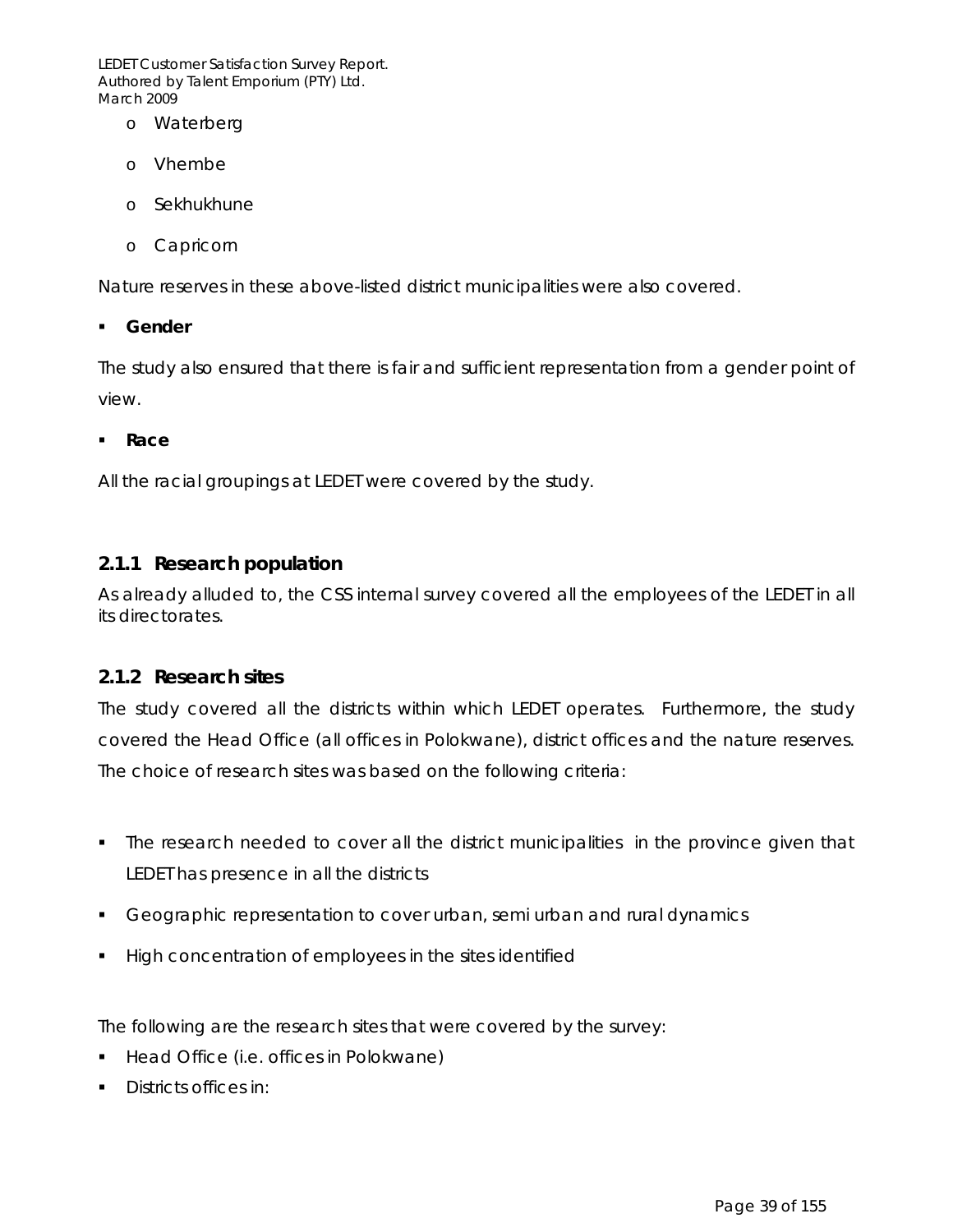- o Mopani
- o Waterberg
- o Vhembe
- o Sekhukhune
- o Capricon
- **Nature reserves in:** 
	- o Mopani
	- o Vhembe
	- o Capricon
	- o Waterberg
	- o Sekhukhune

#### *2.1.3. Sample size*

A self-weighted probability sample design was employed for the internal survey in order to ensure representivity, reliability and the general validity of the research findings. The total population size (i.e. number LEDET employees) of the internal survey was one thousand two hundred and forty one (1241). The sample size of the internal survey was five hundred and four (504). This represents forty percent point six (40.6 %) of the internal survey population size.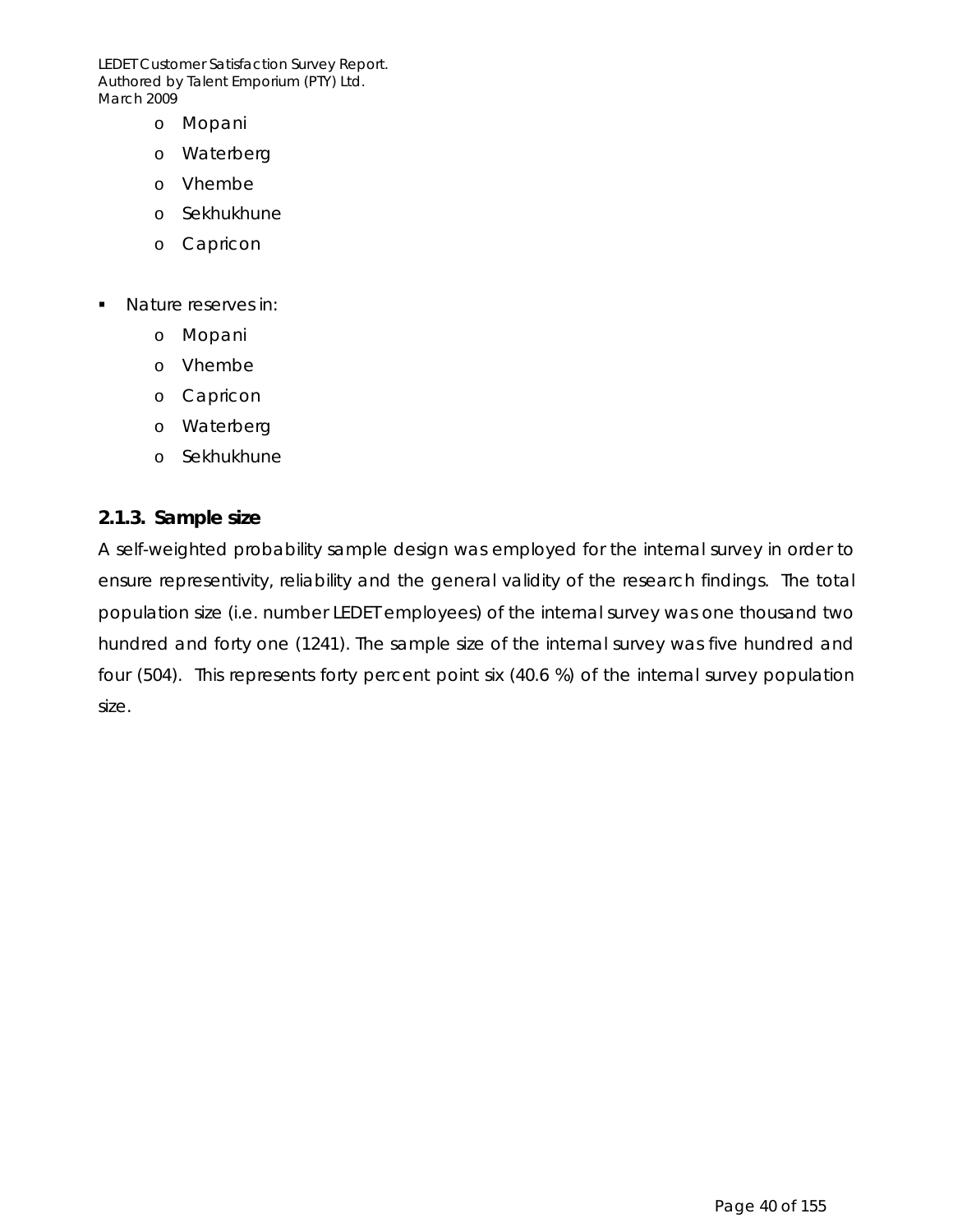#### **Overall population and Sample size**



The following tables below provide a breakdown of the population and sample sizes of the Head Office, District Offices and the Nature Reserves respectively.

#### *2.1.3.1 Head Office Population and Sample Sizes*

Table 1 below provides an overview of the population and sample size of the various Programmes at the LEDET Head Office in Polokwane.

|                       | Economic<br>Development |                       | <b>Environment and</b><br>Tourism |                       | Administration |                       |                 |
|-----------------------|-------------------------|-----------------------|-----------------------------------|-----------------------|----------------|-----------------------|-----------------|
|                       | Populatio               | <b>Sample</b><br>size | Population                        | <b>Sample</b><br>size | Population     | <b>Sample</b><br>size | Total<br>sample |
| Head<br><b>Office</b> | 61                      |                       | 111                               | 50                    | 179            | 80                    | 157             |

Table One: Head Office population and sample size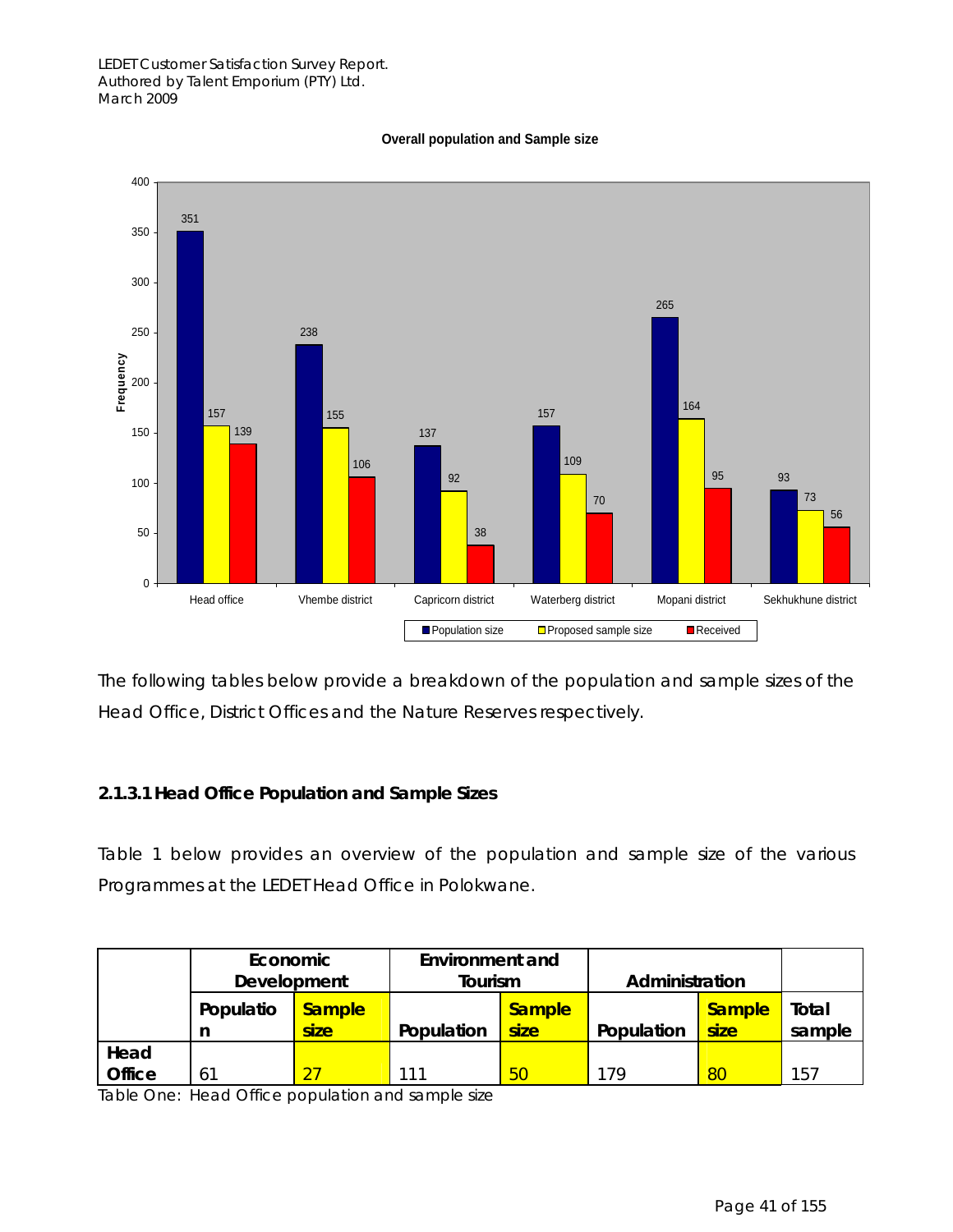Table 1 above indicates the following:

- The total population size for the Head Office is three hundred and fifty one (351)
- The total sample size for the Head Office is one hundred and fifty seven (157)
- The break down of population and sample sizes per each branch, namely Economic Development, Environment and Tourism and Administration.

|               | Economic<br>Development |                       | Environment<br>and<br>Tourism |                       | Administration |                           |                         |
|---------------|-------------------------|-----------------------|-------------------------------|-----------------------|----------------|---------------------------|-------------------------|
|               | Population              | <b>Sample</b><br>size | Population                    | <b>Sample</b><br>size | Population     | <b>Sam</b><br>ple<br>size | Total<br>Sample<br>size |
| Mopani        | 12                      | 12                    | 89                            | 40                    | 80             | 36                        | 88                      |
| Waterberg     | 4                       | $\vert 4 \vert$       | 45                            | 20                    | 42             | 19                        | 43                      |
| <b>Vhembe</b> | 15                      | 15                    | 67                            | 30 <sup>°</sup>       | 65             | 29                        | 74                      |
| Sekhukhune    | 11                      | 11                    | 20                            | 20                    | 36             | 16                        | 47                      |
| Capricorn     | 10                      | $10 \,$               | 35                            | 16                    | 47             | 21                        | 47                      |
| <b>TOTAL</b>  | 52                      | 52                    | 256                           | 126                   | 270            | 121                       | 299                     |

#### *2.1.3.2 District Office Population and Sample Sizes*

Table 2: District Offices Population and Sample Sizes

Table 2 above illustrates the following:

- The break-down of each district office's population and sample size
- The total population size for all the district offices is five hundred and eighty three (578)
- The total sample size for all the district offices is two hundred and ninety nine (299)
- The overall sample percentage is 52%.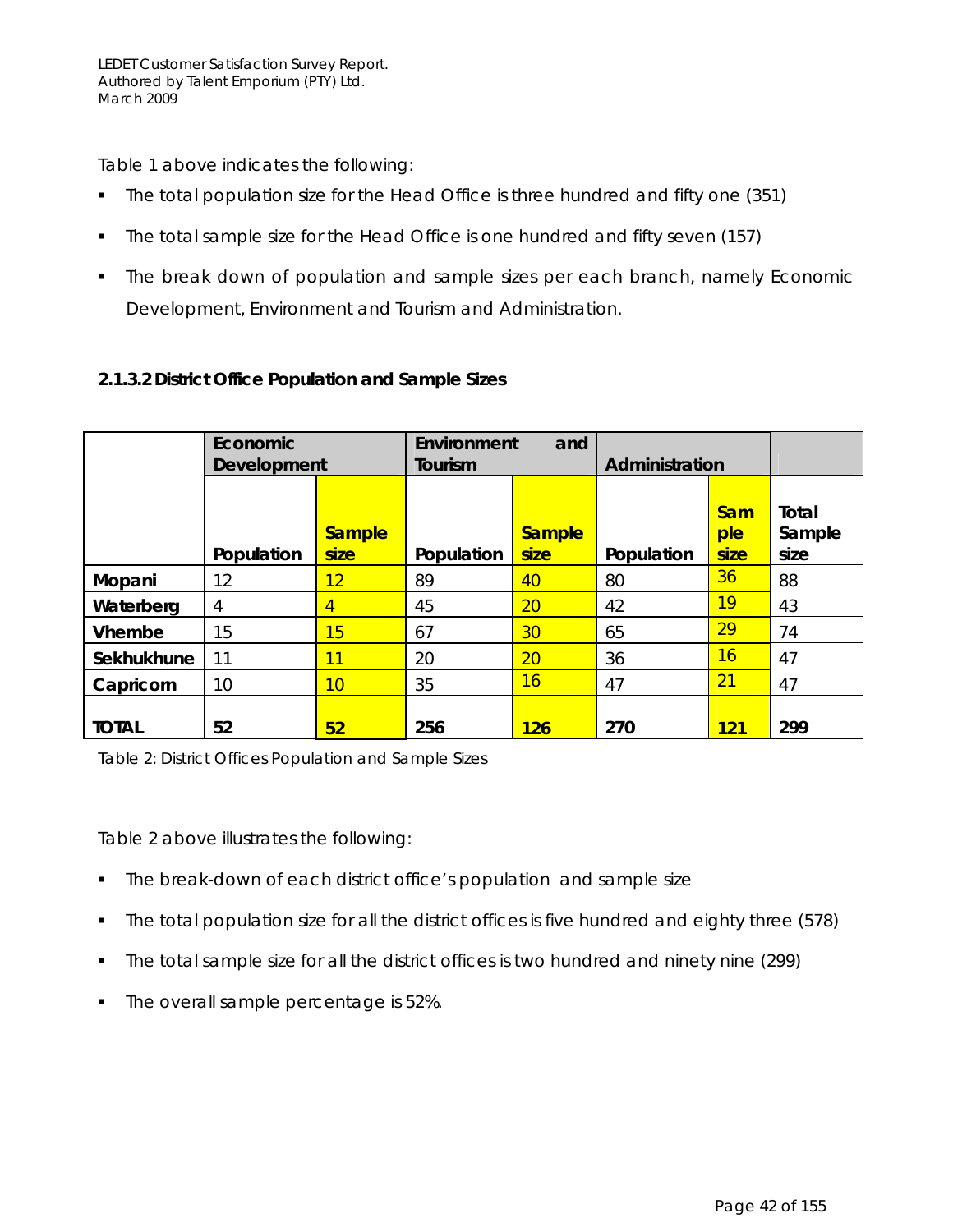#### *2.1.3.3 Nature Reserve Population and Sample Size*

| <b>District</b><br>$\boldsymbol{\alpha}$<br><b>Nature</b><br><b>Reserve</b> | <b>Population Size</b> | <b>Proposed Sample</b><br><b>Size</b> |
|-----------------------------------------------------------------------------|------------------------|---------------------------------------|
| Mopani                                                                      |                        |                                       |
| Hans Marensky                                                               | 26                     | 26                                    |
| Lekgalametse                                                                | 28                     | 27                                    |
| Letaba Ranch                                                                | 30                     | 23                                    |
| Total                                                                       | 84                     | 76                                    |
| <b>Vhembe</b>                                                               |                        |                                       |
| Makuya                                                                      | 40                     | 30                                    |
| Musina                                                                      | 12                     | 12                                    |
| Nwanedi                                                                     | 39                     | 39                                    |
| Total                                                                       | 91                     | 81                                    |
| Capricorn                                                                   |                        |                                       |
| Blouberg                                                                    | 23                     | 23                                    |
| Maleboch                                                                    | 12                     | 12                                    |
| Moletjie                                                                    | 10                     | 10                                    |
| <b>Total</b>                                                                | 45                     | 45                                    |
| Waterberg                                                                   |                        |                                       |
| D'nyala                                                                     | 31                     | 31                                    |
| Doorndraai Dam                                                              | 18                     | 18                                    |
| Nylsvlei                                                                    | 17                     | 17                                    |
| <b>Total</b>                                                                | 66                     | 66                                    |
| Sekhukhune                                                                  |                        |                                       |
| Schuinsdraai                                                                | 26                     | 26                                    |
| <b>Grand Total</b>                                                          | 312                    | 294                                   |

Table 3: Nature Reserve Population and Sample Sizes

Given that the individual nature reserves generally have small staff population sizes , for those nature reserves that were chosen as part of the survey, all the staff members there were covered by survey. Table 3 above indicates the sample size (which also happens to be the actual population size) of the nature reserves that were covered by the study.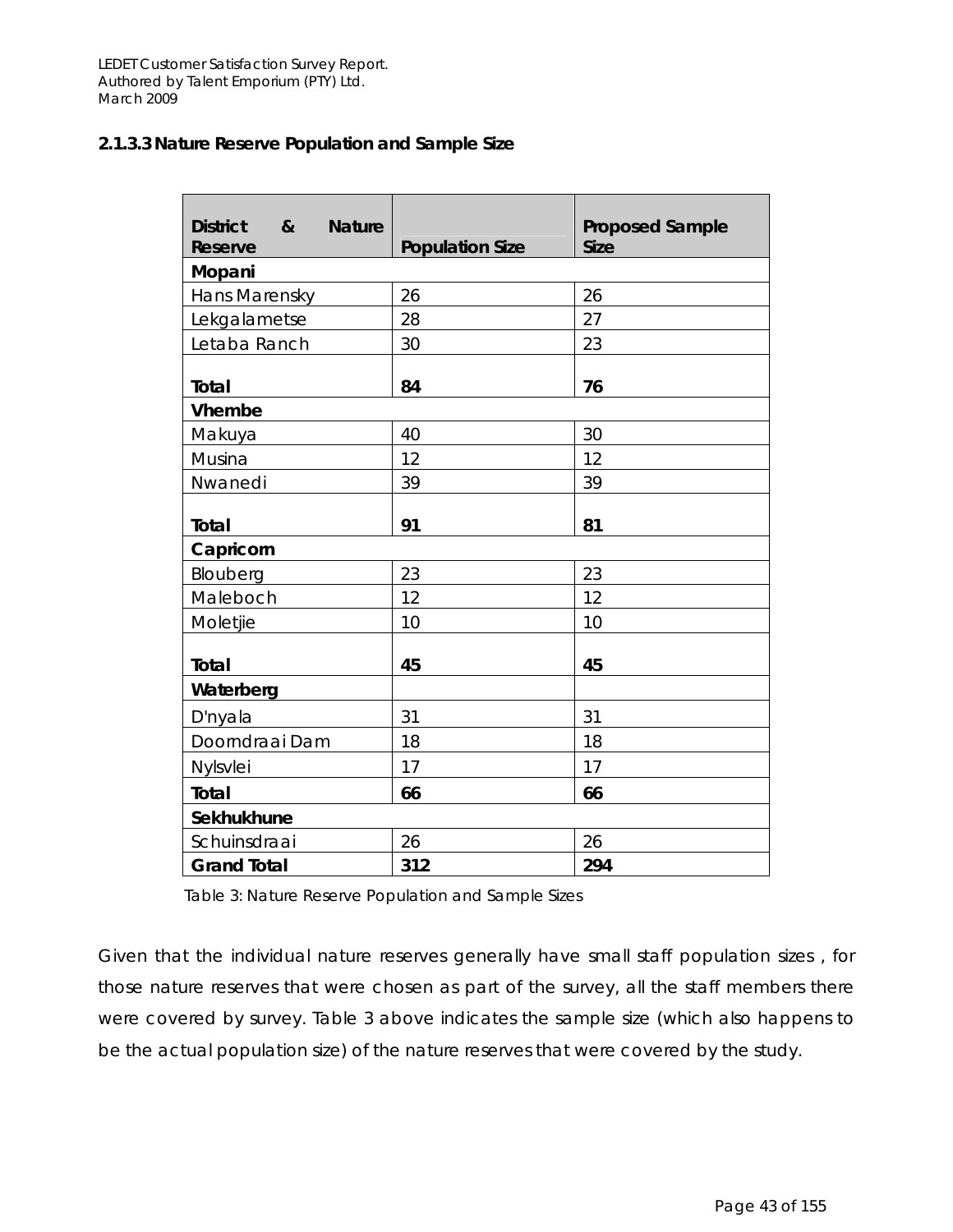The selected / sampled nature reserves were chosen on the basis of the following criteria:

- **High concentration of staff in order to optimize time and resources**
- Geographical feasibility: given that the nature reserves are generally are geographically far apart from each other, thus posing serious and costly logistical challenges, the research team had to ensure that the nature reserves that are surveyed are not too far apart from each other.

#### *2.1.4 Research instruments: Questionnaires*

Questionnaires were designed and developed as primary data collection tools for the internal survey9. The questionnaires were designed to be self-administered. However, staff members who needed assistance with the completion of the questionnaires received such assistance (such as interpreting into local vernacular languages) was provided by fully trained research data collectors/fieldworkers who understood and spoke Limpopodominated languages such as SePedi, TshiVenda, Afrikaans and English. The development of the questionnaire was subjected to a rigorous process of internal inputs to ensure that the questionnaire ensures the following:

- Adheres to acceptable research standards and ethics
- **Will solicit the key answers the internal survey seeks to address**
- **Anonymity of the respondents to increase response rate**
- **Comprehensive enough to answer the key research questions**

### *2.1.5 Focus areas of the questionnaires*

 $\overline{a}$ 

As already alluded to in chapter one, the research team had to first conduct in-depth interviews with various managers responsible for their respective directorates. The objective of the in-depth interviews was to:

**<sup>9</sup>** See Annexure C for an example of the CSS Internal Questionnaire.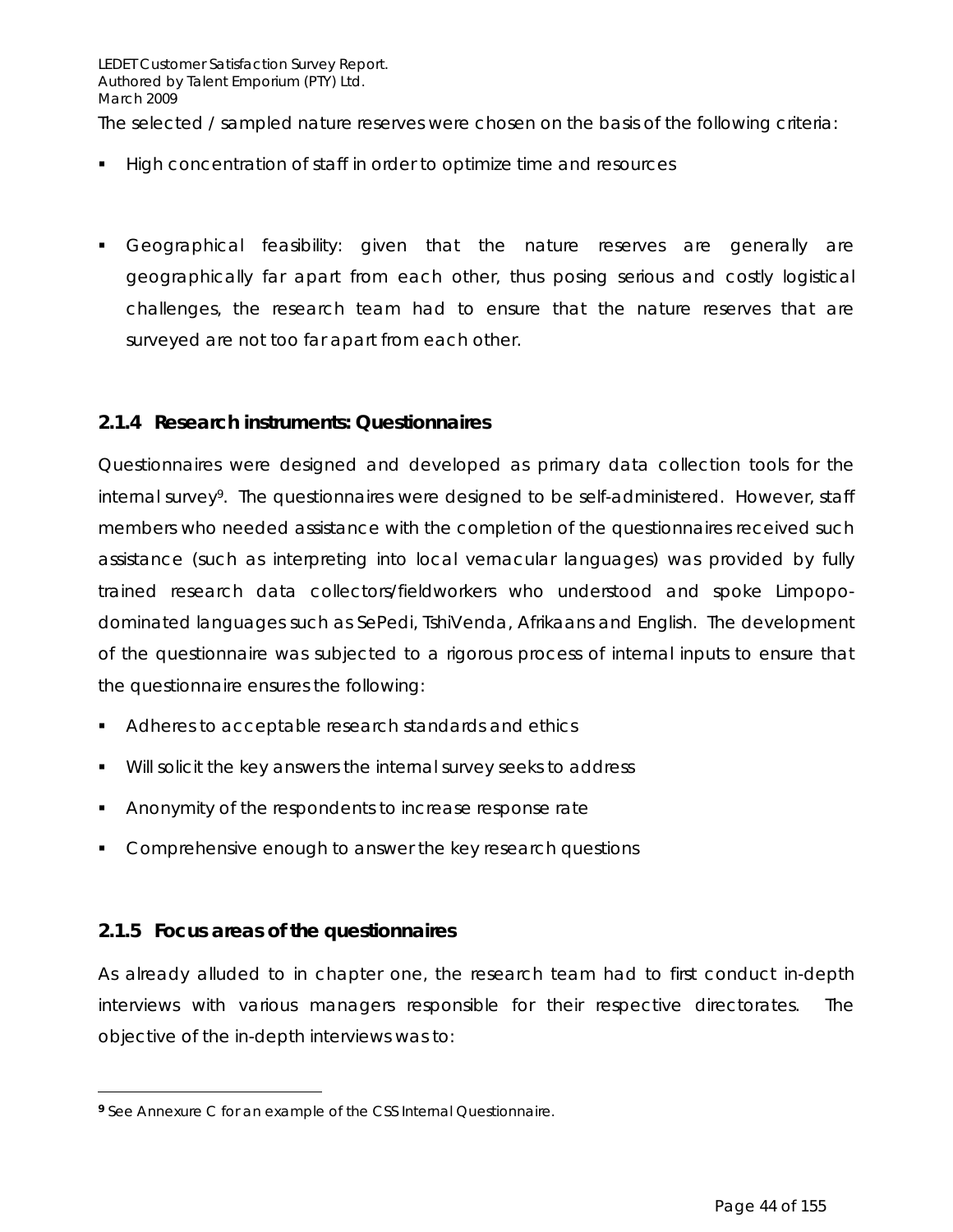- **Ensure that the research team has a deeper understanding of the specific services** rendered by the respective directorates
- Use the interviews as an opportunity to also validate or confirm with the relevant managers information already available (from other documentation such as Service Delivery Improvement Plans etc) with regard to services and related aspects thereof such as service standards, beneficiaries etc
- **Probe and seek further clarity regarding service offered by their respective directorates**

The following are some of the key services<sup>10</sup> the research team identified as those that affect staff most or are used by staff most and therefore relevant for the incorporation into the questionnaire:

- **Communications**
- **Human resources**
- Cleaning
- **Security**
- Employee Wellness
- **Information Technology**
- Procurement / Finance
- Registry
- **Transport**
- Finance.

 $\overline{a}$ 

**<sup>10</sup>** Kindly note that the services are not necessarily listed according to specific directorate. For instance "security and cleaning" are the responsibility of Corporate Services but corporate services is not listed as a services because it's a directorate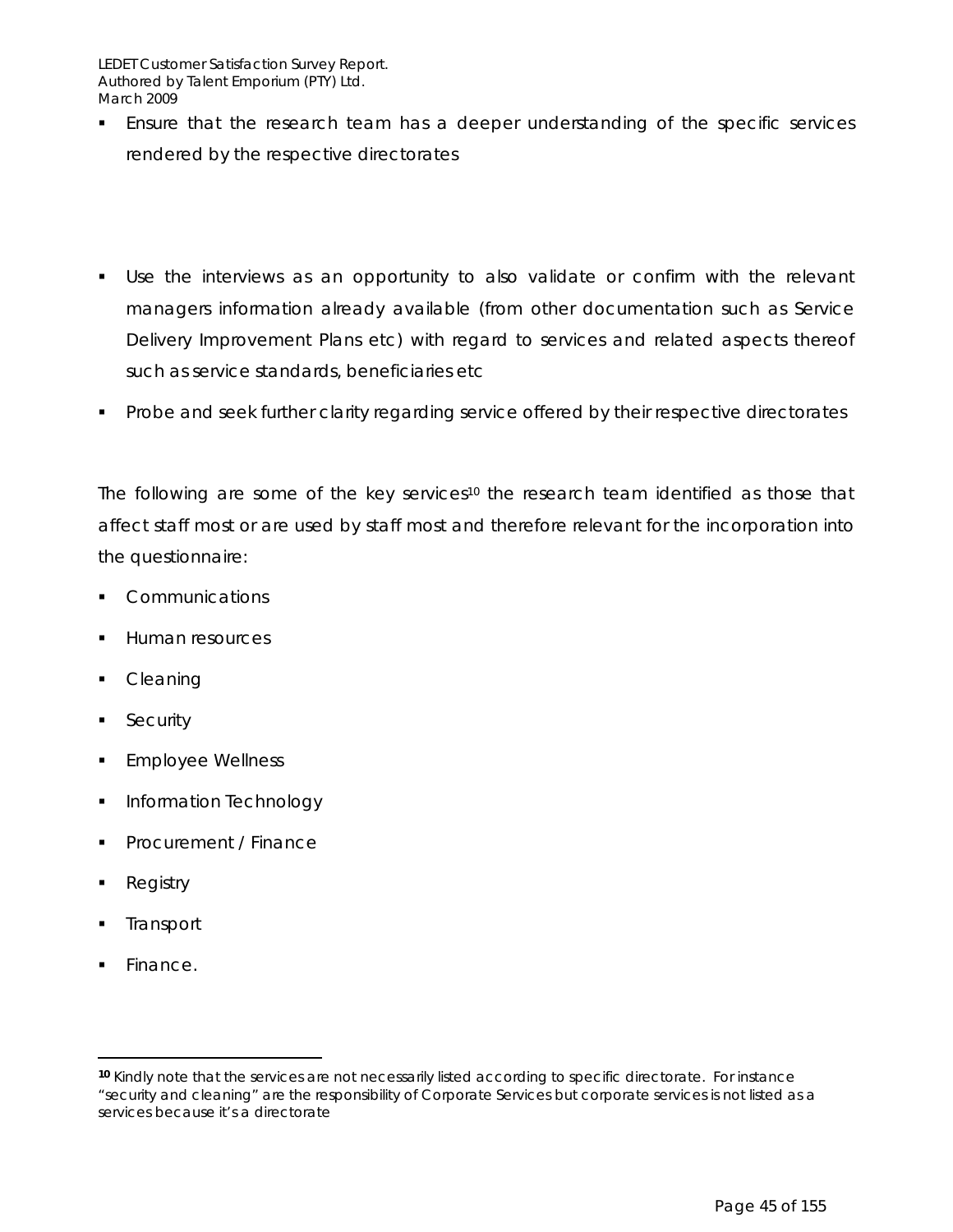It is important to note that it become very apparent during the interviews that though LEDET comprises many directorates (and therefore has many services to render), however some of directorates do not necessarily render services to the internal clients. Therefore services of these directorates were not included in the questionnaires as they would not be relevant to the "customer experience" of the average internal customers.

Furthermore, some of the services rendered by some of the directorates are not services that are rendered to the general internal client population of LEDET and therefore as a result most of the LEDET internal clients do not use these services. These services are highly specialized and niched. For instance, research services provided by the Directorate, Economic Research are one example of such niche and specialized services.

Within the services listed above, there are also "sub-services" that were also reflected in the questionnaire. For instance, Employee Wellness comprises a variety of sub-services such as counseling, providing advise; Information Technology provides sub-services such as provision of email services, help-desk/support services, hardware support (fax, desktop etc).

#### *2.1.6 Survey limitations*

#### **2.1.6.1 Reluctance to participate in the survey**

It would appear that most of the LEDET staff members were reluctant to participate in the survey. Reluctance to participate manifested itself in the following manner:

Lack of attendance of the questionnaire completion sessions

Despite efforts to communicate the importance of the survey and its benefits for both the employees and the Department, through various platforms such as the intranet, senior managers and posters, the turnout at the questionnaire completion sessions was dismal.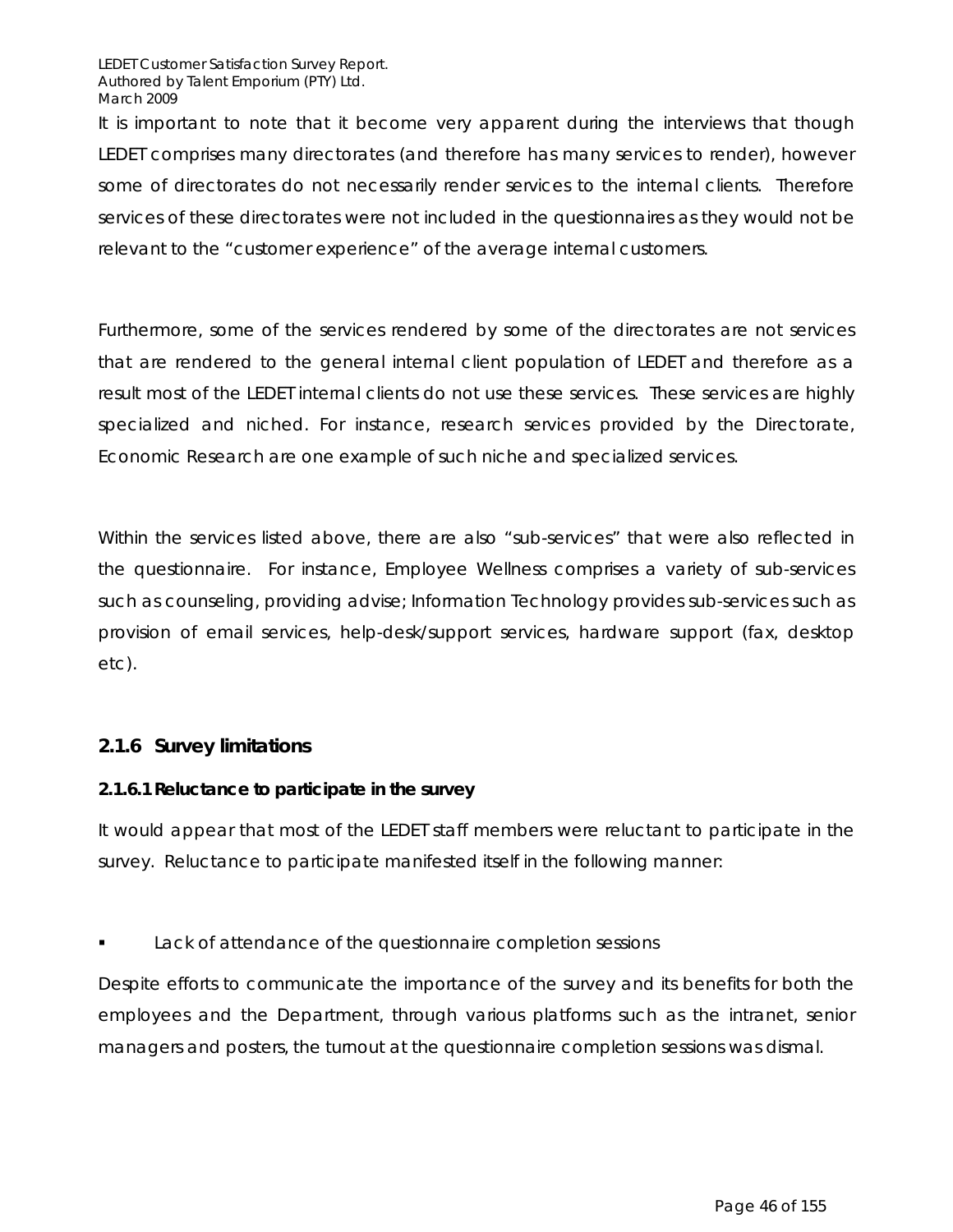Refusal to complete certain fields in the questionnaire

Though confidentiality and anonymity of the respondents was quaranteed<sup>11</sup>, some of the respondents still questioned the adequacy of protecting their identities and therefore guaranteeing their anonymity. As a result, some of the respondents did not complete

certain important sections of the questionnaires such as the background/biographical section. Some of the fields not populated in these sections include:

- **Level/grade**
- Directorate
- Workstation

 $\overline{a}$ 

As a result of this, it was difficult to cross tabulate based on some variables such as grade/rank, directorate etc due to the non completion of such information. Therefore, this limitation deprived the study some potentially interesting analysis.

#### **2.1.6.2 Lack of trust of and suspicious attitude towards the survey**

Linked to the previous matter raised under paragraph 2.1.5.1, was the issue of apparent mistrust and suspicion about the motives of the survey by staff. This is despite the data collection team assuring staff of the confidentiality of the process and the anonymous nature of the questionnaire.

It is clear that the limitations outlined under paragraphs 2.1.5.1 and 2.1.5.2 is indicative of deeper systemic organizational challenges that LEDET needs to take note of. Such

**<sup>11</sup>** Respondents were not required to write their names in the questionnaires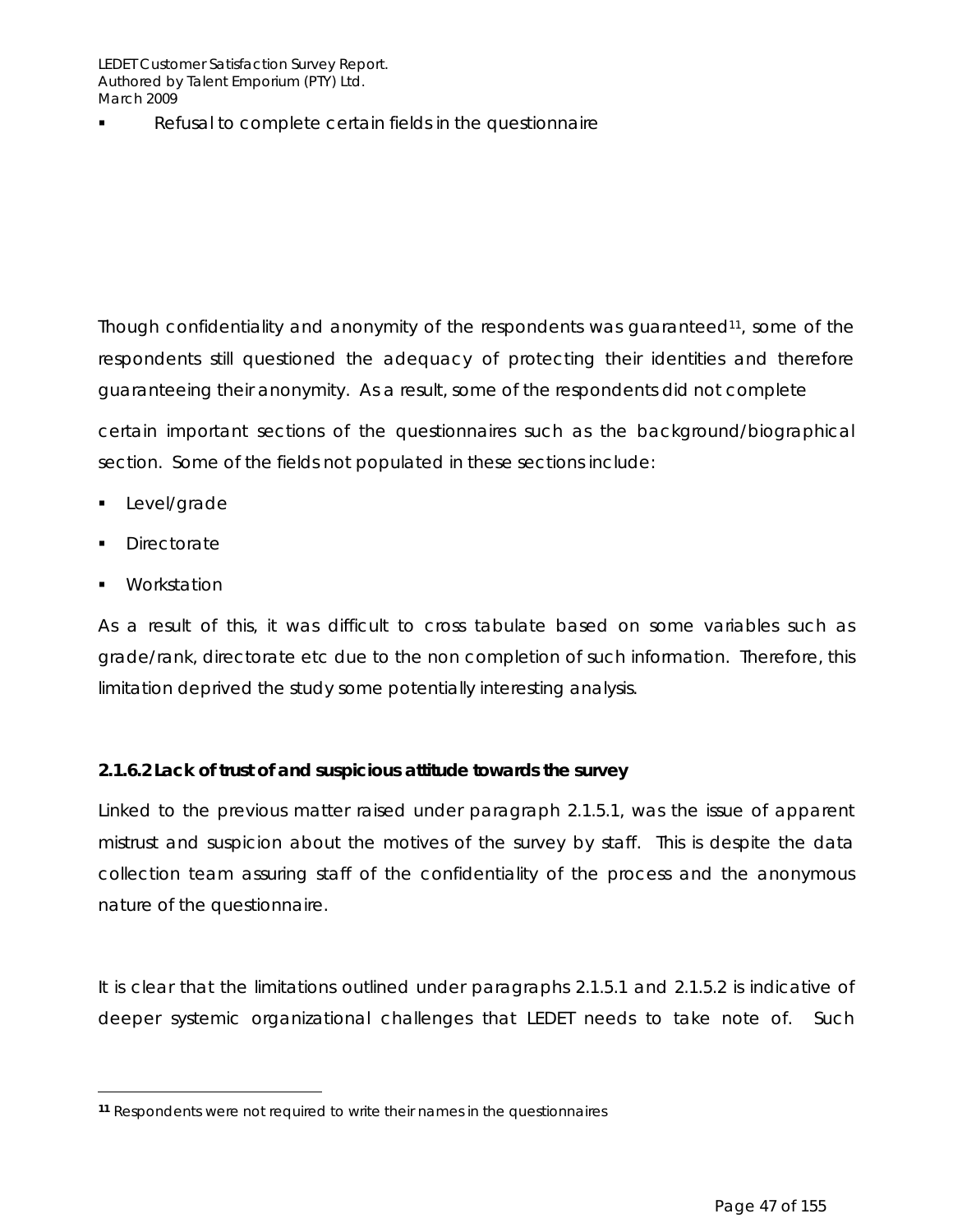behaviour we believe is just a manifestation of deeper underlying issues which ought to be investigated through appropriate organizational development interventions (OD).

Despite the challenges outlined above, the research team still managed to counteract them through various means such as intensifying awareness and understanding of the importance of the survey among staff.

Furthermore, the research team embarked on a "door-to-door" campaign to galvanise and mobilize employees to take part in the survey. Though this strategy was also fraught with its challenges given that more time and resources had to be expended on this process and most staff could not complete the questionnaires on the spot but requested that the team to collect them after a few days.

Despite these challenges, the data collection team managed to achieve a questionnaire completion response rate of sixty seven percent (67%). This means out of one thousand, two hundred and forty one (1241) LEDET employees based on a sample of seven hundred and fifty (750), five hundred and four (504) responded or completed the questionnaires.

#### *2.1.7 Quality assurance*

#### **2.1.7.1 Training of fieldworkers and data capturers**

Various quality control measures were implemented as part of a comprehensive quality assurance survey strategy aimed at ensuring that the survey adheres to the highest research standards and ethics.

Though some the data collectors and capturers had experience in their respective areas of responsibility, Talent Emporium nonetheless still convened a refresher workshop on data collection and data capturing.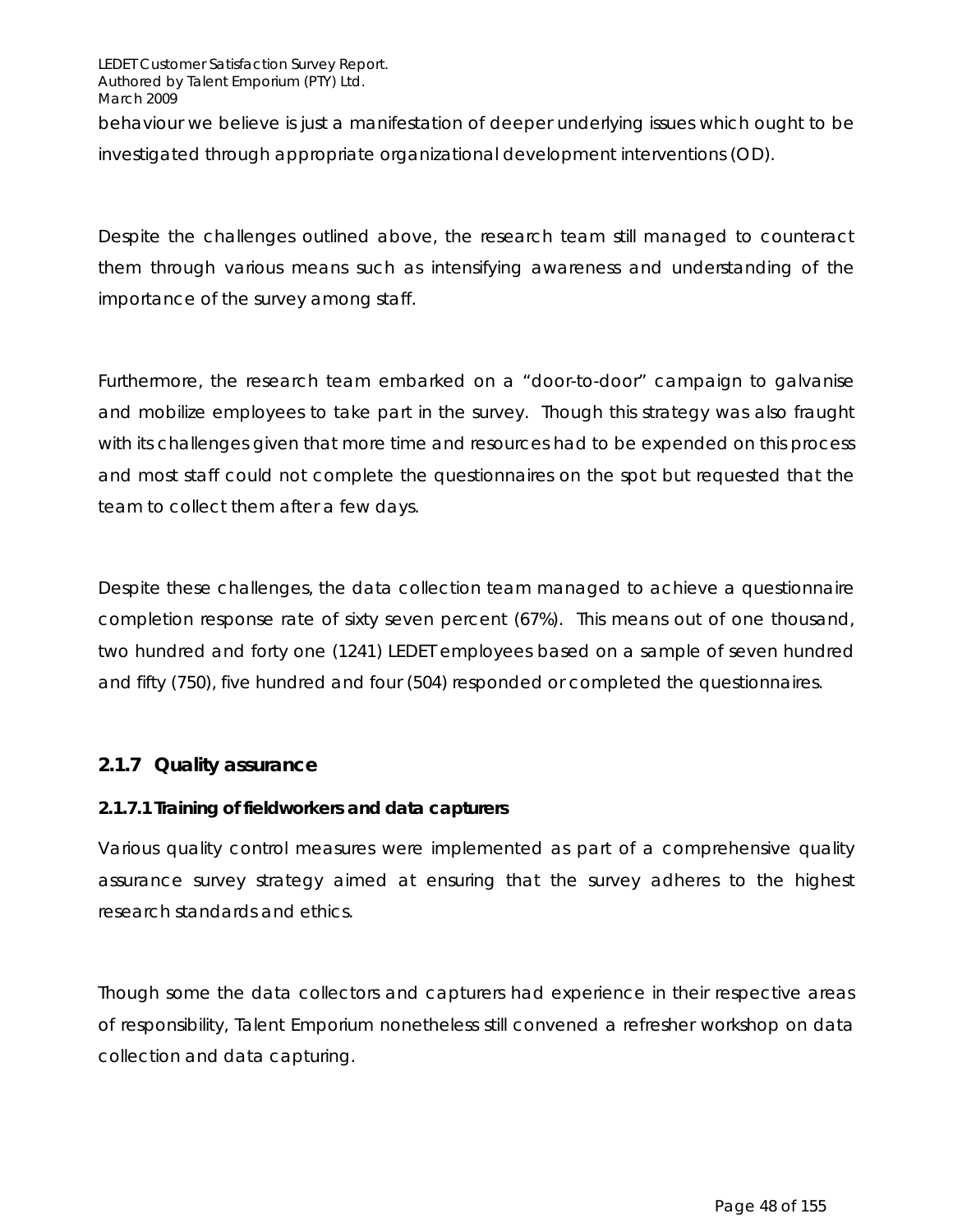#### **2.1.7.2 Unannounced spot checks**

Spot checks also formed part of the quality assurance process. This ensured that data collectors indeed completed questionnaires from legitimate respondents thus ensuring that there were no ghost respondents.

#### **2.1.7.3 Supervision**

Data collectors and captures were led and managed by experienced supervisors in the field of research – specifically in data collection and capturing.

#### **2.1.7.4 Cleaning and coding of questionnaires**

Before data was captured, all questionnaires were checked for completeness and each and every one of them was coded to avoid problems such as duplication of repeat capturing of the same questionnaires.

Chapter Two provided a comprehensive outline on how the internal survey was designed with a particular emphasis on the sample related issues, questionnaire design, types of questions in the questionnaires, survey limitations and survey quality assurance.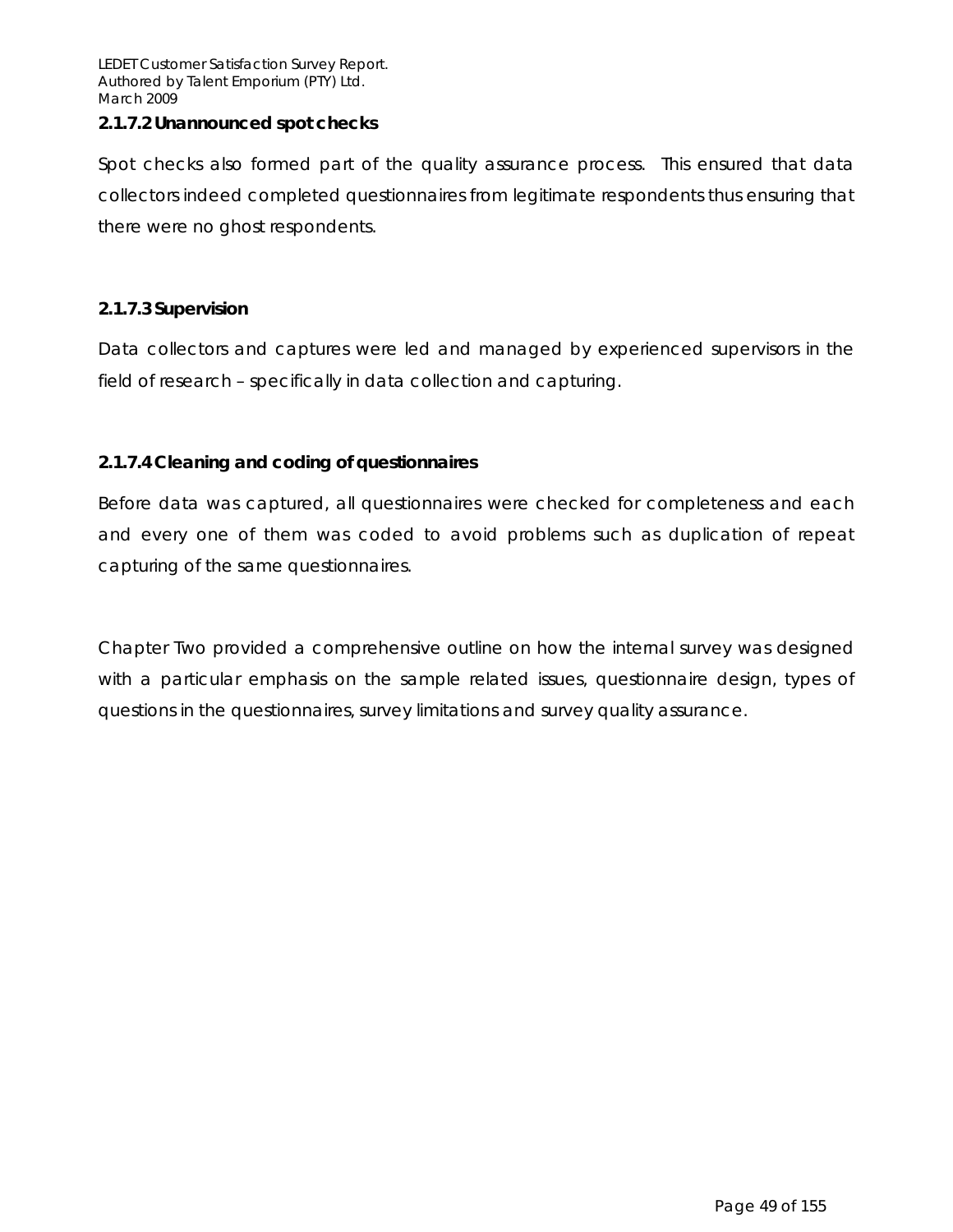# **CHAPTER THREE: SURVEY ROLL-OUT – DATA COLLECTION AND CAPTURING**

The data collection phase of the internal survey comprised the following key activities:

## **3.1 Fieldworker Training**

As already noted, Talent Emporium conducted a refresher data collection training session with all researchers employed for data collection purposes. The training was to ensure that data collectors adhere to the highest research ethical and technical standards.

## **3.2 Survey roll-out communications**

Talent Emporium proactively embarked on a variety of means to ensure that the internal survey target group was:

- **Aware of the Customer Satisfaction Survey Project**
- **Understood its aims, objectives, the process, what is expected of them, the benefits for** them and LEDET, among other key information
- Mobilised and supportive of the processes and therefore participate in the survey in order to ensure high response rate

The Communications Directorate assisted with the survey communication effort through the provision of the following platforms:

 $\blacksquare$  LEDET intranet<sup>12</sup>

 $\overline{a}$ 

Posters on the notice boards.

**<sup>12</sup>** See Annexure D for a copy of the CSS Project advert placed on the LEDET intranet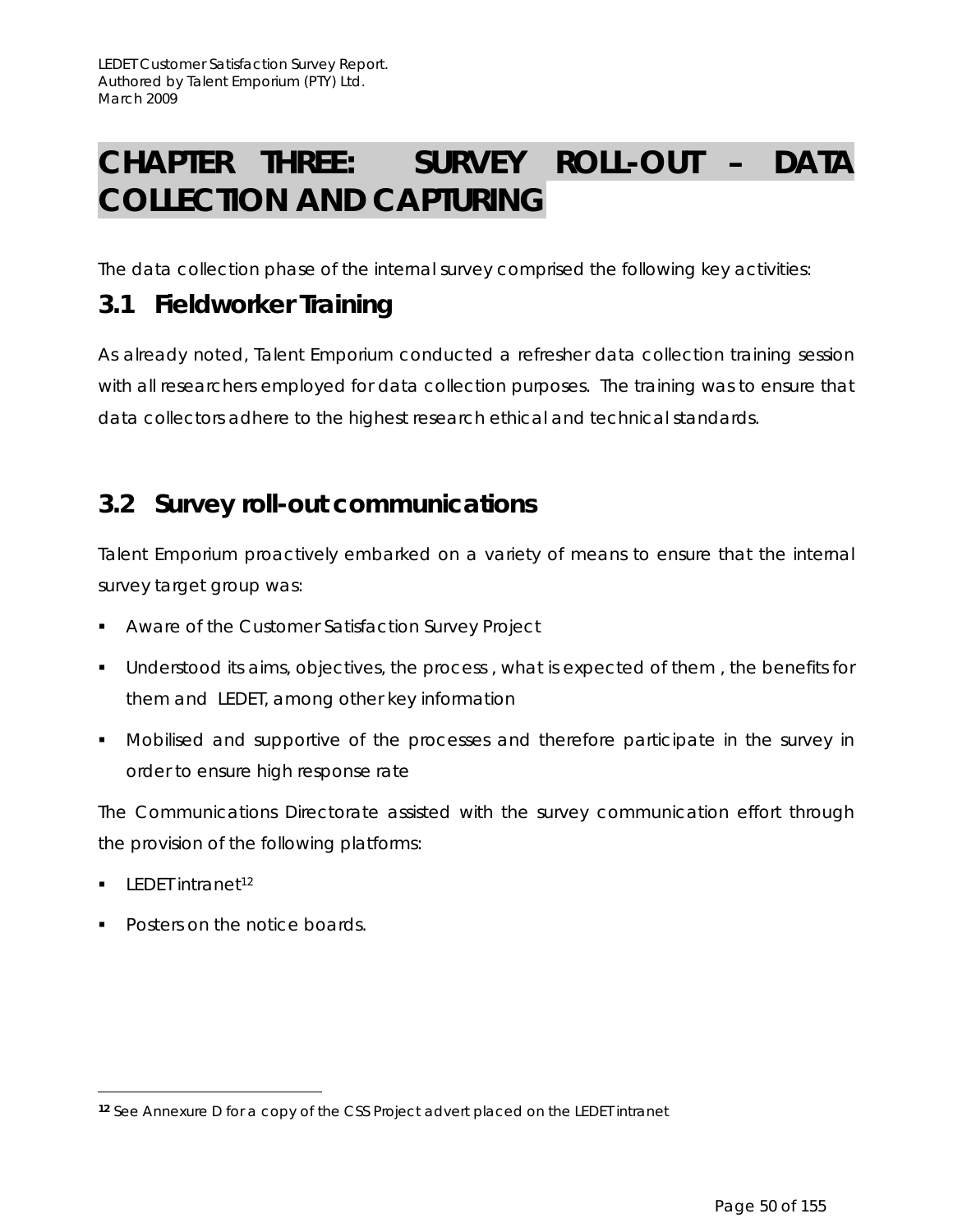## **3.3 Questionnaire completion sessions**

In order to ensure that the internal survey was successful, TE developed a schedule of what it dubbed, "Questionnaire Completion Sessions". The schedule was developed in consultation with and guidance of some of the Steering Committee members. The key objectives and benefits of the sessions were to:

- Ensure high response rate thus making the findings statistically meaningful
- **Ensure quality control by properly explaining to the survey respondents the instructions** regarding the completion of the questionnaire
- Afford the respondents the opportunity to ask questions and therefore better understand and appreciate the objectives of the survey and also ensure that they complete the questionnaires properly
- Mobilize and galvanize LEDET staff to participate in the survey.

## **3.4 Door-to-door questionnaire completion**

Given the limitations and challenges experienced in obtaining the required numbers of respondents to attend the Questionnaire Completion sessions, TE resorted to literally going door-to-door to get staff members to complete the questionnaires. This was to ensure that the response rate would be statistically acceptable.

## **3.5. Research tool: Questionnaire**

It is important to understand the rationale for the questions included in the questionnaires. Therefore, the questions included in the questionnaire were informed by the following:

- ToRs
- Batho Pele principles and service delivery imperatives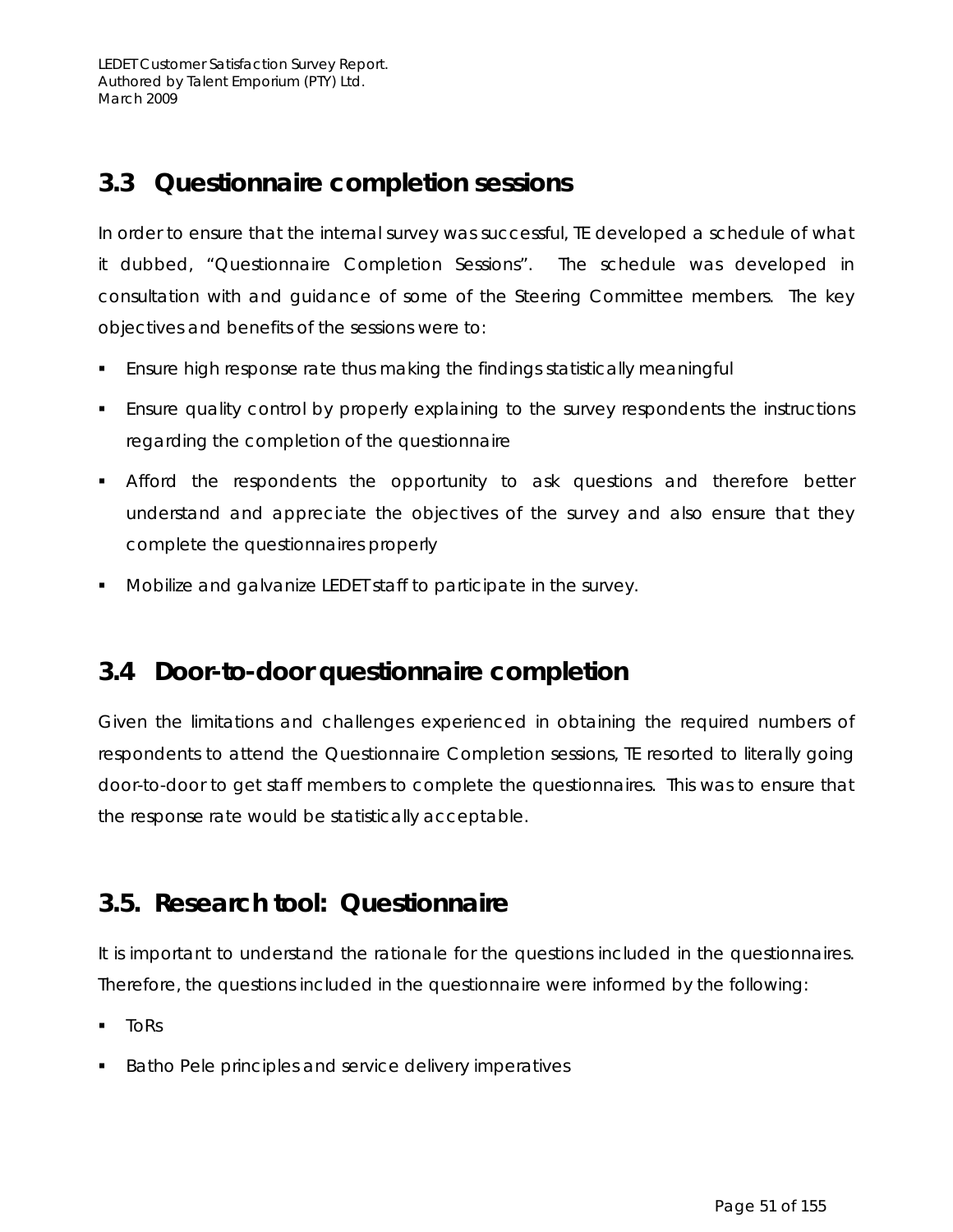Broader organizational development issues as these are inextricably linked to Batho Pele and service delivery in general. In fact, the BP White Paper is very emphatic on the relationship between service delivery/BP and organizational development issues such as leadership, HR (ie. Rewards, performance management, etc) culture, etc.

Questions were based mainly on and clustered according to the services offered to the internal clients by the different directorates. As already explained, the services that are assessed in the questionnaire were chosen based on the fact that they are services that are accessed or used by employees almost on a daily basis. These services include but are not limited to:

- $-HR$
- **Communications**
- **Cleaning**
- **Security**
- Finance
- **Registry**
- IT
- Parking
- $\blacksquare$  Lifts.

The questionnaire does not only ask questions on services per se, but also includes other organizational factors that impact on services such as culture, leadership, rewards for good performance, training, working conditions in general. This is based on the reality that good or bad service, and therefore customer satisfaction, is a function of other underlying and systemic organizational systems and practices such as HR, culture, organizational climate, leadership, working environment, among others. Therefore issues of service delivery and therefore customer satisfaction can not be divorced from the broader organizational development milieu within which they occur.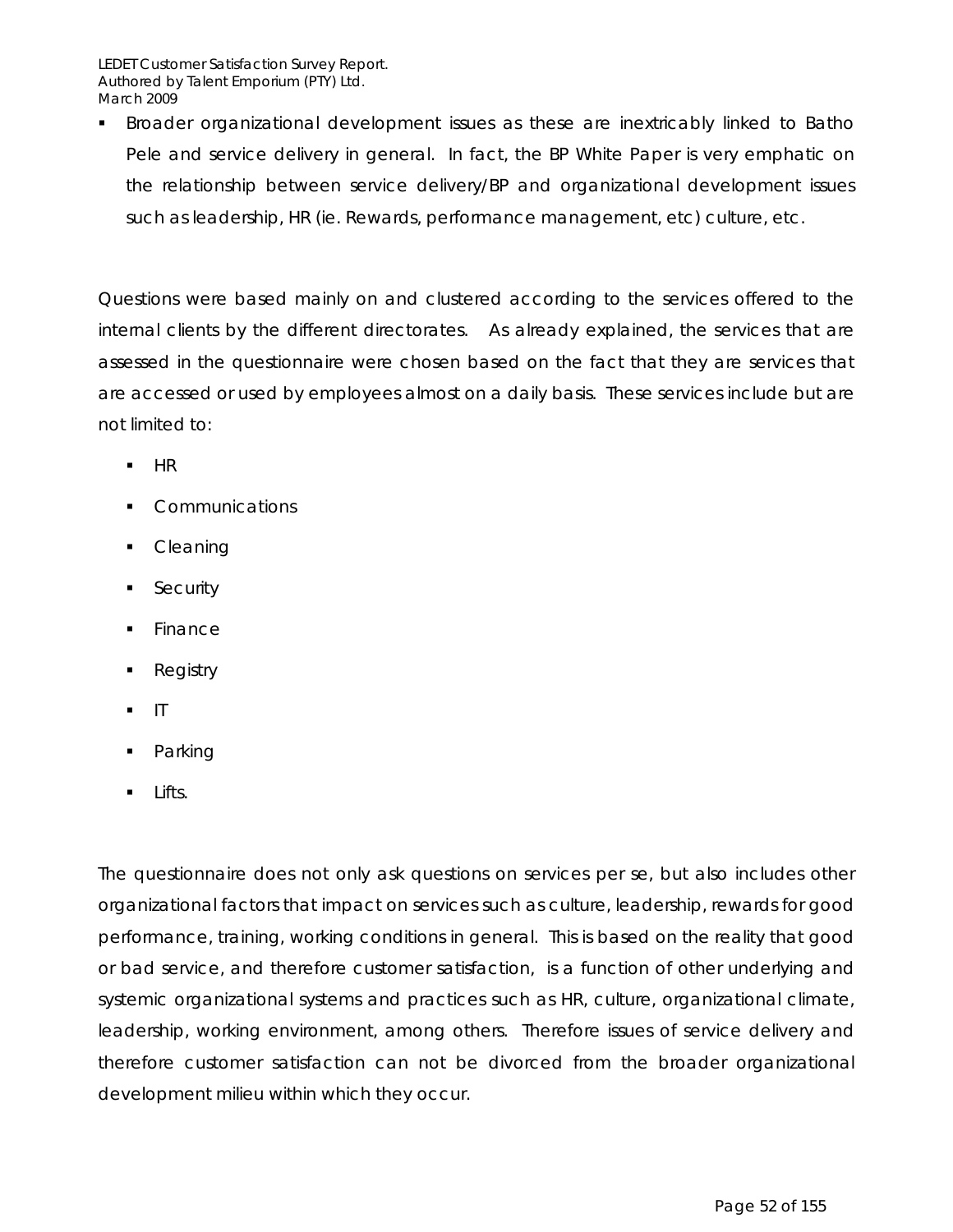# **CHAPTER FOUR: SURVEY FINDINGS AND ANALYSIS**

Chapter Four is aimed at providing a comprehensive coverage of the findings of the internal survey. Furthermore, an analysis of these key findings is also provided through an interpretation of the graphs and tables provided. Various cross-tabulations are also provided to provide more in-depth synthesis of the survey findings.

## **4.1 Response rate**

The envisaged total sample size of the internal survey was seven hundred and fifty (750). This represents sixty point four percent (60.4%) of the internal population size. The overall internal survey response rate was five hundred and four (504) out of one thousand, two hundred and forty one (1241) of the population size. This represents a sixty seven percent (67%) response rate. Figure three (3) is a schematic representation of the overall response of the internal survey.

The following tables and graphs below provide some biographical background of the respondents.

#### **4.1.1 Gender profile of the respondents**

| Gender  | Frequency | Percent | <b>Valid Percent</b>     |
|---------|-----------|---------|--------------------------|
| Male    | 287       | 56.9    | 58.7                     |
| Female  | 202       | 40.1    | 41.3                     |
| Unknown | 15        | 3.0     | $\overline{\phantom{a}}$ |
| Total   | 504       | 100     | 100                      |

#### **Gender profile of the participants**

Table 4: Distribution of the sample and population by gender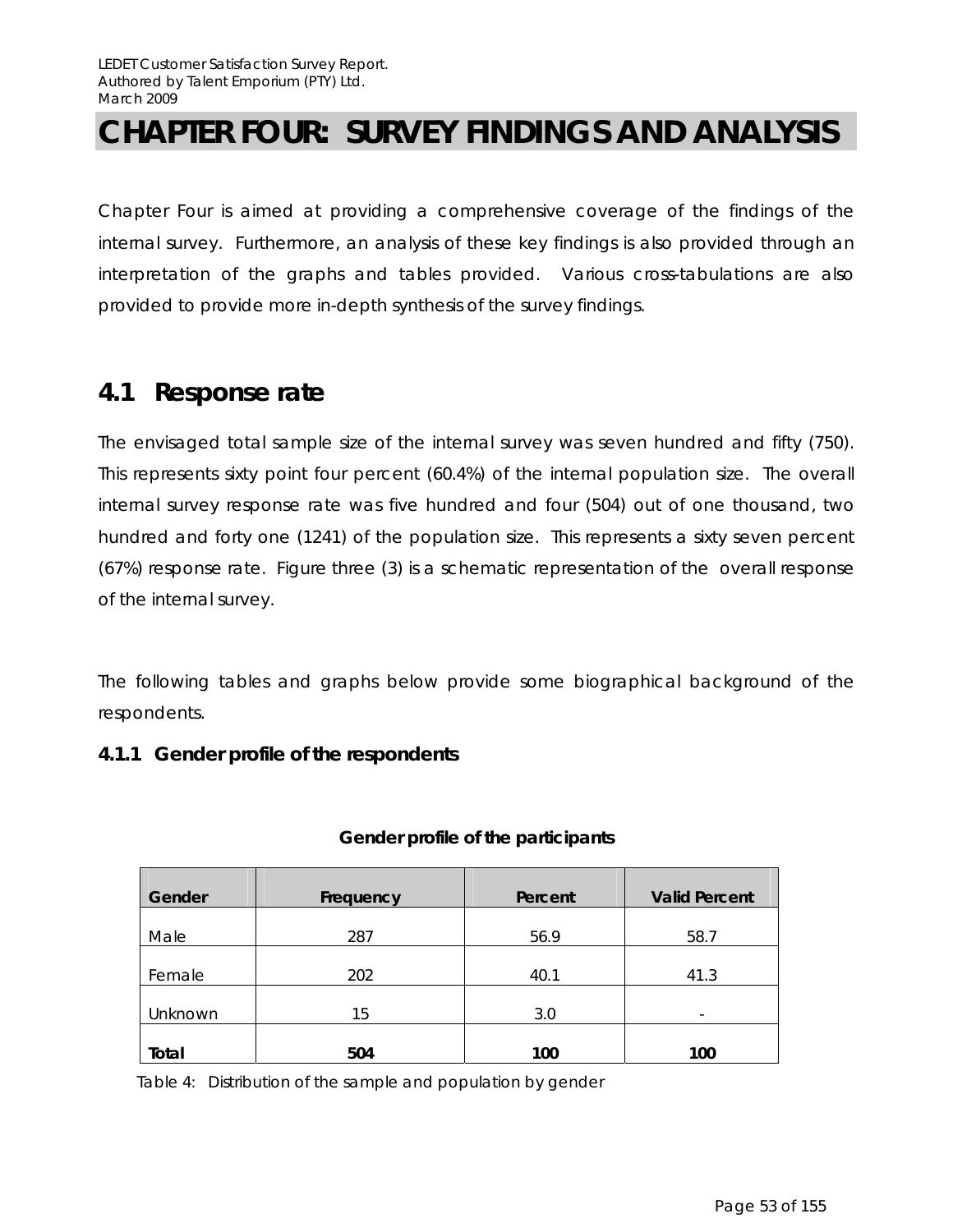### **Distribution of the sample and population by gender**





### **4.1.2 Age Profile of Participants**

### **Distribution of the sample and population by age group**

| Age categories | Frequency | Percent | <b>Valid Percent</b> |
|----------------|-----------|---------|----------------------|
|                |           |         |                      |
| $16 - 24$      | 33        | 6.5     | 6.7                  |
|                |           |         |                      |
| 25-34          | 87        | 17.3    | 17.7                 |
|                |           |         |                      |
| 35-54          | 290       | 57.5    | 58.9                 |
|                |           |         |                      |
| 55-64          | 79        | 15.7    | 16.1                 |
|                |           |         |                      |
| 65 above       | 3         | 0.6     | 0.6                  |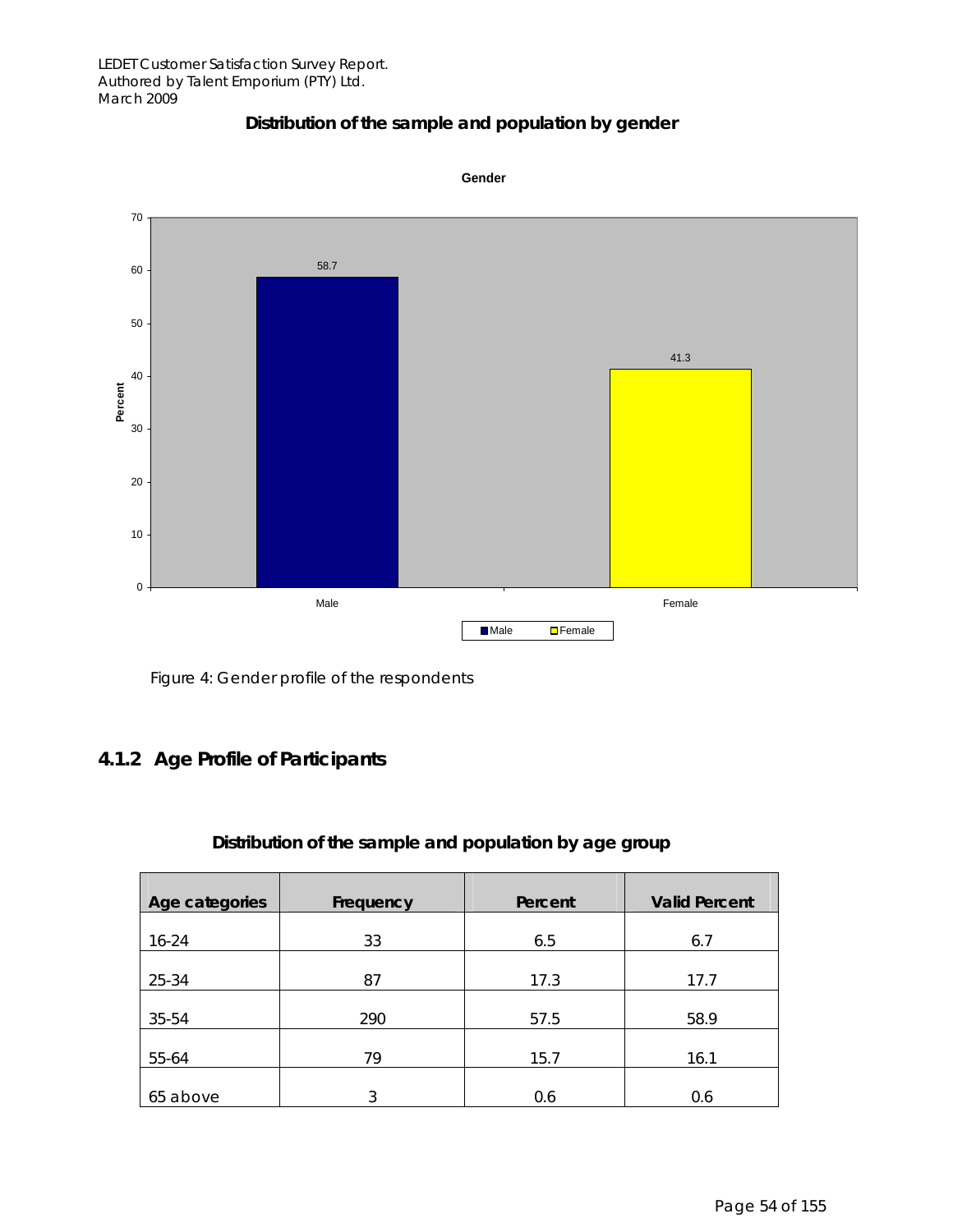| Age categories | Frequency | Percent | <b>Valid Percent</b> |
|----------------|-----------|---------|----------------------|
| Unknown        |           | 2.4     | $\sim$               |
| Total          | 504       | 100.0   | 100.0                |

Table 5: Age profile of participants

#### **Distribution of the sample and population by age group**



**Age Category**

Figure 5: Age profile of respondents

#### **4.1.3 Job level profile of the respondents**

#### **Distribution of the sample and population by job level**

| Level | Frequency | Percent |
|-------|-----------|---------|
|       |           |         |
|       |           |         |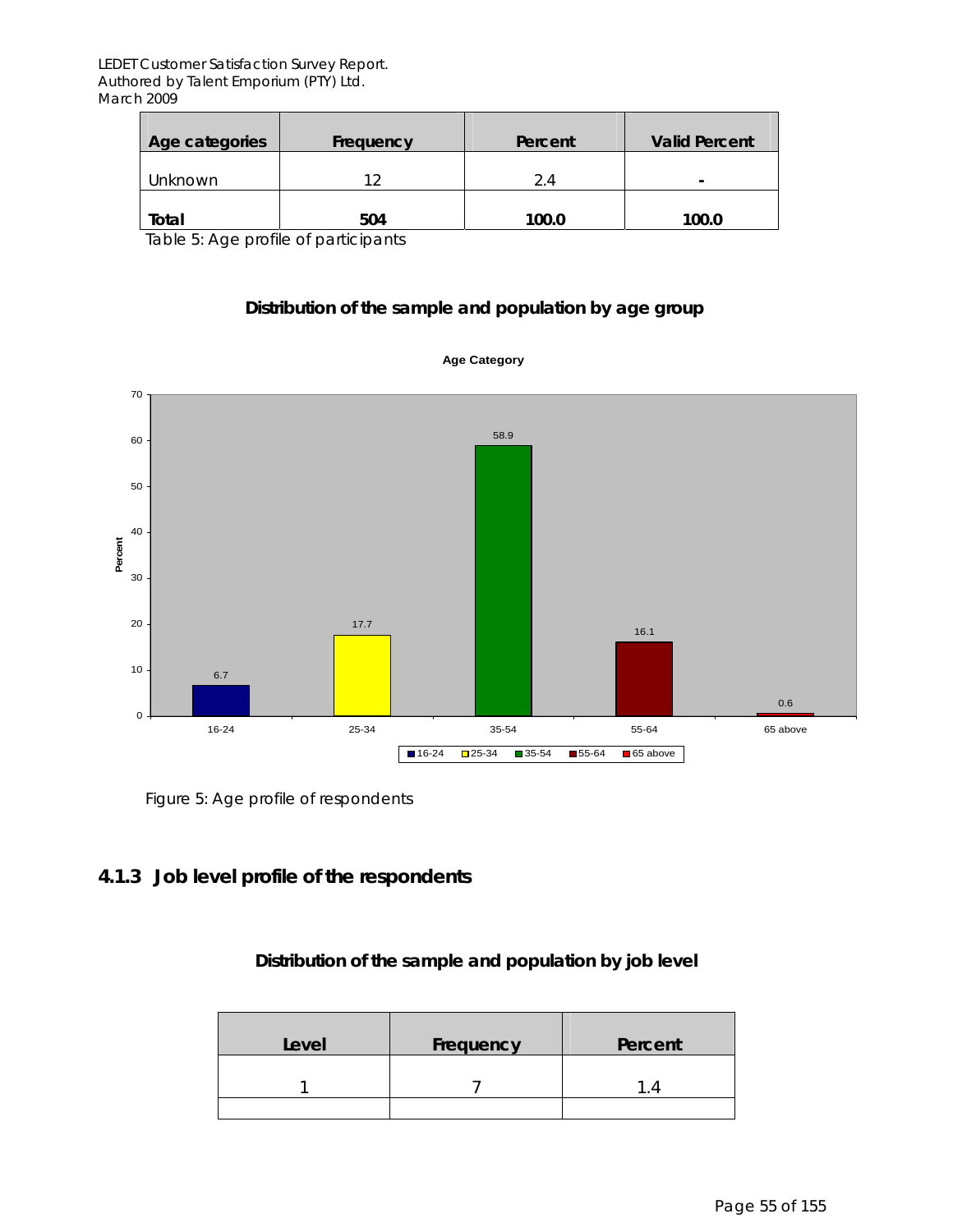| Level          | Frequency      | Percent |
|----------------|----------------|---------|
| $\overline{2}$ | 120            | 23.8    |
| $\sqrt{3}$     | 115            | 22.8    |
|                |                |         |
| $\sqrt{4}$     | 17             | 3.4     |
| 5              | $\overline{7}$ | $1.4$   |
| 6              | 22             | 4.4     |
| $\overline{7}$ | 45             | 8.9     |
| 8              | 23             | 4.6     |
| 9              | $\mathbf 1$    | 0.2     |
| 10             | 40             | 7.9     |
| 11             | $\mathbf 1$    | 0.2     |
| 12             | 49             | 9.7     |
| 13             | $10\,$         | 2.0     |
| 14             | $\overline{2}$ | 0.4     |
| Unknown        | 45             | 8.9     |
| Total          | 504            | 100     |

Table 6: Job level profile of the respondents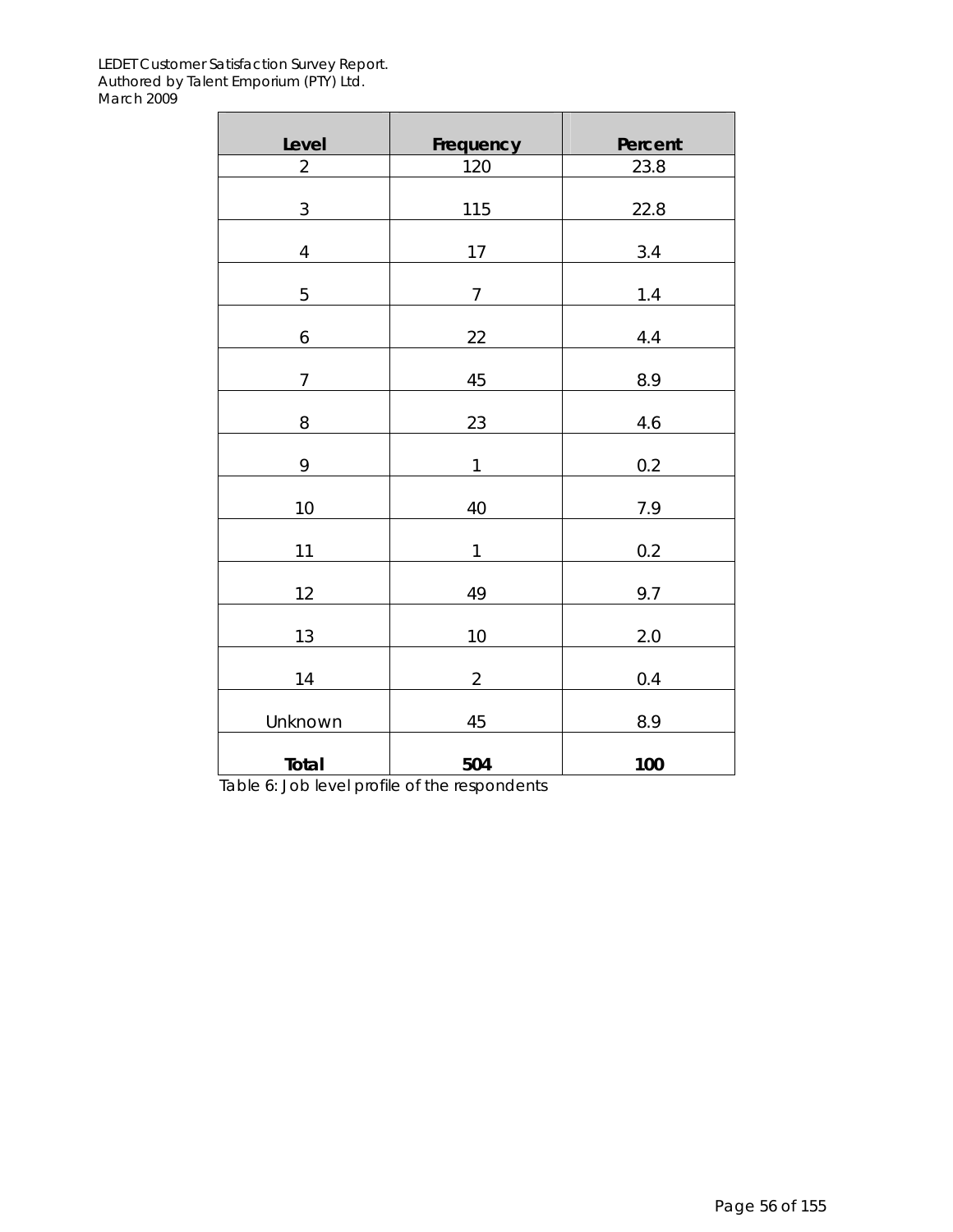### **Distribution of the sample and population by job level**



**Job level profile of participants**

Figure 6: Job level profile of respondents

### **4.1.4 Racial profile of the respondents**

#### **Distribution of the sample and population by racial group**

| <b>Population Group</b> | Frequency | Percent | <b>Valid Percent</b> |
|-------------------------|-----------|---------|----------------------|
| African                 | 470       | 93.3    | 94.8                 |
| Coloured                |           | 0.6     | 0.6                  |
| Asian                   |           | 0.2     | 0.2                  |
|                         |           |         |                      |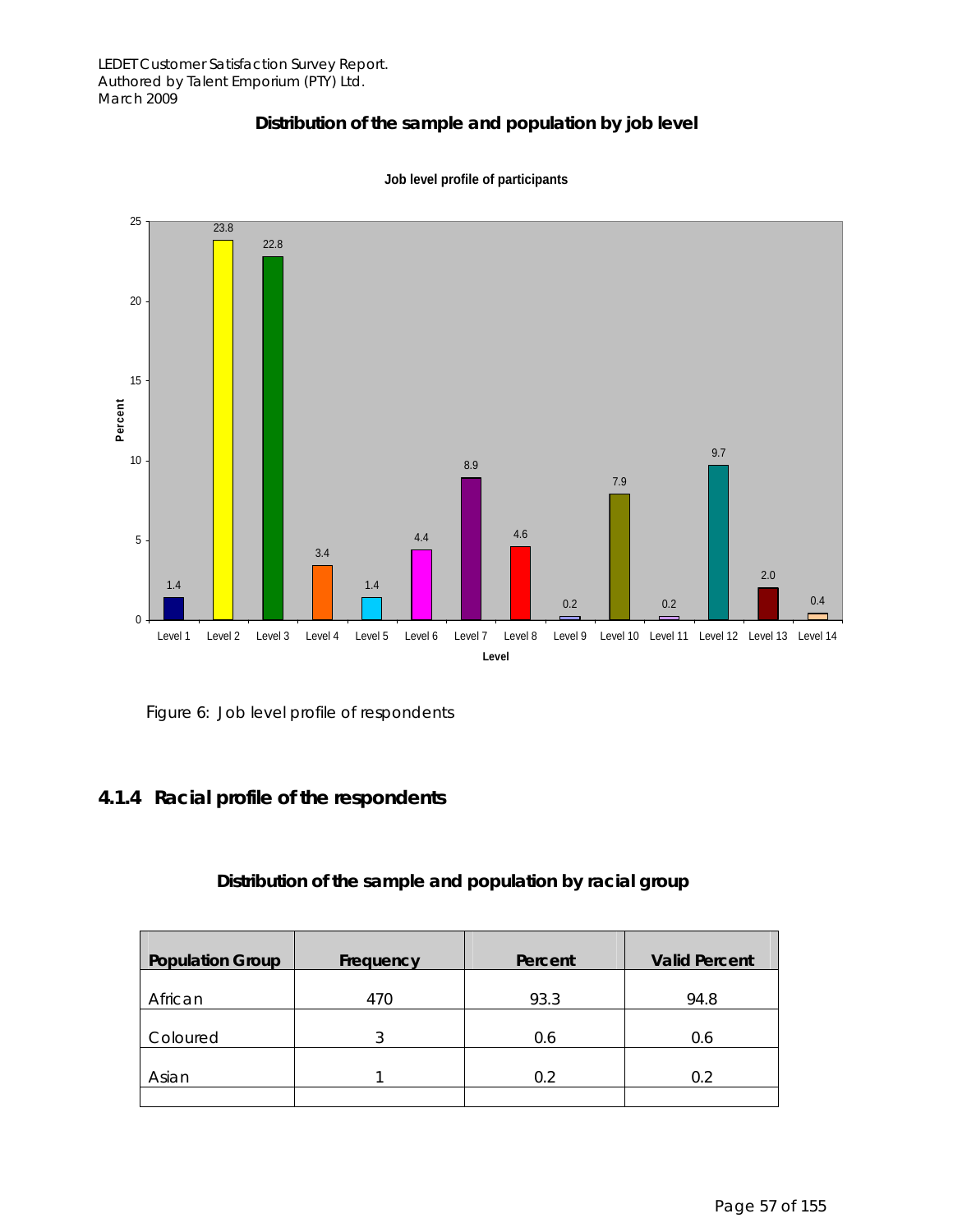| <b>Population Group</b> | Frequency | Percent    | <b>Valid Percent</b> |
|-------------------------|-----------|------------|----------------------|
| White                   | つつ        |            | 4.4                  |
| Unknown                 |           | $\cdot$ .6 | -                    |
| Total                   | 504       | 100.0      | 100.0                |

Table 7: Racial profile of the respondents

#### **Distribution of the sample and population by racial group**



#### **Population Group**

Figure 7: Racial the profile of the respondents

## **4.1.5 Response rate per workstation (i.e. Head Office, District Offices and Nature Reserves)**

#### **Response rate per workstation**

|  | Population<br>`amnl≙ |
|--|----------------------|
|--|----------------------|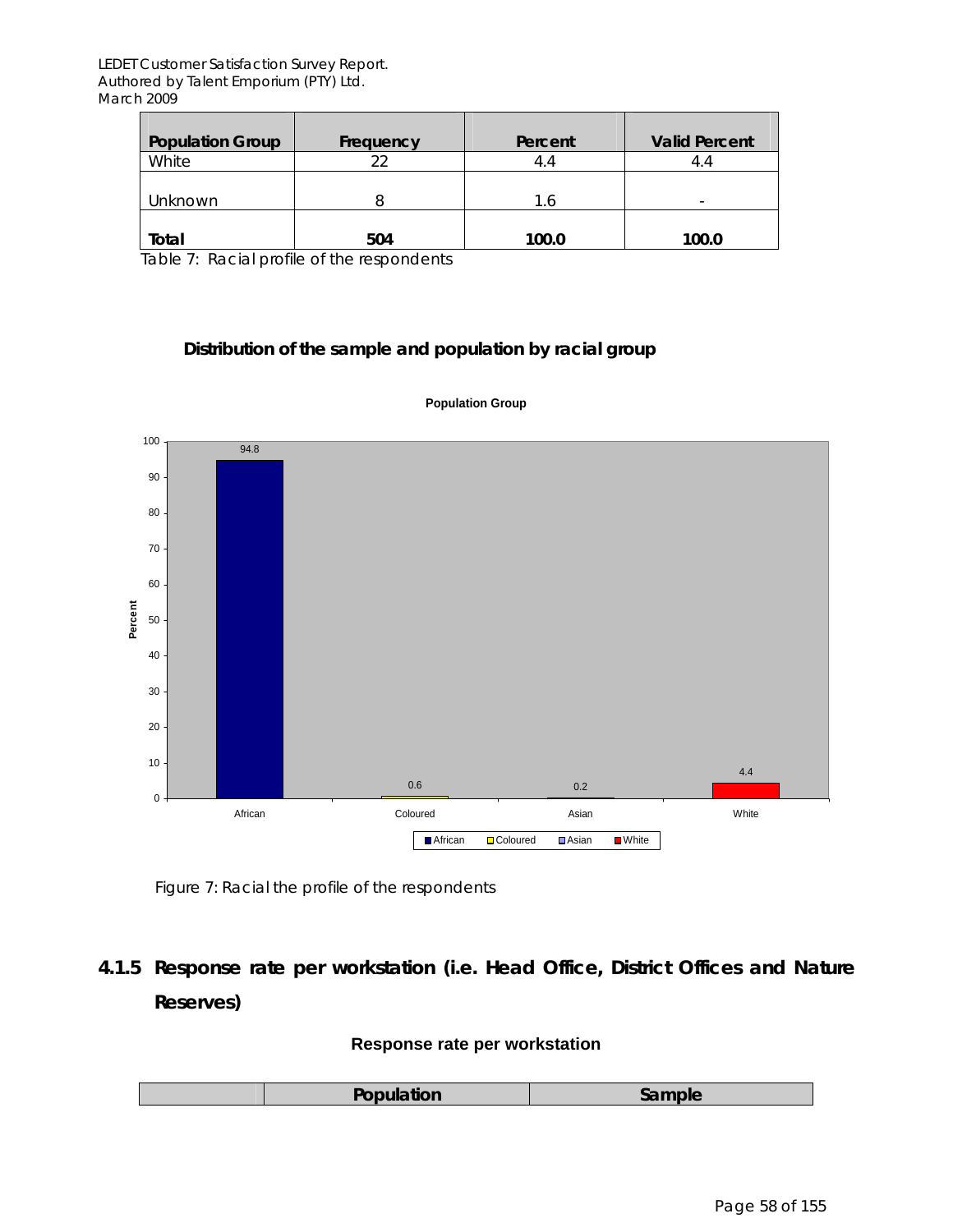| <b>Workstations</b>              | <b>Number</b> | Proportion (%) | <b>Number</b> | Proportion (%) |
|----------------------------------|---------------|----------------|---------------|----------------|
| <b>Head Office</b>               | 351           | 28.3           | 139           | 27.6           |
| <b>District</b><br><b>Office</b> | 578           | 46.6           | 135           | 26.8           |
| Reserve                          | 312           | 25.1           | 230           | 45.6           |
| Total                            | 1241          | 100            | 504           | 100            |

Table 8: Response rate per workstation (head office, district office and nature reserve)



#### **Response rate per workstation**

Figure 8: Response rate per workstation

### **4.1.6 Head Office response rate**

| Proposed | Sample | Percentage |
|----------|--------|------------|
|----------|--------|------------|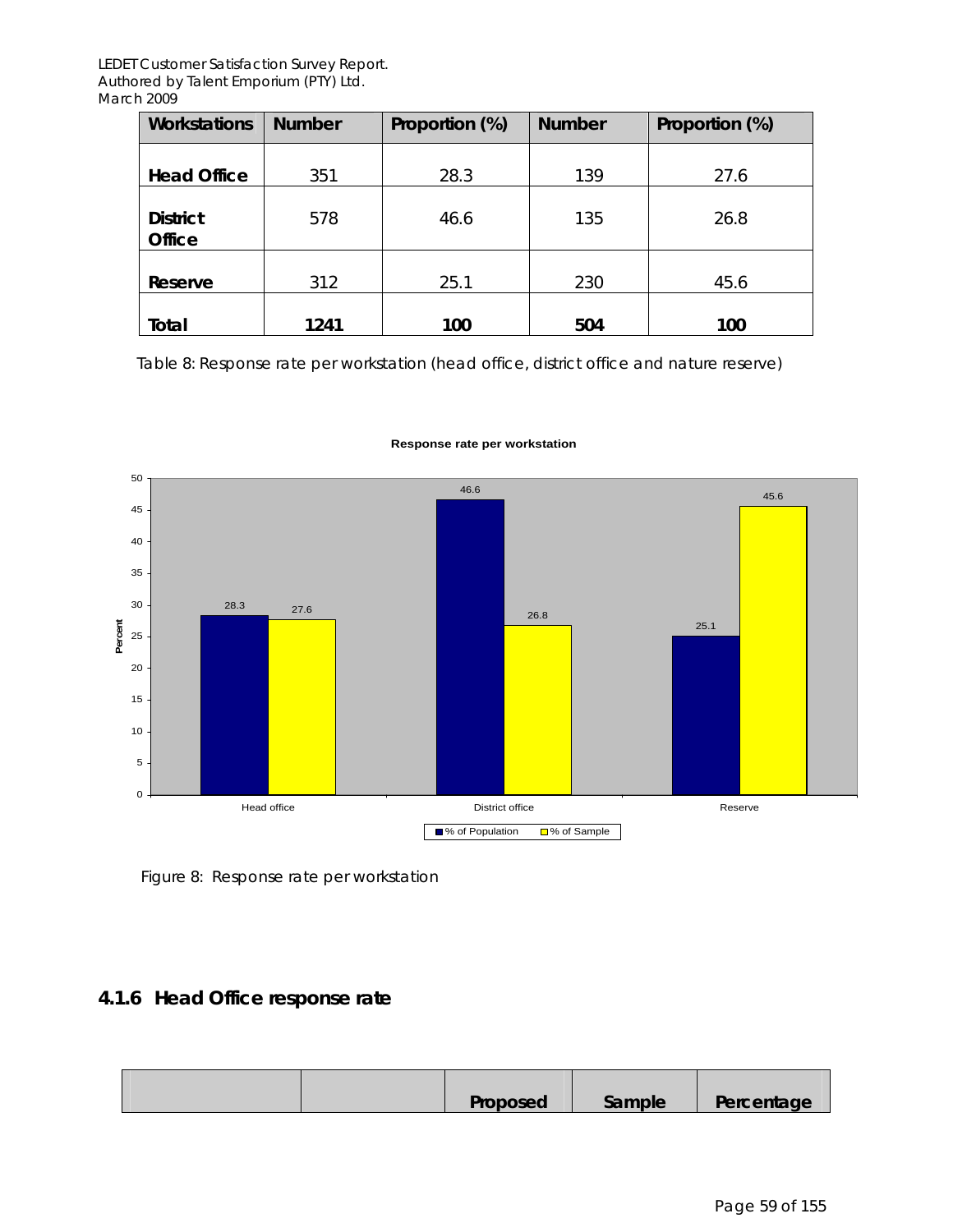| <b>Workstations</b>                | <b>Population Size</b> | sample size | received | surveyed |
|------------------------------------|------------------------|-------------|----------|----------|
| Head Office                        | 351                    | 157         | 139      | 88.5%    |
| Table 0: Head Office response rate |                        |             |          |          |

Table 9: Head Office response rate

### **4.1.7 District Offices response rate**

| <b>District offices</b>                       | Population<br><b>Size</b> | Proposed<br>Sample Size | Sample<br>received | Percentage<br>surveyed |
|-----------------------------------------------|---------------------------|-------------------------|--------------------|------------------------|
| Vhembe district office                        | 147                       | 74                      | 39                 | 53%                    |
| Capricorn district office                     | 92                        | 47                      | 32                 | 68%                    |
| district<br>Waterberg<br>office <sup>13</sup> | 91                        | 43                      | $\overline{0}$     | $\overline{0}$         |
| Mopani district office                        | 181                       | 88                      | 25                 | 28%                    |
| Sekhukhune district off                       | 67                        | 47                      | 39                 | 83%                    |
| <b>Grand Total</b>                            | 578                       | 299                     | 135                | 45.2%                  |

Table 10: District Office response rate

### **4.1.8 Nature Reserve response rate**

 $\overline{a}$ 

**<sup>13</sup>** At the time of drafting the report, Waterberg district office had not submitted its completed questionnaires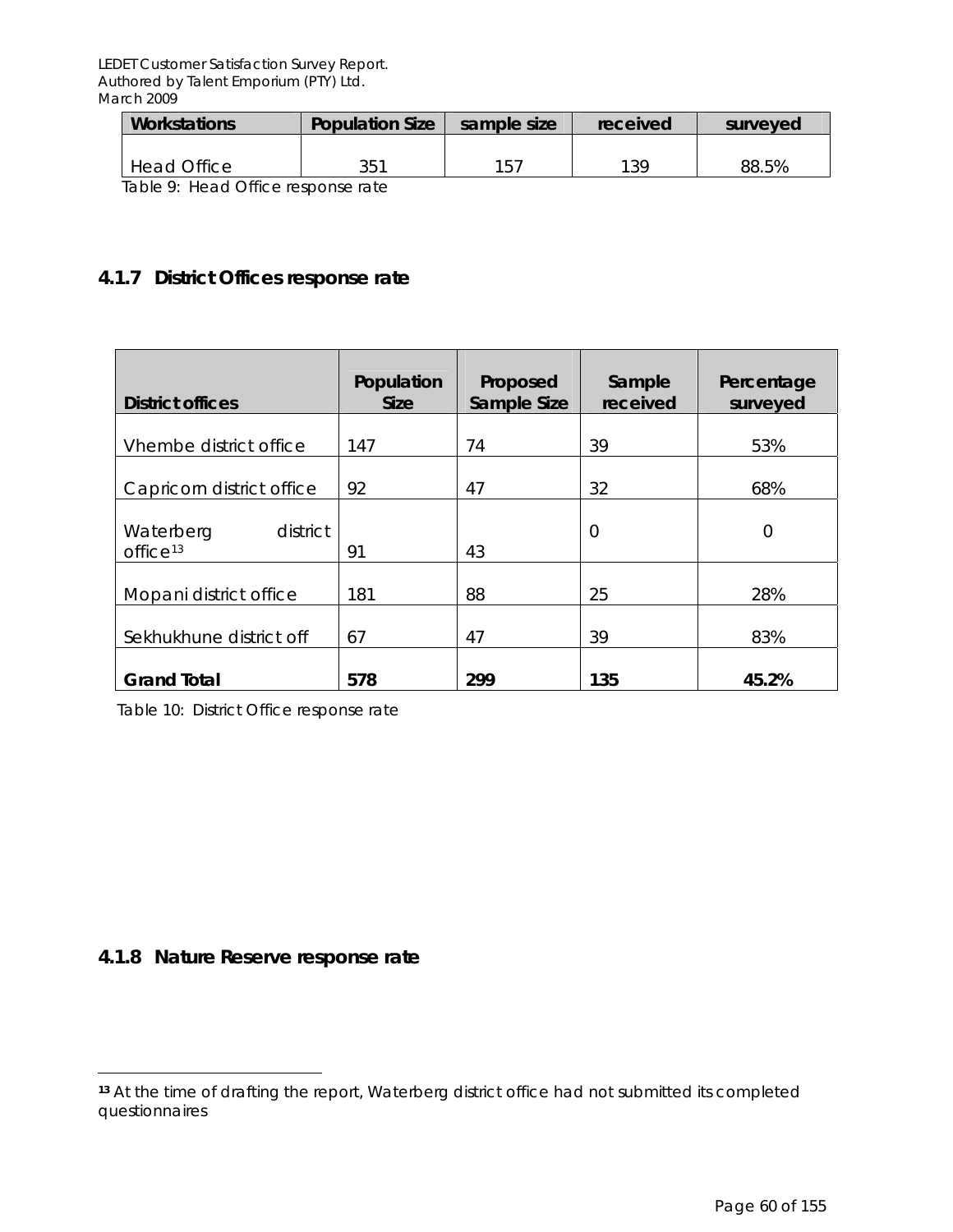|                        | Population  | Proposed    | Sample                | Percentage       |
|------------------------|-------------|-------------|-----------------------|------------------|
| <b>Nature Reserve</b>  | <b>Size</b> | Sample Size | <b>Received</b><br>12 | surveyed<br>46.2 |
| Hans Marensky          | 26          | 26          |                       |                  |
| Lekgalametse           | 28          | 27          | 27                    | 100              |
| Letaba Ranch           | 30          | 23          | 31                    | 100              |
| Total                  | 84          | 76          | 70                    | 92.1             |
| Makuya                 | 40          | 30          | 12                    | 40               |
| Musina                 | 12          | 12          | 11                    | 91.7             |
| Nwanedi                | 39          | 39          | 44                    | 100              |
| Total                  | 91          | 81          | 67                    | 82.7             |
| Blouberg <sup>14</sup> | 23          | 23          | $\overline{0}$        | $\overline{0}$   |
| Maleboch               | 12          | 12          | $\overline{0}$        | $\overline{0}$   |
| Moletjie               | 10          | 10          | 6                     | 60               |
| Total                  | 45          | 45          | 6                     | 13.3             |
| Waterberg              |             |             |                       |                  |
| D'nyala                | 31          | 31          | 27                    | 87.1             |
| Doorndraai Dam         | 18          | 18          | 16                    | 88.9             |
| Nylsvlei               | 17          | 17          | 27                    | 100              |
|                        |             |             | 70                    |                  |
| Total                  | 66          | 66          |                       |                  |
| Schuinsdraai           | 26          | 26          | 17                    | 65.4             |
| <b>Grand Total</b>     | 312         | 294         | 230                   | 78.2             |

Table 11: Nature Reserve Response Rate

 $\overline{a}$ 

<sup>14</sup> At the time of drafting this report, Blouberg and Maleboch had not submitted their completed questionnaires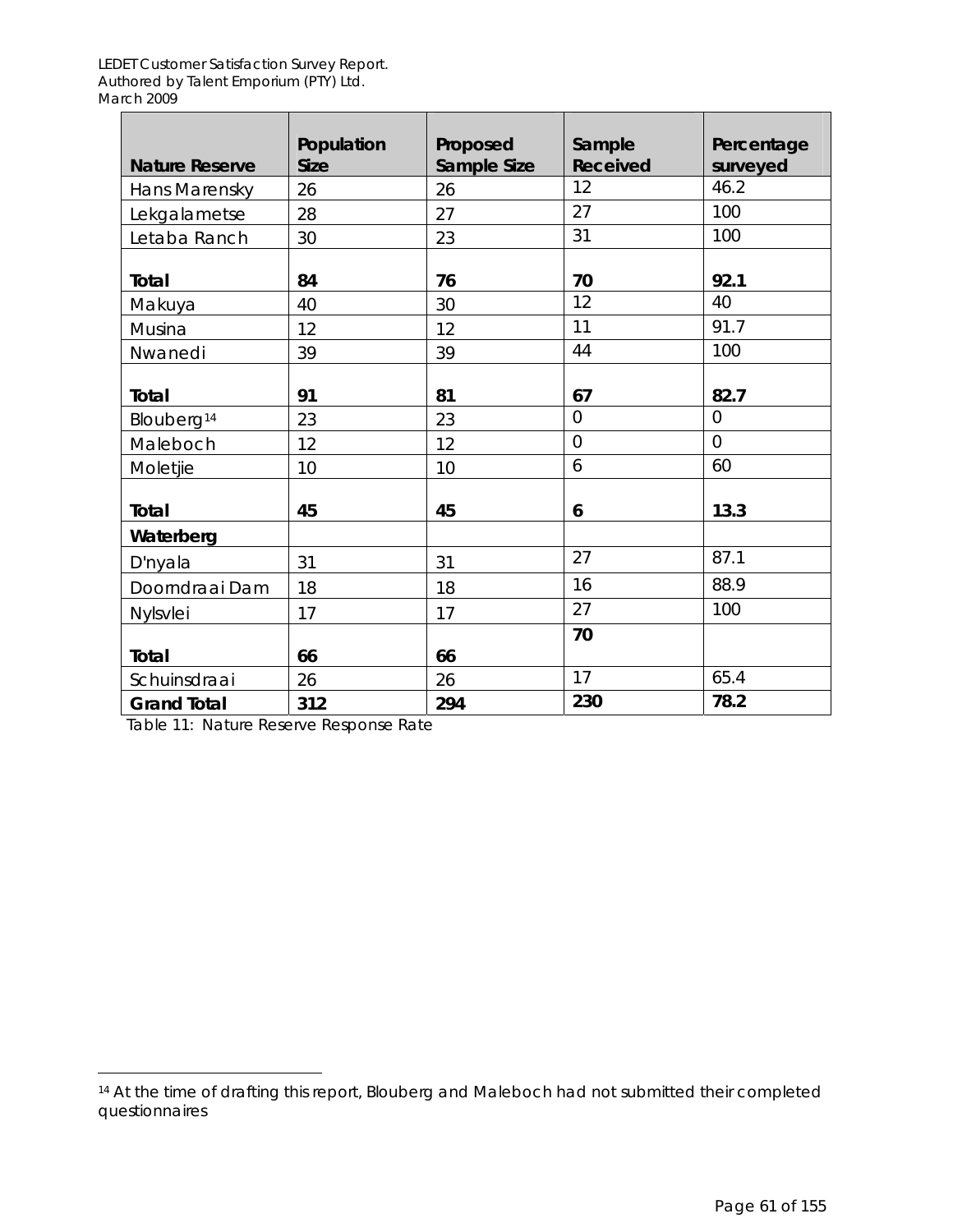#### **Nature reserves percentage surveyed**



Figure 10: Nature Reserve Response Rate

## **4.2 Findings and Analysis**

This section seeks to provide a comprehensive coverage of the internal survey findings. The findings are generally grouped according the internal services offered by LEDET to its internal customers, i.e. the employees. As already mentioned, the questions posed to the respondents in the questionnaires are generally aligned to the BP principles<sup>15</sup>. For instance, the questions cover issues such as service standards, communications / consultations, complaints/ redress.

 $\overline{a}$ <sup>15</sup> See Annexure C for more detailed information on questions posed to the internal customers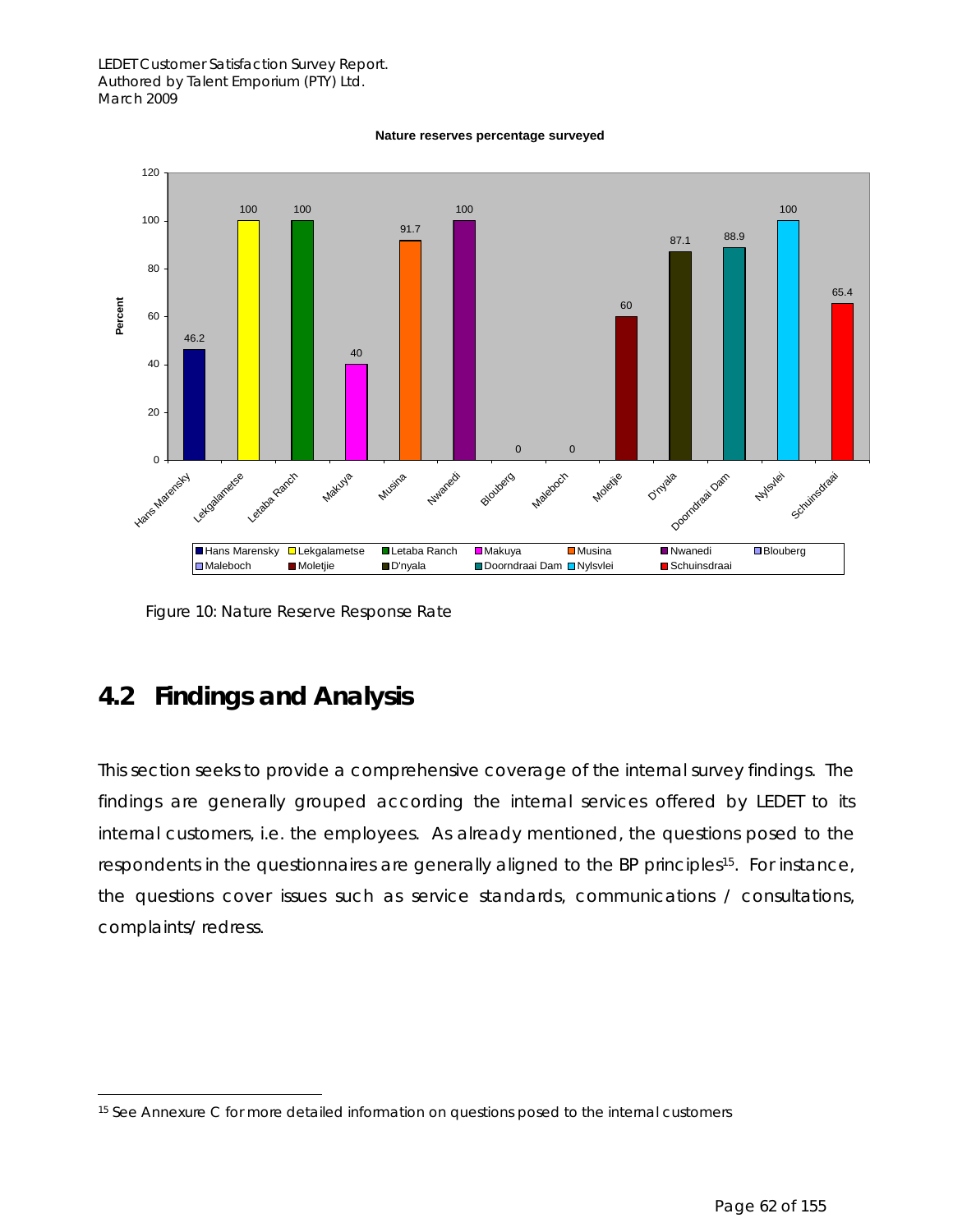### *4.2.1 LEDET's commitment to practicising BP towards its own staff*



**LEDET practises Batho Pele towards its staff member**

Figure 11: LEDET Practices BP towards own staff

A statement was posed in the questionnaire as follows, "LEDET practices Bath Pele towards its own staff members", and the respondents had to indicate whether they are agree or not. This question is very important because it gives LEDET an opportunity to find out if the employees think that "charity begins at home" in relation to both the spirit and practice of Batho Pele.

LEDET needs to take note of the responses as they are generally not so positive. Out of four hundred and eighty three (483) respondents who answered this question, sixty eight (68) which represents fourteen point one percent (14.1%) strongly disagree. Only forty three (43) of the respondents, that is eight point nine percent (8.9%), strongly agree.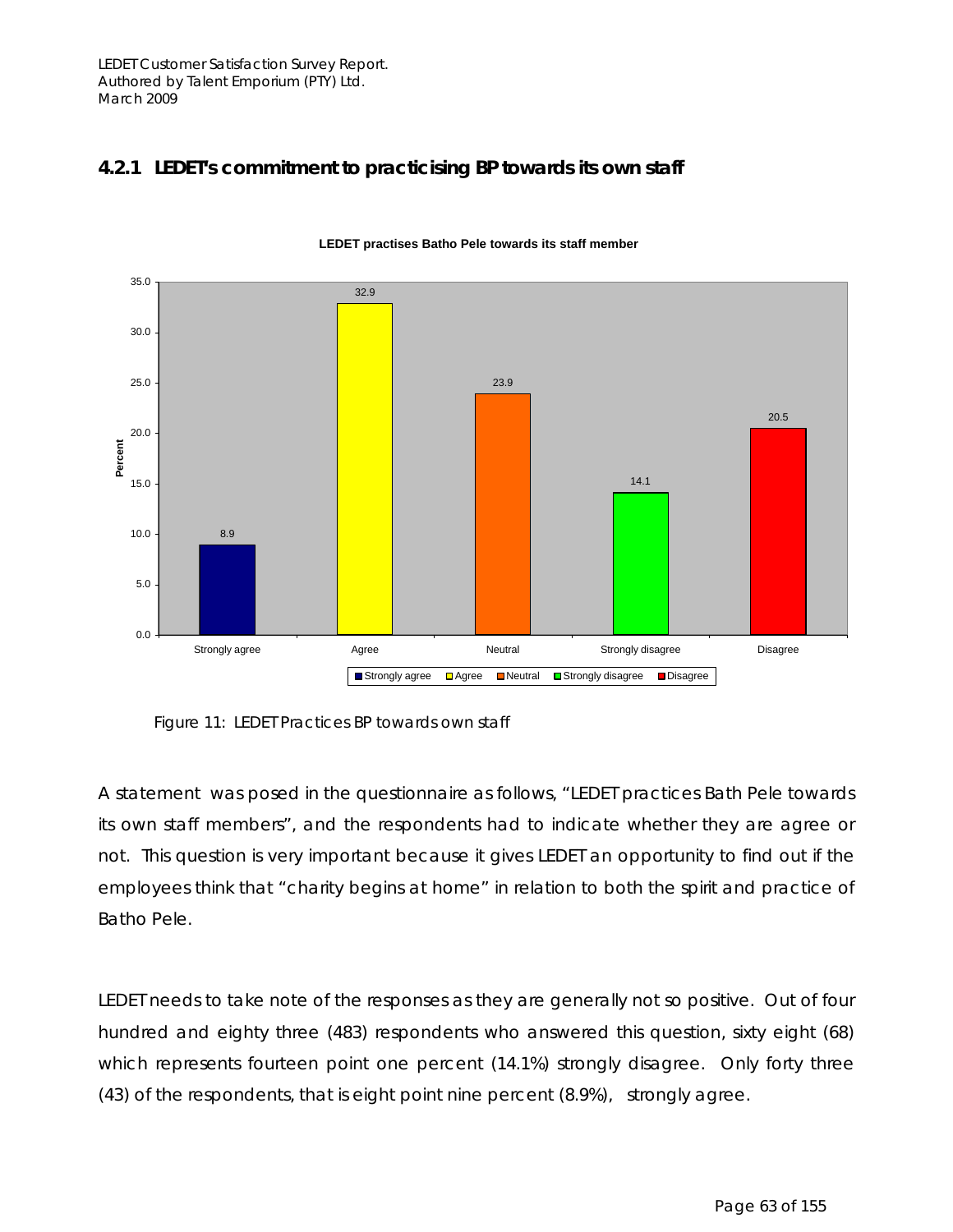Another salient feature of the findings is that while one hundred and fifty nine (159), agree that LEDET practices Batho Pele, it is equally concerning that a significant number, one hundred and fourteen (114), chose to remain neutral.

The key message of these results is that LEDET needs to be seen to be "practicising what it preaches" about Batho Pele, not only towards the external clients but also towards its own staff members. LEDET needs to heed to a famous saying that says, "charity begins at home".

Furthermore, it is also common knowledge that happy staff leads to happy customers. In order for LEDET's efforts of improving service delivery to be a reality, it also needs to place equal emphasis on addressing the internal concerns of staff.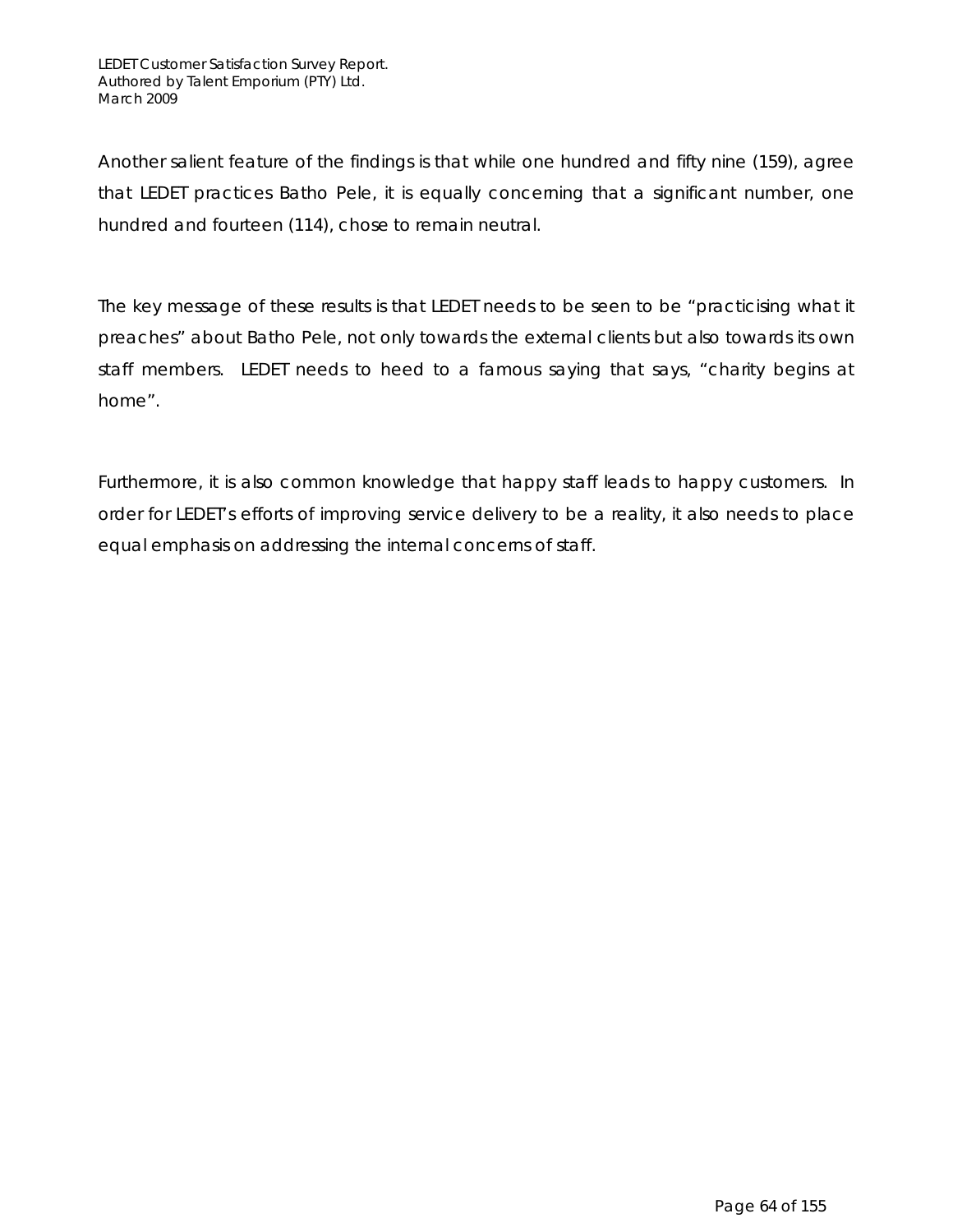#### **Service Standards and Awareness**

#### *4.2.2 I am aware of every Directorate's Service Standards for its internal clients*



#### **Aware of every Directorate's sevice standards for its internal service users**

Figure 12: Service Standards and Awareness

There is a logical link between this question and the previous question. A significant majority, two hundred and sixty seven (267), which represents fifty three point seven percent (53.7%) of LEDET internal customers, are not aware of the service standards provided by various internal service providers. This further reinforces the belief by LEDET internal users that LEDET does not practice Batho Pele towards its own staff members.

It is important that LEDET should put in place internal service standards (and therefore not only for external customers) and most importantly make the internal customers aware of these standards. For instance, IT should indicate to its own internal customers the turn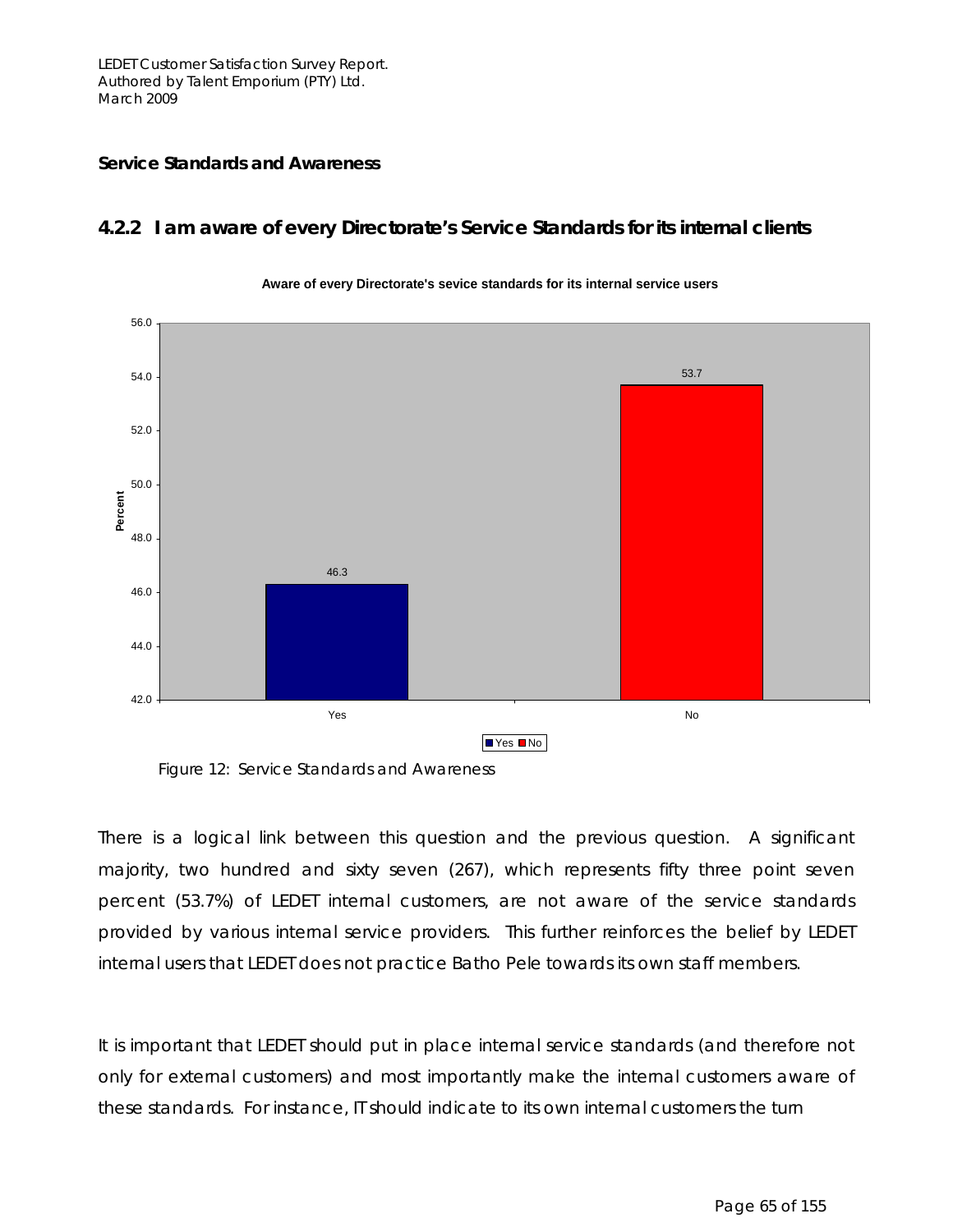around time for solving an IT related problem; HR should for instance, indicate how long does it take to capture leave application forms.

#### **4.2.3 How are service standards communicated?**



#### **How directorate communicate to the departmental employees**

Figure 13: Communication of service standards

Hundred and fourteen (114) of the respondents who indicated that they aware of the service standards indicate that these have been communicated, in the main, through posters. It looks like the LEDET intranet is the second most effective means of popularizing the service standards among the internal service users. Hundred and four (104) respondents indicate that they have become aware of the service standards through the intranet.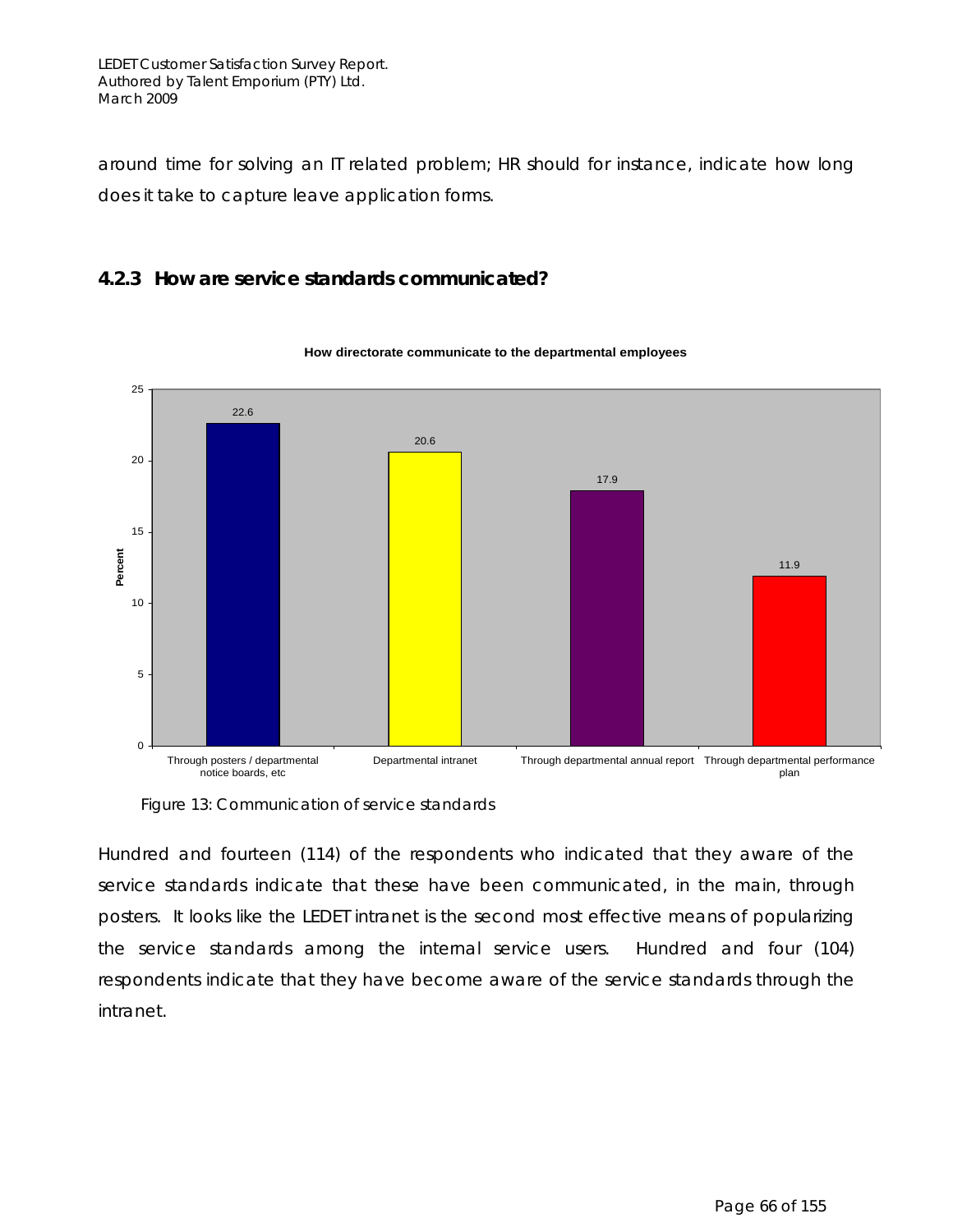This implies that the majority of LEDET employees and internal customers perhaps prefer posters on notice boards and the intranet as a means of communications. Perhaps LEDET should harness and further strengthen these means of communication. The posters and notice boards would be even more relevant at the nature reserves where the vast majority of the employees do not have access to computers and therefore the intranet.

#### **Specific Services**

This subsection provides the internal customers views regarding the quality of various services offered by LEDET such as HR, IT, communications etc.

#### **4.2.4 Services that are used most by the LEDET internal customers**



#### **Services used / exposed to most as an internal user**

A question was posed as, "which of the following services do you use most or you are exposed to most as an internal service user?". The key rationale for this question was to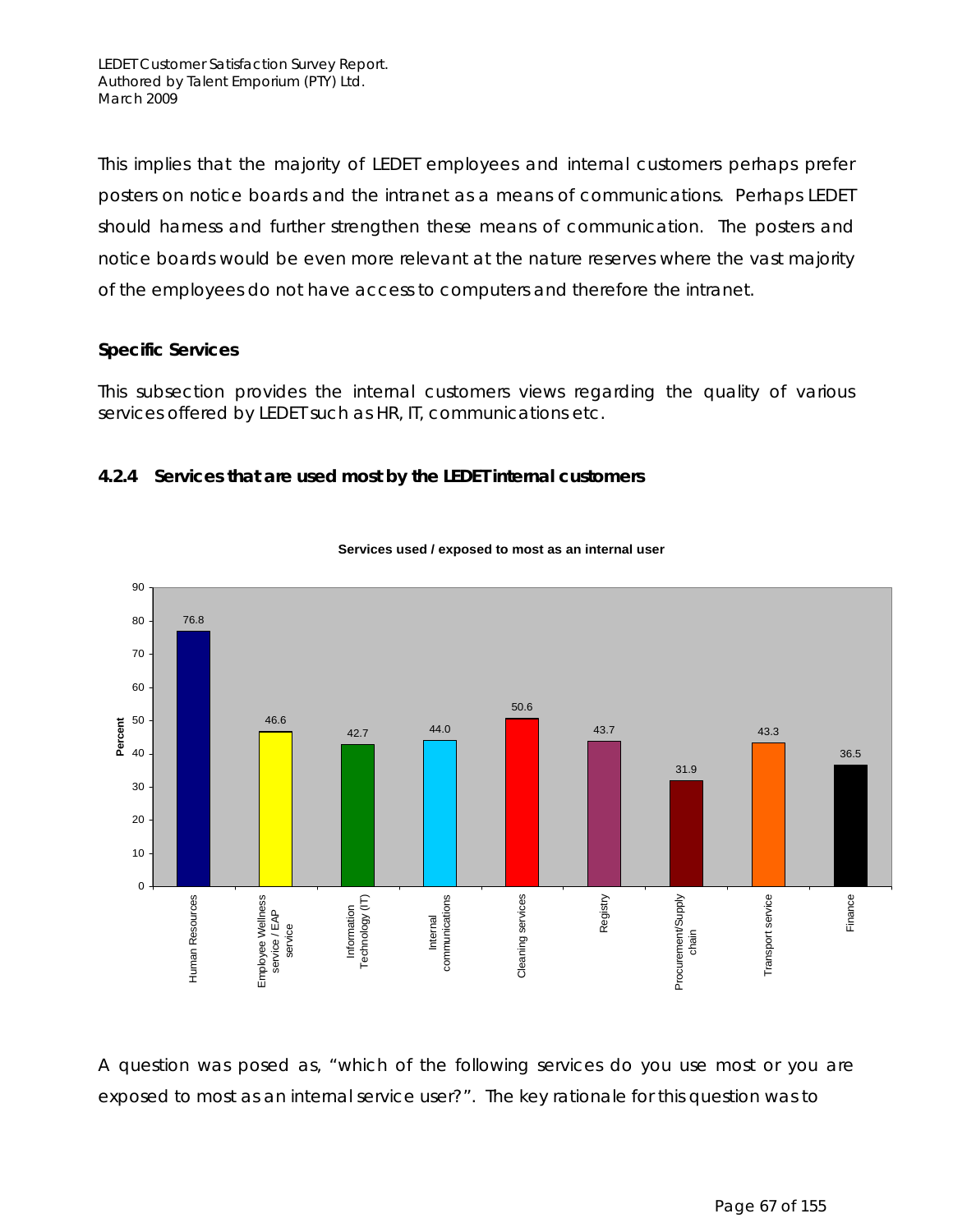ascertain which services affect the internal customers' lives at work on almost a daily basis. The answers to this question would then assist LEDET to perhaps prioritise those services that are used most by the internal customers.

As expected, HR services are the services that internal customers use most. The figure 14 above also tells us that internal customers also take issues of cleanliness very seriously given that cleaning is rated as the second most "used" service. Two hundred fifty five (255) internal customers view cleanliness of the LEDET offices as an important service issue. The

third most used service is the Employee Wellness programme, with two hundred thirty five (235) employees.

Understandably, procurement/supply chain management (SCM) is the second least used service after finance. Though it is important to note that SCM does indirectly affect almost all the internal customers on a daily basis.

Information Technology (IT), internal communications registry and transport services are used with almost the same frequency by the internal service users.

#### **4.2.5 Quality of services**

It is important to note that a general statement can be made that the majority of the respondents gave a rating of "good" for each of the services listed below.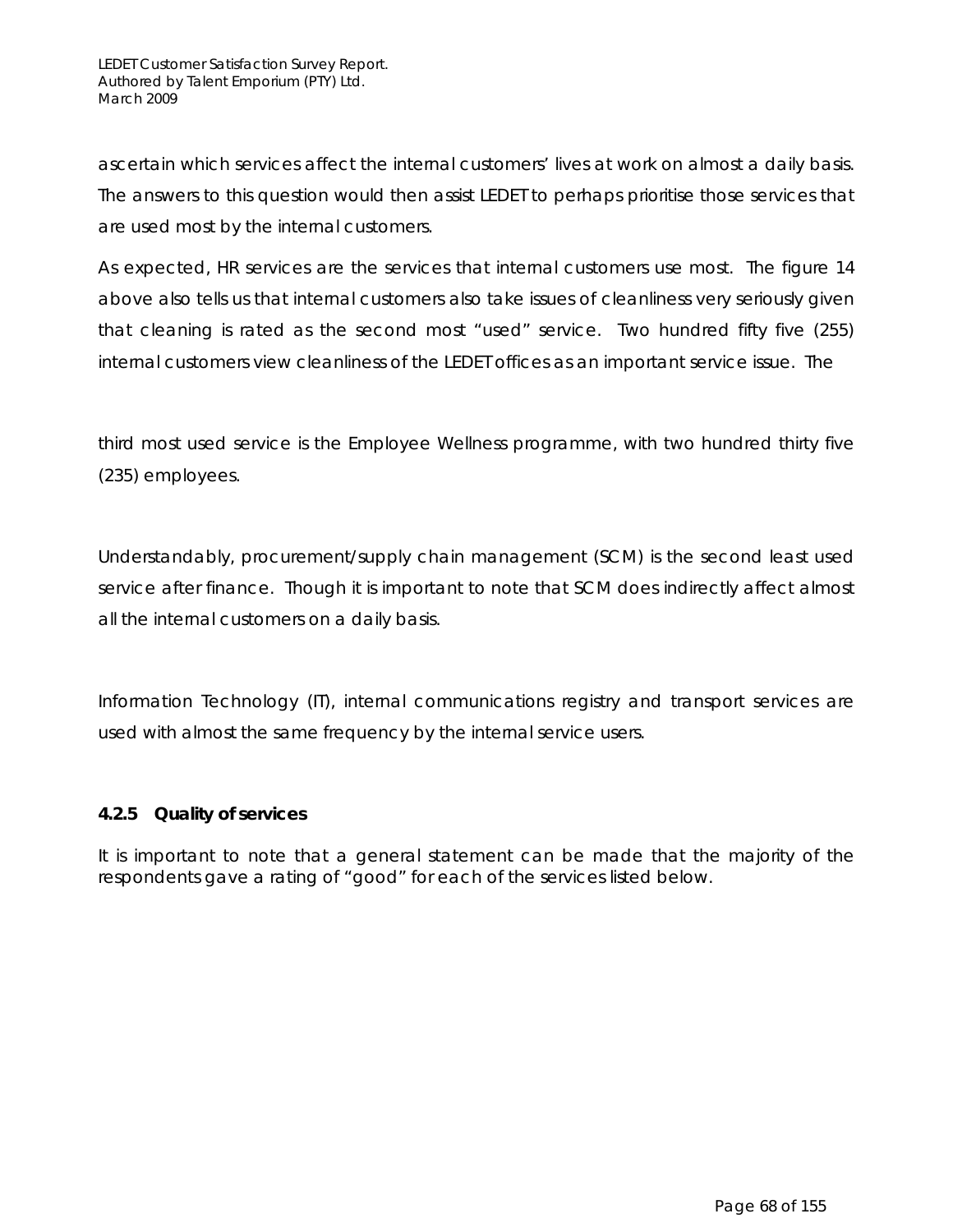#### **Human Resources**



**The quality and efficiency of the services and facilities of Human resources**

Figure 15: Quality of Human Resources

Out of four hundred and seventy one (471) respondents who answered the above question, one hundred and seventy five (175) think that HR is doing a "good" job. This represents thirty seven point two percent (37.2%). On the other hand, only thirty eight (38) this represents eight point one percent (8.1%) rate HR as, "excellent" whilst a significant number of fifty nine (59) rate the service as "poor". This represents twelve and a half percent (12.5%).

It is important to note that one hundred and forty four (144) internal customers rate the service as just average. HR needs to take note of this. This means that 144 do not necessarily think that the service is good but are also not necessarily saying its bad either. It means that HR needs to put more effort to improve the standard of service.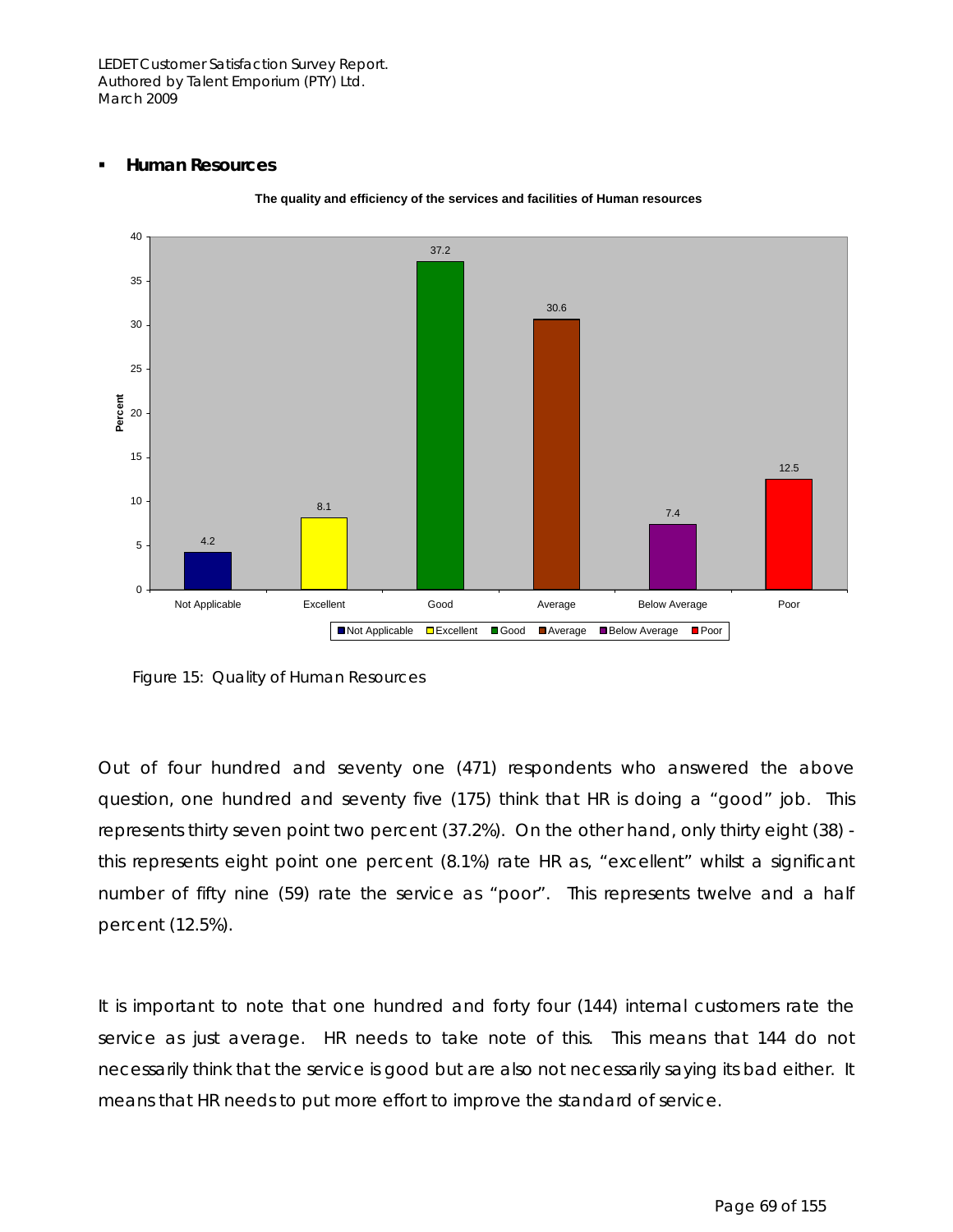

#### **Employee Wellness**

**The quality and efficiency of services and facilities of Employee Wellness services / Employee Assistance Programmes**

Figure 16: Quality of Employee Wellness

Employee Wellness plays a critical role in the well-being of employees at the workplace. In fact, it is inextricably linked to the motivation and therefore performance of employees. If employees have challenges that can not be addressed by Employee Wellness , this would have a far-reaching effect on the ability of employees to perform their duties as expected and thereby adversely impacting on both internal and external service delivery.

According to figure 16, one hundred and seventy one (171), that is forty percent (40%), out of four hundred and twenty eight internal (428) clients who answered the question, rate Employee Wellness as, "good". Furthermore, sixty one (61), representing fourteen point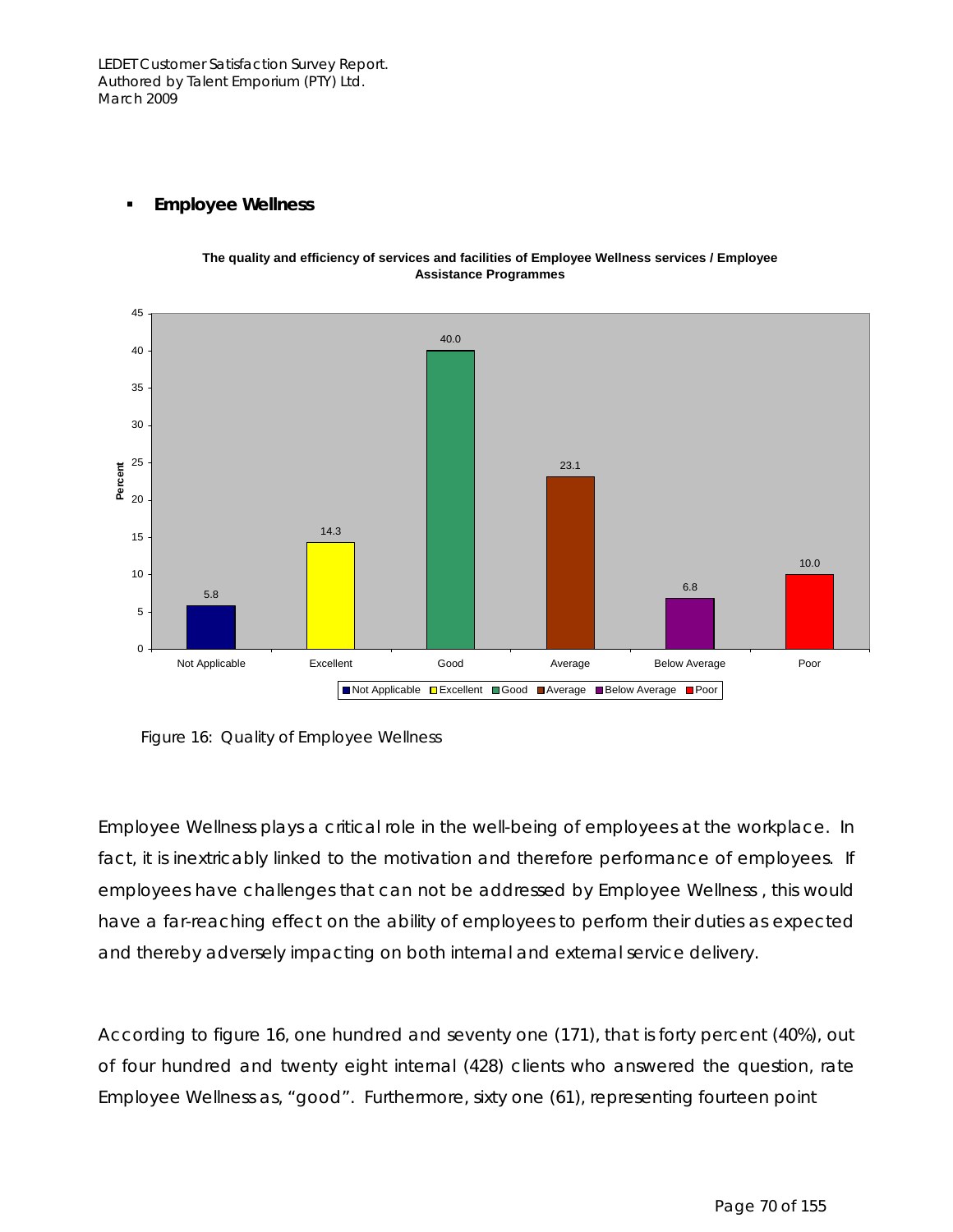**Information Technology (IT)** 

three percent (14.3%) think that Employee Wellness is an, "excellent" service. However, ten percent (10%), that is forty three (43) out of the 428 who answered the question think that the service is, "poor". When taking into account that ninety nine (99), that is twenty three point one percent (23.1%) rates the service as average.

The Wellness directorate should conduct a thorough assessment of its services in order to ascertain the key gaps with the view of closing them.



### **The quality and efficiency of services and facilities of Information Technology(IT)**

Figure 17: Quality of Information Technology service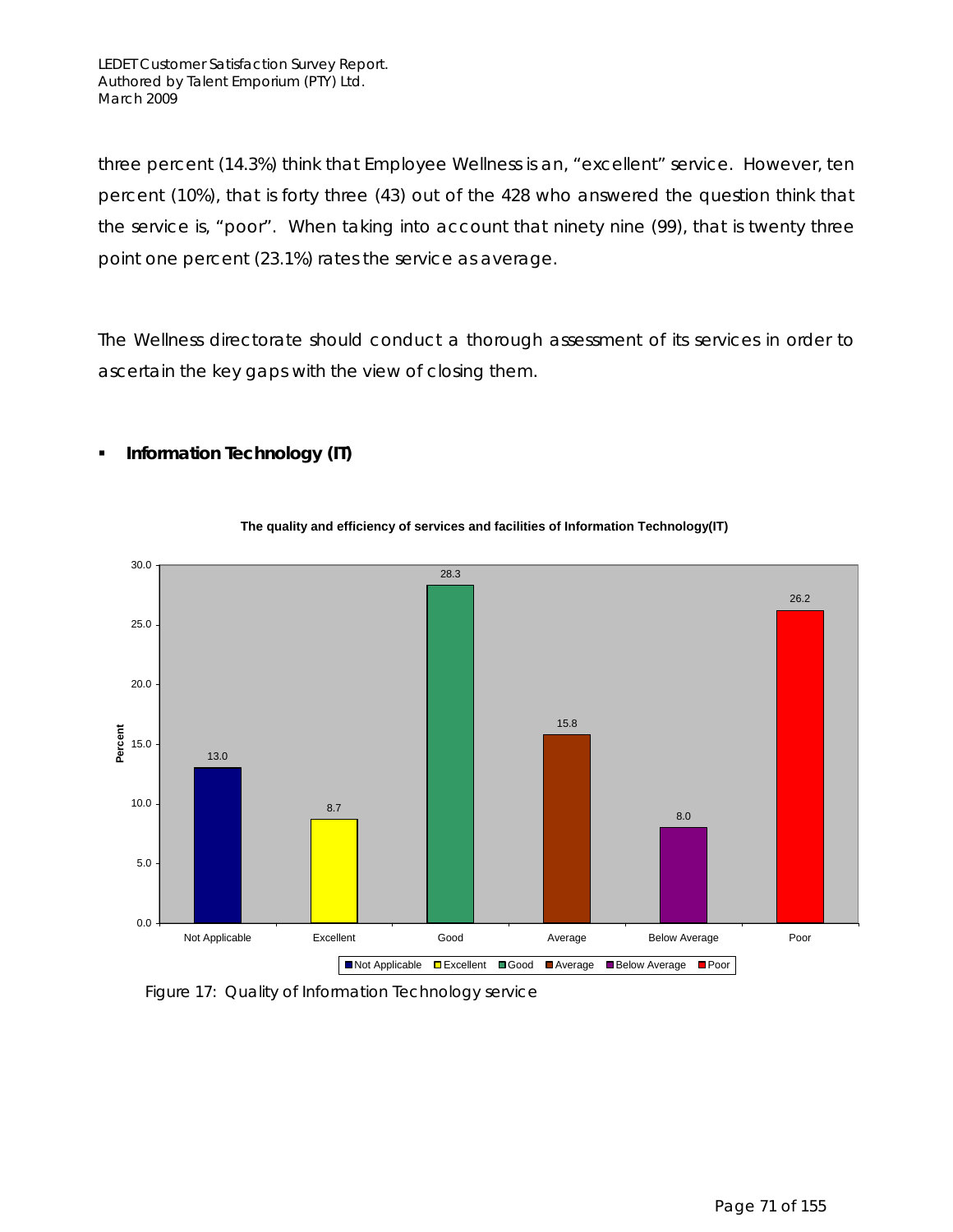Information Technology (IT) plays a critical role in the efficient functioning of any organization. Almost everyone in any organization is affected one way or the other by IT. It is therefore against this reality that most the internal service users generally have strong views and perceptions about IT.

It is interesting to note that out of four hundred and twenty four (424) internal service users who responded to this question, fifty five (55), meaning thirteen percent (13%), indicated that the service is not applicable to them. Perhaps this could be explained by the large numbers of "non-office" workers based in the nature reserves.

One hundred and twenty (120) rate IT services as, "good". However , more concerning is the huge number of one hundred and eleven (111) - this represents twenty six point two percent (26.2%), who have rated the service as "poor". The number of internal customers who think the service is good is almost the same as that of those who think that the service is poor.

It is clear from the statistics that the IT division needs to devise a strategy of improving the level of service it renders to its internal clients.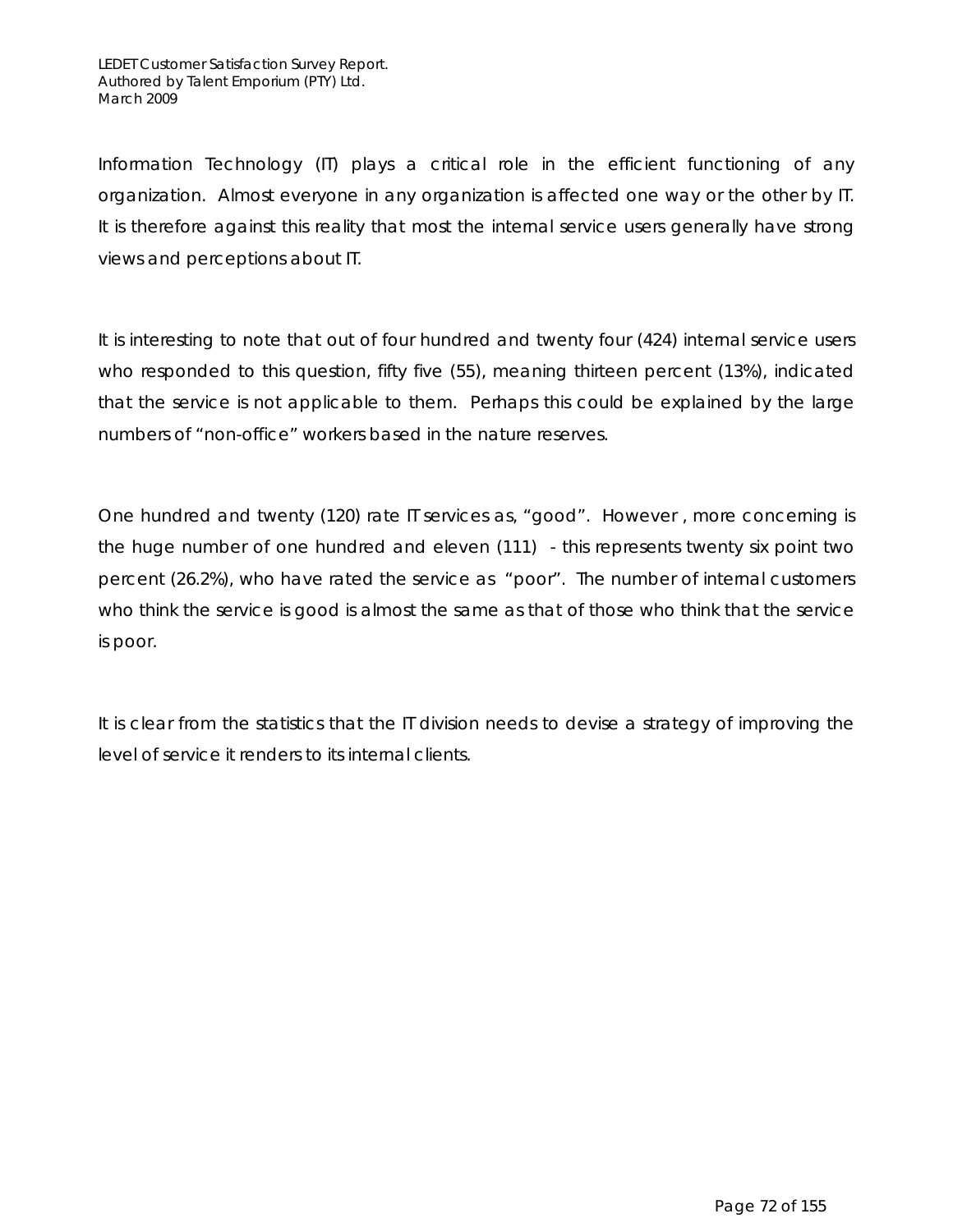### **Internal Communications**



**The quality and efficiency of the services and facilities of Internal Communications**

Communications is one of the key organizational facets that impacting directly on any organisation's climate and culture. It is a known fact that lack of open communication in an organization leads to high levels rumour-mongering, lack of trust and increased

suspicion and general distortion of facts. Ultimately all these adverse consequences lead to a negative organizational climate and also engenders a culture that is not conducive for high performance. It is therefore against this backdrop that the critical importance of Internal Communications as a service should be understood and appreciated.

Four hundred and eighteen (418) respondents answered the question on Internal Communications. Of the 418, one hundred and thirty five (135) – which represents thirty two percent point three (32.3%), rate this service as "good", whilst one hundred and four

Figure 18: Quality of Internal Communications service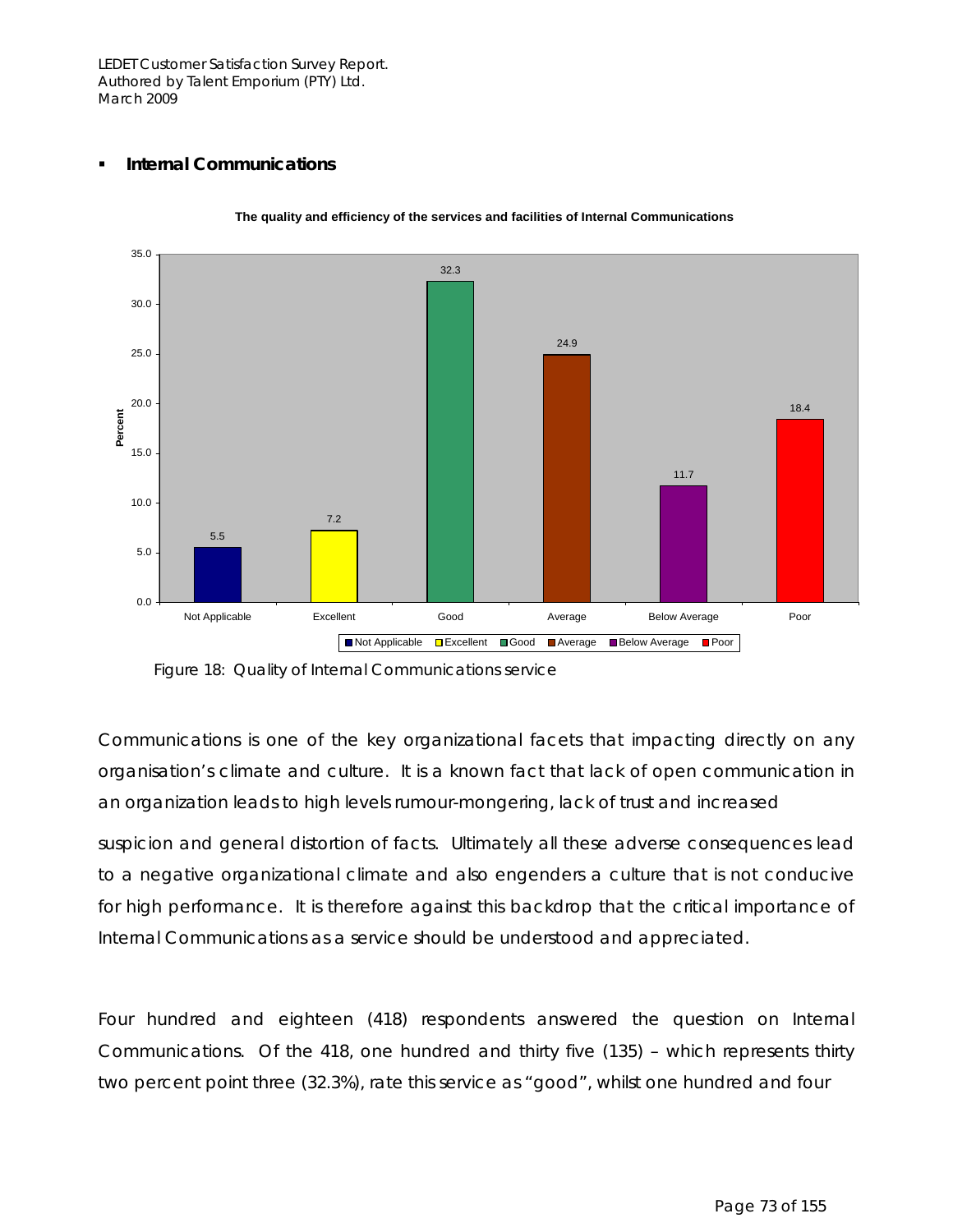(104) perceive the service as average. This represents twenty four point nine percent (24.9%).

These results mean that there is still "room" for improvement, especially when taking into account the fact that seventy seven (77) – that is eighteen point one percent (18.1%) think that the service is poor, whilst on the other hand, only thirty (30) – representing a mere seven point two percent (7.2) rate the service as "excellent".



### **Cleaning**

Figure 19: Quality of Cleaning Service

One hundred and fifty eight (158) out of four hundred and thirty nine (439) - this represents thirty six percent (36%) rate their experience of cleaning as, "good". On the other hand,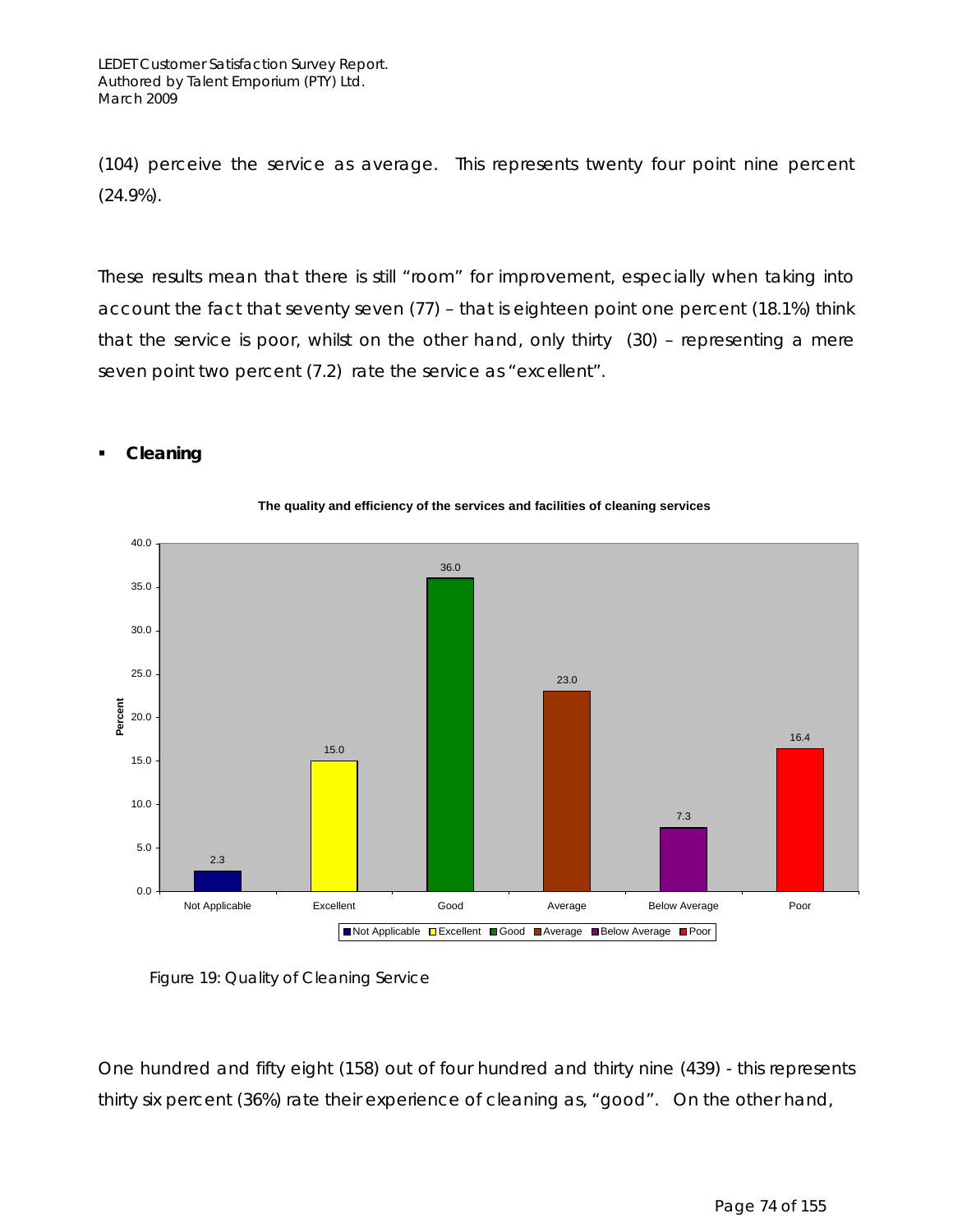one hundred and one (101) rate this service as just average. Seventy two rate the service as, "poor". This represents sixteen point four percent (16.4%).

The findings indicate that whilst the majority of the respondents think that the cleaning service is good, there is however a need for improvement given that over fifteen percent (15%) think that the service is poor.

A clean environment has a positive impact on the morale and indeed the health of the employees. Hence it is important that management see this issue as an important organizational climate matter.

### **Security**



#### **The quality and efficiency of the services and facilities of security services**

Figure 20: Quality of Security service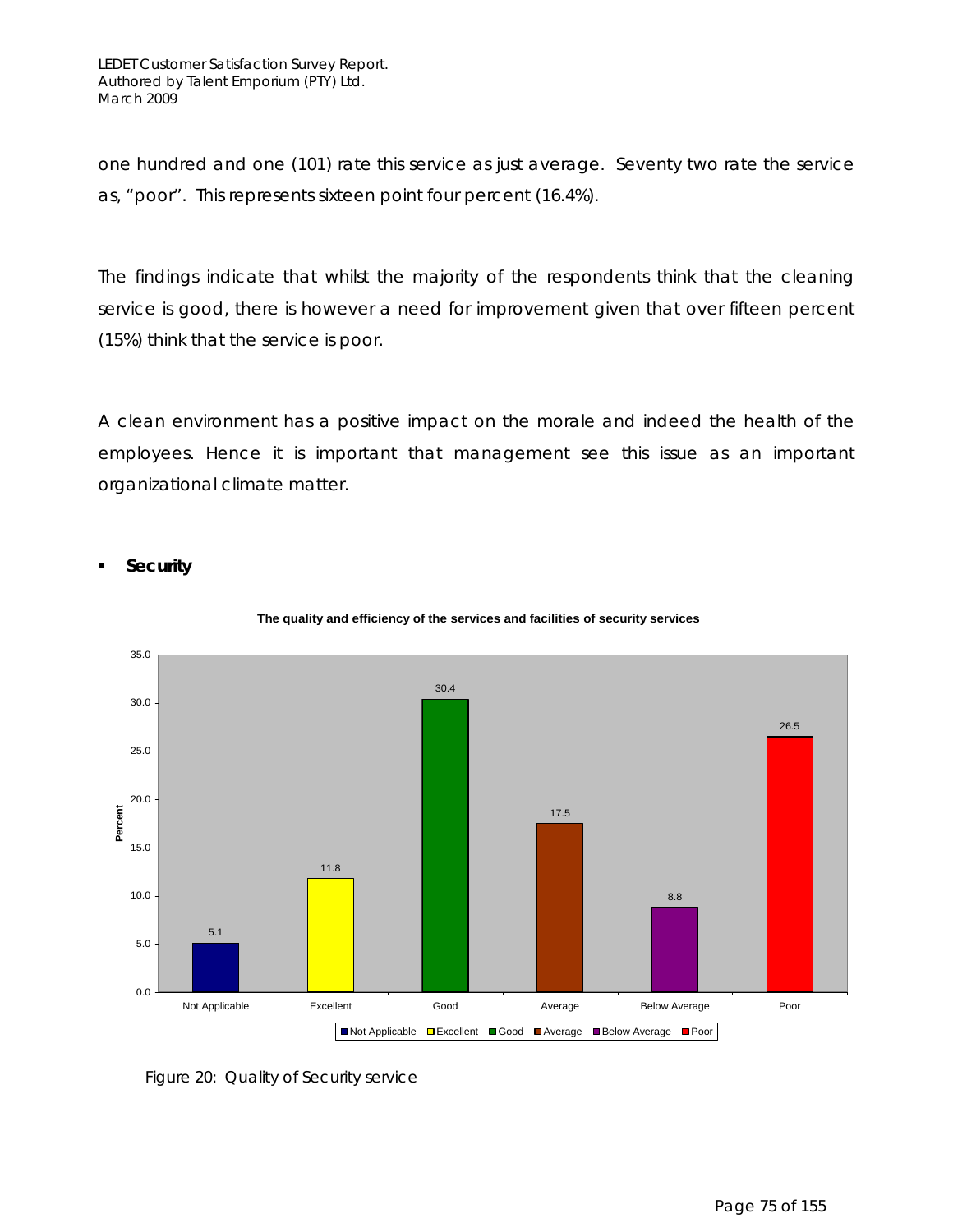Security was also rated as an important service given that employees need to feel protected and secured at the workplace. Employees also want to feel that their belongings are also safe when at work. A feeling of safety and security has an important positive psychological impact as this ensures that employees can focus on their work without being preoccupied with concerns for their safety.

One hundred and thirty two (132) internal customers, out of four hundred and thirty four (434) regard the security service as, "good". Whilst on the other hand, one hundred and fifteen (115) of internal customers rate the service as, "poor". This represents twenty six and a half percent (26.5%). This is a very high percentage.

It would be important for the directorate responsible to conduct a detailed assessment to identify the key gaps that render the service poor.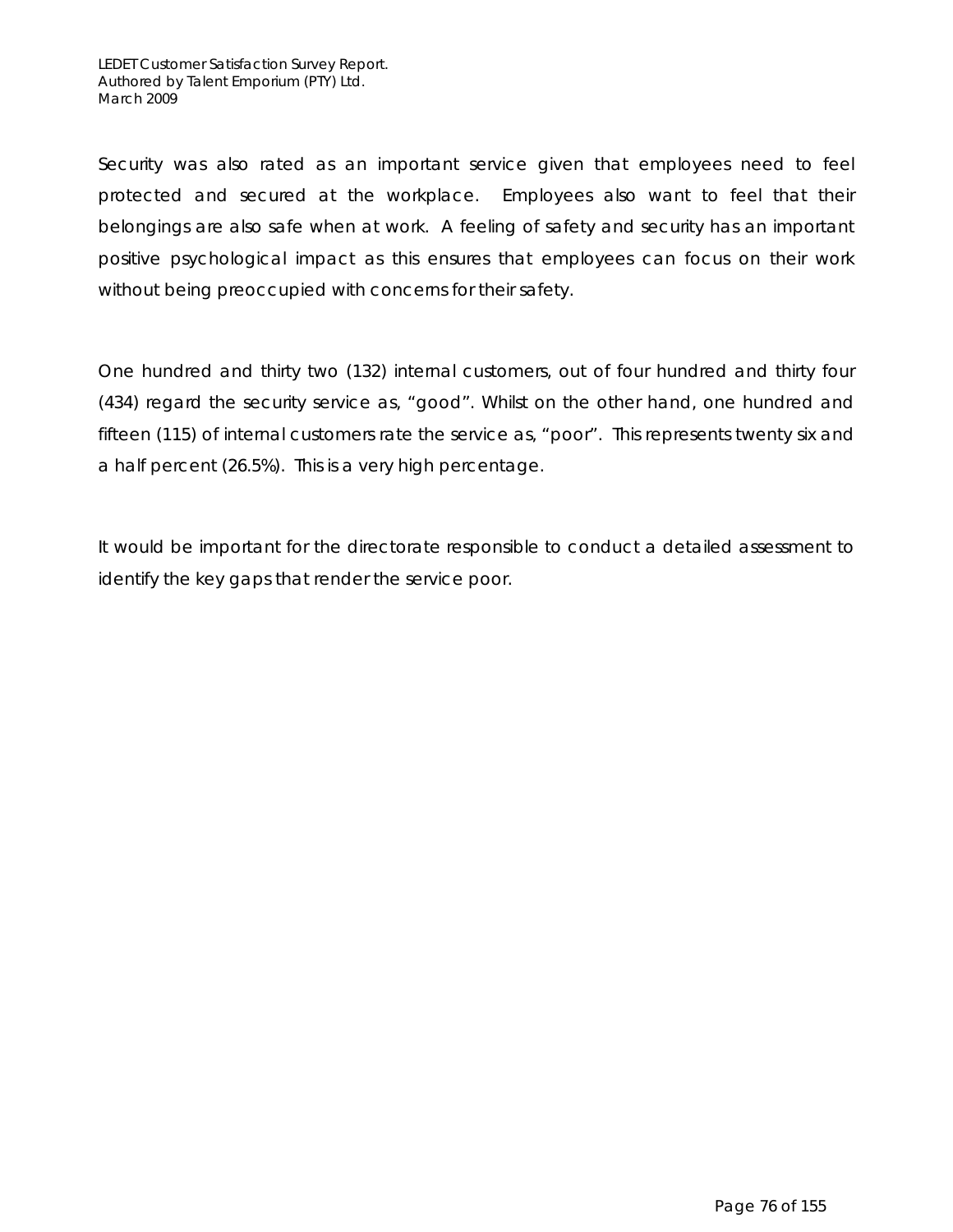### **Registry**



**The quality and efficiency of the services and facilities of registry**

Figure 21 indicates that one hundred and fifty eight (158) internal customers out four hundred and thirty (430) rate registry services as "good", this represents thirty six point seven percent (36.7%) . Only thirty one (31) of the internal customers, which is seven point two percent (7.2%) have rated the service as, "poor". Generally the rating of this service is not so negative. However, when considering that one hundred and four (104) internal service users , which represents twenty four point two percent (24.2%), regard the service as , "average" , it means that Registry can still do a lot more to improve the service standards.

Figure 21: Quality of Registry service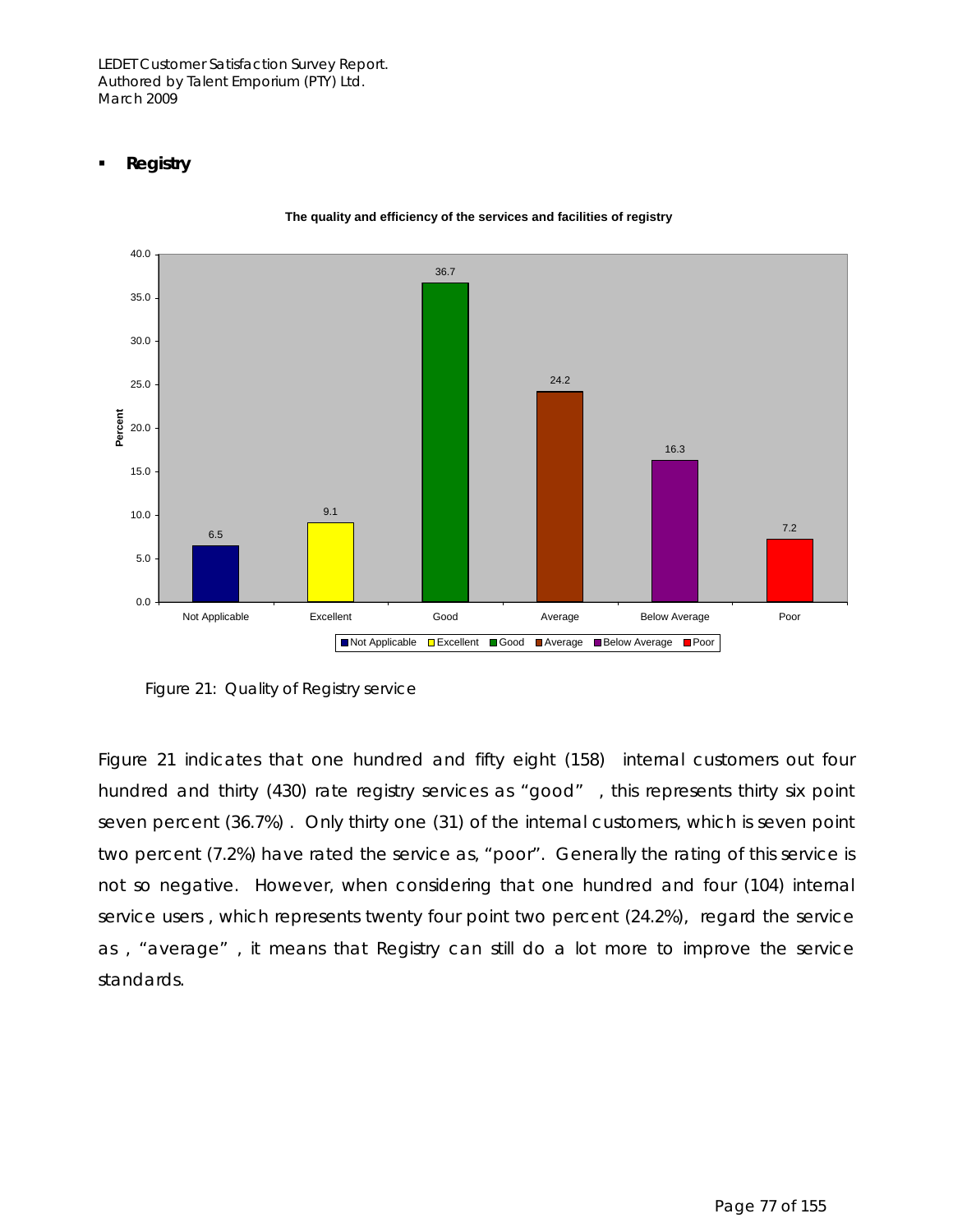

### **Procurement / Supply Chain Management (SCM)**

Figure 22: Quality of Supply Chain service

One hundred and fifteen (115) out of three hundred and ninety two (392), rate the SCM services as, "good". This represents twenty nine point three percent (29.3%). It is however also a concern that two hundred and fourteen (214) internal customers rated the service as below good.

SCM plays a central role in the service delivery value chain of the Department, in that procures goods and services which are required by LEDET for it to operate efficiently. It is common knowledge that for most departments in the Public Service, service delivery for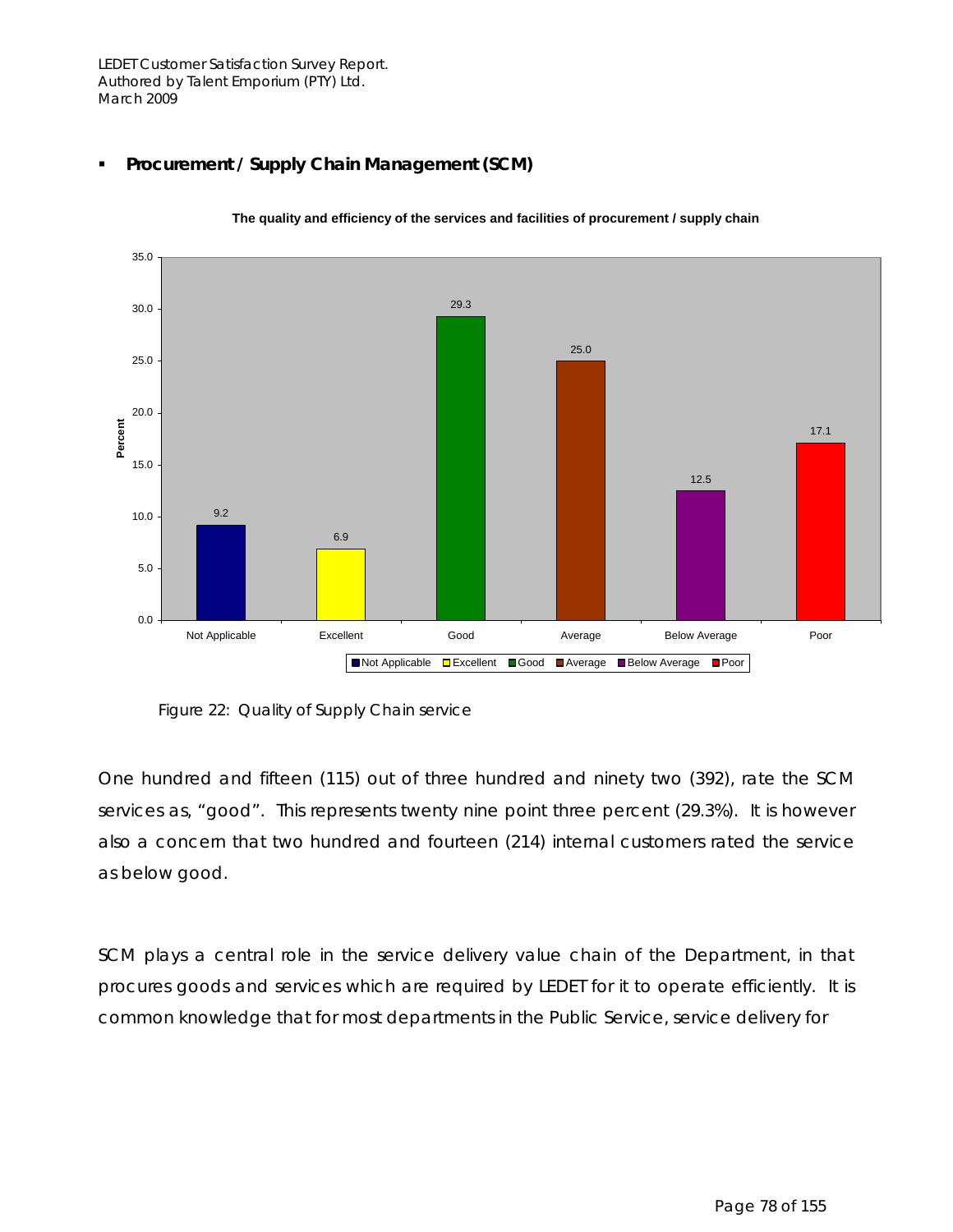external service users is usually delayed and compromised also because of SCM related reasons such as slow turnaround times.

### **Transport**



#### **The quality and efficiency of the services and facilities of transport**

Figure 23: Quality of Transport service

Transport services are also key services in ensuring that the Department operates in an efficient and effective manner. Given that the majority of employees at LEDET are not part of the senior management system (SMS), they therefore rely on Government cars to perform their duties and therefore ensure that service delivery takes place.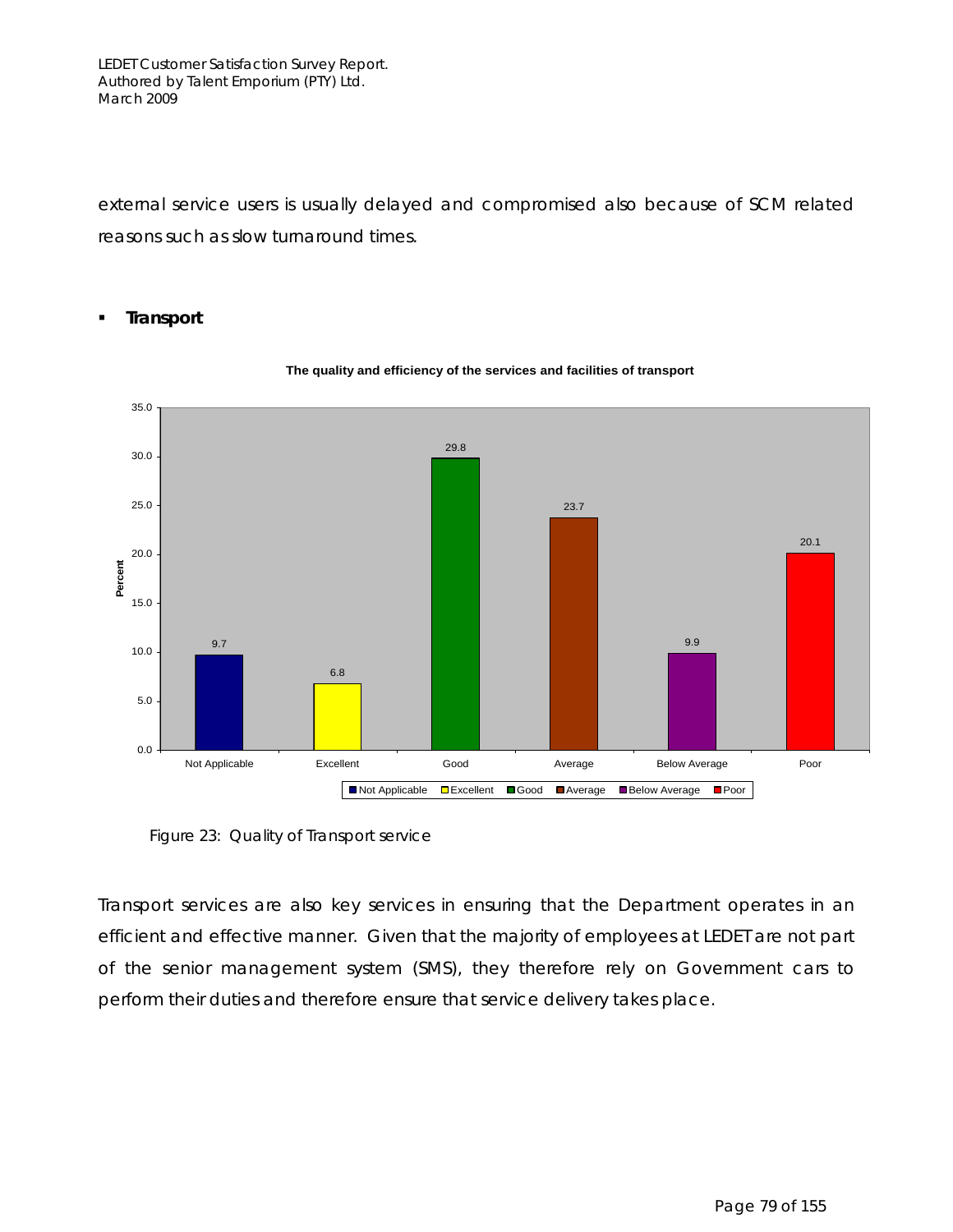Lack of an efficient and effective service with regards to Government cars therefore implies that officials of the Department would not be able to perform their duties and as a result service delivery would also be affected adversely.

One hundred and thirty two (132) out of four hundred and forty three (443) of the respondents have rated the transport services as, "good". It is interesting to note that a significant number of eighty nine rate (89) rate the service as, "poor". This represents twenty percent (20%) of the internal customers who responded to the question.



### **Finance**

Figure 24: Quality of finance service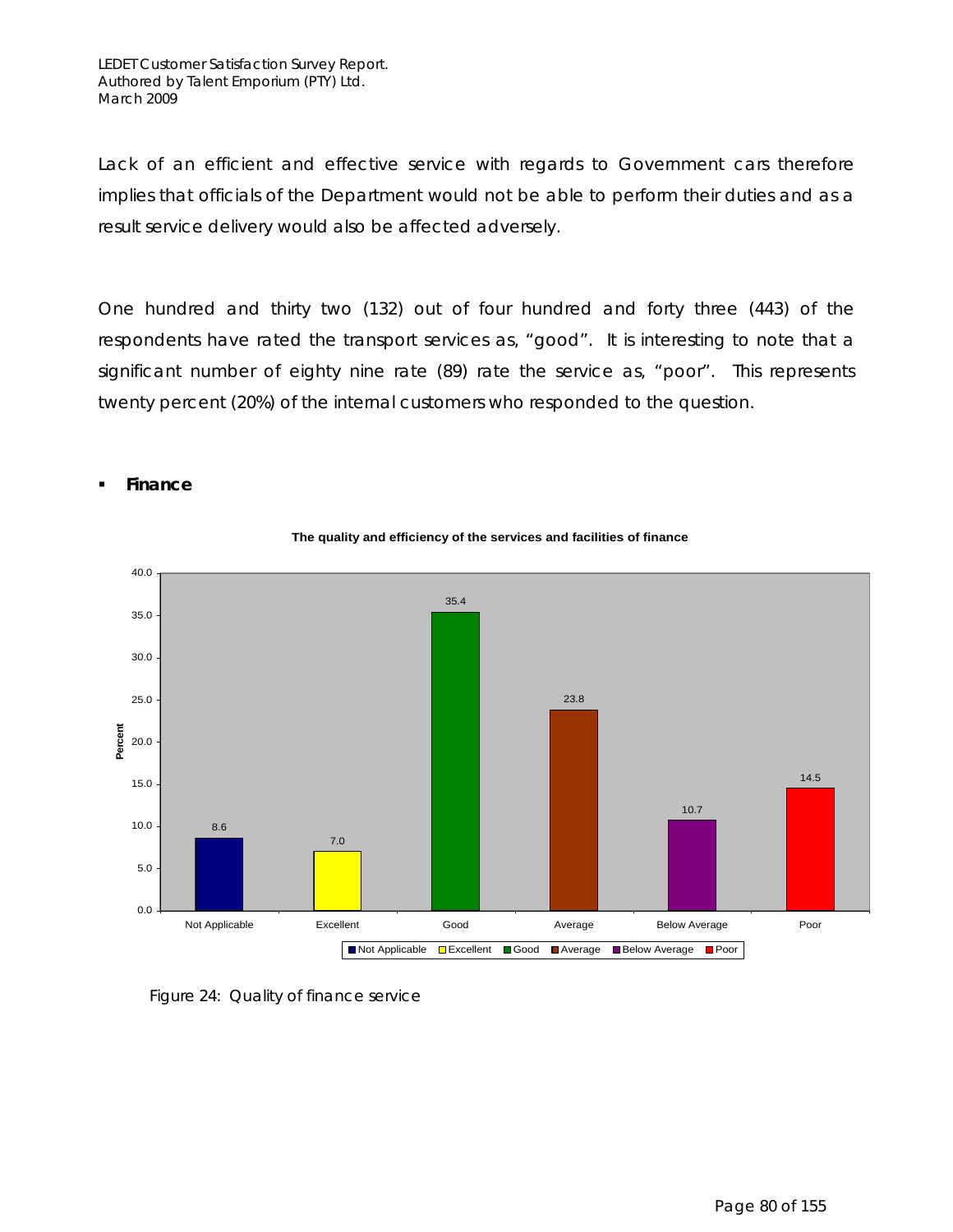Finance, which is linked to SCM is a critical service in any organization. Goods that are procured have to be paid for and therefore this implies that the efficiency of most of the services depends on the extent to which finance is also efficient , especially in terms of processing payment for goods and services on time. Though most of the respondents might not be directly affected by the service received from finance, they are nevertheless still affected indirectly.

One hundred and fifty six (156) internal customers out of four hundred and forty one (441) rate the services offered by Finance as, "good". However on the other hand, one hundred and one (105) regard the services as average. This represents twenty three point eight (23.8%) of the respondents. Though a rating of average is not necessarily a negative rating as such, however it is also not a positive one because clients are indicating that they are not sure about the quality of the service. This means that Directorate needs to concentrate on closing this gap.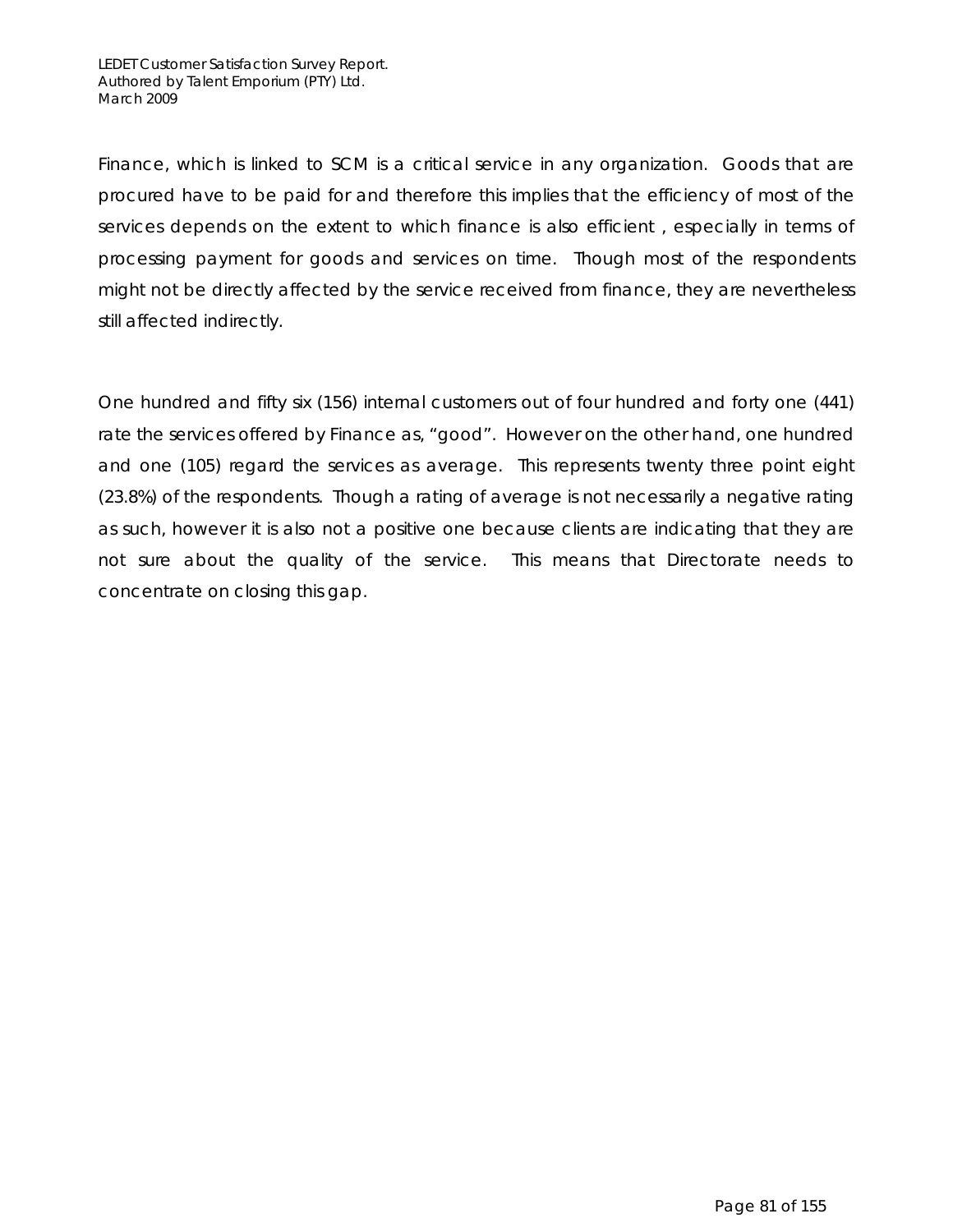**Elevators or "lifts"** 



**The quality and efficiency of services and facilities of lifts**

A question on elevators or "lifts" as they are colloquially known might at first appear as trivial or banal. The reality is that elevators play a basic but key role in the lives of employees on a daily basis and therefore have a powerful impact on the morale and indeed the effective performance of employees. For instance, if elevators do not work for most of the time and therefore are a constant source of are a constant source of frustration for employees, this in turn contributes towards low employee morale.

It is therefore against this background that the research team though that the internal clients' views on this service would need to be solicited. The results of the respondents would however need to be interpreted with caution as it is clear that it is mostly employees based in Polokwane Head Office who are affected most by this service. Employees in the

Figure 25: Quality of Elevators as a service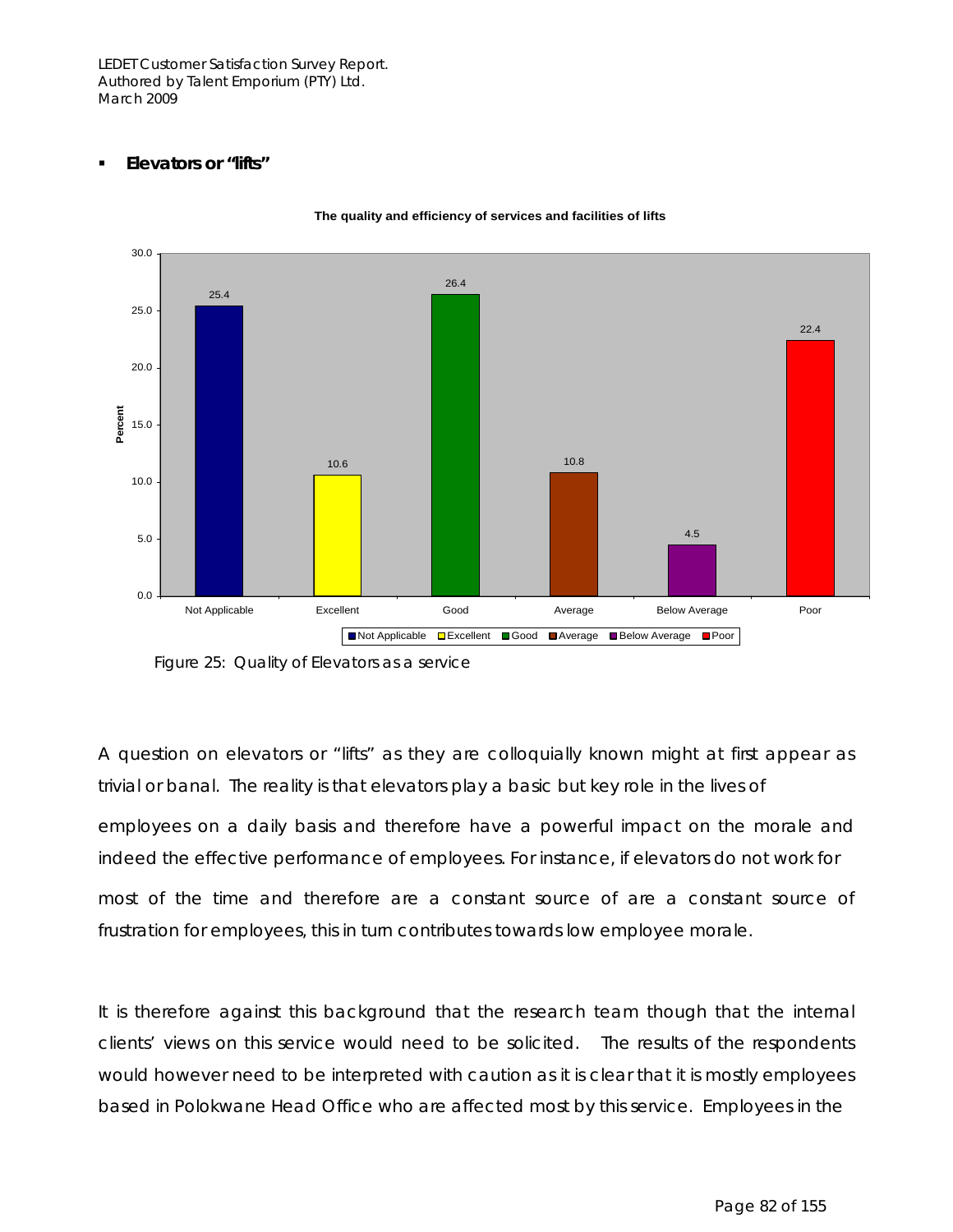nature reserves would not be affected by such a service given that their work premises do not have elevators. Hence, one hundred and eight (108) out of four hundred and twenty five (425) of those internal customers who responded to the question indicated that the question was irrelevant or not applicable to them.

Whilst one hundred and twelve (112) indicated that the service is "good", a significant number, ninety five (95), indicated that the service is, "poor". This represents eighteen percent (18%) of the respondents. This figure is still high and the directorate responsible, corporate services would need to focus on improving the functioning of the elevators.

**Parking** 



### **The quality and efficiency of services and facilities of parking**

Figure 26: Quality of Parking as a service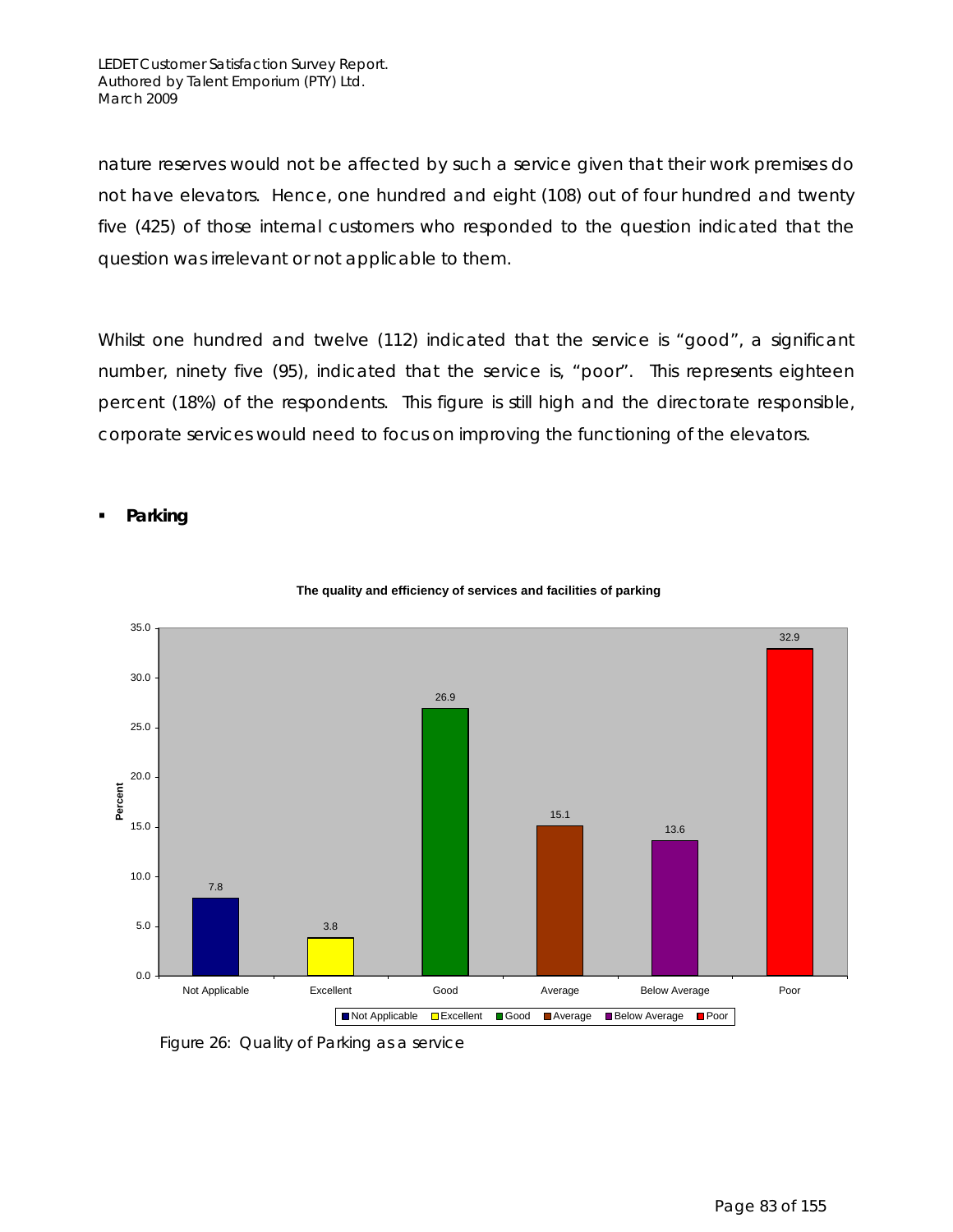**Services for internal clients with disabilities** 

Parking, like elevators might, at face value, be regarded as a trivial or banal service or matter to raise in the CSS. However, just like the issue of elevators, parking is a very important facility/service for most employees in most organizations. The results as demonstrated by figure 26 are telling. One hundred and forty eight (148) respondents regard parking facilities as, "poor". This represents thirty two point nine percent (32.9%) of the respondents.

Given that LEDET is in the process of acquiring and moving into new buildings, it would be hoped that the challenge of parking would be resolved.



### **The quality and efficiency of services and facilities of employees with disabilities**

Figure 27: Quality of services for internal customers with disabilities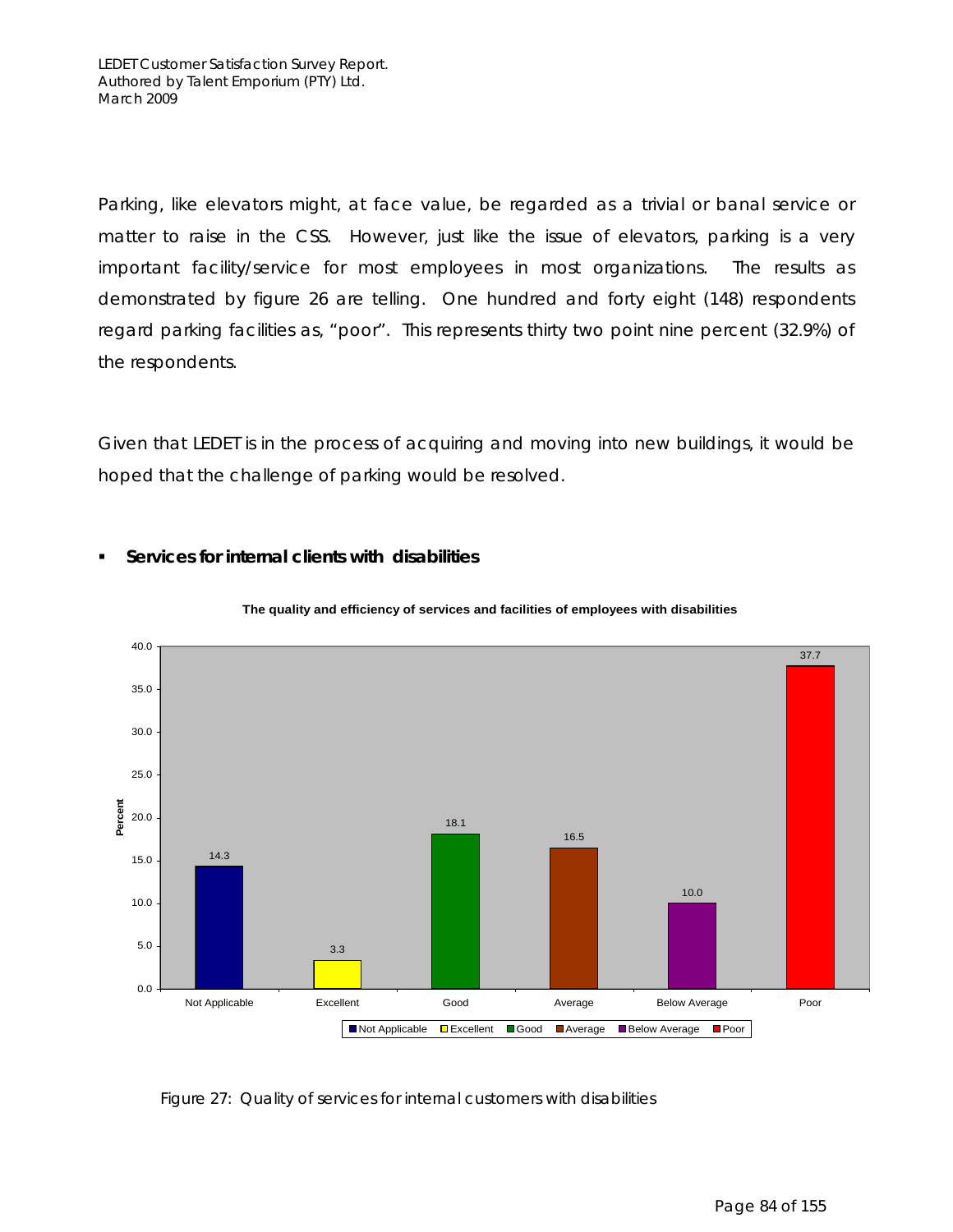Employees with disabilities have special needs. Therefore, the survey on internal customers had to pay a special attention to their needs as a special category of customers.

The results are not so positive as one hundred and fifty eight (158), that is thirty seven percent (37%), of the respondents regard the provision of services for disabled internal customers as poor. Only seventy six (76) out of four hundred and nineteen (419), which is eighteen point one (18.1%) regard the services or facilities for disabled internal customers as good.

Given the need to attract and retain employees with disabilities, it is important that LEDET should ensure that it creates an enabling and empowering environment for employees with disabilities by providing services that are specific to them with the requisite high standards. The Employee Wellness directorate should take note of this finding and put in place interventions to improve the situation.

It is important to address this short-coming also because disabled internal customers should not have perceptions that they are being discriminated against.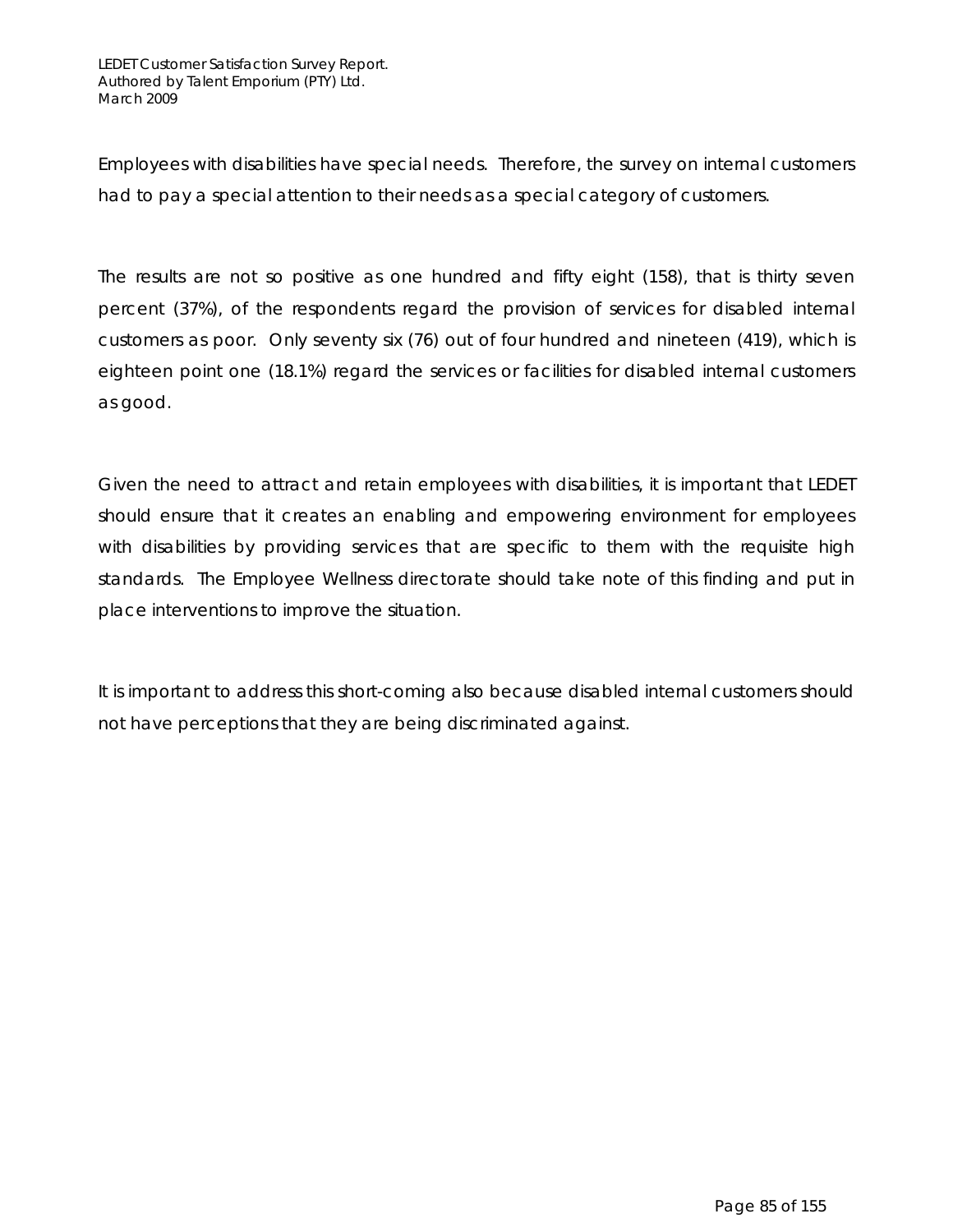**Reasons for poor service provided to internal customers** 



**Reasons for poor service provided to internal service users / staff**

Figure 28: Reasons for poor service

Whilst the respondents rated various services according to their experiences, one of the key and important questions posed was, "what do you think are some of the reasons for poor service provided to internal service users?". It was important to pose this question given that its not enough to just know how internal clients rate various services, it is equally important to solicit the internal customers' views regard the reason for poor service.

According to figure 28, two hundred and fifty three (253) internal customers think that the reason why the service they receive is poor is because officials who provide those services are themselves not motivated enough. This implies that staff members know that there are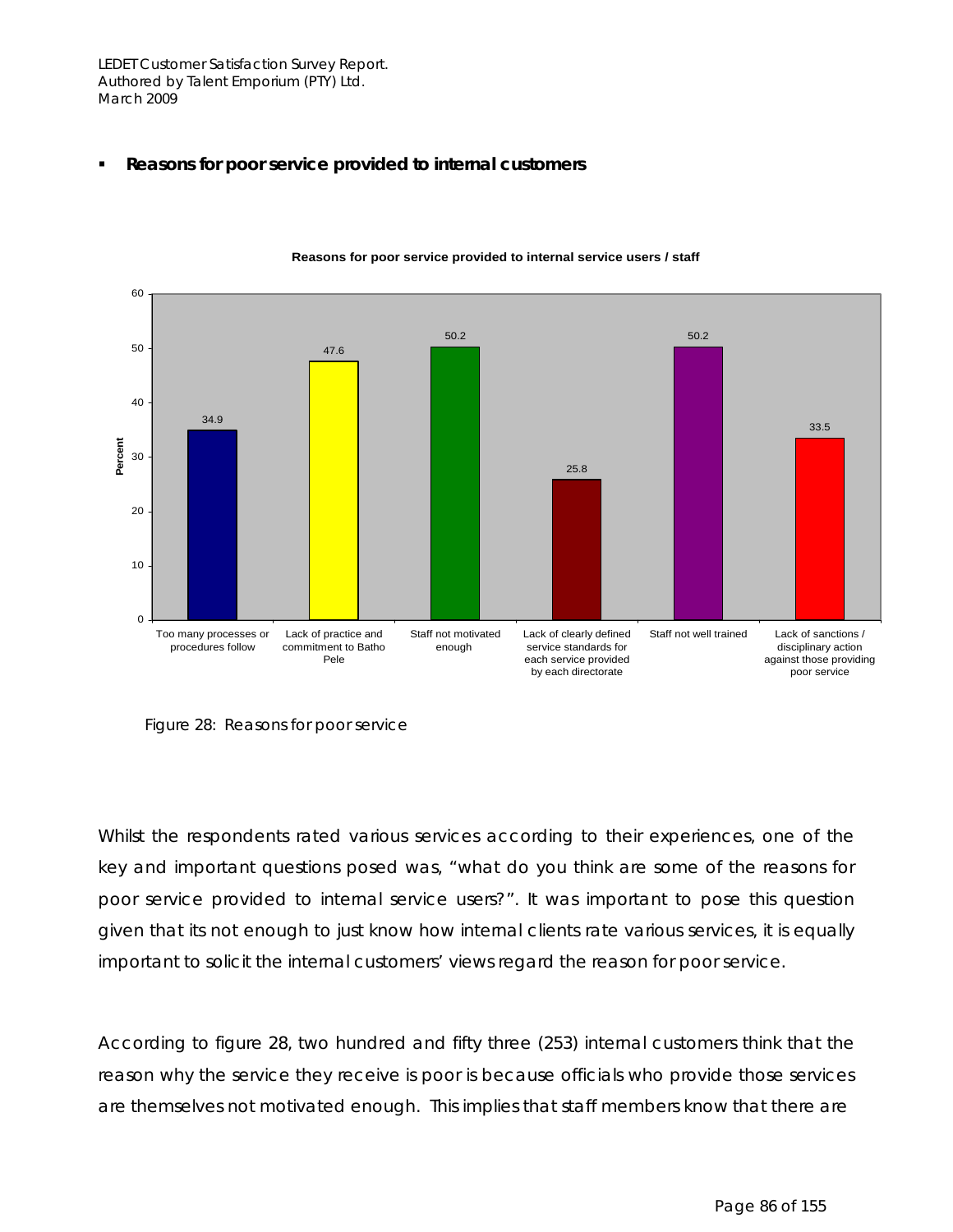other underlying organizational factors that have led to low staff morale or staff not being motivated enough to provide good service. This point is important as it has been mentioned elsewhere in this report that good customer service is a function of a good organizational climate and culture. In other words if staff is unhappy and therefore are demotivated and are also experiencing low morale due other factors in the organization, it is likely that the service they render would in turn not be of the requisite standard. In simple terms, unhappy staff leads to unhappy customers.

Therefore, it means that for any organization to have high standards of service it also needs to ensure that general conditions of service and other organizational climate and culture issues are addressed and resolved so that staff can have high levels of motivation and morale. In this case, staff is likely to go beyond the call of duty when providing services.

In addition to low motivation as a reason for poor service offered to internal clients, the respondents also attribute poor service to lack of training, non compliance to and practice of Batho Pele, lack of sanctions for staff that does not performance and red-tape. It is clear that most the reasons attributed to poor service stated are about underlying organizational development issues, i.e. training, performance management, leadership,

communications, culture and red-tape, among others. This finding vindicates the argument that has been advanced throughout this report that service delivery is a function of systemic organizational issues such as training, culture, leadership, performance management and others.

This means therefore that whatever interventions that LEDET puts in place to address the gaps identified with regards to the internal CSS, these interventions need to address the key organizational development issues in a systemic fashion. Broader issues of organizational climate such as conditions of employment, staff development and training, leadership and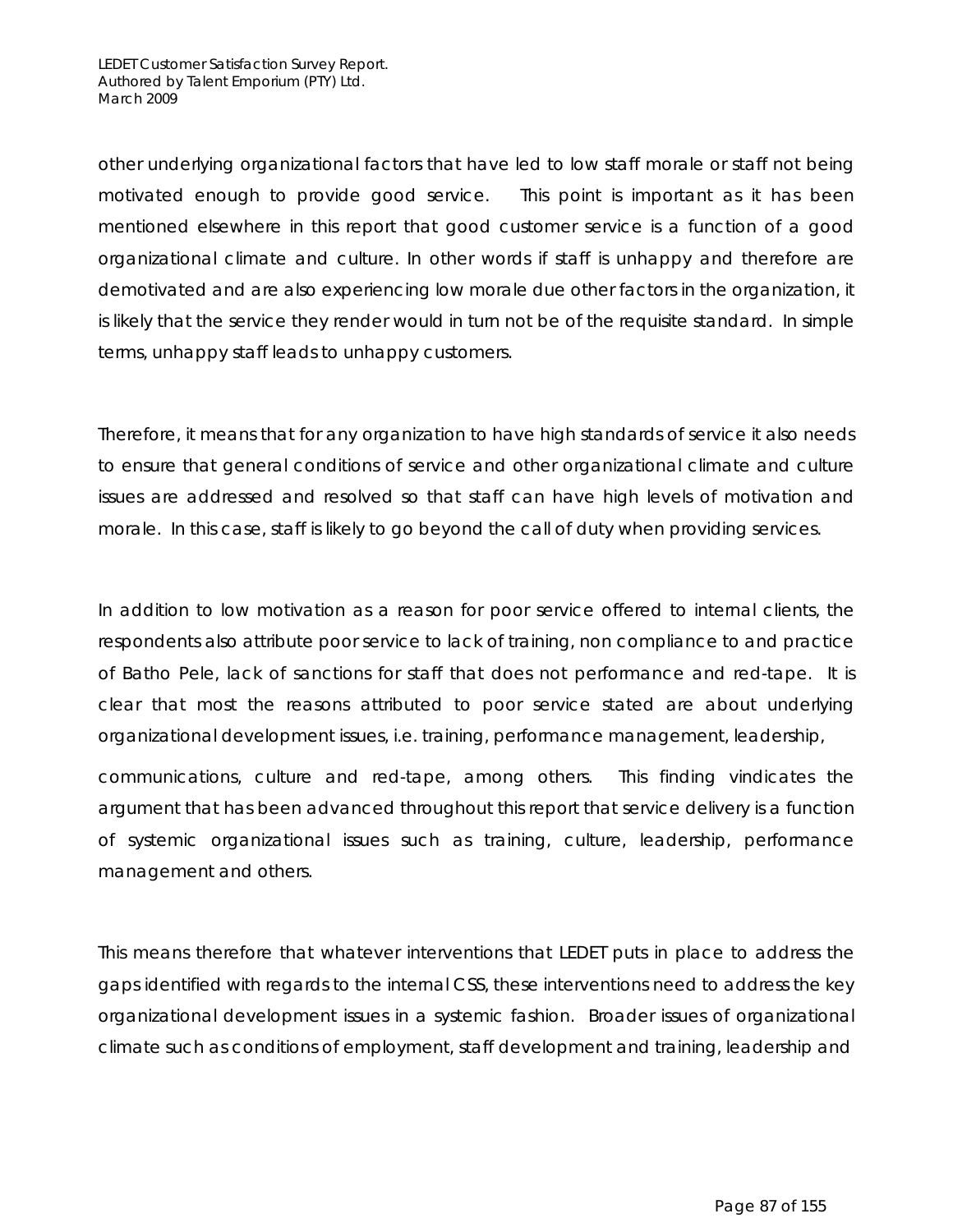management style among other are all issues that impact on staff's ability to perform its duties effectively.

Figure 29 below is an elaboration of the figure 28 above. The question that was posed is , "what other factors hinder effective service delivery internally"? It is clear from figure 29 that once again similar issues or responses are attributed to poor service delivery.



### **Internal factors that hinder effective service delivery**

Figure 29: Internal factors hindering effective service delivery

Figure 30 below reiterates the key role that other broader organizational facets including leadership play in enabling or disabling service delivery and a customer centric culture. Leadership also features prominently in the figure 29 above as one of the key reasons for poor service delivery experienced internally. Figure 30 below reinforces this finding. The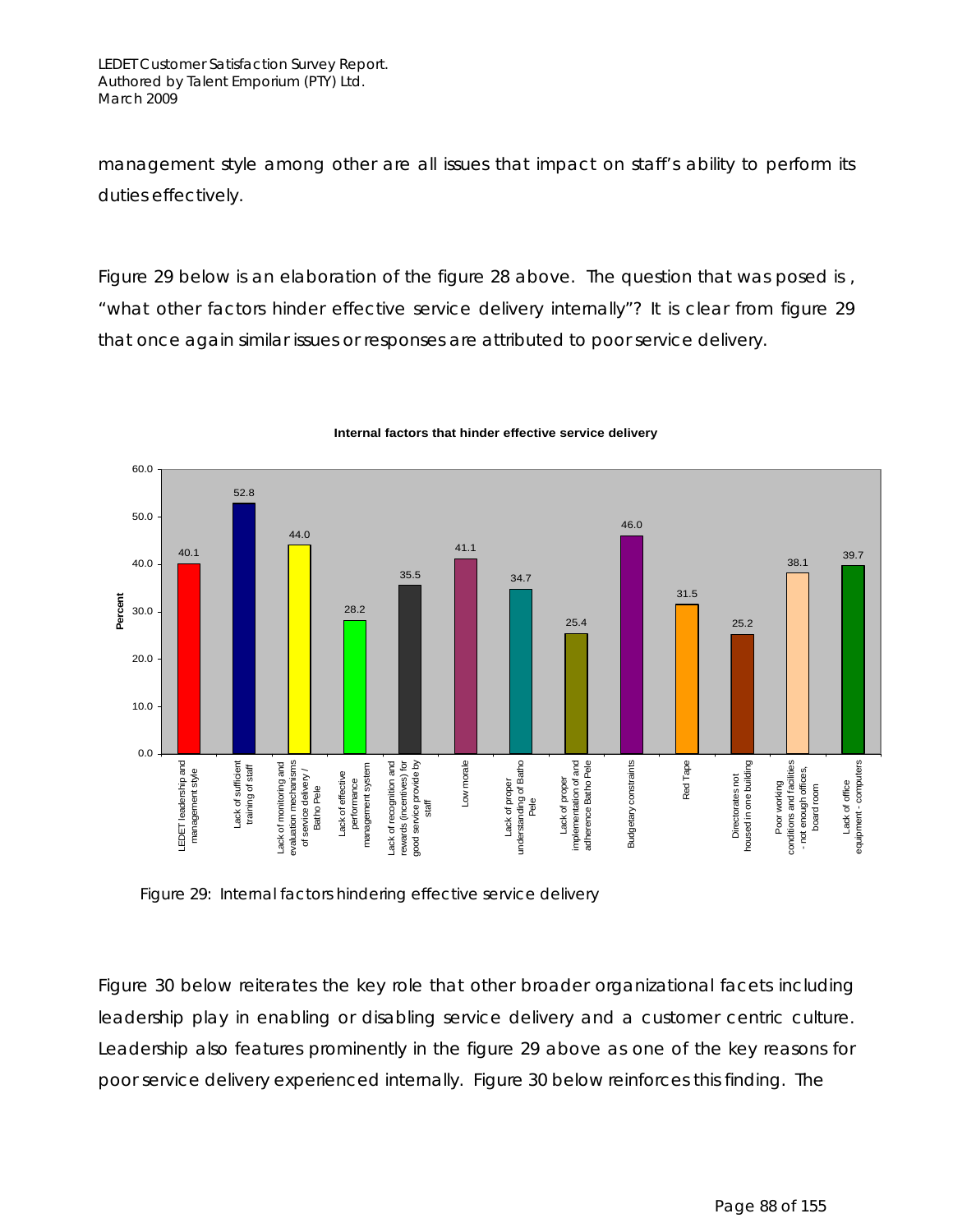majority of LEDET internal service users believe that leadership or management does not "walk the talk" or put differently, it does not "practice what it preaches". Three hundred and nine (309) think that LEDET leadership is not exemplary in so far as practicing Batho Pele is concerned. This represents sixty seven point six (67.6%). Only one hundred and forty eight (148) believe that LEDET leadership / management do practice Batho Pele and therefore leads by example. This represents only thirty two point four percent (34.4%) , less than half of the respondents who think otherwise.



**Does the leadership / management "walk the walk" or practice what it preached regarding Batho Pele and service delivery in general**

Figure 30: Leadership's "walk the talk" with regards to Batho Pele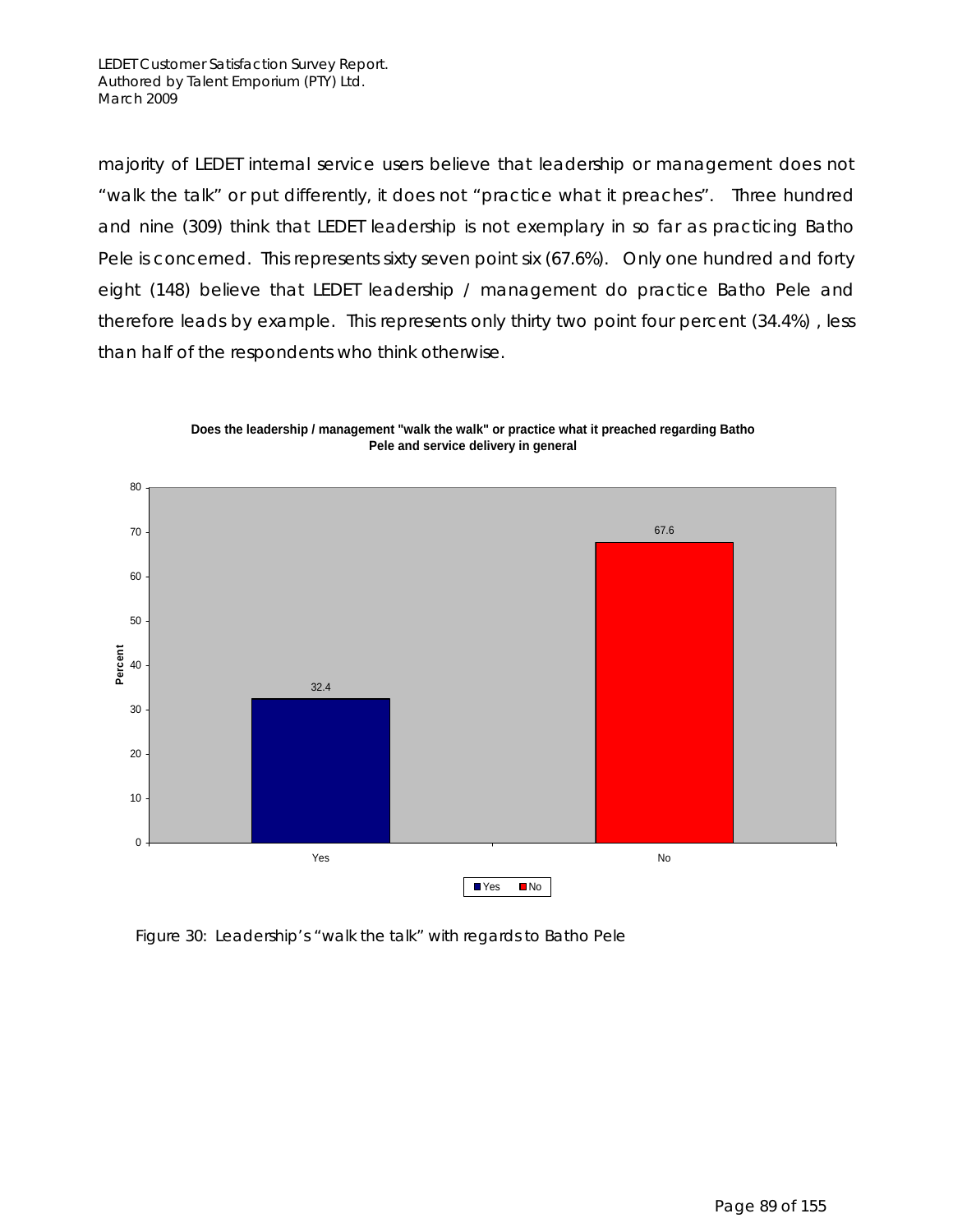

**Is the department's organisation culture or climate conducive towards creating a customer-centric / Batho Pele ethos**



Figure 31 above, reinforces the importance of a conducive organizational climate and culture in order to engender a customer-centric ethos. It is clear that even the internal customers view a good organizational climate as important for creating an atmosphere whereby Batho Pele can thrive. However, the majority of the respondents think that LEDET 's organizational climate is not conducive for a customer centric or Batho Pele ethos. Furthermore, fifty five (55) respondents strongly disagree that a conducive organizational climate currently prevails in LEDET. On the other hand, only thirty one (31) strongly agree that a conducive organizational climate exists at LEDET.

These findings are a further indication and confirmation that in addressing the gaps identified as a result of the internal CSS, LEDET needs to ensure that it adopts a holistic approach by addressing the underlying organizational climate factors - such as leadership, training, culture, motivation among others.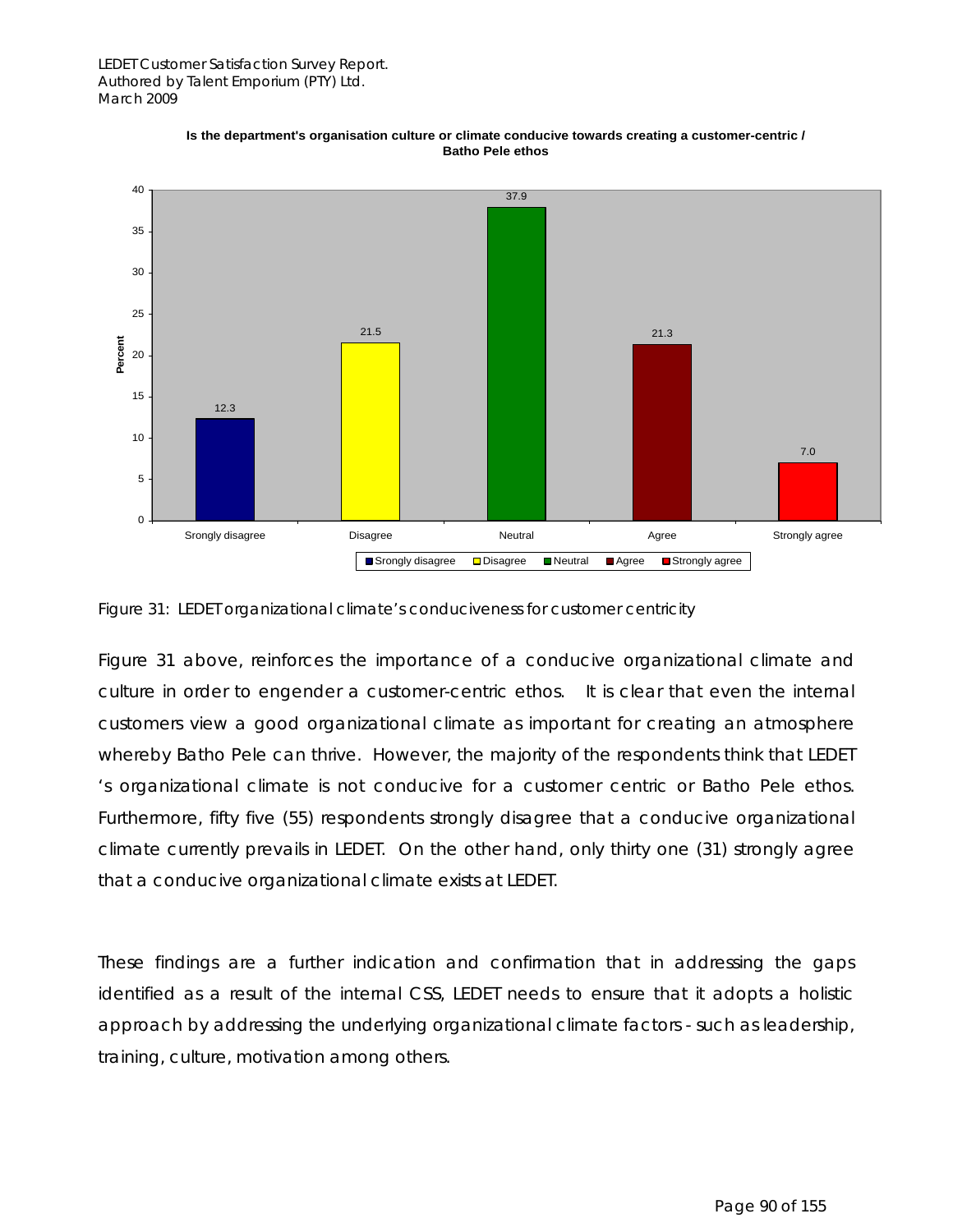### **Redress and Complaints**

The questions below are related to one of the important Batho Pele principles, that is redress and issues of complaints. For an organization to be seen as being truly customercentric, it has to be seen to be addressing complaints that customers relating to the service they receive.

### **For those services that you rated below average did you lodge a complaint?**



**Did you lodge a complian over services rated below average**

Figure 32: Lodging of complaints

Figure 32 indicates that the majority of the respondents did not lodge a complaint for receiving poor service. Two hundred and twenty two (222) out of four hundred and thirty three (433), which represents fifty one point three percent (51.3%), have not reported or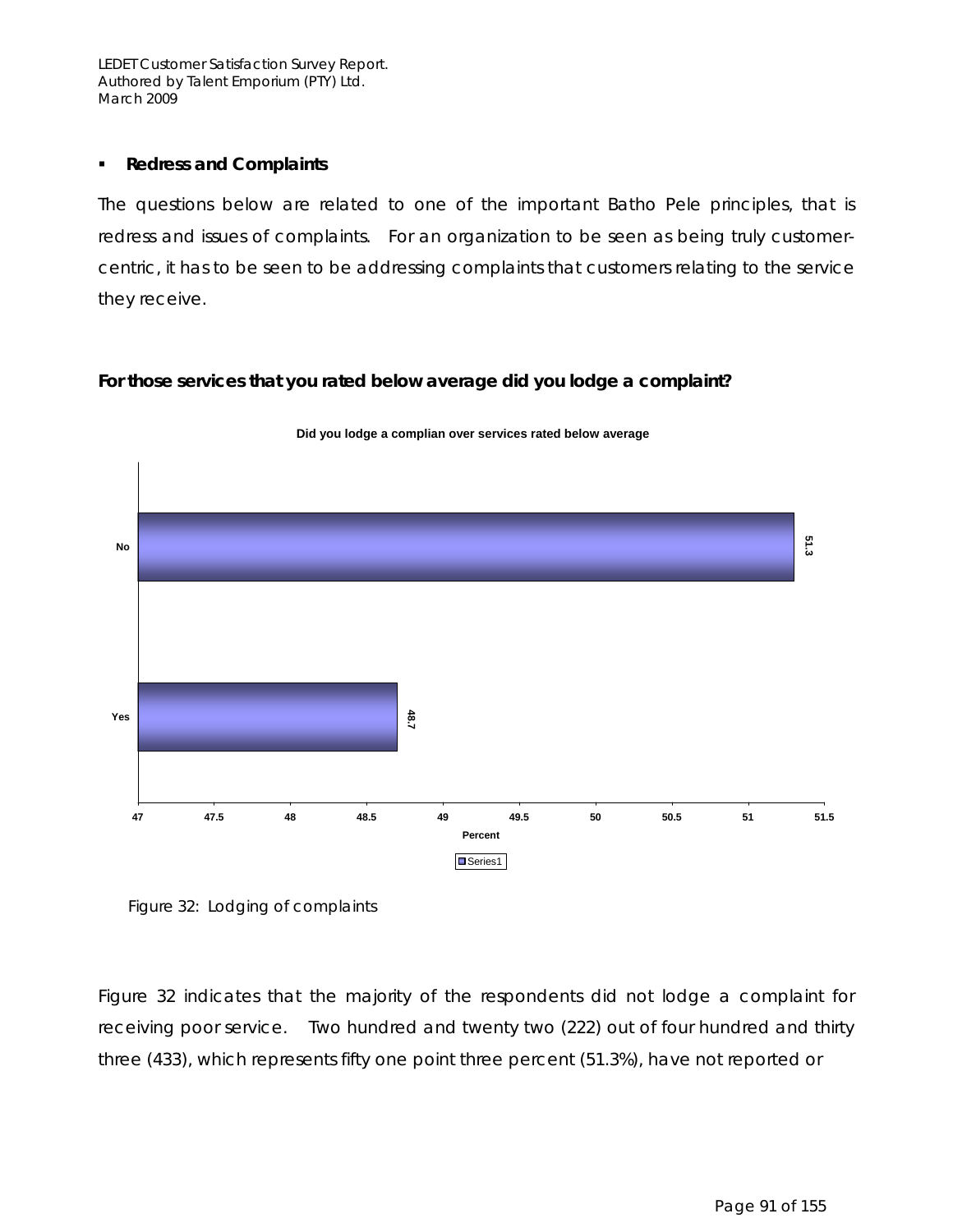complained about poor service. On the other hand, two hundred and eleven (211) which is forty eight point seven percent (48.7%) did lodge a compliant.

It is of great concern that such a significant number of internal customers did not register their complaints given that most of the staff is supposed to know that one of the key tenets of Batho Pele is the principle of redress – which relates to the issue of complaints. The key issues that need to be understood are the reasons for not lodging complaints. Figure 33 illustrates the motives for not complaining.

### **Reasons for not lodging complaints**



### **Reasons for not logding compliant**

Figure 33 Reasons for not lodging complaints

Given the high number of internal customers who did not lodge complaints when receiving poor service, it is important to understand the reasons for not complaining. The reason for none reporting of complaints is of serious concern. These reasons pose even more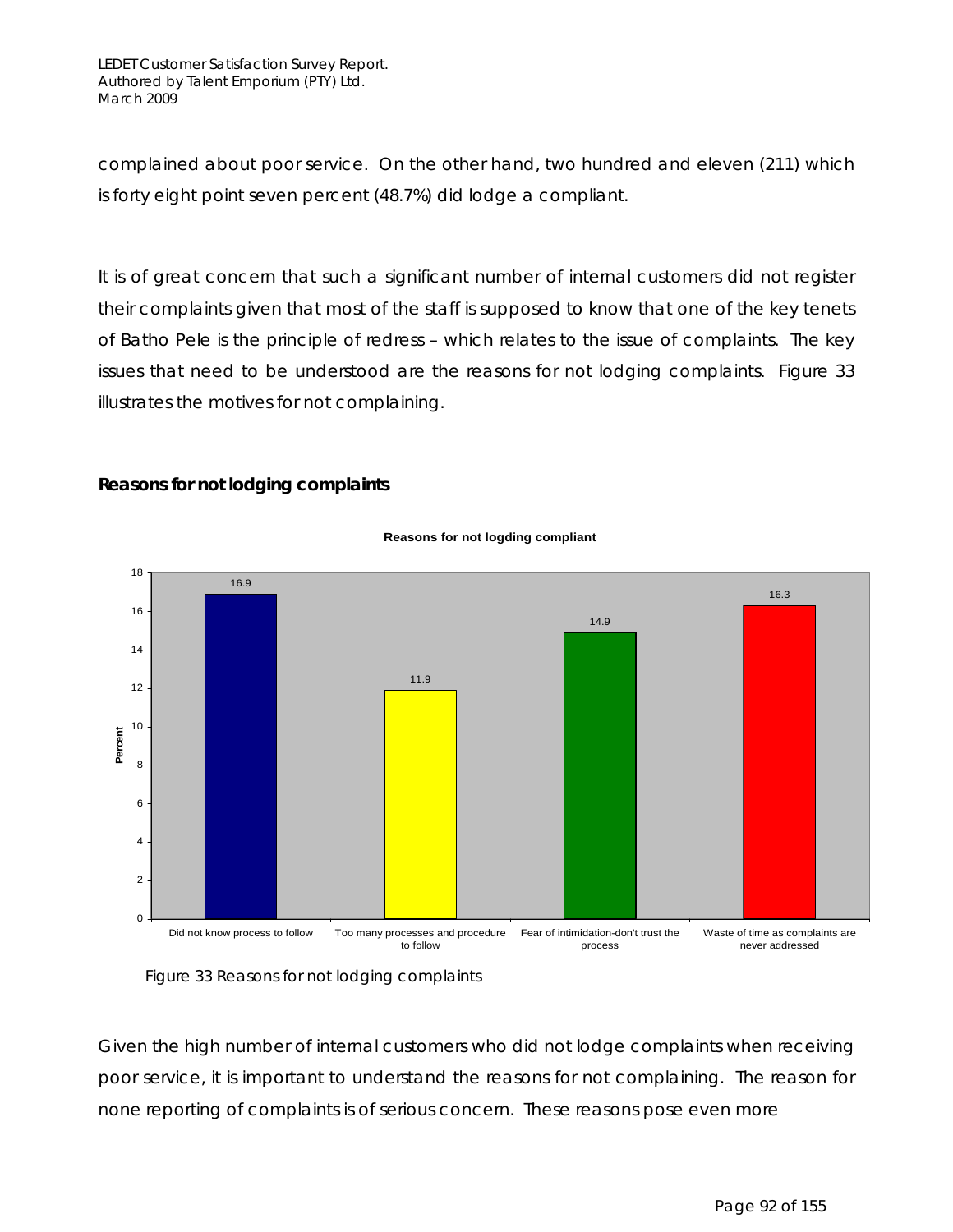fundamental questions about broader issues of organizational climate and culture prevalent at LEDET.

Figure 33 indicates that there are three key reasons for not reporting complaints. Eighty five (85) of the internal customers do not know how to lodge a complaint with regards to poor service. The second major reason for not lodging a complaint is that internal customers think that it is a waste of time to do so. This suggests that these clients have in fact lodged complaints before but they were not resolved at all or they were not resolved to their satisfaction. Alternatively, it could also be that they know of their fellow colleagues who have lodged complaints in the past they were never satisfactorily addressed.

Another major reason for not lodging complaints is the fact that seventy five (75) of the respondents attribute this to fear of intimidation, harassment or even dismissal. This finding should be viewed in the most serious light by the Department. It implies that, either the respondents have themselves experienced such treatment to some degree or in some form or they have witnessed it happening to someone or others or they have been threatened with it. Once again, this finding has far-reaching implications as it raises questions about the prevailing organizational climate or culture at LEDET.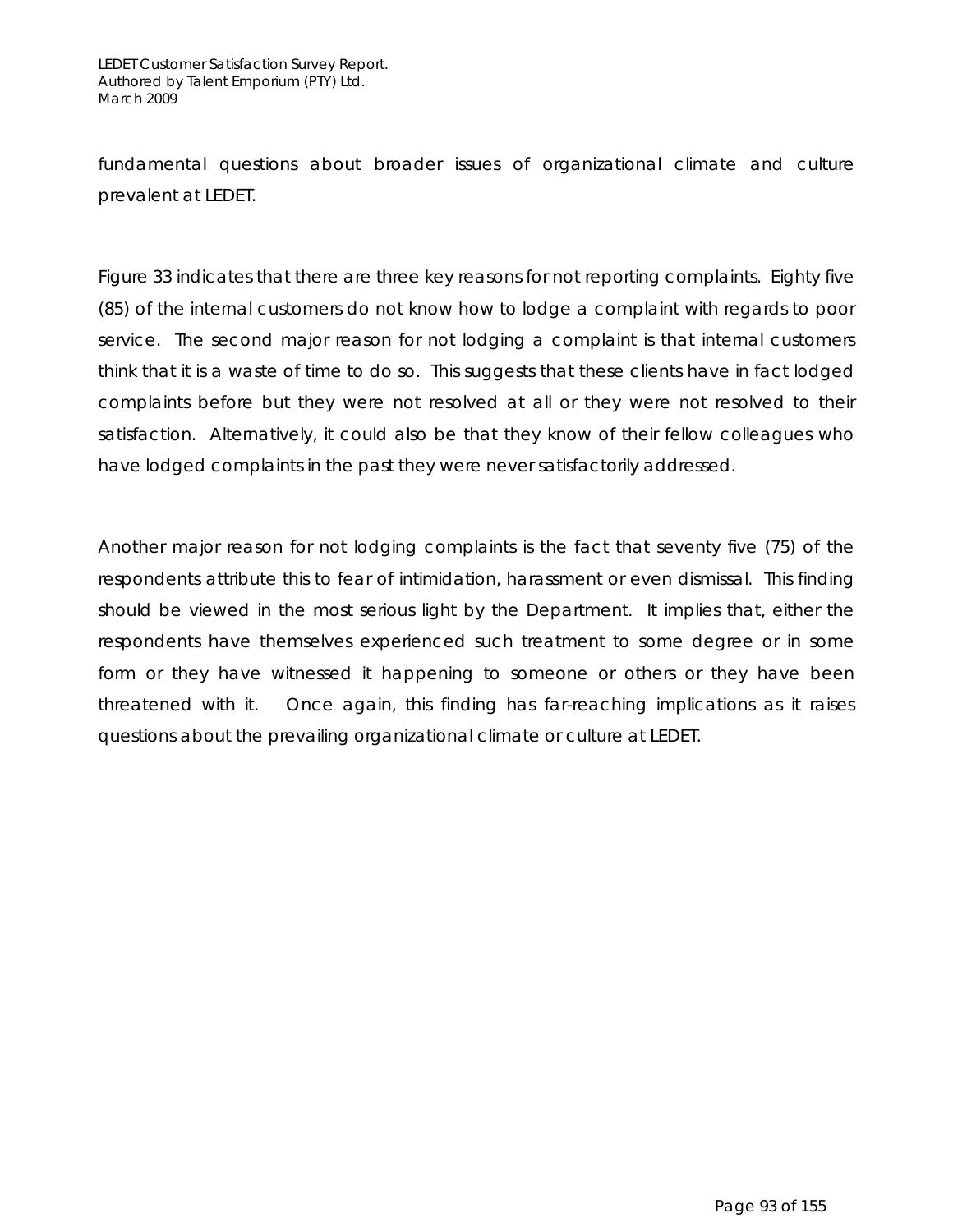### **Method of lodging complaints**



**How did you lodge the complaint**

Figure 34: Method of lodging a complaint

Figure 34 above indicates that the majority of the internal customers who have lodged complaints regarding poor service, preferred to lodge them verbally. One hundred and sixty (160) of the respondents used this method. The second most preferable method was writing a letter, whilst only six internal customers in fact lodged a formal grievance.

These results are very interesting as they raise more important questions about the culture of openness and that of allowing employees to register their dissatisfaction without fear. The fact that most respondents used a verbal approach might suggest that they were reluctant to be on record (through a written format) for lodging a complaint given that a written submission would be there for the record and perhaps this could be used against the employee in future. The fact that only six (6) state that they have submitted a formal grievance also raises questions whether the low number is indicative of the fact that most staff members do not know about this process or they are scared to "go on record".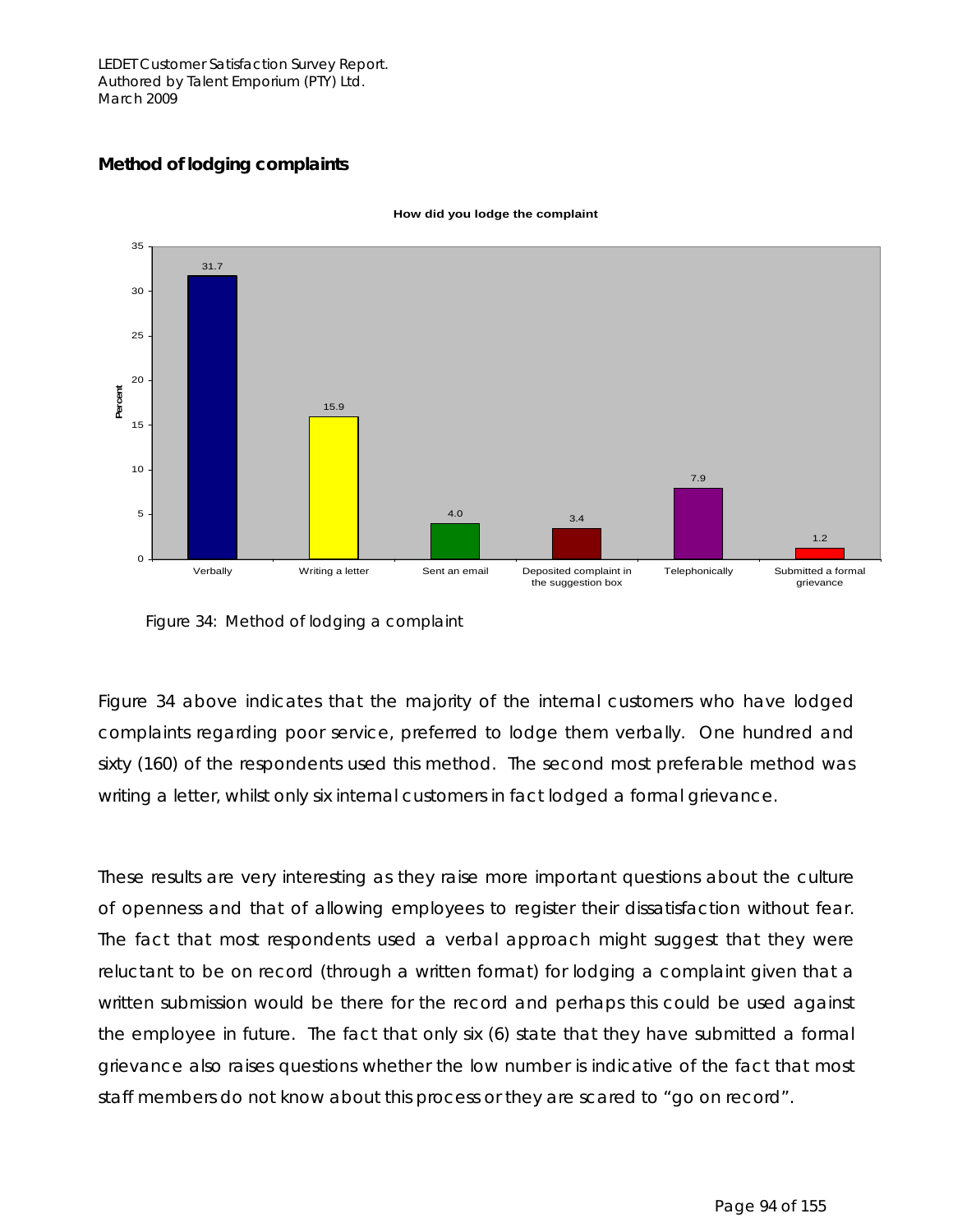

### **Consultation & methods of facilitating complaints**

Figure 35: Consultation and methods of facilitating complaints

The WPTSD states consultation as one the key means of addressing customer needs and complaints. It further states that suggestion boxes are an important vehicle of effecting consultation. Apart from other means of registering complaints as illustrated in figure 34, the research team identified suggestion boxes as another important mechanism for both consultation and facilitating the resolution of complaints. It is one of the quickest and easiest mechanisms to implement. Furthermore, suggestion boxes also counter some of the shortcomings of other mechanism of resolving complaints such as formal letters and formal grievances. For instance, suggestion boxes offer confidentiality and anonymity, whilst on the latter mechanisms do not offer.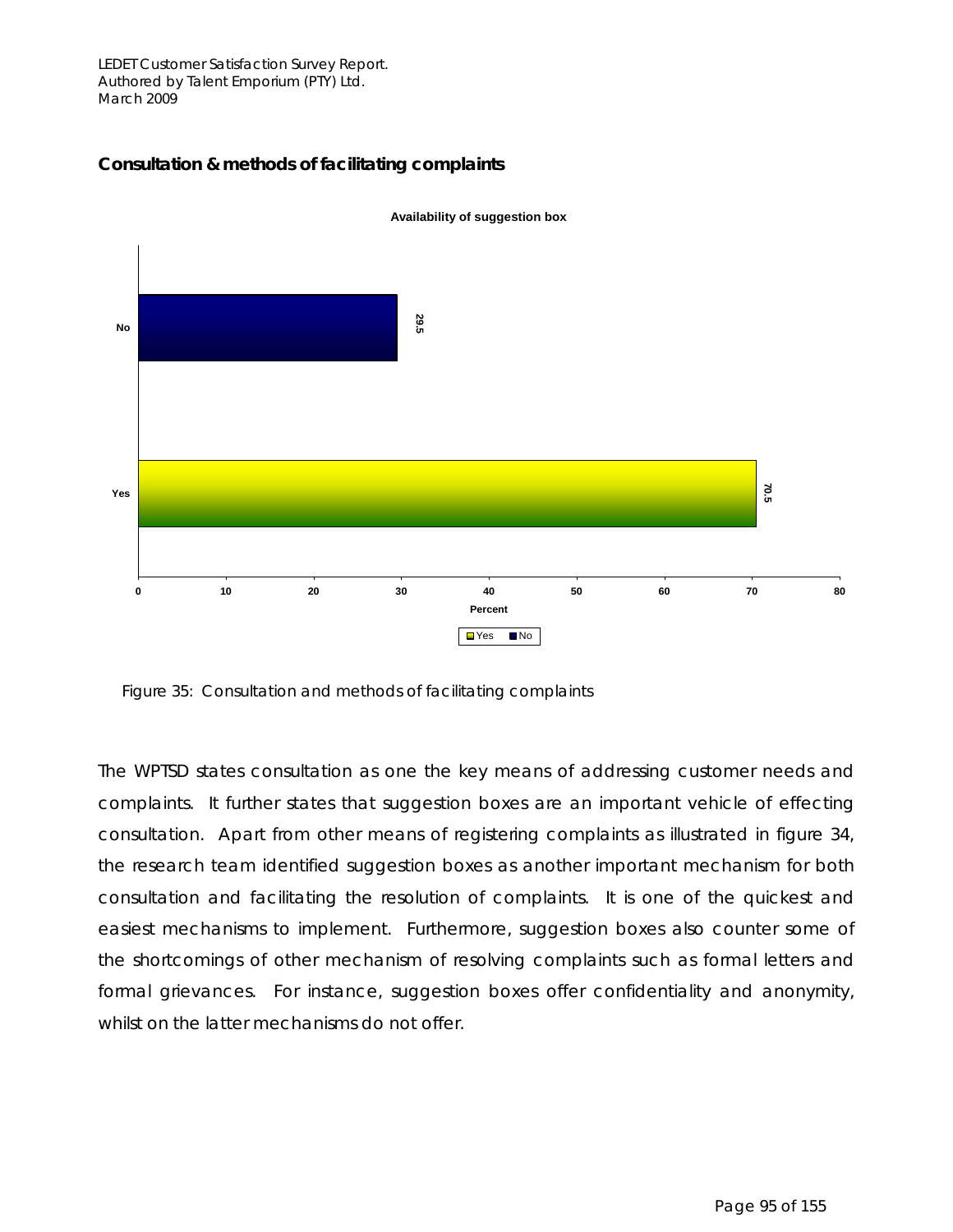A question on whether there are suggestion boxes in the building was posed. Three hundred and forty two indicated (342) indicated that yes there are suggestion boxes. On the other hand, one hundred and forty three (143) indicated that there are no suggestion boxes. The internal customers that indicated that yes there is a suggestion box, could be those located at the Head Office – because the suggestion box is conspicuously placed at the reception / entrance of the Head Office. It therefore could be that there are no suggestion boxes at the nature reserves and some of the district offices.

This suggests that, whilst it is commendable that the suggestion boxes are available at the Head Office, LEDET needs to ensure that suggestion boxes are also available at each and every LEDET building. This is important not just to facilitate complaints but to engender a culture of expression of views and dialogue – an important element of a healthy organizational climate.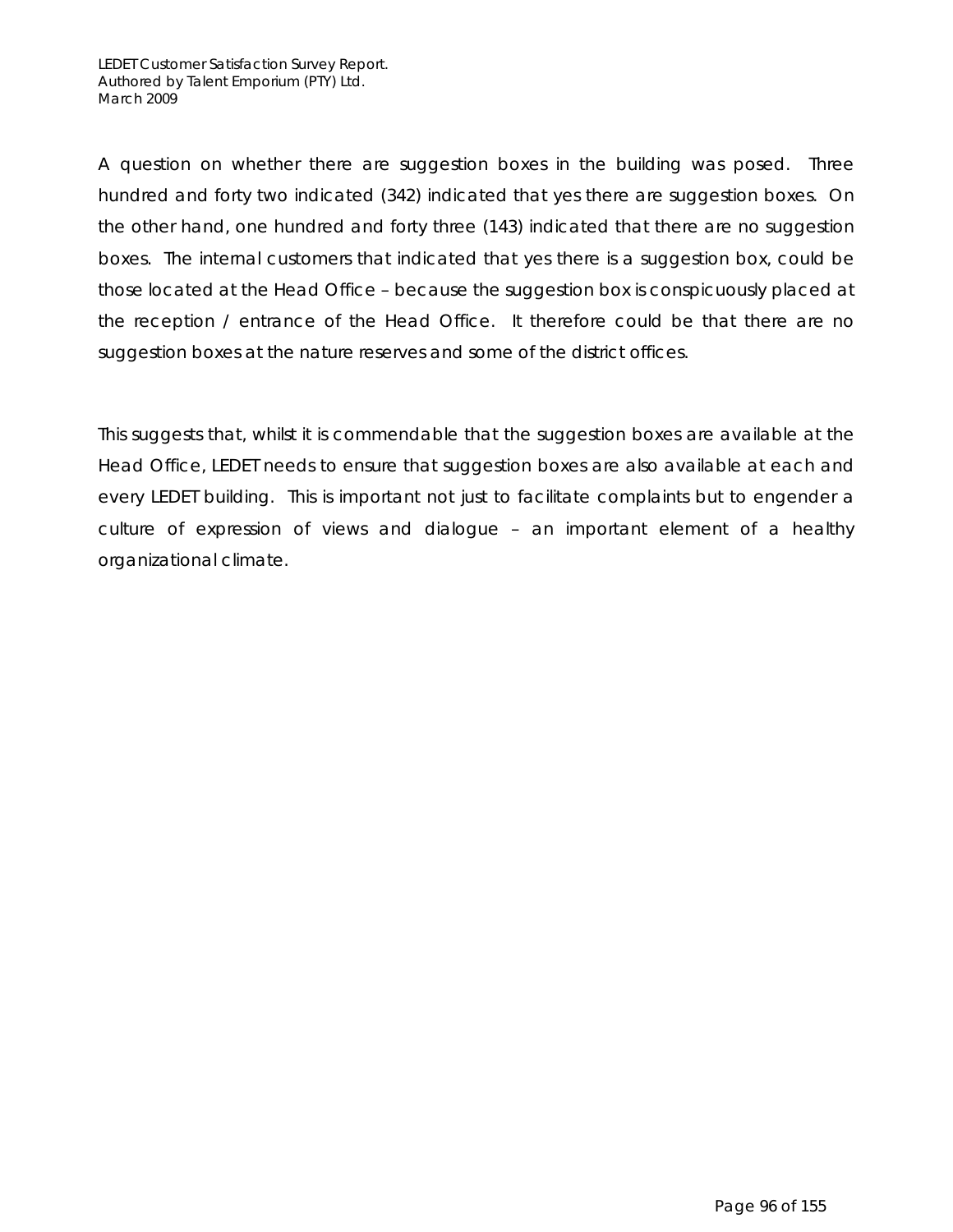### **Effectiveness of resolving complaints**



**Was the compliant satifactorily addressed**

Figure 36: Were complaints satisfactory addressed?

It is one thing to put in place mechanisms for reporting and lodging of complaints, however it is also equally important to ensure that these mechanisms are indeed used effectively to address the complaints to the customer's satisfaction. This is one of the key principles of customer service and satisfaction.

Figure 36 indicates that out of two hundred and forty five (245) internal customers, only forty nine (49) were satisfied with how the complaints were handled. This represents twenty (20) percent of the internal clients. On the other hand, one hundred and ninety six (196)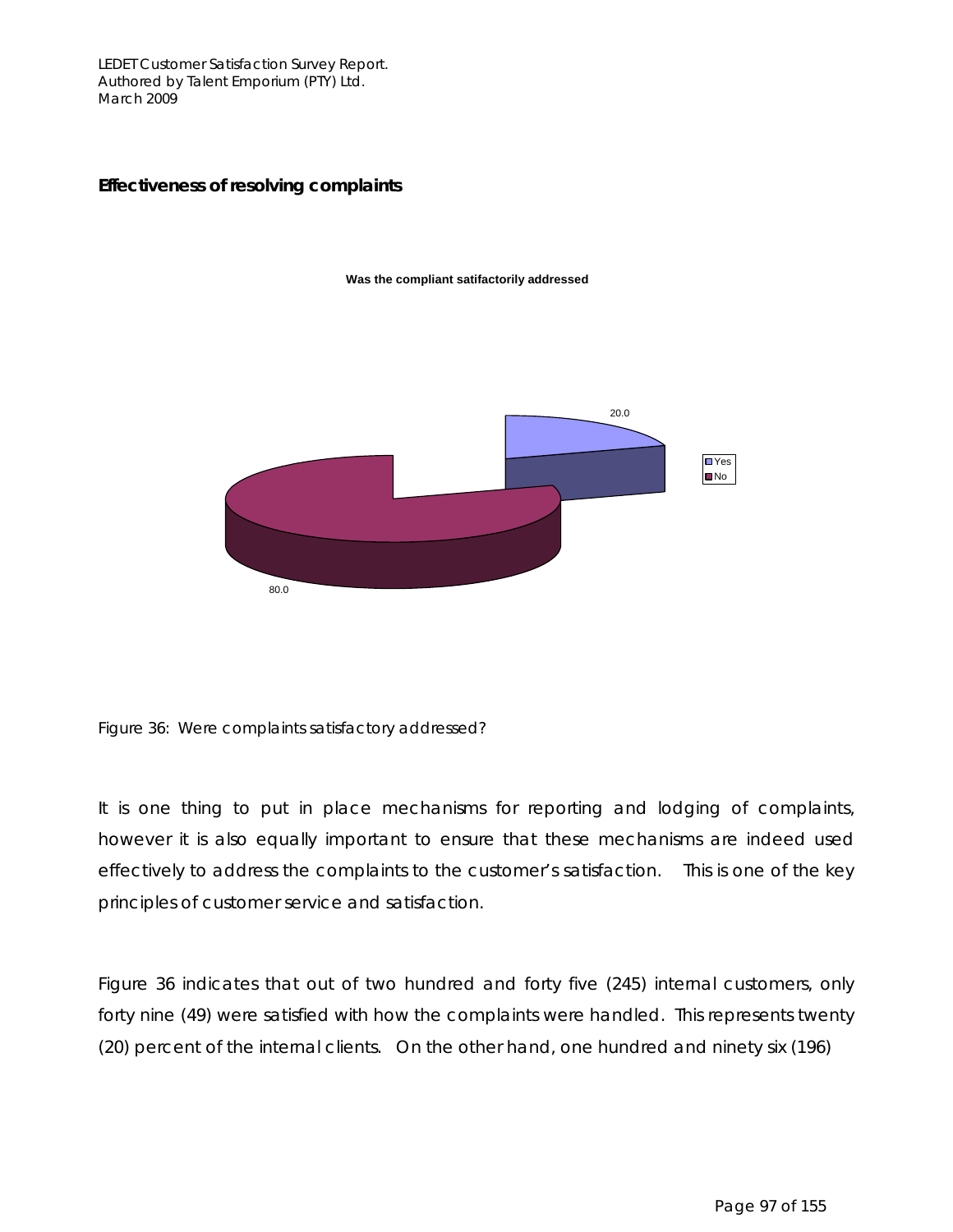indicate that their complaints were not satisfactorily addressed. These statistics could also explain why the vast majority of the internal clients do not bother to lodge complaints<sup>16</sup>.



**Are compliants or suggestions raised via suggestion boxes taken seriously**

Figure 37: Are complaints taken seriously?

Figure 37 indicates that the majority of the internal customers are of the view that their complaints or suggestions that are deposited in the suggestion boxes are not taken seriously. This question and response reinforces the findings as depicted in figure 36. Once again the reason why most of the respondents indicated that they do not even both to lodge complaints, could also be due to the fact that when they do submit their complaints and suggestions via the suggestion boxes, their complaints are not taken seriously.

 $\overline{a}$ 

**<sup>16</sup>** See figure 32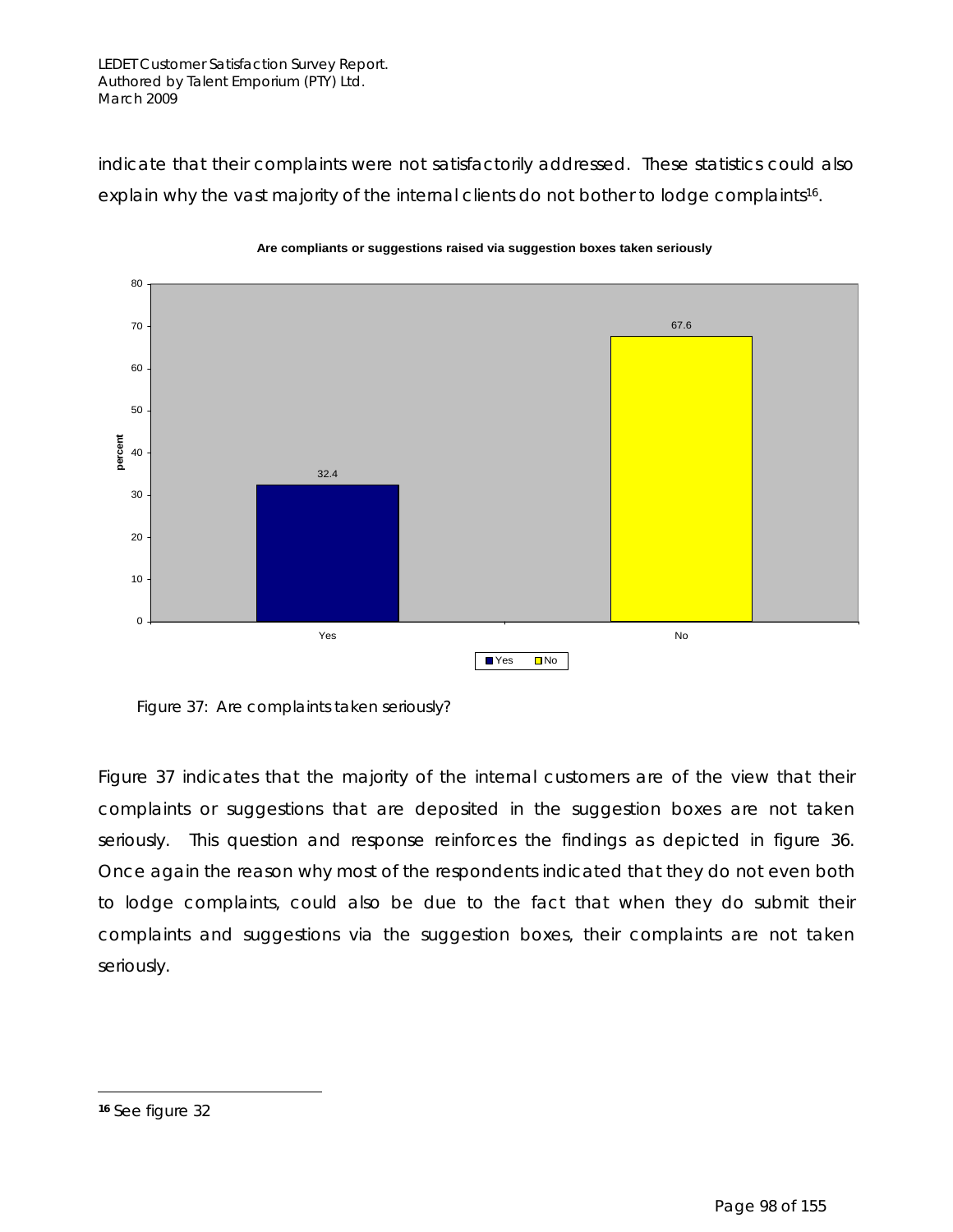Two hundred and thirteen (213) out of three hundred and fifteen (315) respondents say that their complaints and suggestions via suggestion boxes are not taken seriously. This is compared to only one hundred and two (102) who say that their suggestions are taken seriously.

### **Turn around time for addressing complaints**





Figure 38: Turnaround time for addressing complaints

One of the critical elements of customer service is the amount of time it takes to resolve a customer's complaint. In order for customers to have faith in any organization's service standards, they need to see the organization addressing their complaints speedily and satisfactorily. In fact, customers sometimes are realistic and do expect that there would be challenges that lead them to complaining , however what clients do mind most of the time is when they see their complaints not being addressed at all or not being addressed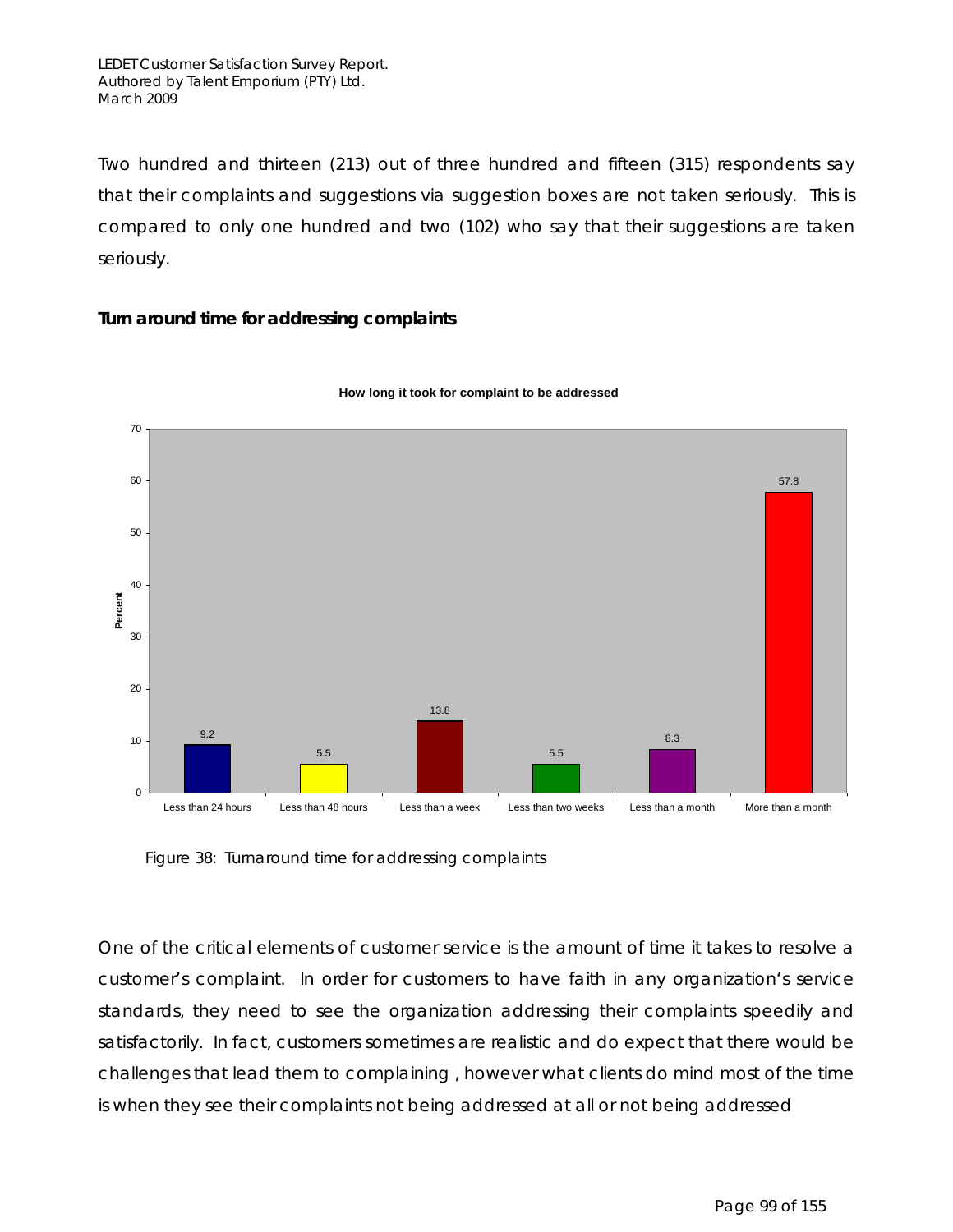satisfactorily. Even worse, customers lose even more faith and trust when the turn around is just too long to resolve the complaint.

Figure 38 says it all. For those who lodged complaints, it took more than a month for the complaints to be resolved – if at all. It is clear that there needs to be much faster and

shorter turn around times for resolving complaints by internal clients so that they should not lose faith in the system. Directorates need to vigorously enforce their service standards by improving the monitoring of issues such as turn around time and so forth.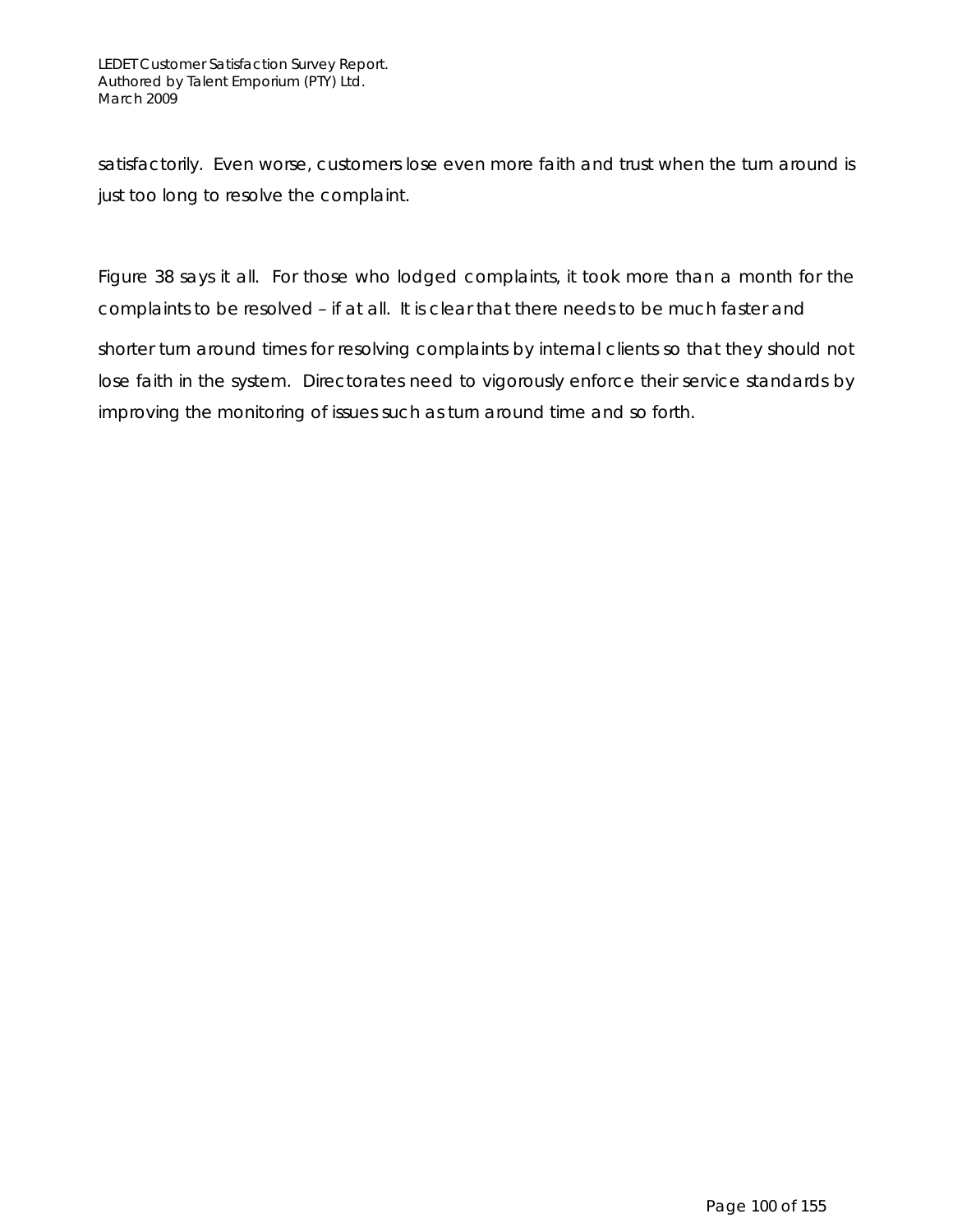# **PART C: EXTERNAL SURVEY**

The WPTPSD states that*, "*All national and provincial departments must, regularly and systematically, consult not only about the services currently provided but also about the provision of new basic services to those who lack them*.* Consultation will give citizens the opportunity of influencing decisions about public services, by providing objective evidence which will determine service delivery priorities. Consultation can also help to foster a more

participative and co-operative relationship between the providers and users of public services."<sup>17</sup>

LEDET, as already alluded to elsewhere in this report, plays a pivotal role in the socioeconomic landscape of the Limpopo Province. It is therefore imperative that LEDET should continuously strive to improve the standard of services it provides to its customers. Therefore, the CSS project was aimed at soliciting LEDET's customer's perceptions, opinions, views regarding their service experience with LEDET. Through the CSS, LEDET also seeks to identify the key gaps and concerns as identified by the customers in order to devise structured service delivery improvement programmes – thus improving the levels of customer satisfaction. By implementing a CSS, LEDET seeks to comply with the requirements of the WPTPSD (especially the requirement of consultation) as quoted above.

Part C of this report focuses on the external component of the LEDET CSS project. The survey covered all the district municipalities within which LEDET operates. Part C comprises the following key chapters:

• Chapter 5: Research Survey Design

 $\overline{a}$ 

- Chapter 6: Data Collection and Capturing
- Chapter 7: Survey Findings and Analysis

**<sup>17</sup>** White Paper on Transforming Public Service Delivery (WPTPSD), Chapter 4 , pg18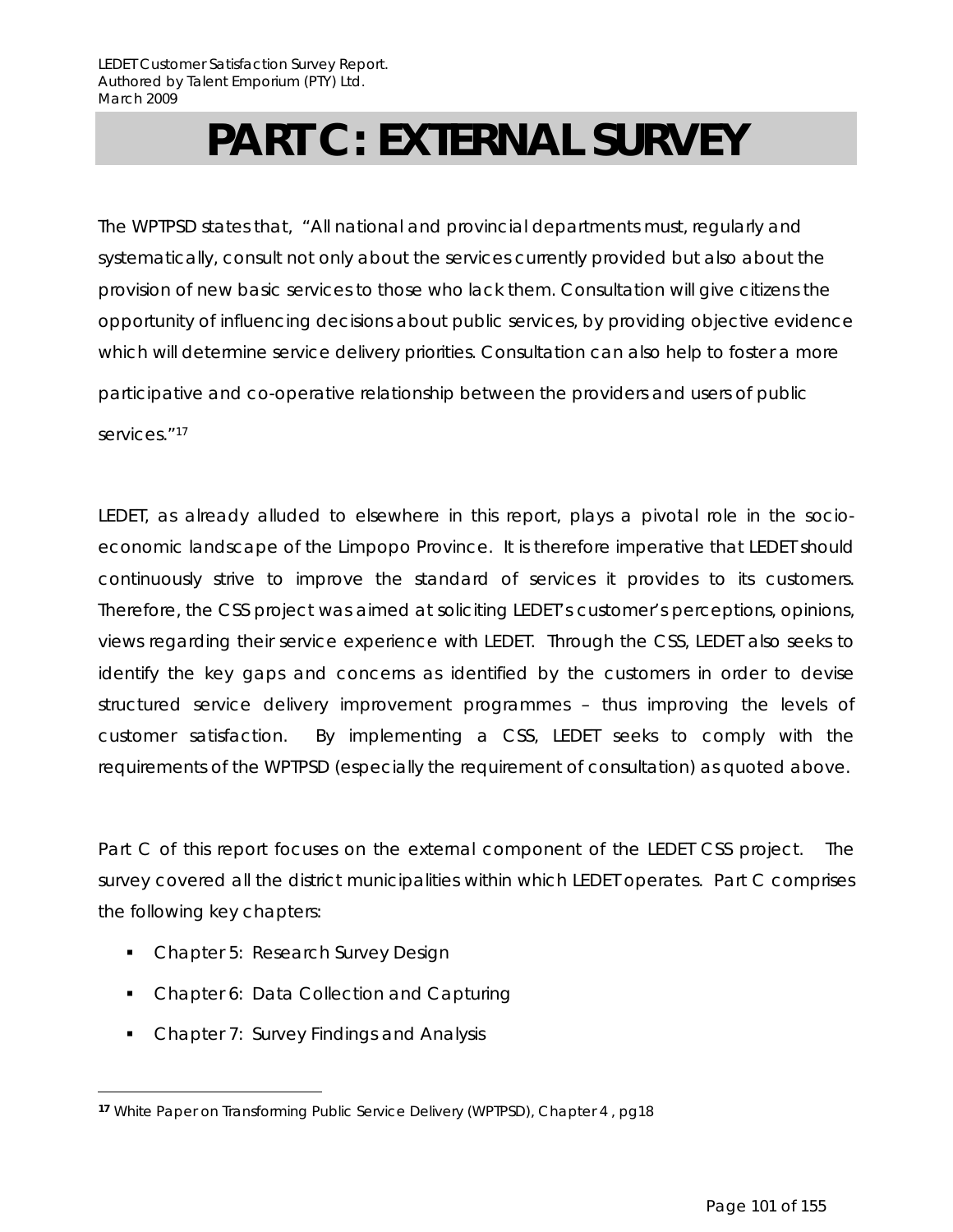# **CHAPTER FIVE: RESEARCH DESIGN**

Chapter Five is aimed at providing a comprehensive overview the research survey design for the external component of the CSS. Below is figure 39 which provides a schematic representation of the external survey approach.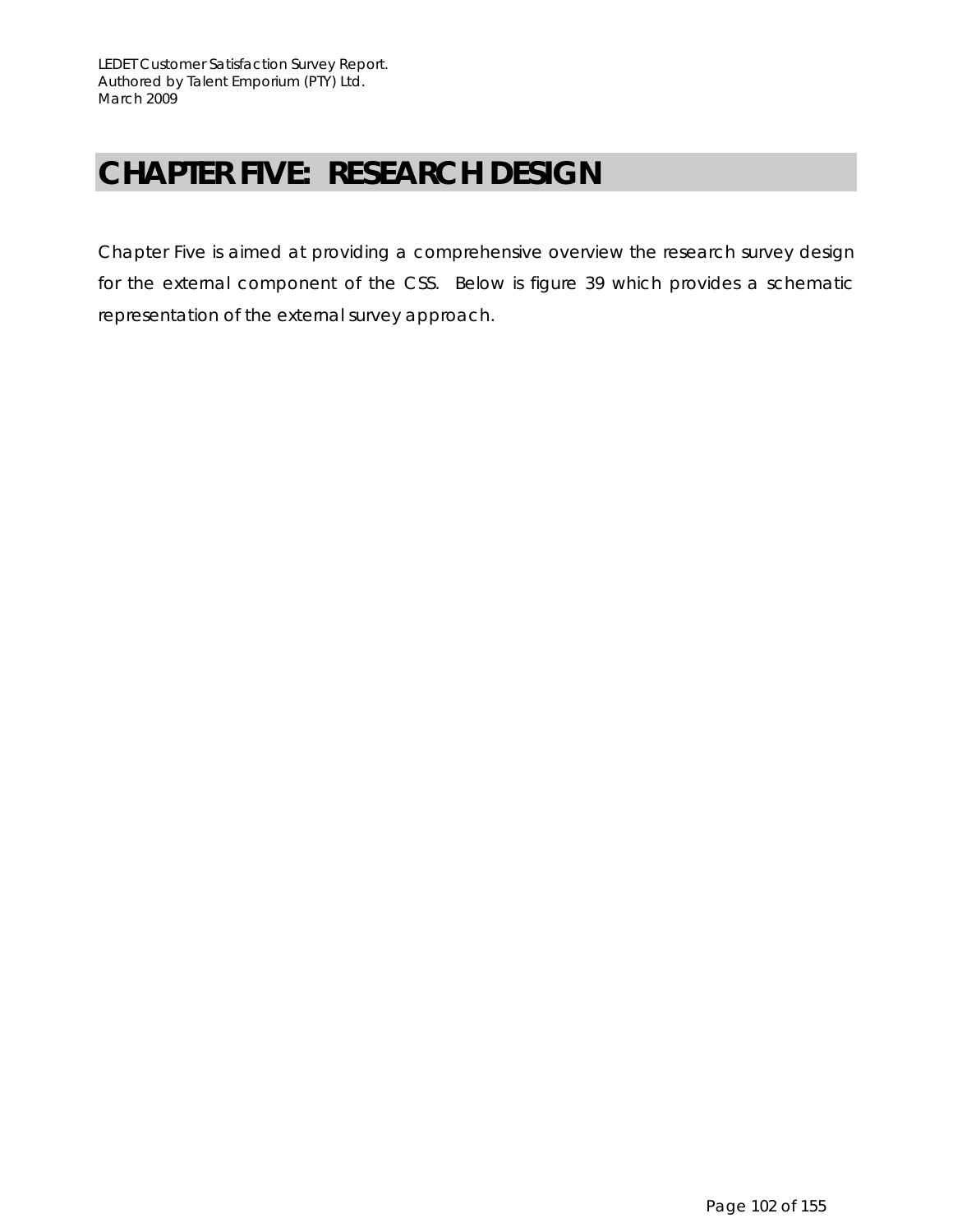

Figure 39: External CSS Approach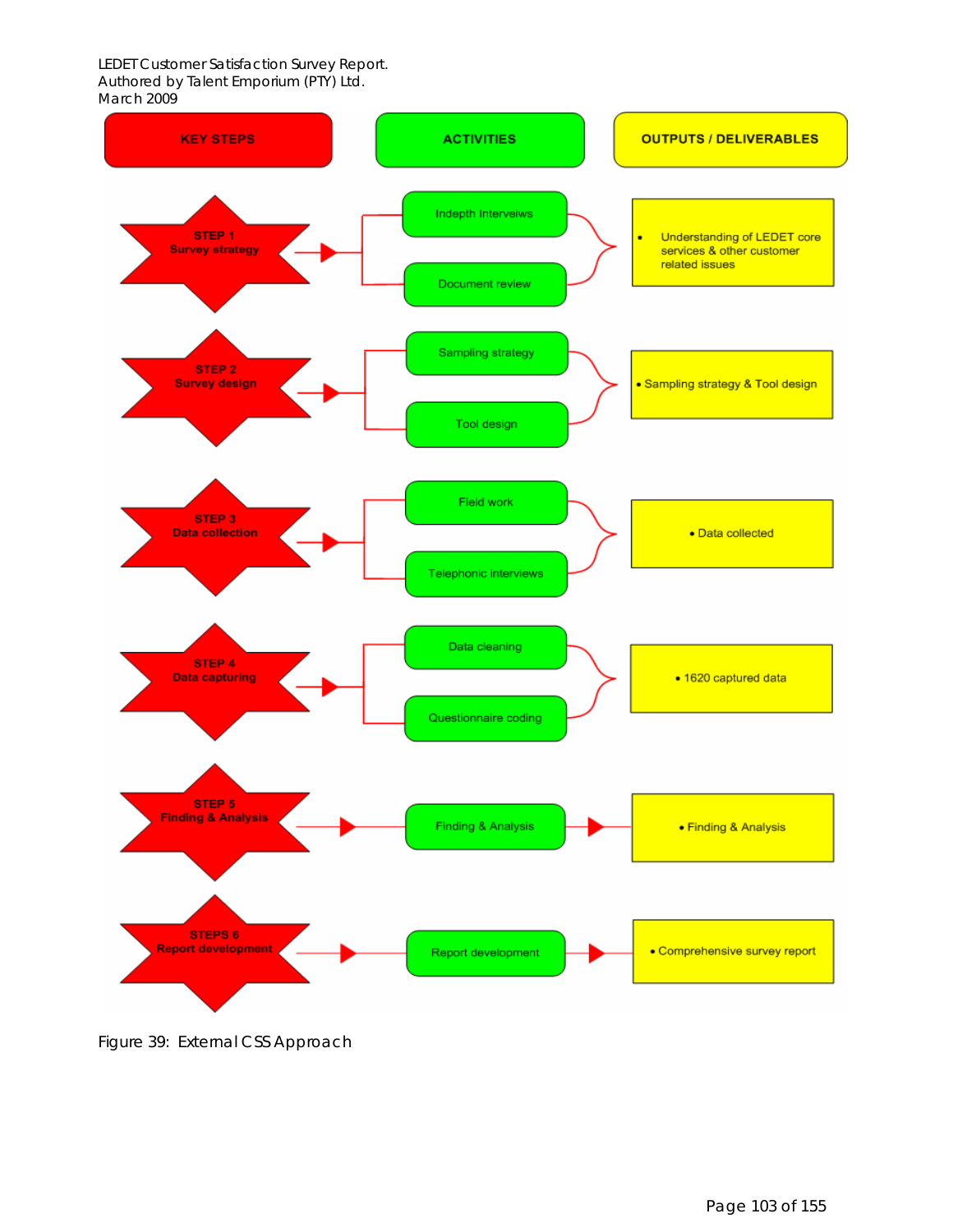# **5.1 Sampling strategy and design**

The sampling strategy section focuses on the sample size, research population, research sites, data collection instruments, the research limitations and quality assurance.

# **5.1.1 Research population**

The study covered the external customers of LEDET and also some of the potential customers as well, across all the districts municipalities. Given that LEDET has a diverse mandate, *viz* including tourism, environment and general economic development, the nature of its customer base.

The study attempted to cover a broad spectrum of customer segments of LEDET customer base including:

- **Liquor license applicants**
- **Hunting permit applicants**
- **Developers**
- Entrepreneurs
- General public.

# **5.1.2 Sample Size**

The total sample size of the research survey research was two thousand (2000) respondents across all the district municipalities**.**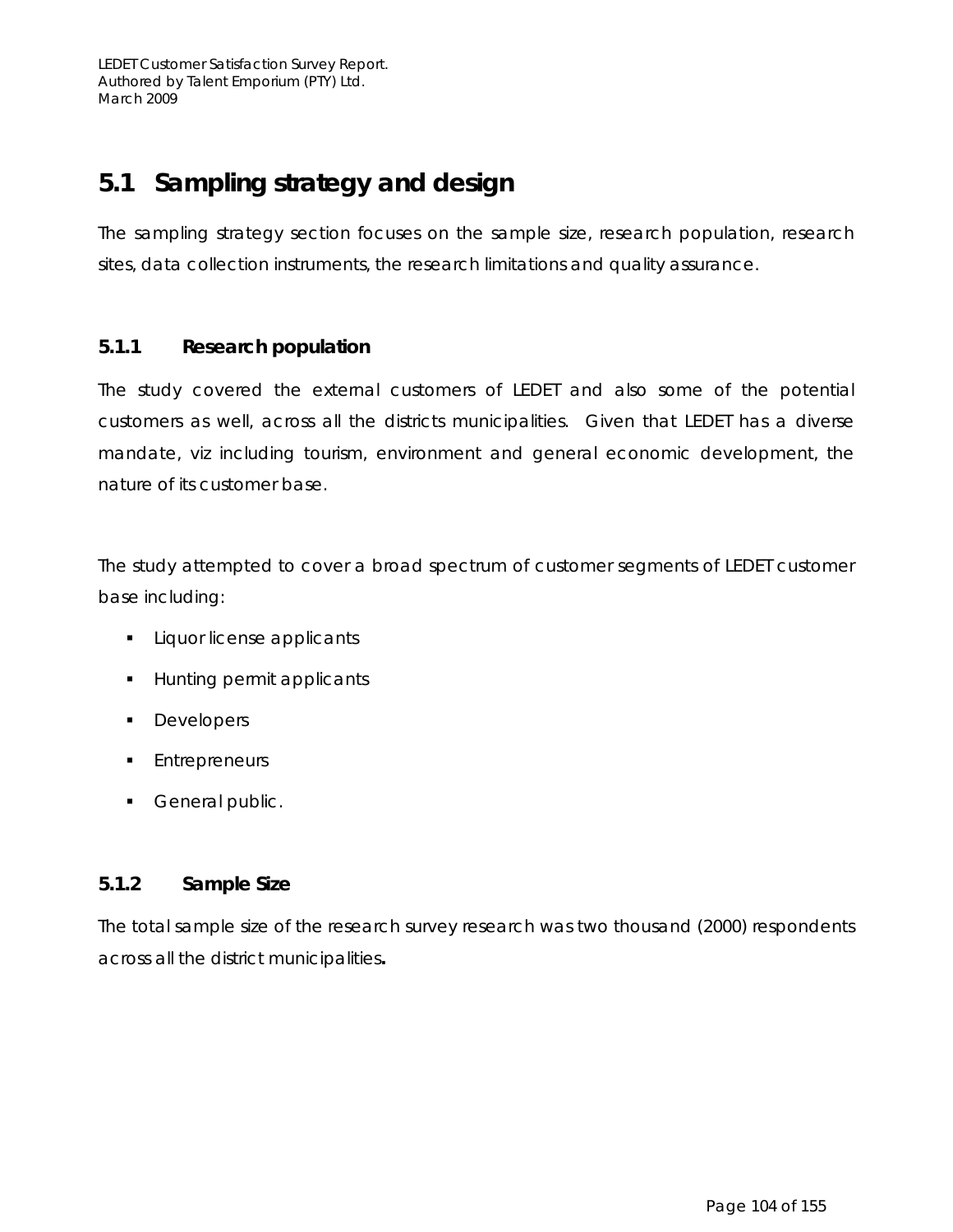### **5.1.3 Research sites**

As already mentioned, the survey covered all the district municipalities within which LEDET operates. The following are the district municipalities that were covered by the survey:

- Mopani
- Vhembe
- Capricon
- Waterberg
- **Sekhukhune.**

In addition to the district municipalities, the research team also went to specific sites where there was potential of finding LEDET customers or at least potential customers. The following are some the sites where data collectors were deployed to administer the questionnaires:

- The annual LEDET expo at the Polokwane Showgrounds
- Thusong Centres
- **LIBSA offices**
- **EXECT** Liquor outlets and restaurants (for liquor licenses related services)
- Shopping Malls
- **Outside government buildings.**

### **5.1.4 Research instruments**

The following research tools were used for data collection purposes: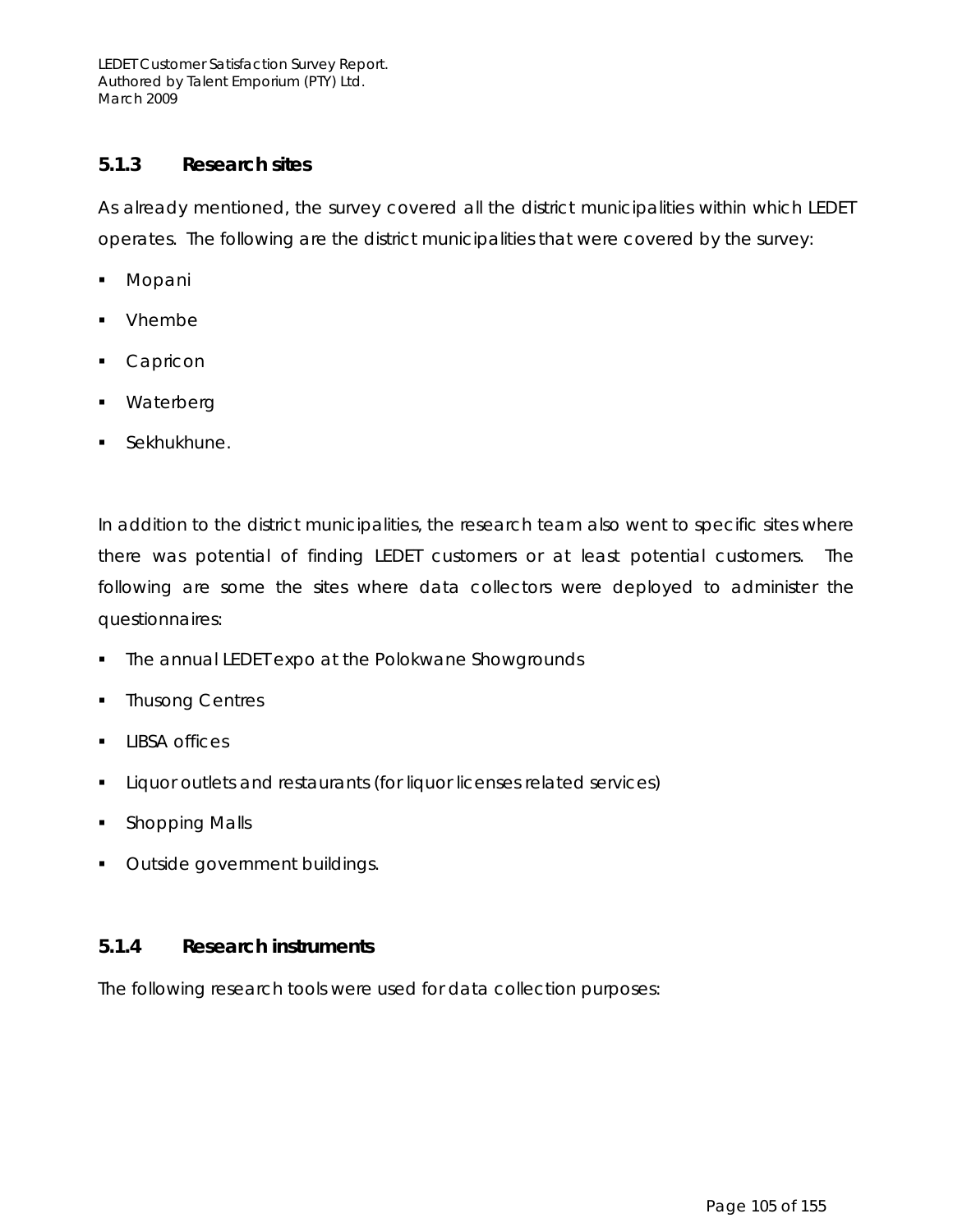### 5.1.4.1 Questionnaires18

An external survey questionnaire was developed as a key data collection tool for the external survey.

### 5.1.4.2 Telephonic interviews

Telephonic interviews were used to a limited extent. The telephonic interviews were aimed at the LEDET's specialist customer base such as the liquor and hunting license applicants. The same questionnaire was used for the purposes of the telephonic interviews.

### **5.1.5 Research focus areas/services**

The content of the questionnaire ensured that it covered the key services offered by LEDET as comprehensively as possible19. The questionnaire also covered all the Batho Pele principles.

### **5.1.6 Limitations of the survey**

 $\overline{a}$ 

The following are some of the key limitations encountered during the implementation of the external component of the LEDET CSS. These limitations did somewhat affect the response rate of the survey.

### **5.1.6.1 Lack of willingness to participate in survey**

Most the respondents were very reluctant to participate in the survey. Most the respondents cited the following as the main reasons for their unwillingness or downright refusal to participate in the survey:

<sup>18</sup> See Annexure E for an example of External Survey Questionnaire

<sup>&</sup>lt;sup>19</sup> More details on the content of the external survey questionnaire are provided in Chapter Six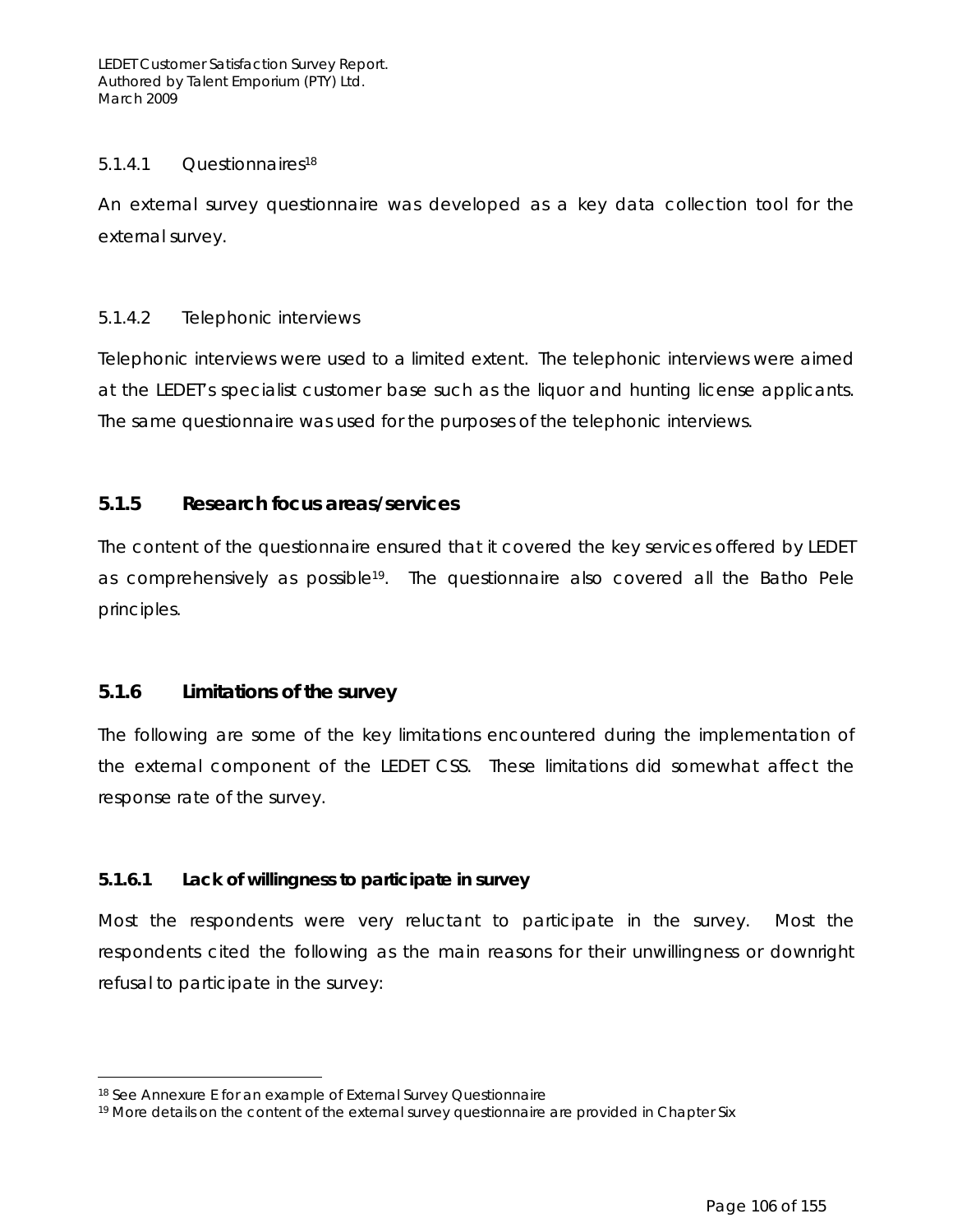- LEDET did not communicate formally with them to inform them about the study and also seek permission for interviews
- Unavailability due to a hectic schedule
- Did not trust that LEDET will follow through on the findings of the survey by addressing the concerns raised.

# **5.1.6.2 Lack of LEDET-specific customers at Thusong Centres**

Ideally Thusong Centres were supposed to be inundated with LEDET customers and potential customers hence the research team targeted these centres.

However, the research team found it difficult to come across LEDET specific customers at the Thusong Centres. On further investigation as to the reasons for the absence of LEDET specific customers, people pointed out that they have lost interest in LEDET at the Thusong Centres given that there are hardly officials of LEDET at these centres.

# **5.1.6.3 Lack of regular and consistent presence of LEDET at Thusong Centres**

This limitation is linked to the previous one under paragraph 5.1.5.2

# **5.1.6.4 Lack of reliable and updated LEDET customer databases**

One of the serious challenges faced by the research team was the lack of reliable data of LEDET customers such as liquor and hunting license applicants. This limited the research team's ability to target these groups specifically and thus ensure a representative response from them. Most of the customers' contact numbers in the database were no longer in use.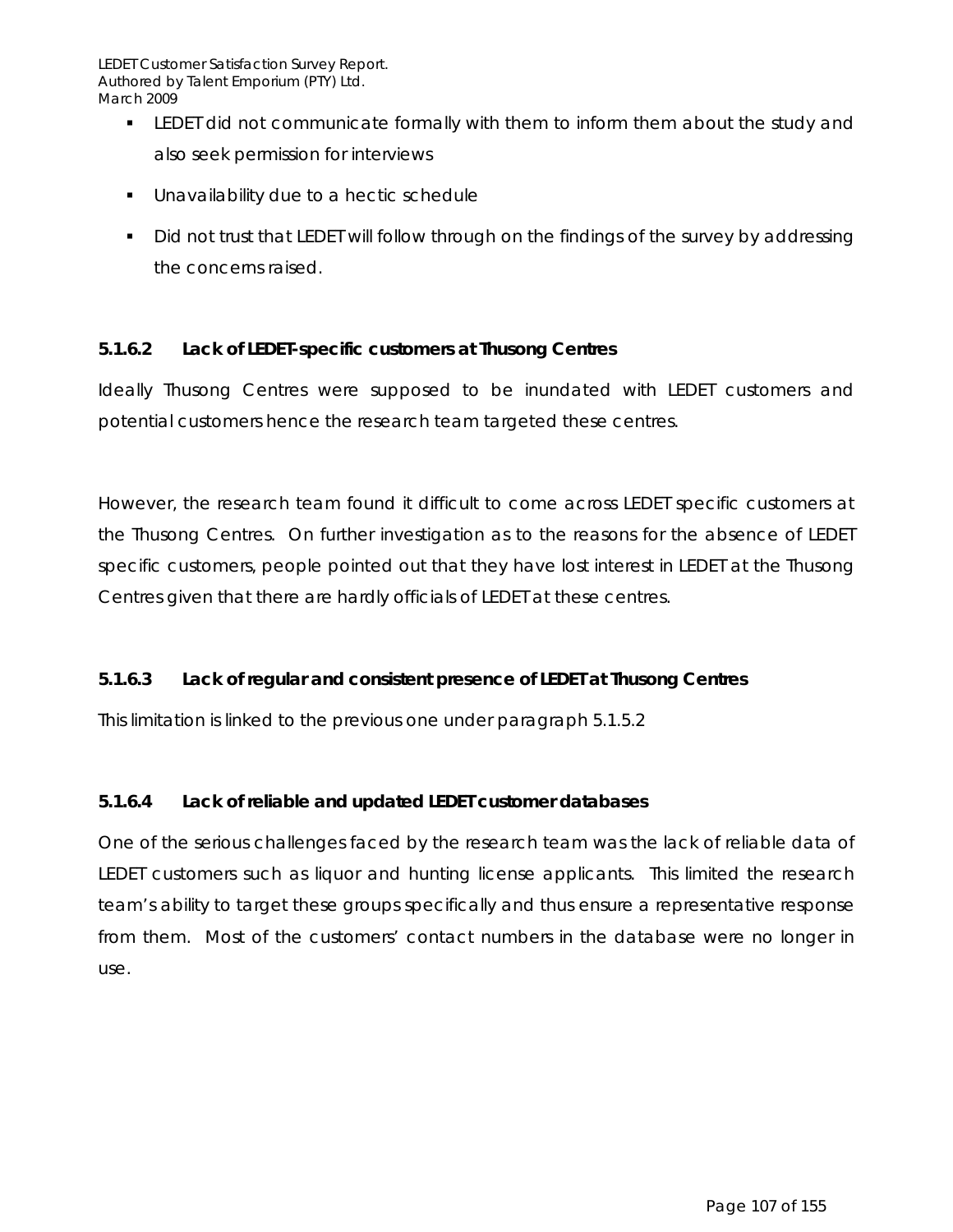### **5.1.6.5 Lack of specified size of the survey population**

Given that the survey population size was not specified, this in turn made it difficult to determine the survey sample size. Notwithstanding this limitation, the sample size of two thousand (2000) for a study of this nature is a very reasonable one.

### **5.1.7 Quality control**

Various quality control measures were implemented as part of a comprehensive quality assurance survey strategy aimed at ensuring that the survey adheres to the highest research standards and ethics.

### **5.1.7.1 Training of fieldworkers and data capturers**

Though some the data collectors and capturers had experience in their respective areas of responsibility, Talent Emporium nonetheless still convened a refresher workshop on data collection and data capturing.

### **5.1.7.2 Unannounced spot checks**

Spot checks also formed part of the quality assurance process. This ensured that data collectors indeed completed questionnaires from legitimate respondents thus ensuring that there were no ghost respondents.

### **5.1.7.3 Supervision**

Data collectors and captures were led and managed by experienced supervisors in the field of research – specifically in data collection and capturing.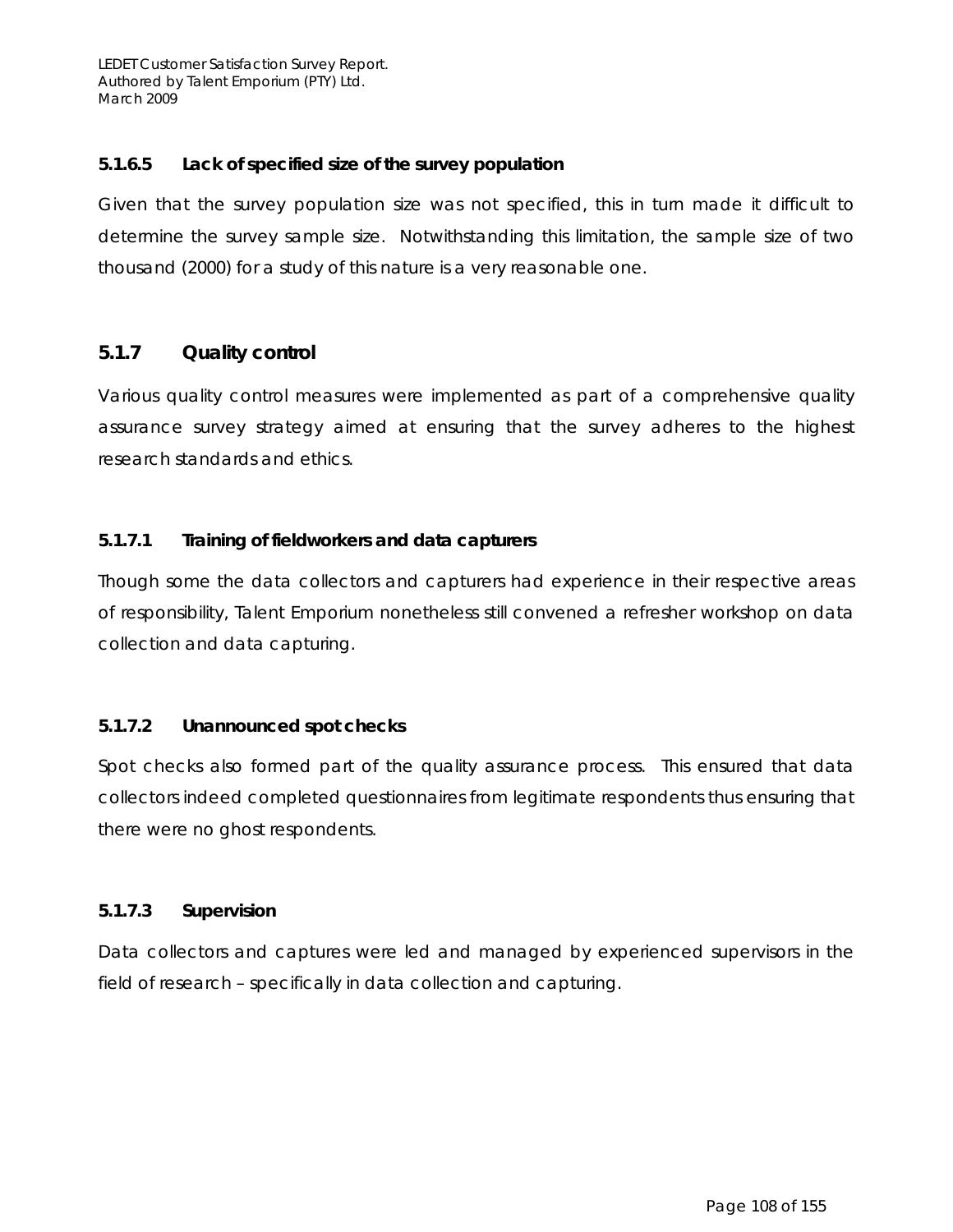#### **5.1.7.4 Cleaning of data and coding of questionnaire**

Before data was captured, all questionnaires were checked for completeness and each and everyone of them was coded to avoid problems such as duplication or repeat capturing of the same questionnaires.

Chapter Five has sought to provide a detailed account of the research design aspects of the survey by outlining the key aspects such as:

- **Sampling strategy survey population, sample size, survey sites,**
- Research instruments
- **Research limitations.**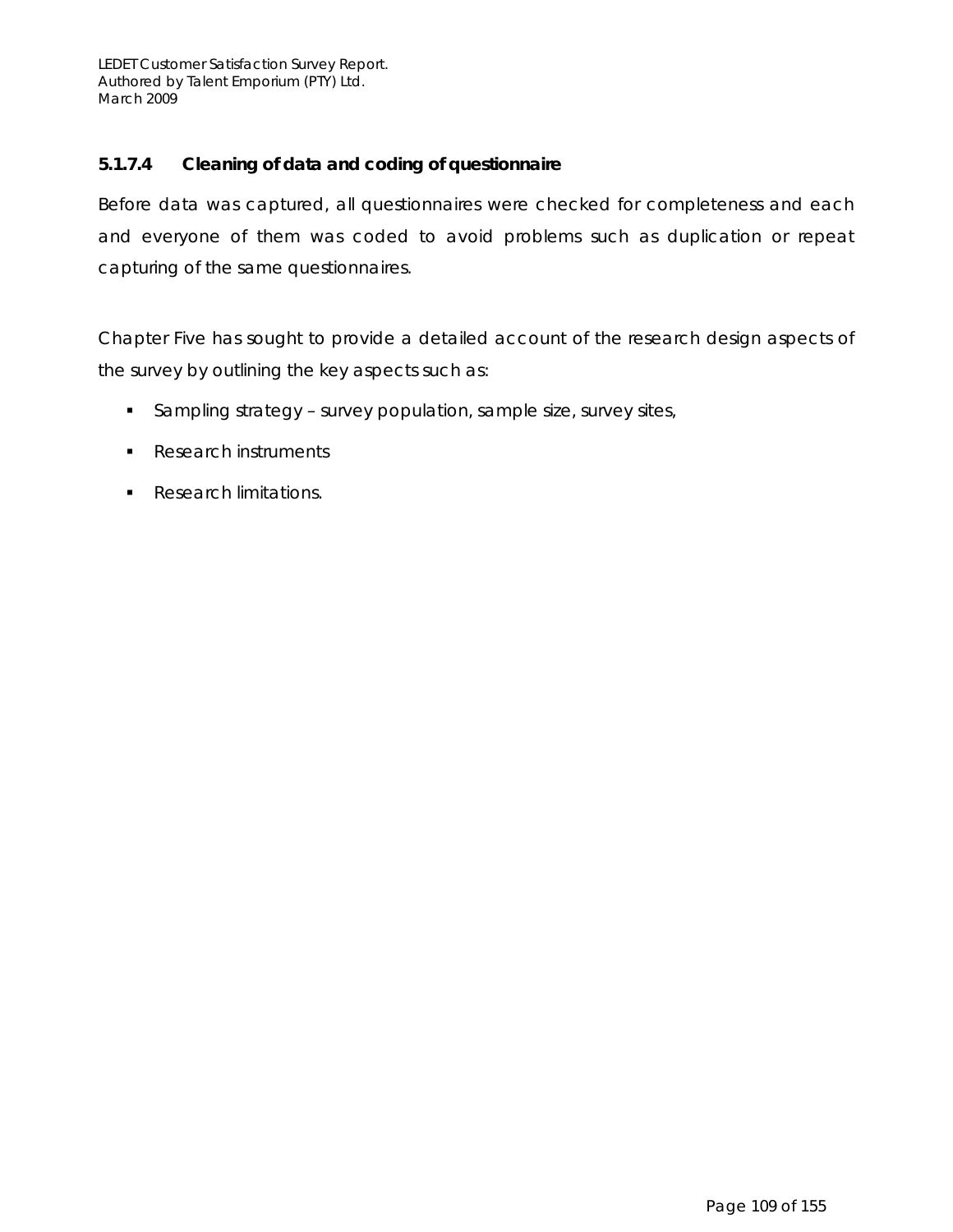## **CHAPTER SIX: DATA COLLECTION AND CAPTURE**

After the completion of designing the research survey, an extensive process of collecting and capturing data was embarked upon. Chapter Six will therefore provide an overview of the key activities undertaken during data collection and capturing phase of the survey.

## **6.1 Data Collection**

#### **6.1.1 Data collectors training**

The actual collection of data was preceded by a re-fresher training workshop of the data collectors. The objective of the session was to ensure that the data collectors adhered to the highest research standards and ethics**.** 

#### **6.1.2.1 Data collection tools:**

#### **Questionnaire**

Questionnaires were developed as key tools for collecting data. The questionnaire was designed in such a way as to ensure that it was aligned to the eight Batho Pele principles and the requirements of the ToR.

#### **Telephonic interviews**

In addition to the conventional questionnaire approach, some of the customers who use very specialist or specific LEDET services such hunting license and liquor license applications, were also contacted telephonically. The limitations of this approach have already been discussed<sup>20</sup>.

 $\overline{a}$ 

<sup>20</sup> See Chapter 5 , paragraph 5.1.5.4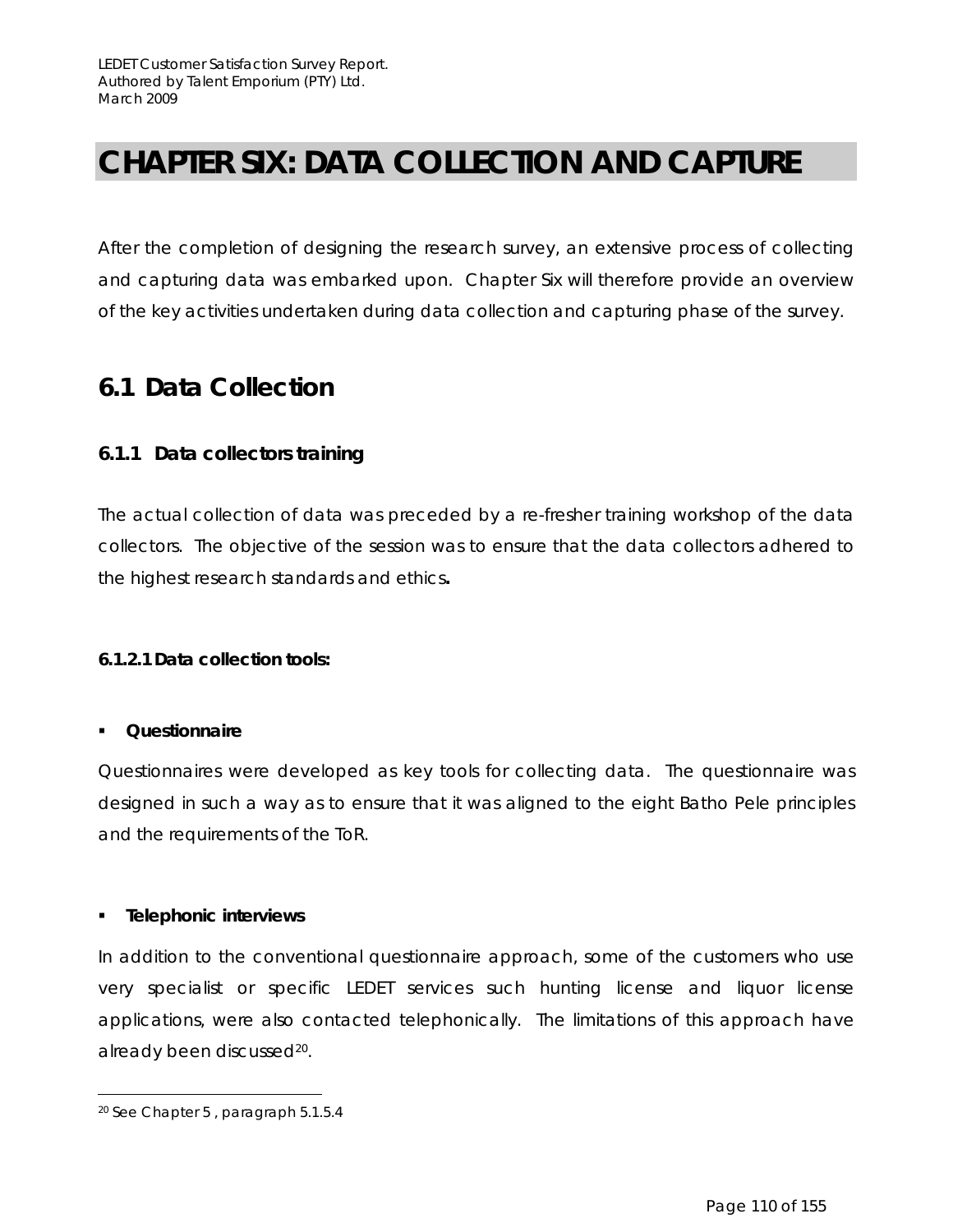## **6.2 Data Capturing**

Data collection was followed by the actual capturing of the collected data. The following are the key activities that were carried out during the data capturing phase of the survey:

### **6.2.1 Data cleaning and coding**

Before data was captured, all questionnaires were checked for completeness and each and everyone of them was coded to avoid problems such as duplication or repeat capturing of the same questionnaires.

### **6.2.2 Capturing data into SPSS**

Data was captured into a specialized statistical research survey software called SPSS**.** 

Chapter Six has sought to provide an outline of the key activities involved during the data collection and capturing phases of the project.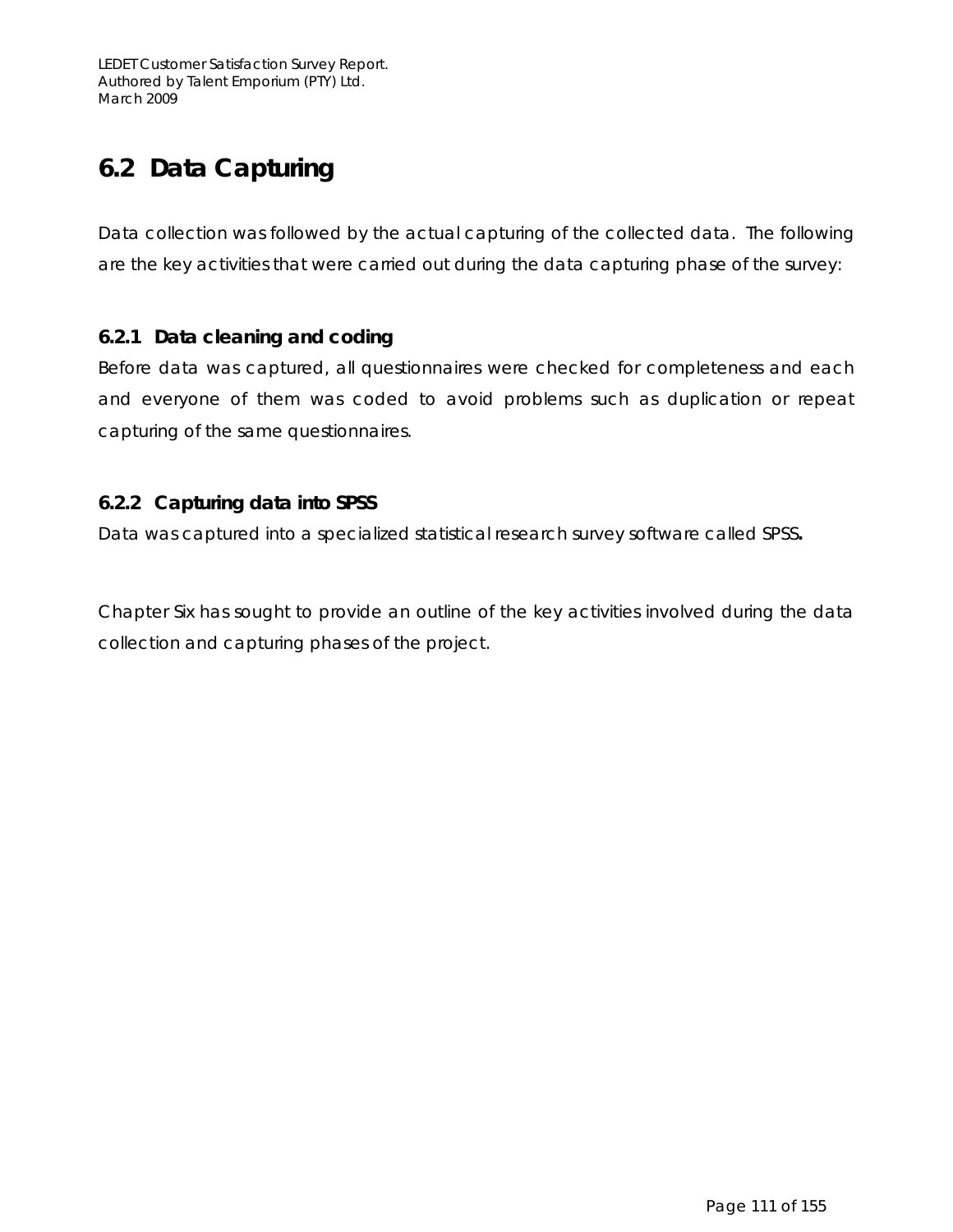## **CHAPTER SEVEN: SURVEY FINDINGS AND ANALYSIS**

Chapter Seven focuses on the key findings of the external CSS. The findings are presented mainly in a form of graphs and tables. An analytical narrative is also provided for each key finding. The findings are also categorized according to the Batho Pele principles.

## **7.1 Response rate**

The total sample size for the external survey was two thousand (2000) whilst the total response was one thousand six hundred and twenty (1620). This represents a response rate of eighty one percent (81%) as depicted in table 12 and figure 39 below provide a schematic representation of the response rate.

### **7.1.1 Overall response rate**

| Proposed sample<br>size | Received sample | Percentage<br>surveyed |
|-------------------------|-----------------|------------------------|
| ∩∩רי                    | 1620            |                        |

Table 12: Overall response rate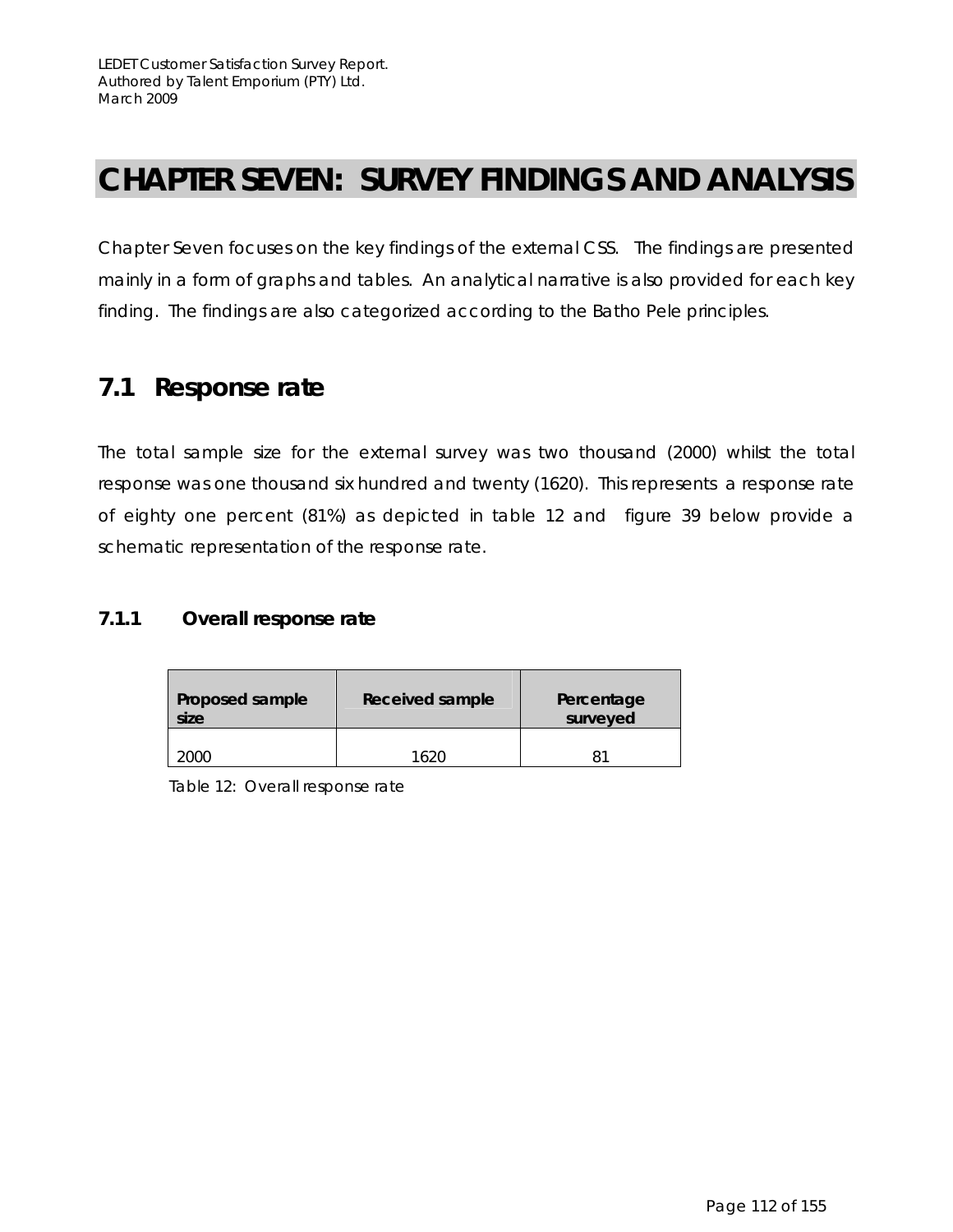#### LEDET Customer Satisfaction Survey Report. Authored by Talent Emporium (PTY) Ltd. March 2009





Figure 40: External CSS response rate

## **7.1.2 Response rate per district municipality**

| <b>District</b>        | Frequency | Percent |
|------------------------|-----------|---------|
| Vhembe district        | 235       | 14.5    |
| Capricorn district     | 480       | 29.6    |
| Waterberg district     | 418       | 25.8    |
| Mopani district        | 106       | 6.5     |
| Sekhukhune<br>district | 219       | 13.5    |
| Province wide          | 162       | 10.0    |
| Total                  | 1620      | 100     |

Table 13: External CSS response rate per district municipality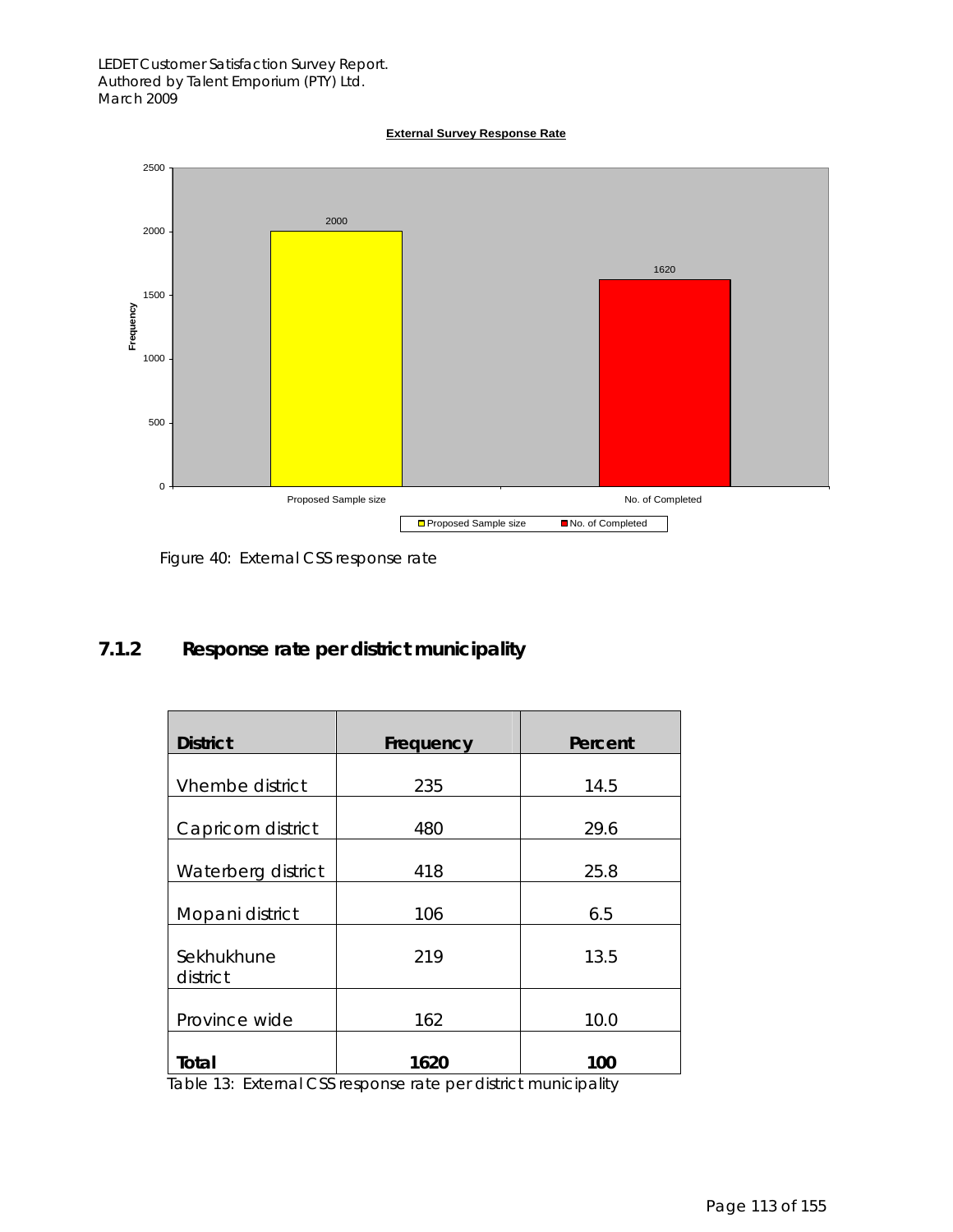#### LEDET Customer Satisfaction Survey Report. Authored by Talent Emporium (PTY) Ltd. March 2009

**Response rate per district**



Figure 40: Response rate per district municipality

## **7.1.3 Biographical characteristics of the respondents**

### **7.1.3.1 Gender**

| Gender  | Frequency | Percent | <b>Valid Percent</b> |
|---------|-----------|---------|----------------------|
| Male    | 827       | 51.0    | 51.4                 |
| Female  | 781       | 48.2    | 48.6                 |
| Unknown | 12        | 99.3    |                      |
| Total   | 1620      | 100     | 100                  |

#### **Gender profile of the participants**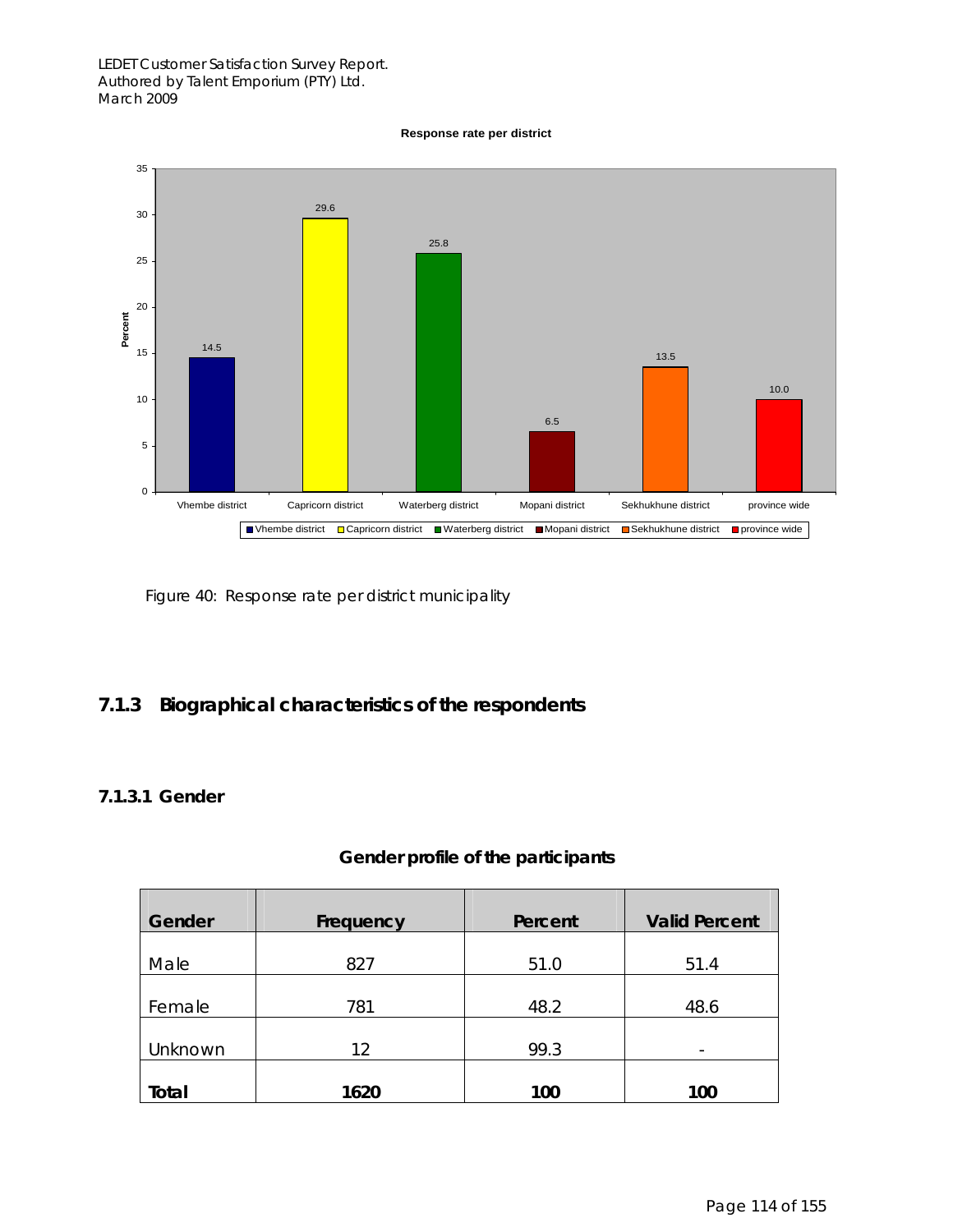Table 14: Gender profile of the respondents



**Gender of participants**

Figure 42: Gender profile of respondents

#### **7.1.3.2 Age**

| Age profile of respondents |
|----------------------------|
|                            |

| Age categories | Frequency | Percent | <b>Valid Percent</b> |
|----------------|-----------|---------|----------------------|
| $16 - 24$      | 145       | 9.0     | 9.0                  |
| 25-34          | 1050      | 64.8    | 65.1                 |
| 35-54          | 358       | 22.1    | 22.2                 |
| 55-64          | 51        | 3.1     | 3.2                  |
| 65 above       | 8         | 0.5     | 0.5                  |
| Unknown        | 8         | 0.5     | -                    |
| Total          | 1620      | 100.0   | 100.0                |

Table 15: Age profile of respondents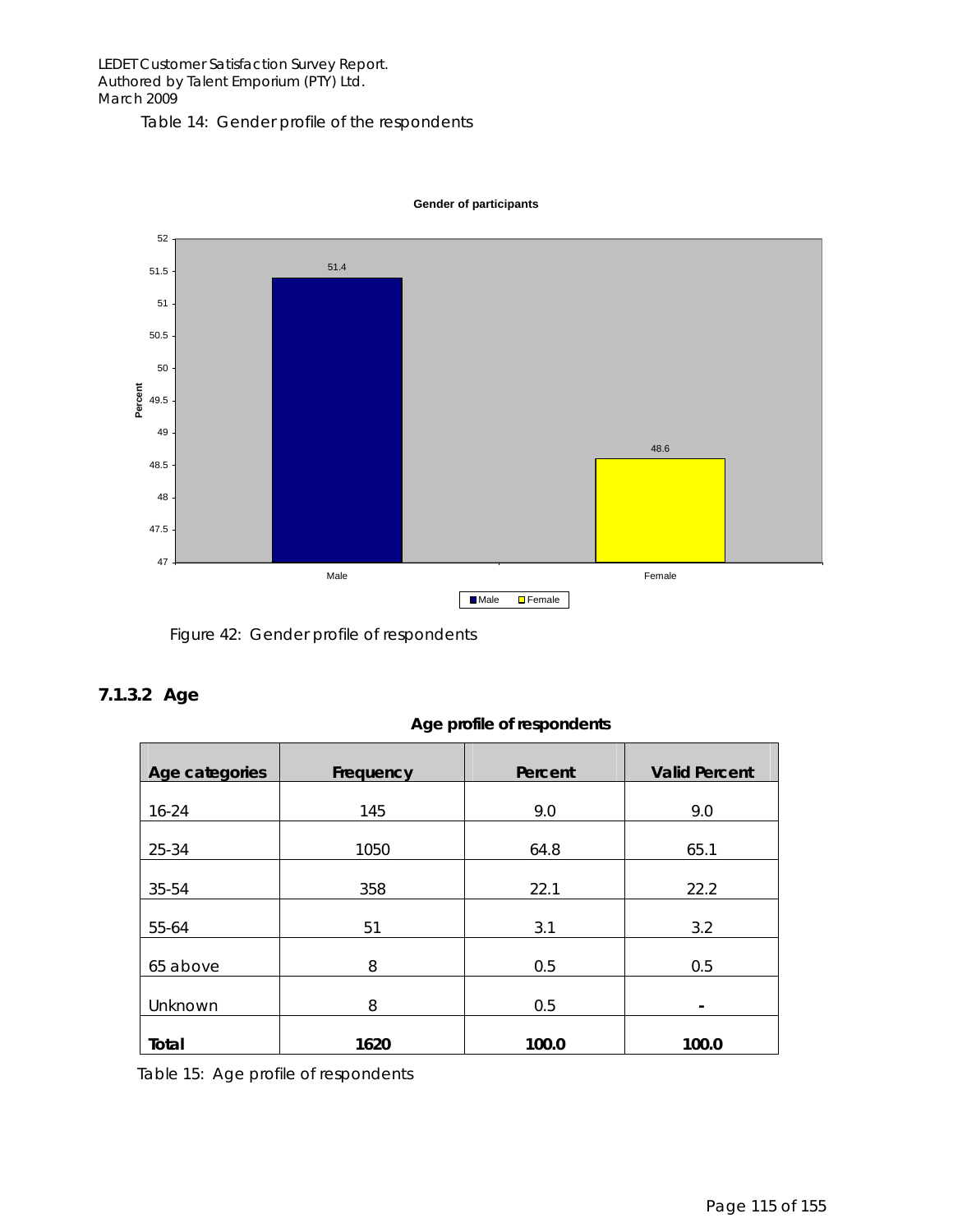

#### **Age category of participants**

Figure 43: Age profile of respondents

#### **7.1.3.3 Racial profile of the respondents**

| <b>Population Group</b> | Frequency                | Percent | <b>Valid Percent</b> |
|-------------------------|--------------------------|---------|----------------------|
| African                 | 1440                     | 88.9    | 89.7                 |
| Coloured                | 39                       | 2.4     | 2.4                  |
| Asian                   | 5                        | 0.3     | 0.3                  |
| White                   | 25                       | 1.5     | 1.6                  |
| Other                   | 96                       | 5.9     | 6.0                  |
| Unknown                 | 15                       | 99.1    | -                    |
| Total<br>$\sim$ $\sim$  | 1620<br>$\sim$<br>$\sim$ | 100.0   | 100.0                |

Table 16: Racial profile of respondents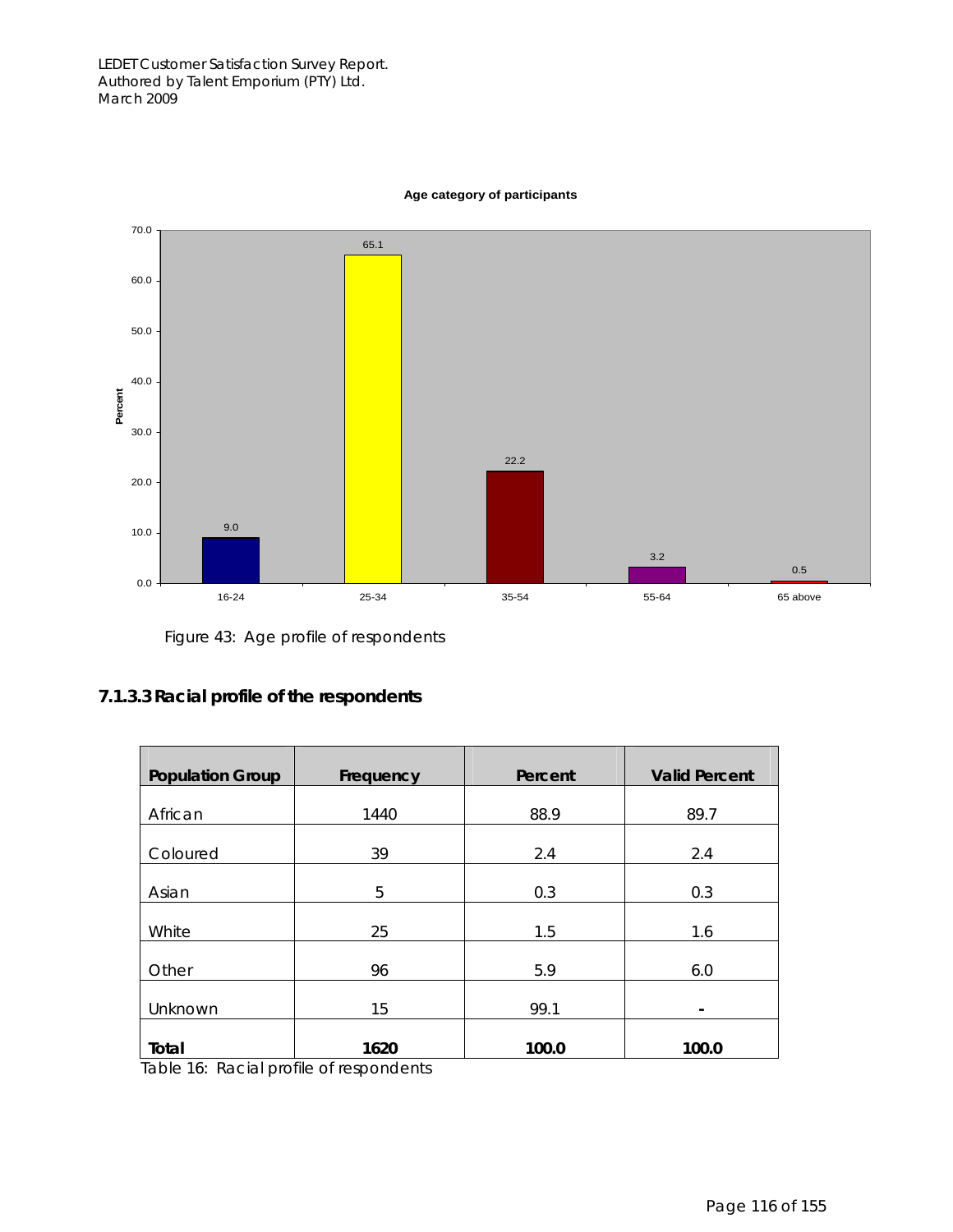

#### **Population group of participants**

Figure 44: Racial profile of respondents

#### **7.1.3.4 Education**

| <b>Education level of participants</b> |  |  |  |  |  |
|----------------------------------------|--|--|--|--|--|
|----------------------------------------|--|--|--|--|--|

| <b>Education level</b> | Frequency                            | Percent | <b>Valid Percent</b> |
|------------------------|--------------------------------------|---------|----------------------|
| No schooling           | 27                                   | 1.7     | 1.7                  |
| Primary school         | 55                                   | 3.4     | 3.4                  |
| Grade 10               | 178                                  | 11.0    | 11.1                 |
| Matric/NTC 3           | 917                                  | 56.6    | 57.1                 |
| Post matric<br>diploma | 339                                  | 20.9    | 21.1                 |
| Degree                 | 89                                   | 5.5     | 5.5                  |
| Unknown                | 15                                   | 0.9     |                      |
| Total                  | 1620<br>$\sim$ $\sim$<br>$\sim$<br>. | 100.0   | 100.0                |

Table 17: Education profile of respondents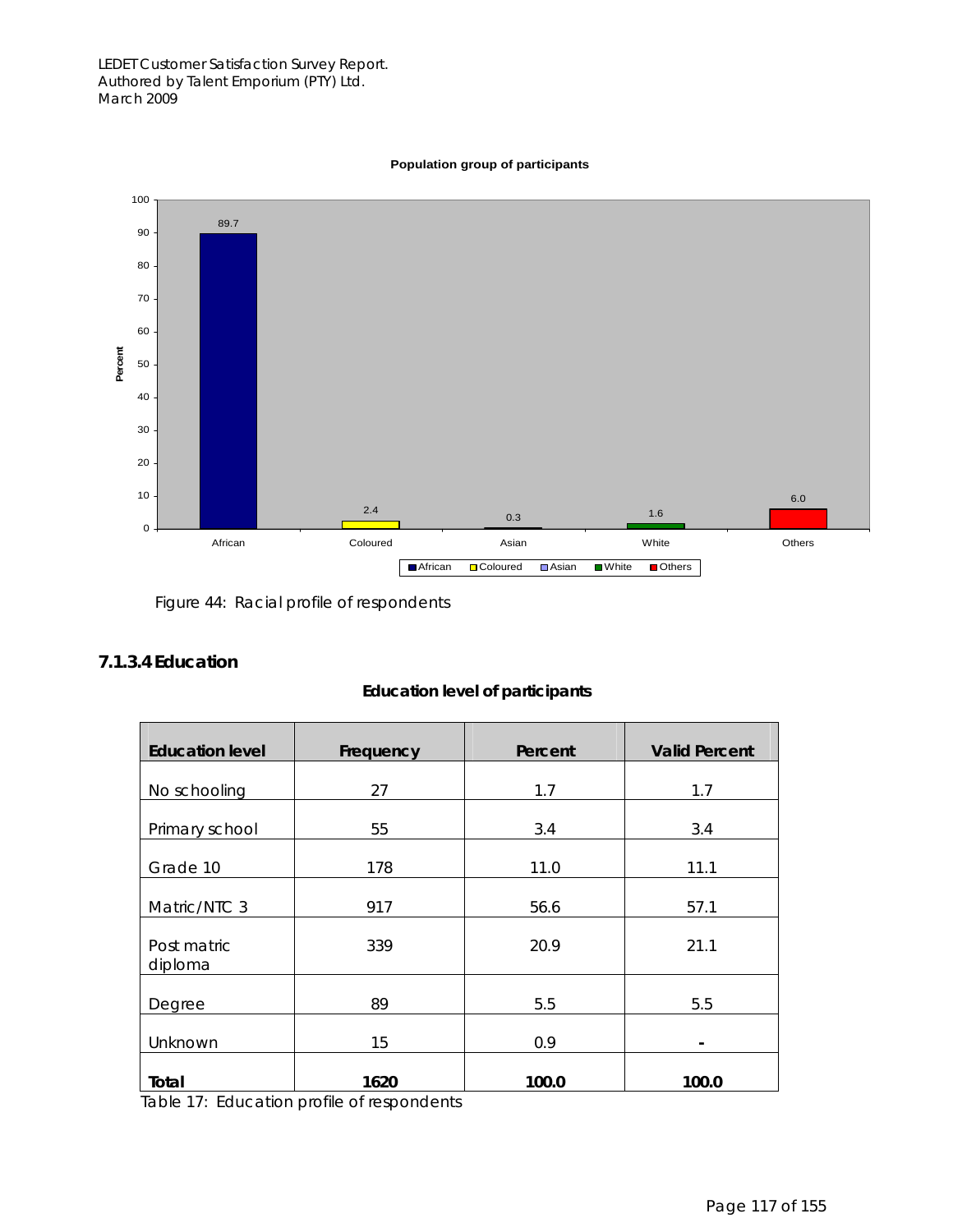#### **Education level of participants**



Figure 44: Education profile of respondents

#### **7.1.3.5 Employment**

| <b>Employment status</b> | Frequency | Percent | <b>Valid Percent</b> |
|--------------------------|-----------|---------|----------------------|
| Employed                 | 267       | 16.5    | 16.6                 |
| Self employed            | 397       | 24.5    | 24.8                 |
| Unemployed               | 940       | 58.0    | 58.6                 |
| Unknown                  | 16        | 1.0     |                      |
| Total                    | 1620      | 100.0   | 100.0                |

#### **Employment status of participants**

Table 18: Employment status of the respondents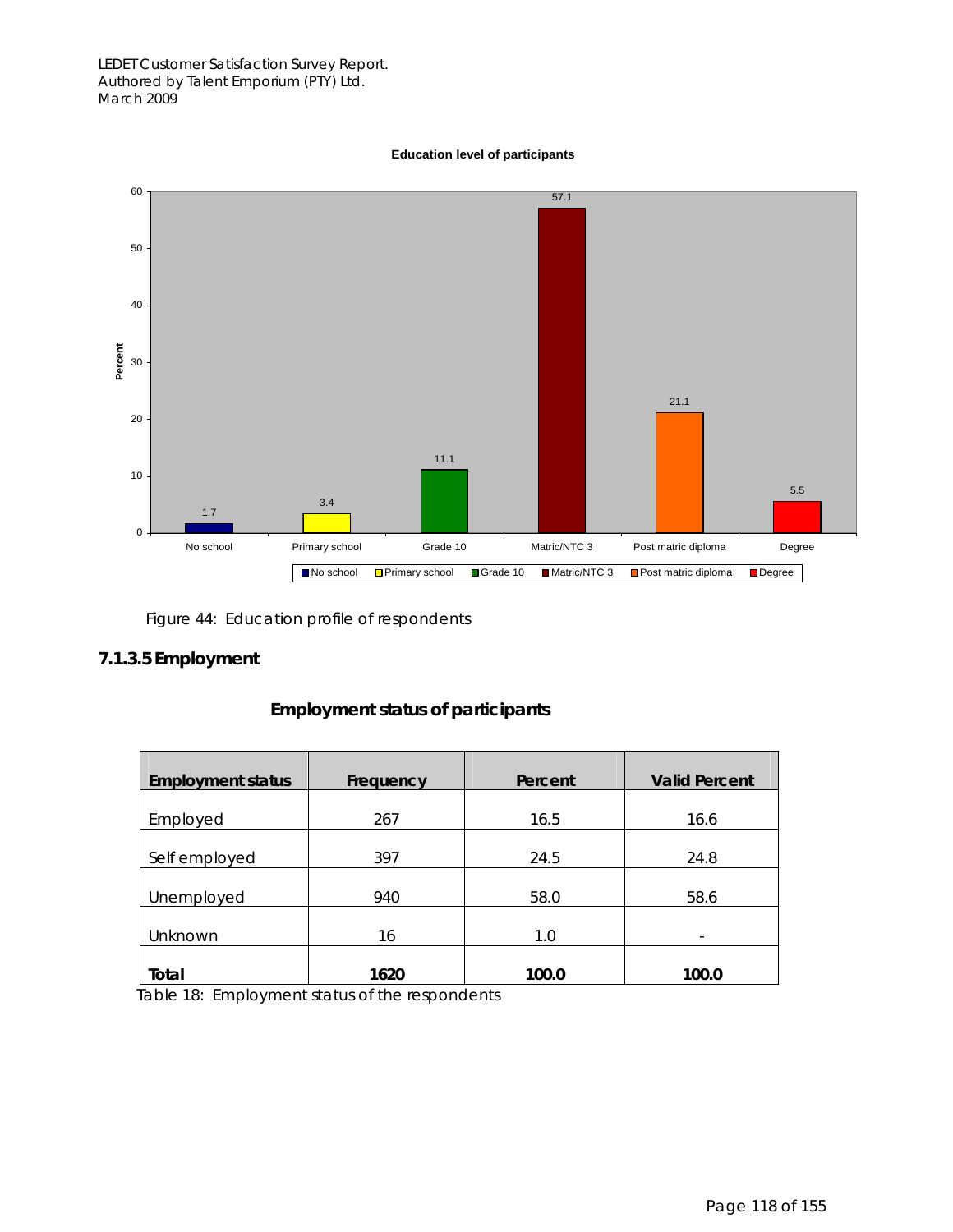#### **Employment status of participants**



Figure 45: Employment status of the respondents

## **7.2 Key Findings**

As already alluded to elsewhere in this report, the questions in the external questionnaire are aligned to the Batho Pele principles. Therefore the findings as outlined in this chapter are also generally presented according to the Batho Pele principles.

## **7.3Awareness**

It was important to ask a basic question to the respondents regarding whether they are in the first place aware of government's Batho Pele. The survey also asked another basic but key question, whether the respondents know LEDET or not.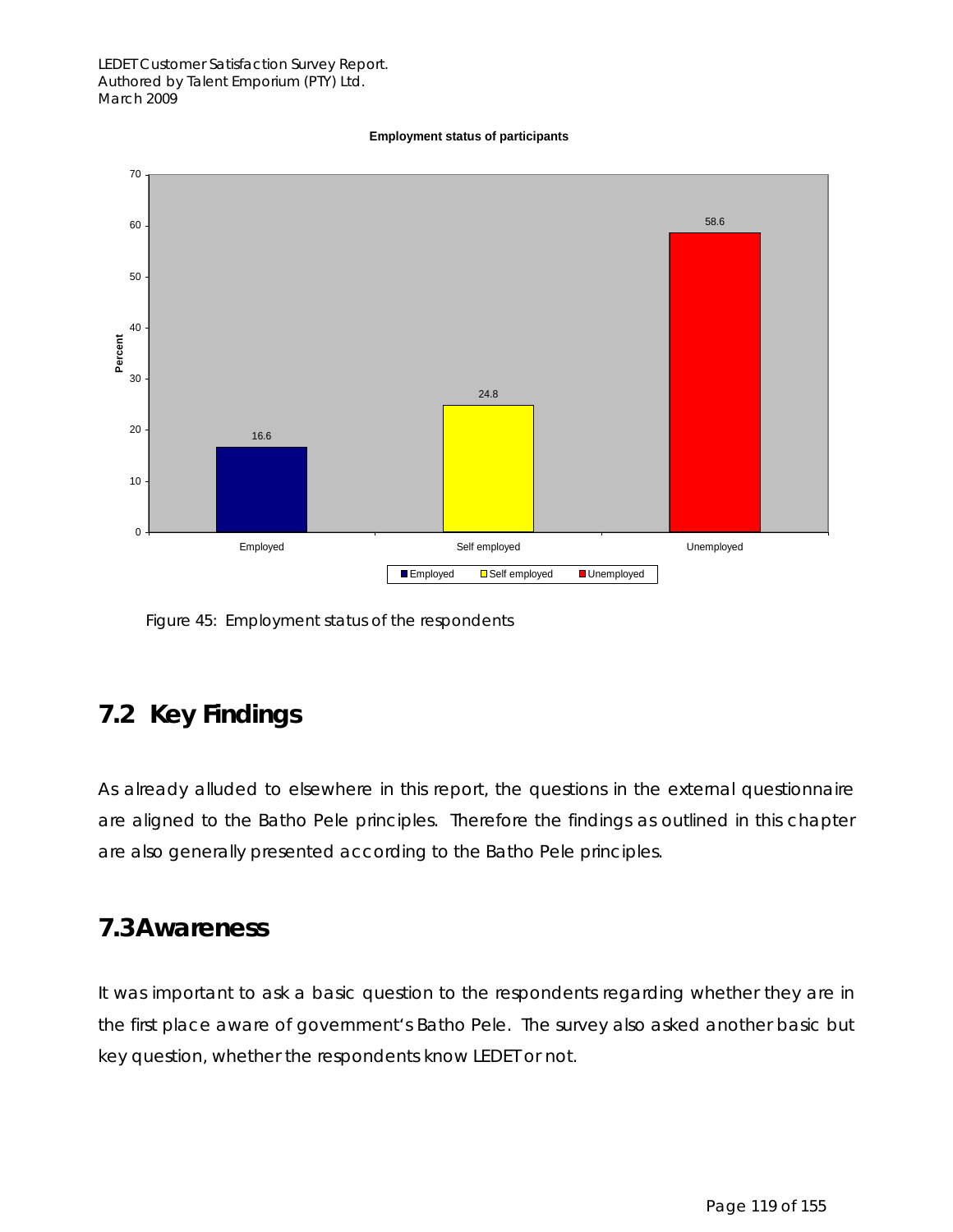It was important to ask these basic but key questions as they would:

- Give government in general , especially Limpopo Provincial Government, a sense of people's awareness and knowlegeability of Batho Pele
- Give LEDET a sense of whether the public is aware of its existence in the first place.

It is important that external customers should in the first place be aware of Batho Pele as part of ensuring that the public is aware of its rights in relation to the services that are provided by the public service. The consequence of the public not knowing about Batho Pele , it is difficult for it to hold the public service accountable for poor service.

#### **7.3.1 Awareness about Batho Pele**

It is therefore against this background that the question, "Do you know what Batho Pele is about" was posed to the respondents.

Out of one thousand six hundred and sixteen (1616) respondents, seven hundred and seventy four (774) responded in the negative. This represents forty seven point nine percent (47.9%). Eight hundred and forty two (842), which is fifty two point one percent (52.1%) , indicated that they know Batho Pele.

It is clear from the findings above that there is a need to significantly create more public awareness about Batho Pele so that the public can be aware of its rights as consumers of public services and therefore hold the public service accountable.

#### **7.3.2 Knowledge / awareness about LEDET**

A question, "Do you know the department of Economic Development, Environment and Tourism (LEDET)"? was posed to the respondents. Nine hundred and ninety five (995)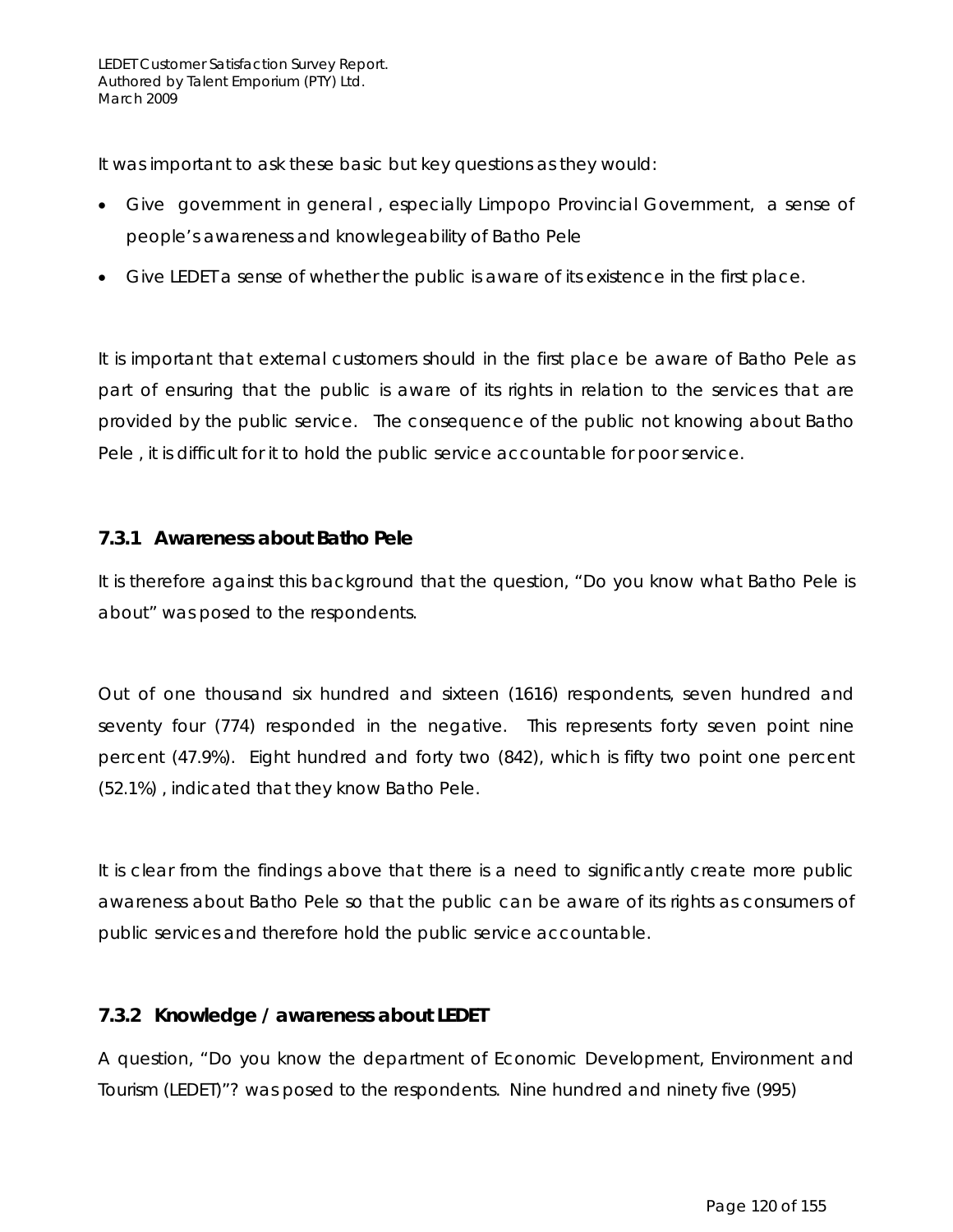respondents, which is sixty eight and half percent (68.5%) , indicated that they know about LEDET. Four hundred and fifty eight (458) , which is thirty and half percent (31.5%) indicated that they do not know about LEDET.

Given the socio-economic mandate of LEDET, and also taking into account that the Limpopo province has serious levels of unemployment and therefore poverty, it is expected that LEDET should play a key role in addressing the these challenges through its important programmes such as supporting SMME development. It is therefore a concern if a significant number of the respondents are unemployed and they are also youth but yet they are unaware of LEDET.





Figure 47: Awareness of LEDET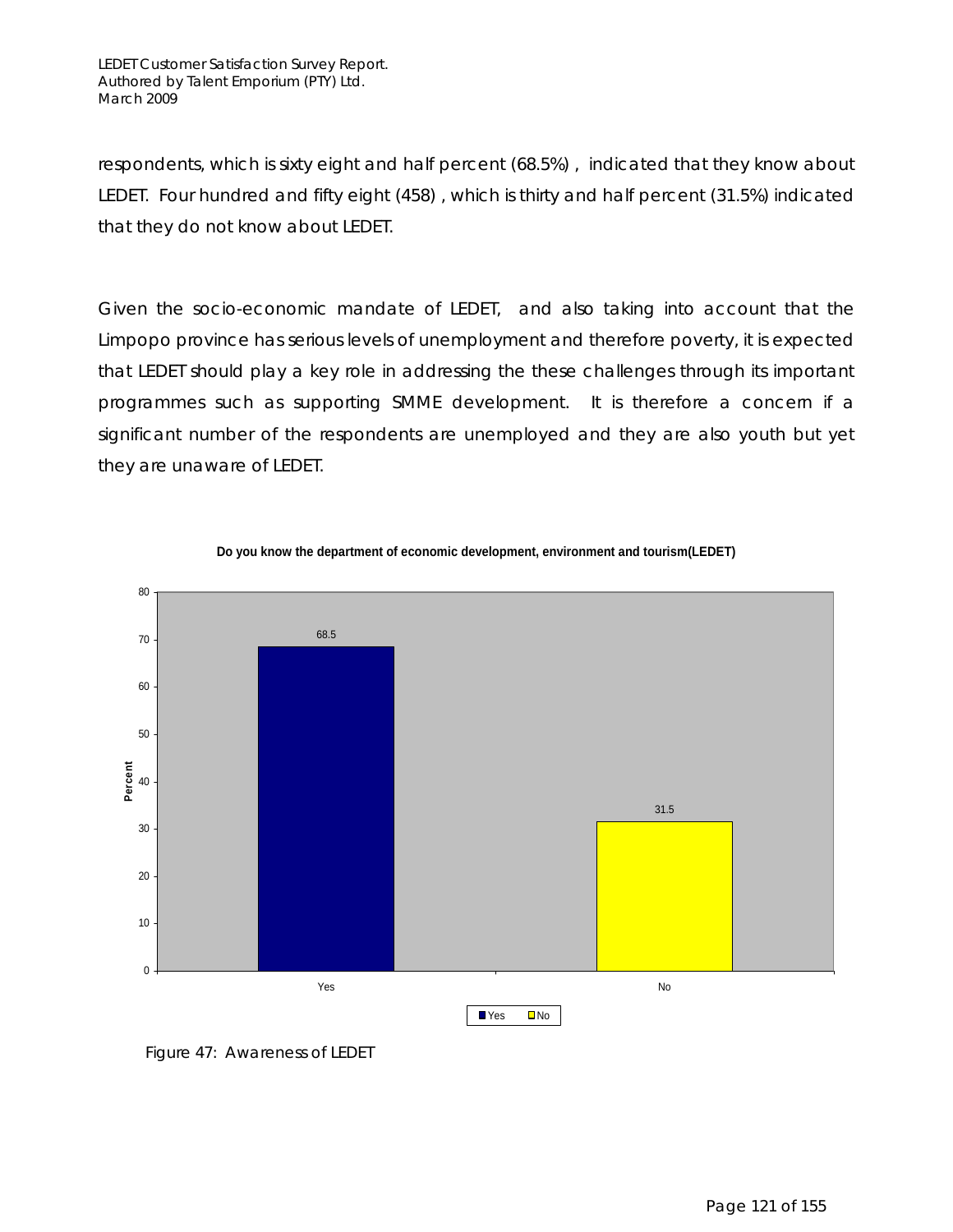LEDET Customer Satisfaction Survey Report. Authored by Talent Emporium (PTY) Ltd. March 2009

### **7.3.3 Awareness of LEDET's SOEs**

Given that LEDET does not provide some of the services directly to the public, but through its state-owned enterprises (SOEs), it was deemed necessary to find out if external customers were aware of these SOEs. Figures, 47-50 below provide a schematic representation of the findings in respect of the public's awareness of each of LEDET's SOEs.

#### **7.3.3.1 Limpopo Business Support Agency (LIBSA)**



**Are you aware of Limpopo Business Support Agency (LIBSA)**

Figure 48: Awareness of LIBSA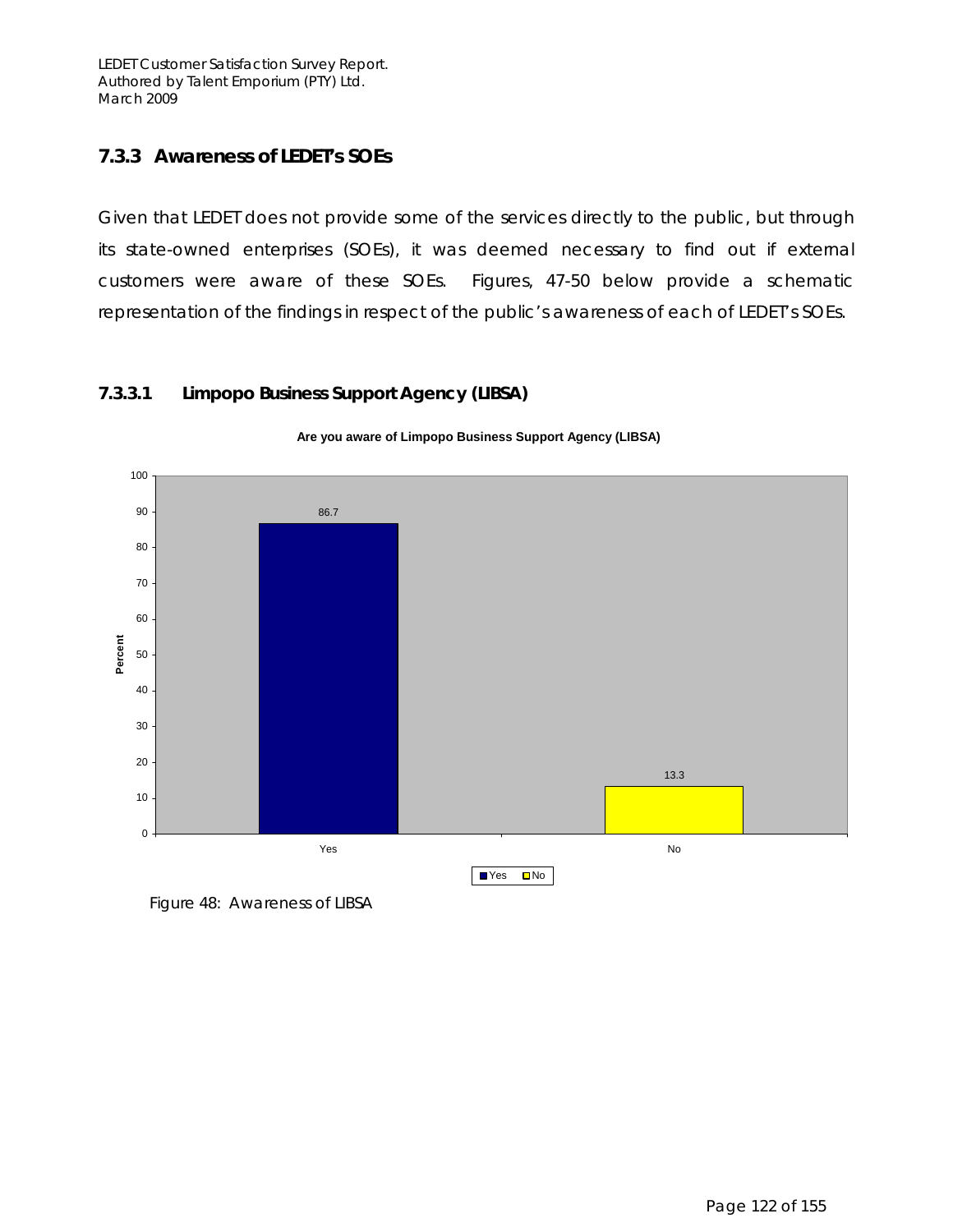LEDET Customer Satisfaction Survey Report. Authored by Talent Emporium (PTY) Ltd. March 2009

### **7.3.3.2 Limpopo Tourism and Parks (LTP)**



**Are you aware of Limpopo Tourism and Parks**

Figure 48: Awareness of LTP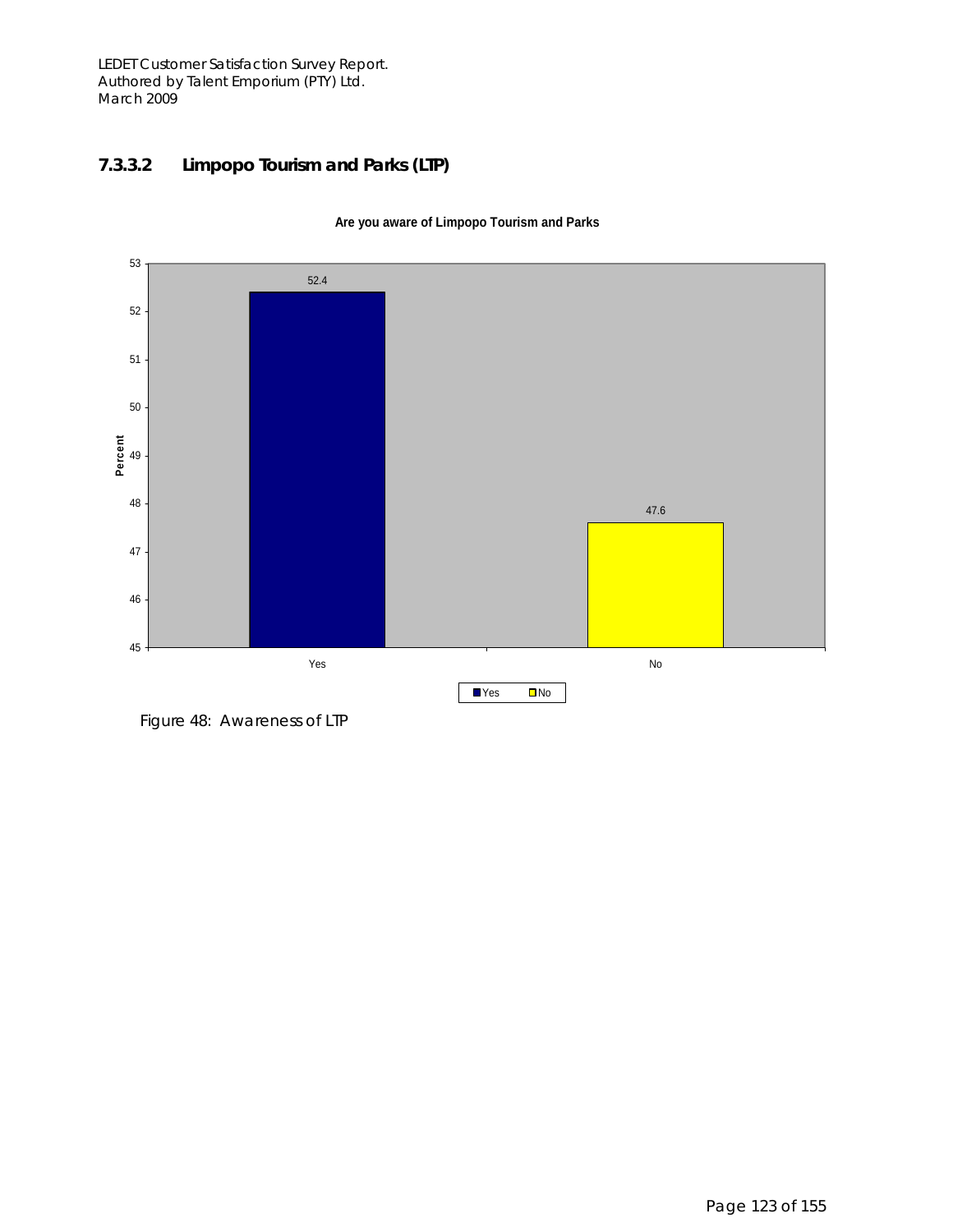### **7.3.3.3 Limpopo Economic Development Enterprise (LIMDEV)**



**Are you aware of Economic Development Enterprise (LIMDEV)**

Figure 50: Awareness of LIMDEV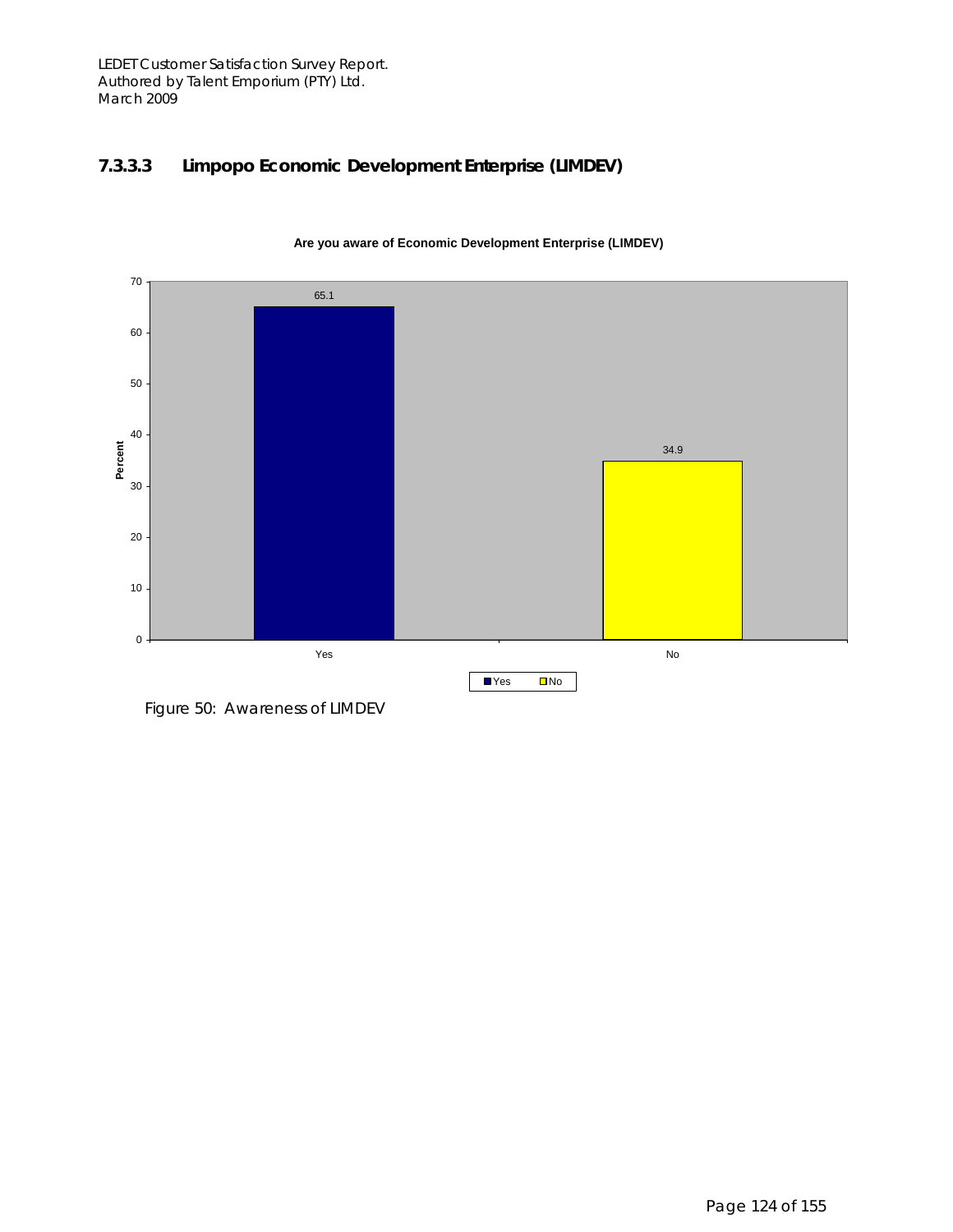LEDET Customer Satisfaction Survey Report. Authored by Talent Emporium (PTY) Ltd. March 2009

#### **7.3.3.4 Trade and Investment Limpopo (TIL)**



#### **Are you aware of Trade & Investment Limpopo (TIL)**

Figure 51: Awareness of TIL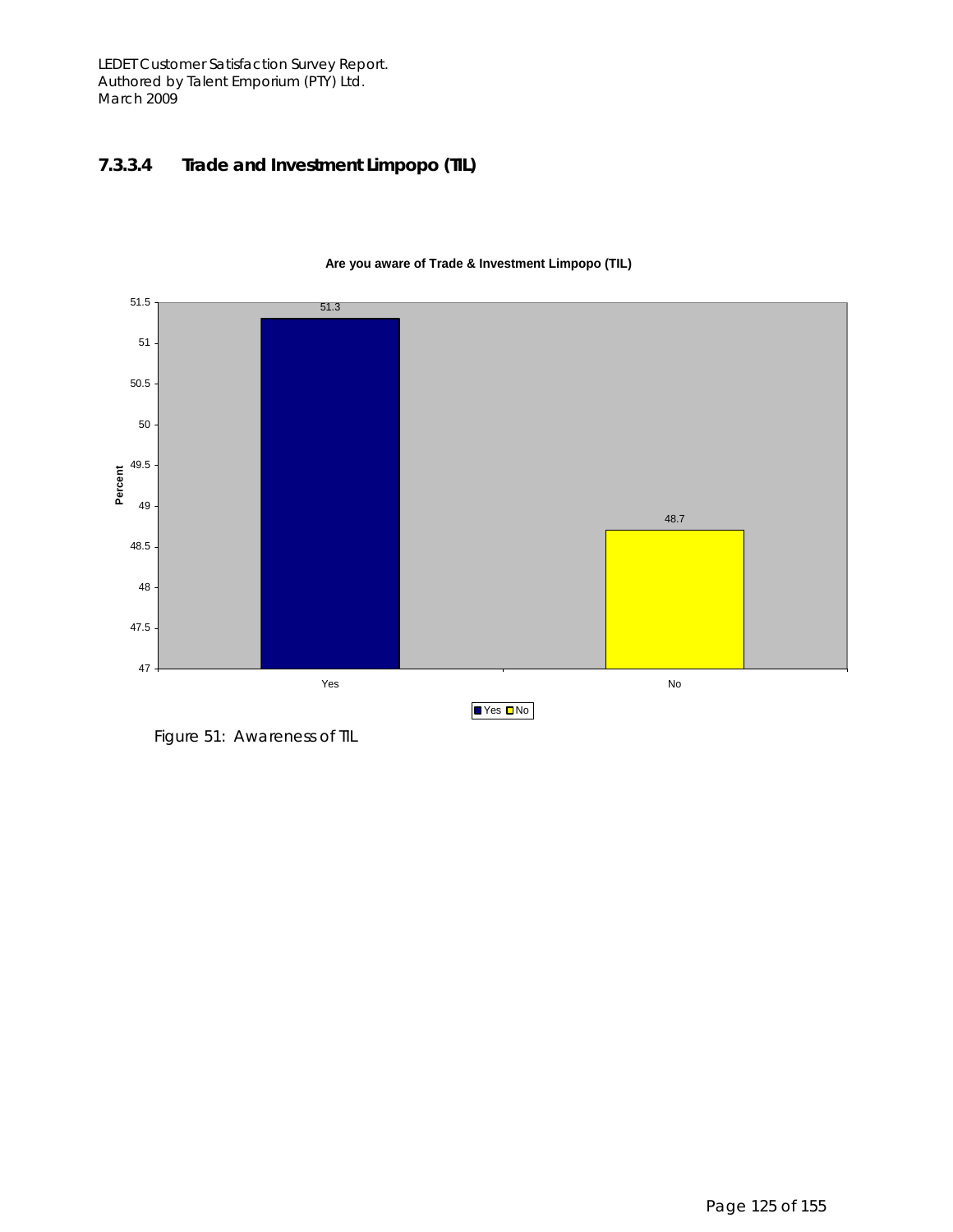### **7.3.4 Knowledge / awareness of LEDET through various platforms**

The research team deemed important to ask the respondents *how* they go to know about LEDET. The question is important as the answers to it could assist LEDET in determining the most effective medium to use when creating awareness about the Department and its services. The following are the results of the how the respondents got to know about the Department.



**How did know about LEDET**

Figure 52: Means of knowing about LEDET

The figure above clearly indicates that the vast majority of the respondents relied on wordof-mouth to know about LEDET, radio newspaper and TV are the second, third fourth most effective medium of awareness creation so far.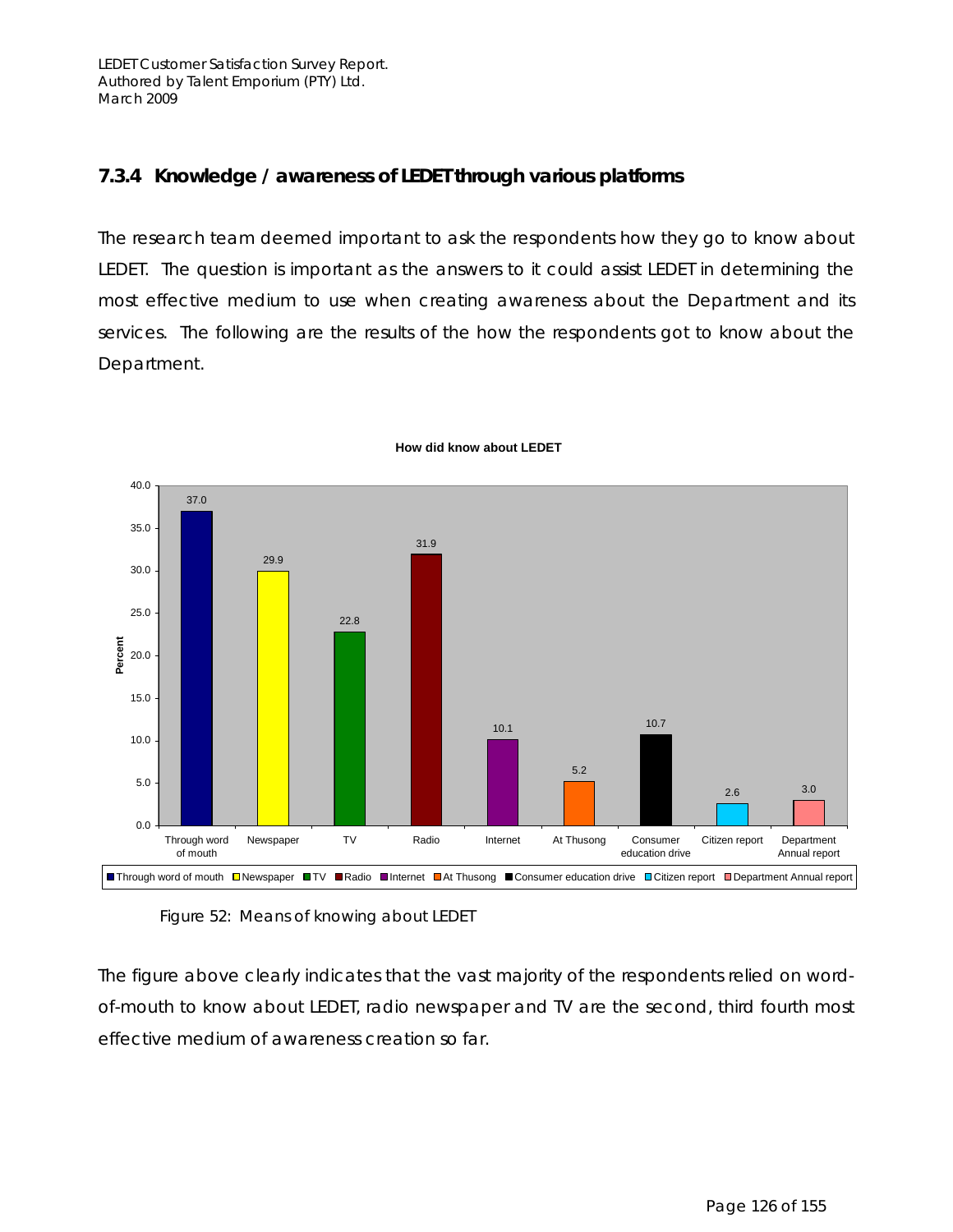## **7.4 Access to and Usage of services**

Access to government services is one of the key Batho Pele principles. One of the key features of the pre-1994 public service is that the majority of South Africans were denied services they were legitimately entitled to. Therefore, one of the post 1994 transformation priorities was to provide the historically disadvantaged majority with government services. However, key to ensuring that indeed services were provided, was to ensure that various interventions were put in place in order to ensure that government services as accessible.

### **7.4.1 Various means used to access LEDET services**



#### **How did you access the department for services**

Figure 53: Various means of accessing LEDET services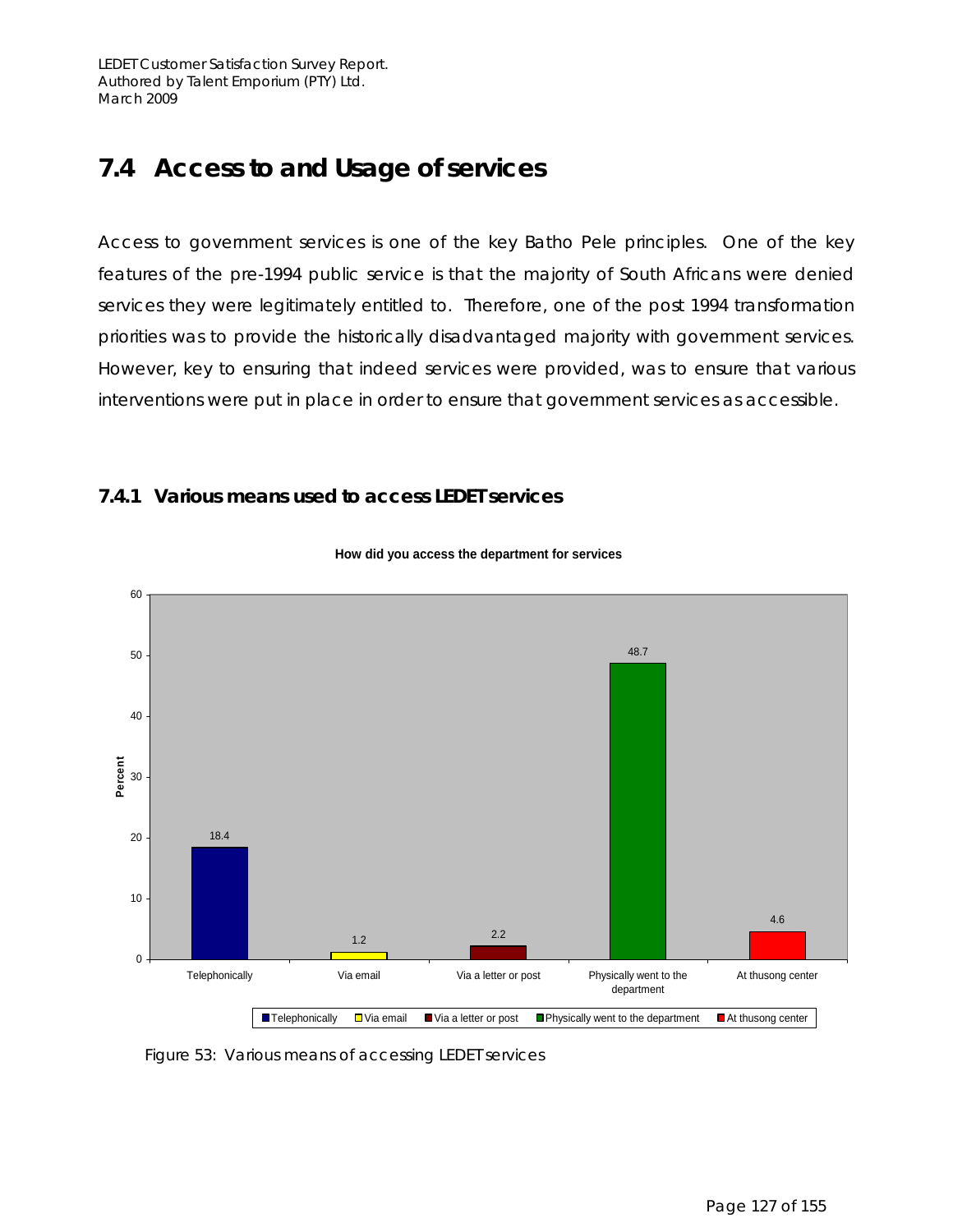Figure 53 above indicates that the majority (i.e. seven hundred and eighty nine (789))of LEDET service users access the department physically. Telephony is the second highest means which LEDET customers use to access the department. The findings also indicate that internet is the least used means of accessing the Department. Perhaps the latter finding is also indicative of the low rate of internet penetration in the province.



#### **Department operating / business hours convenient**

Figure 43: Business / operating hours

### **7.4.2 Business / operating hours**

One of the key dimensions of access is also the issue of convenience. Business or operating hours are usually the most practical indicators of convenience. Generally, users of government services complain that they can not access government services because during the day they are at work. Furthermore, most government departments do not provide services over the weekend. This tends to further limit the public's ability to access government services according to their convenience.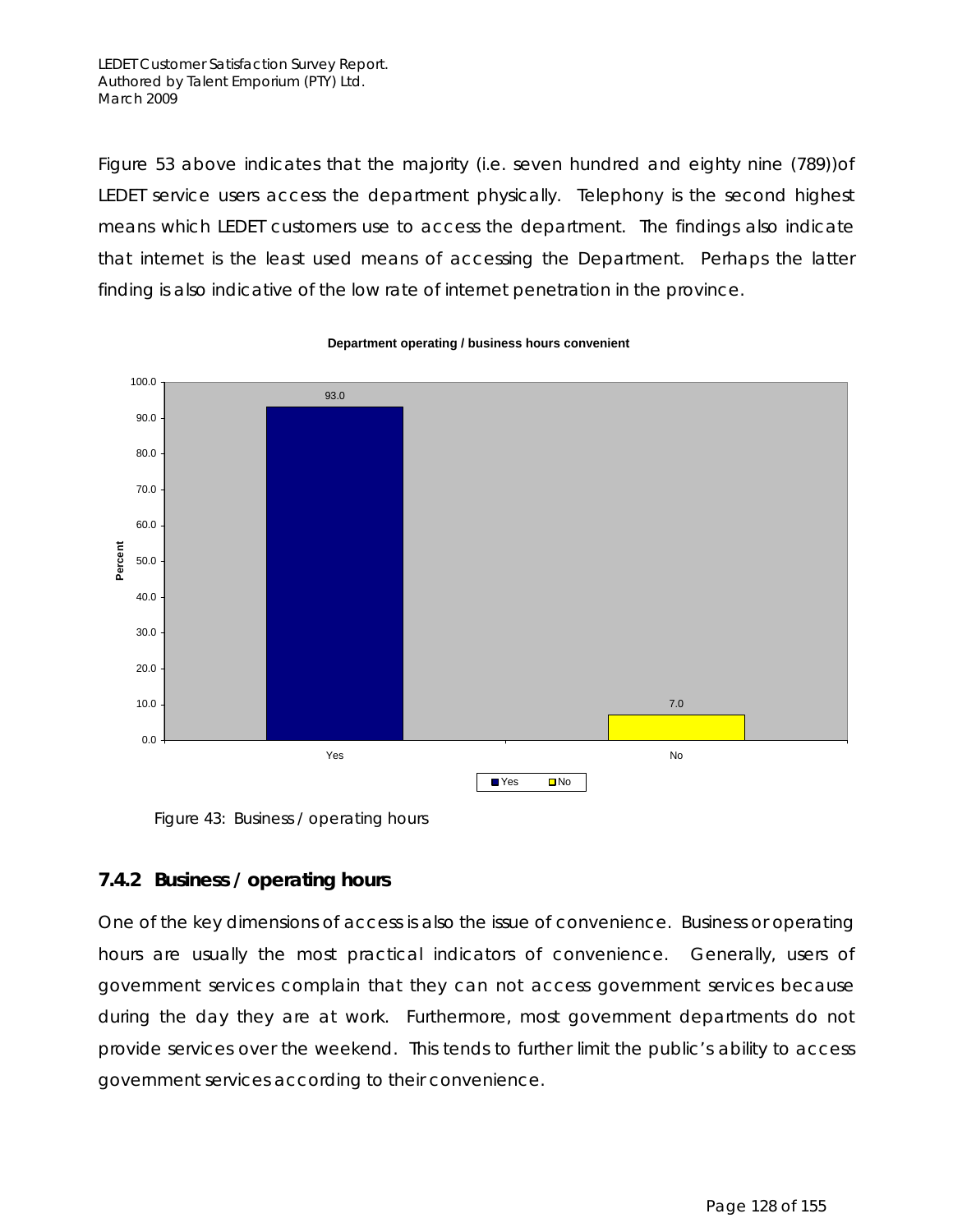#### LEDET Customer Satisfaction Survey Report. Authored by Talent Emporium (PTY) Ltd. March 2009

According to the respondents, the majority, nine hundred and fifty (950) , which represents ninety three percent (93%), agree that LEDET business hours are convenient.



#### **Services accessed the most at the department**

Figure 55: Services that are accessed most

#### **7.4.3 Services accessed**

The majority of the respondents, six hundred and twenty one (621) indicate that information on Small Micro and Medium Enterprises (SMMEs) is the most accessed service followed by, consumer protection, liquor license application respectively. On the other hand, hunting licenses is the least "used" service with only fifty one (51) respondents indicating that they have accessed this service.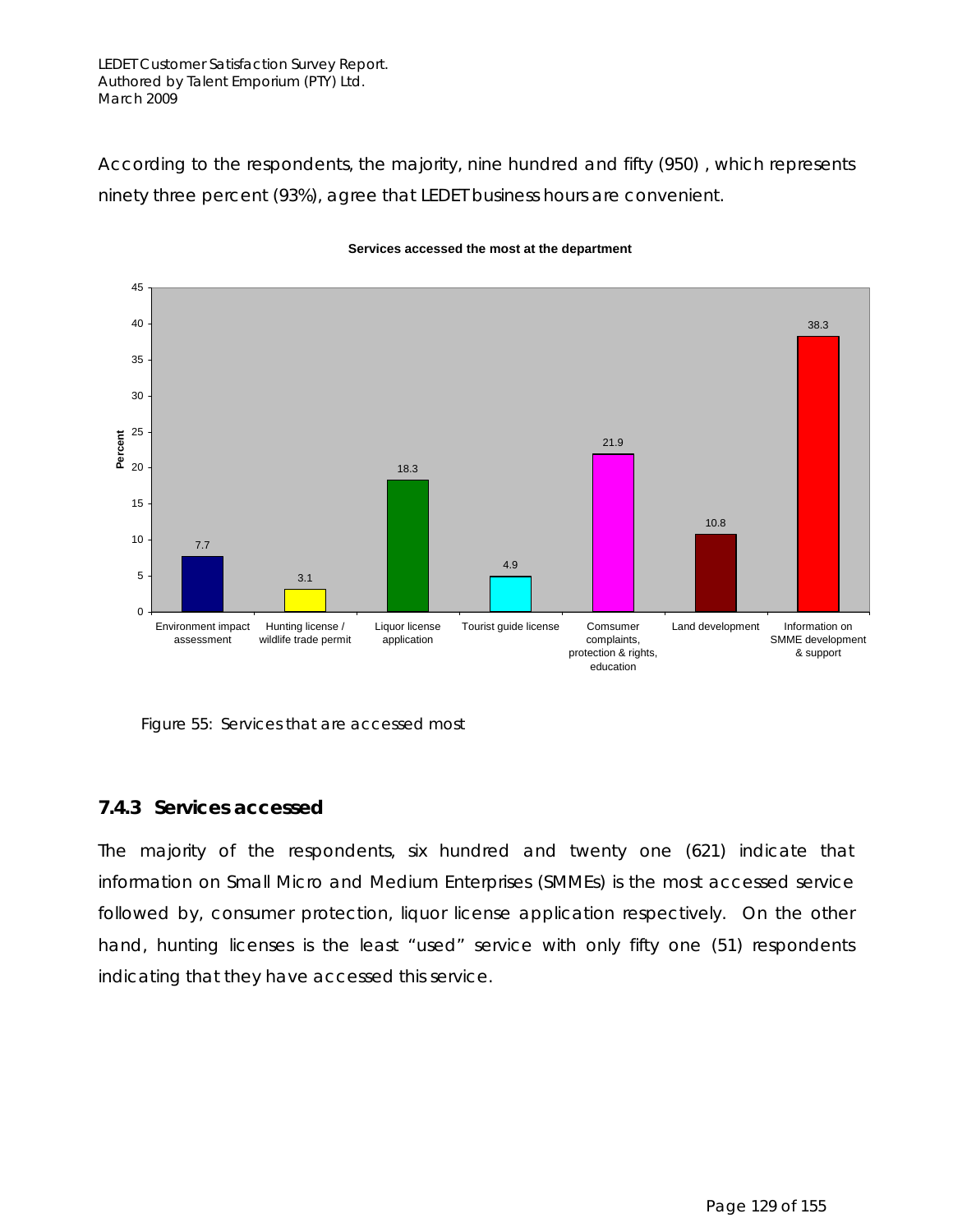Perhaps the reason why other services are less accessed is due to the fact most of the services offered by LEDET are specific, specialized services consumed by a niche market segment. In other words, the services offered by LEDET are generally not mass-based services used by the majority of or average consumers of government services.

### **7.4.4 Level of accessibility**



#### **How accessible was the department when accessing the listed service**

Figure 56: Level of accessibility of LEDET services

Six hundred and twenty five (625) - this represents sixty point seven percent (60.7%) respondents indicated that accessing LEDET services was easy, followed by two hundred and seven (207) who indicated that accessing the services was very easy. Ninety eight (98), which is nine and a half percent (9.5%), indicated that it was difficult to access the services.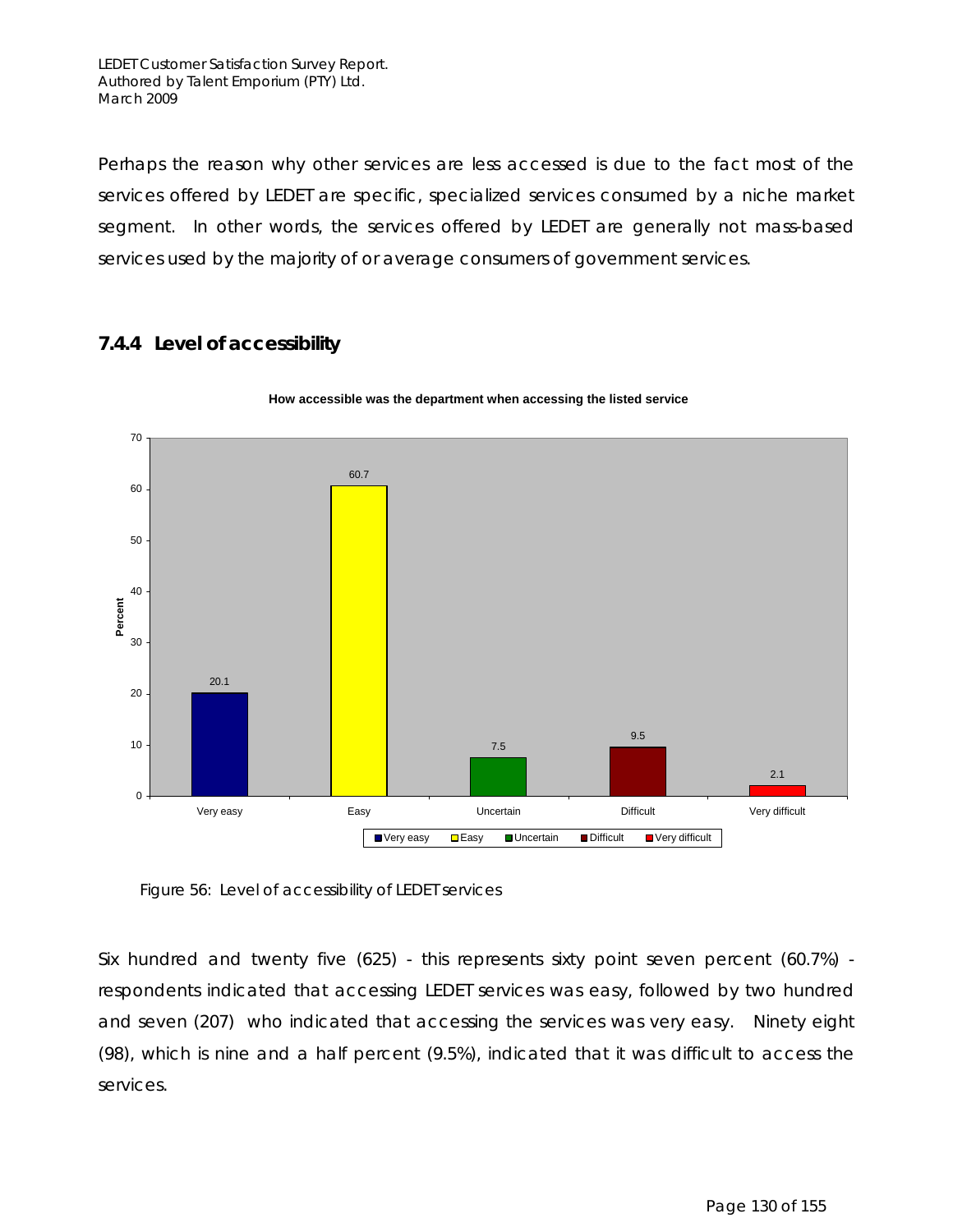## **7.5 Courtesy**

Courtesy, as one of the Batho Pele principles, requires of public servants to be polite and friendly when providing service to the public. Courtesy also means treating consumers with respect, dignity, empathy and compassion.

**In dealing with LEDET, you found staffs of LEDET courteous** 



### **7.5.1 General courtesy by staff**

The findings are very impressive as seven hundred and twenty (720) that is seventy point one percent (70.1%), agree that LEDET staff is courteous when serving consumers. Only sixteen (16) out of one thousand and twenty seven (1027) disagree that LEDET staff is courteous.

Figure 57: Courteous staff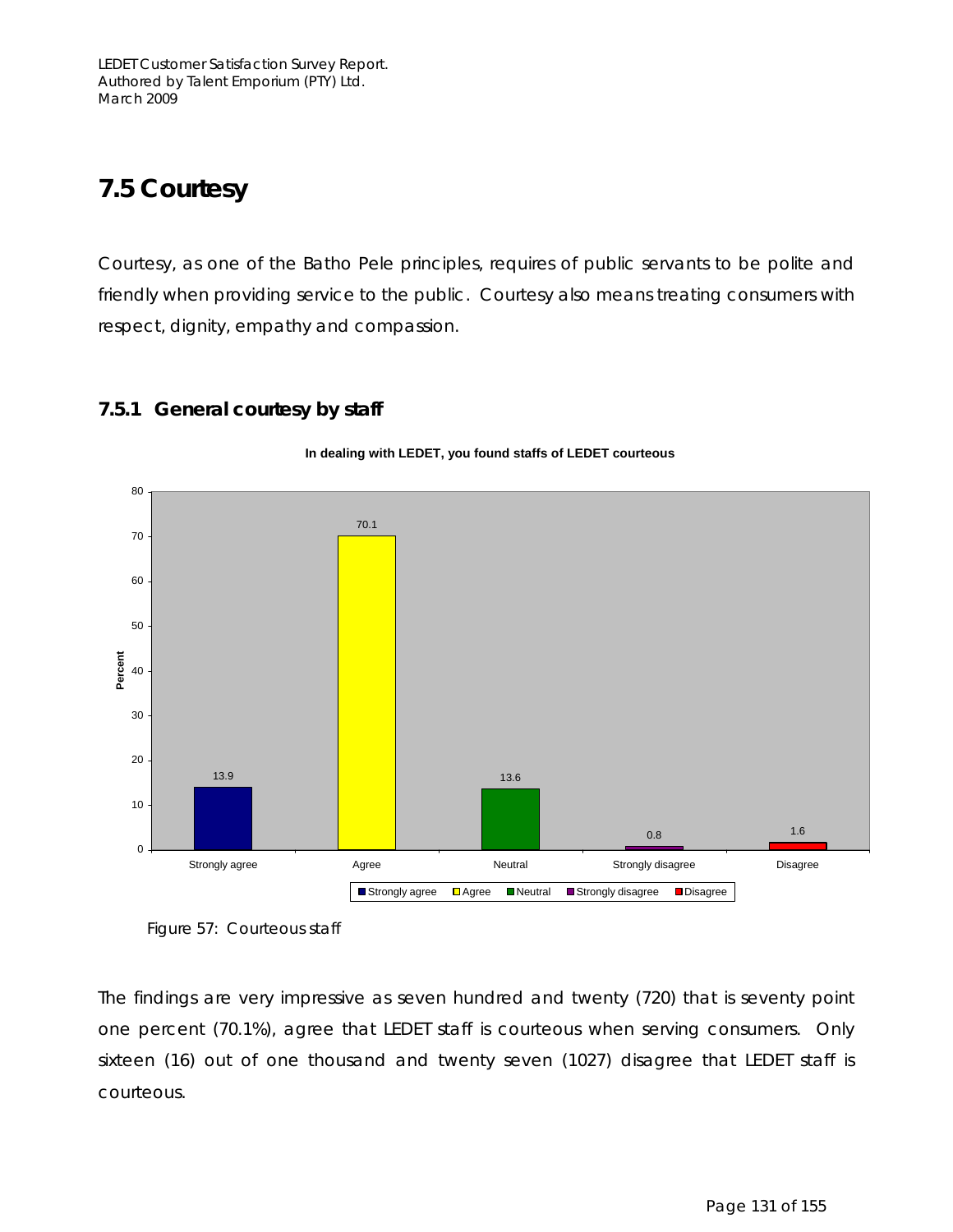### **7.5.2 Greeting consumers**

Greeting and smiling with consumers is one of the basic but key indicators of courteous staff. Greeting consumers can go a long way in making them feel acknowledged and therefore important and cared for.



#### **Do officials greet and introduce themselves**

Figure 58: Greeting customers

It is encouraging to note that an overwhelming number of the respondents, eight hundred and seventy six (876) indicated that they have been greeted when interacting with the LEDET staff. Only seventy one (71) representing seven and half percent (7.5%) indicated that LEDET staff does not greet them when providing services.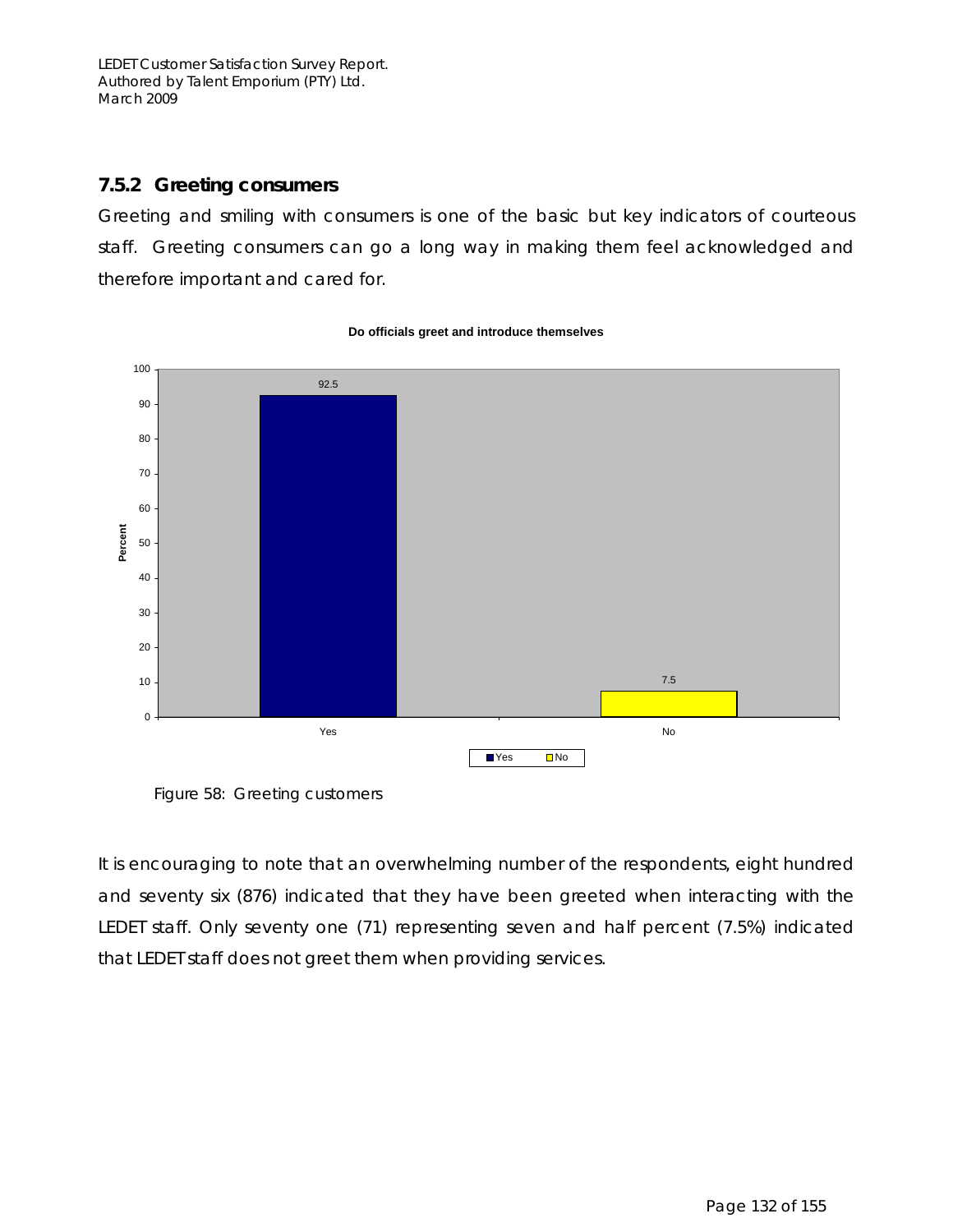## **7.5.3 Name tags**

It has become best practice for staff of customer-centric organizations to wear name tags. This practice is common among organizations such as banks and other organizations that interface with customers directly. The White Paper on Batho Pele and the Batho Pele Revitalisation strategy are also emphatic on the need for public servants to wear name tags.

The issue of name tags can fall under various Batho Pele principles. For instance, whilst it can be viewed an expression of politeness and thereby falling under Courtesy, it can also fall under transparency, openness, redress and accountability. By providing the public with their names on the names tags, the public servants are giving practical expression to transparency, openness and accountability. By providing one's name it also means one is being transparent and open, one is being accountable because if consumers know the name of the person that served them, they can hold them directly and individually accountable.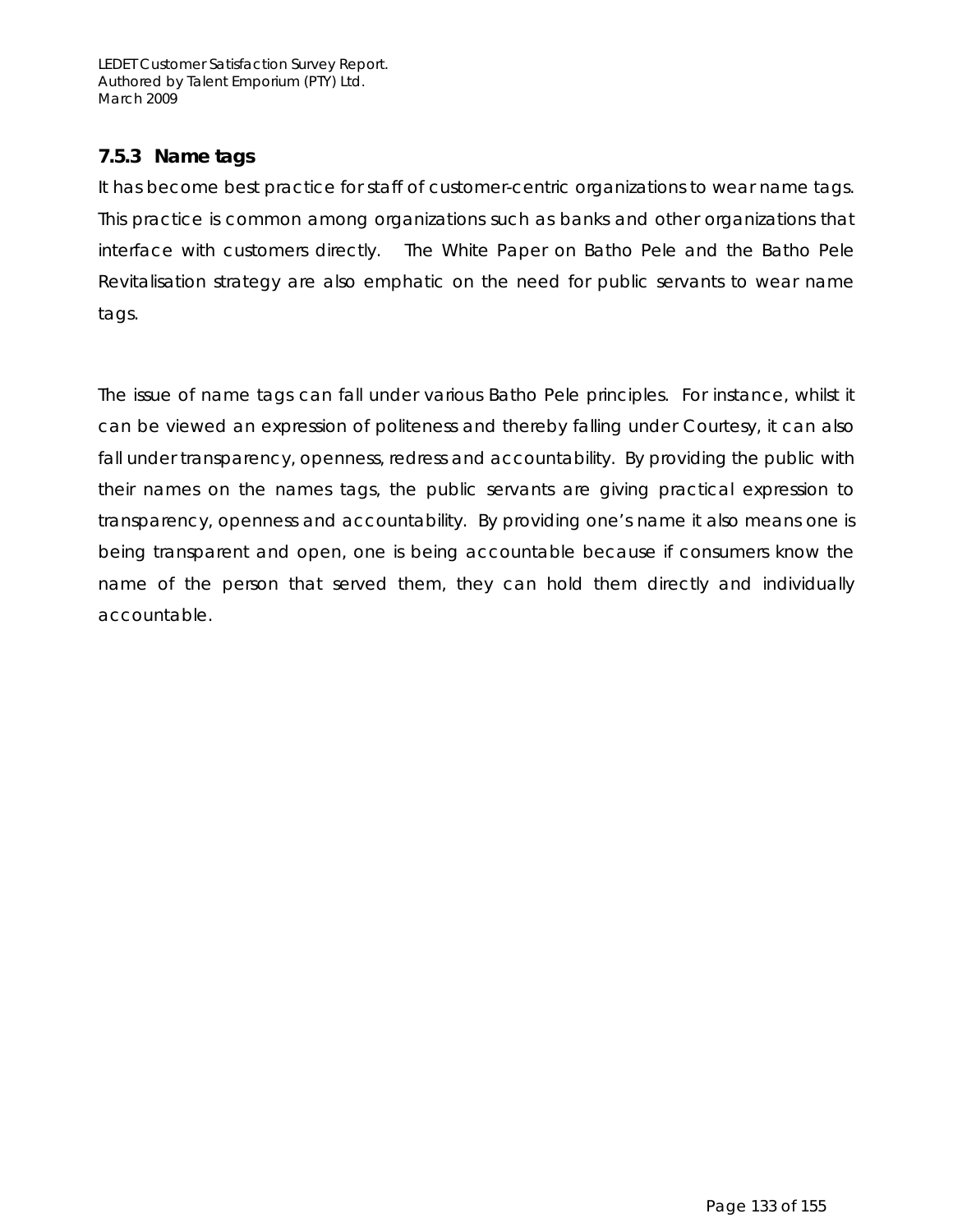



Figure 59: Name Tags

The findings indicate that a lot still needs to be done by LEDET to ensure that its staff complies with this important Batho Pele requirement – that all staff members should wear name tags. Six hundred and fifty six (656) out of nine hundred and twenty five (925) respondents, which is seventy point nine percent (70.9%), indicate that LEDET staff does not wear name tags.

## **7.6 Efficiency / Service Standards**

One of the most salient aspects of the Batho Pele White Paper is the issue of Service Standards. The key rationale of having service standards is that, its not good enough to just provide services to the consumers. It is also critically important to define and publicise the standards on which the service should be based and measured.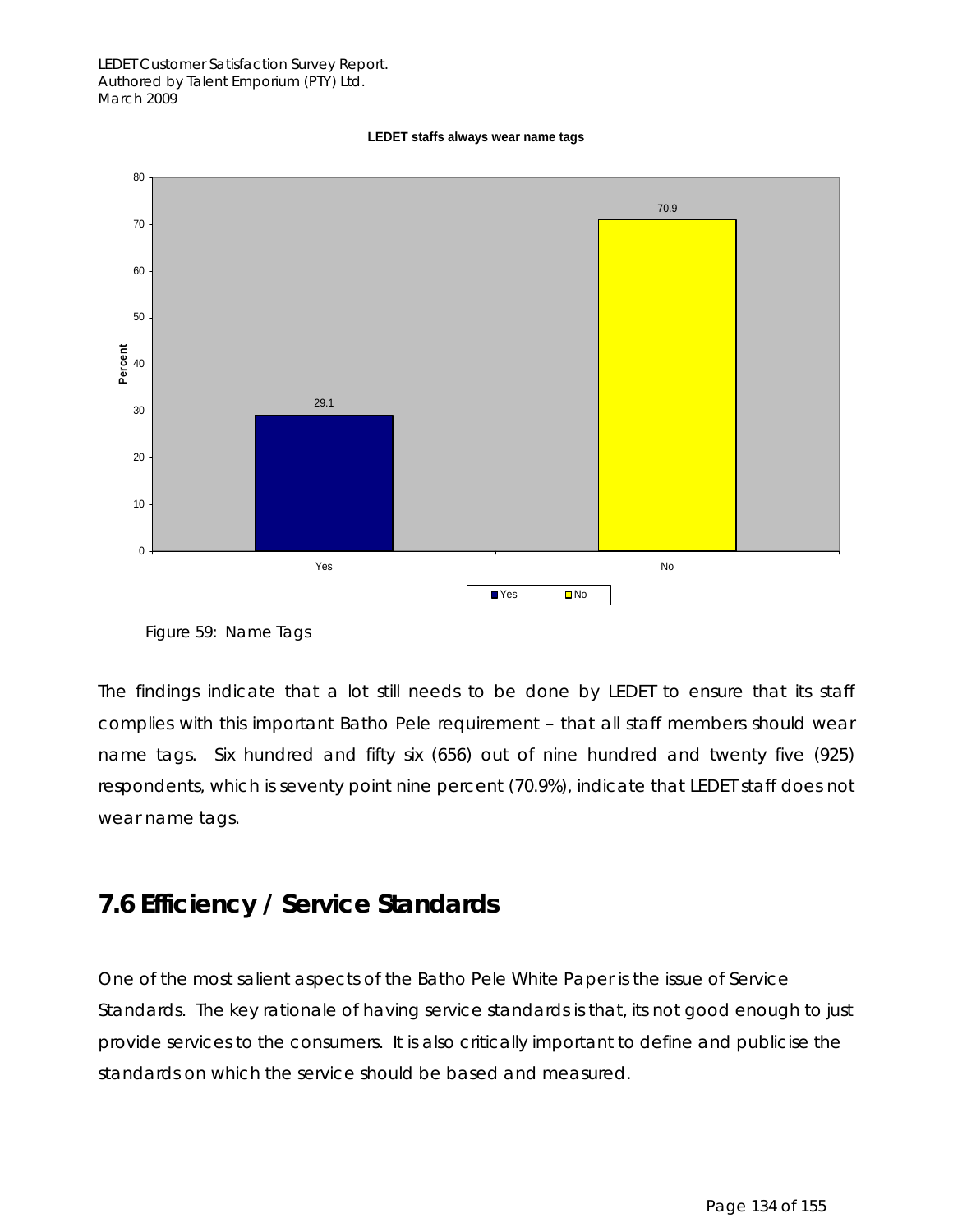By having measurable, objective and realistic standards, departments are also in a position to measure their performance against these standards and therefore identify gaps and most importantly, devise performance improvement interventions to improve the service standards.

Without communicating service standards to the consumers, the latter would not know if they are receiving quality services or not.



#### **Aware of the department's service standards**

Figure 60: Service standards

Unfortunately the findings with regard to consumers' awareness of LEDET's service standards are not encouraging. Six hundred and sixty six (666) out of one thousand and one hundred and fourteen (1114), which translates into fifty nine point eight percent (59.8%) respondents indicate that they are not aware of LEDET's service standards.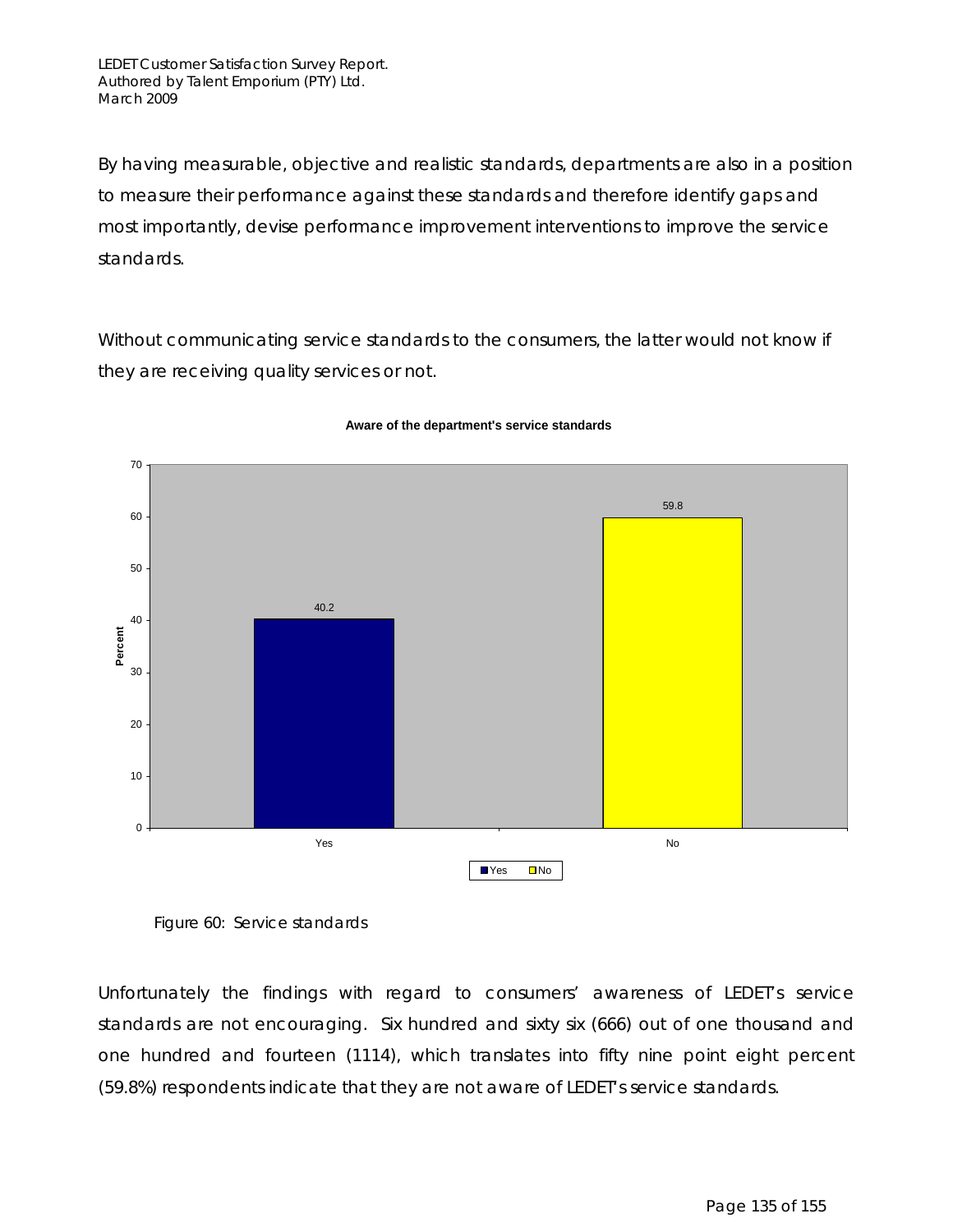Notwithstanding this finding, credit must be given to LEDET for publishing service standard booklets. It therefore suggests that more attention needs to be focused on distributing widely the booklet to more customers or ensuring that the booklet is easy to understand and reader-friendly and not too formal or academic.

## **7.7 Consultation**

Consultation is one of key Batho Pele principles. Through effective consultation of customers and potential customers, government gets an opportunity to get the consumers (and potential ones) 's direct input of their key concerns and also their aspirations and therefore what services they want, how they want these services to be provided, among other things.

Such information from the customers and general public directly is invaluable as it provides government with direct, practical and relevant information from the customers themselves. This information not only does it help government to resolve immediate service delivery challenges but also assists government to improve policy development and implementation – as the former and the latter would be more relevant and informed as a result of the consultation processes.

This in turn has far-reaching advantages. Some of the advantages include the fact that irrelevant , "white elephant " services, projects and other forms of duplication and wastage could be averted.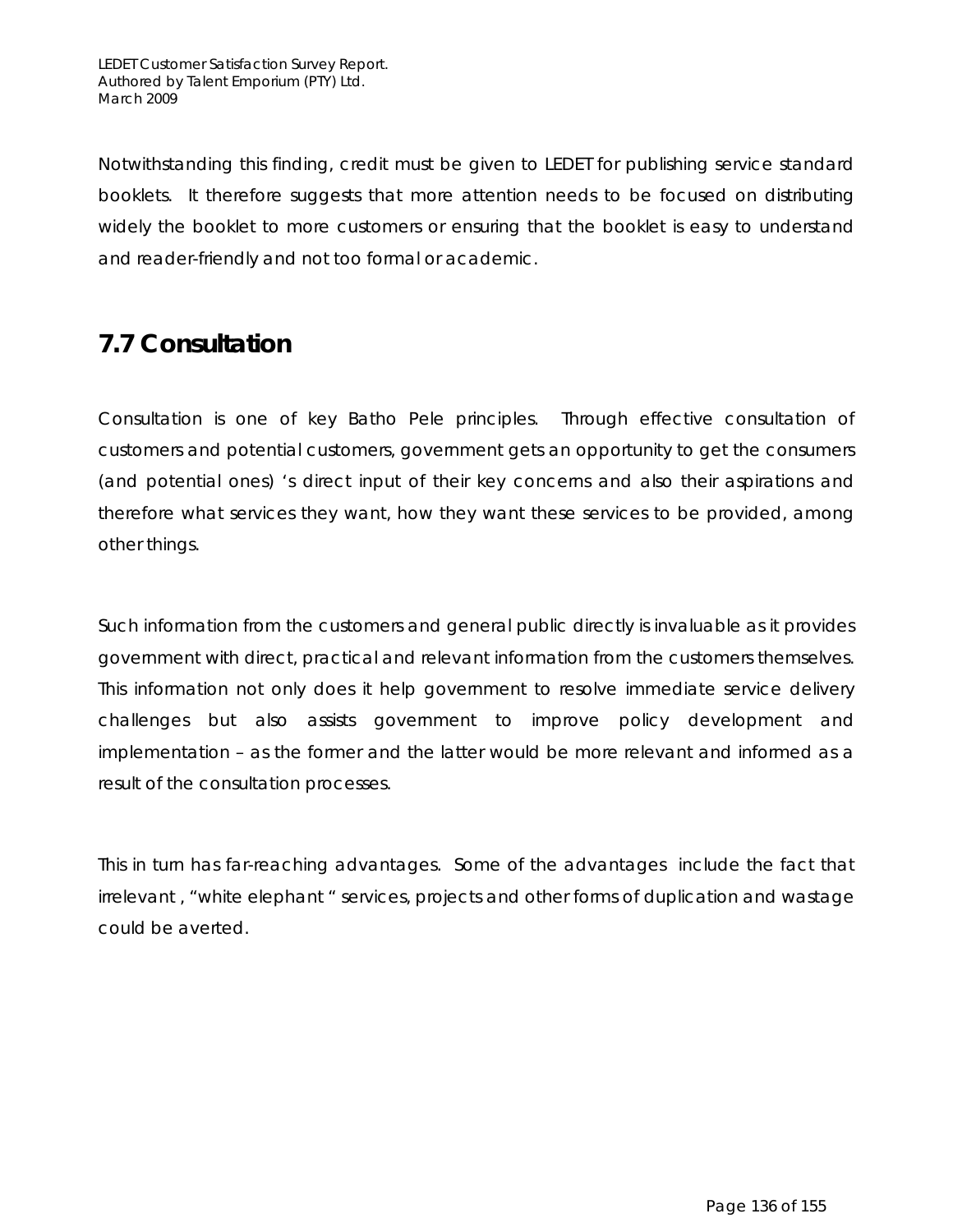

#### **Have you ever been part of the LEDET's customer / public consultation**

Figure 61: Consultation

According to figure 61, sixty two and half percent (62.5%) of the respondents indicate that they have experience some form of consultation by LEDET. Thirty seven and half percent (37%) indicate that they have never experienced any consultation by LEDET.

## **7.8. Openess and Transparency**

One the hallmarks of progressive and democratic societies, is the extent to which government is transparent and open to its citizens. Openess and transparency are also interlinked with other Batho Pele principles such as accountability. Without transparency, it would be difficult for consumers to hold the public service accountable. Consumers need to have the right to request information pertaining to services they are entitled to. For instance, consumers have the right to know and understand how each government department functions, how for instance fees for certain services are determined.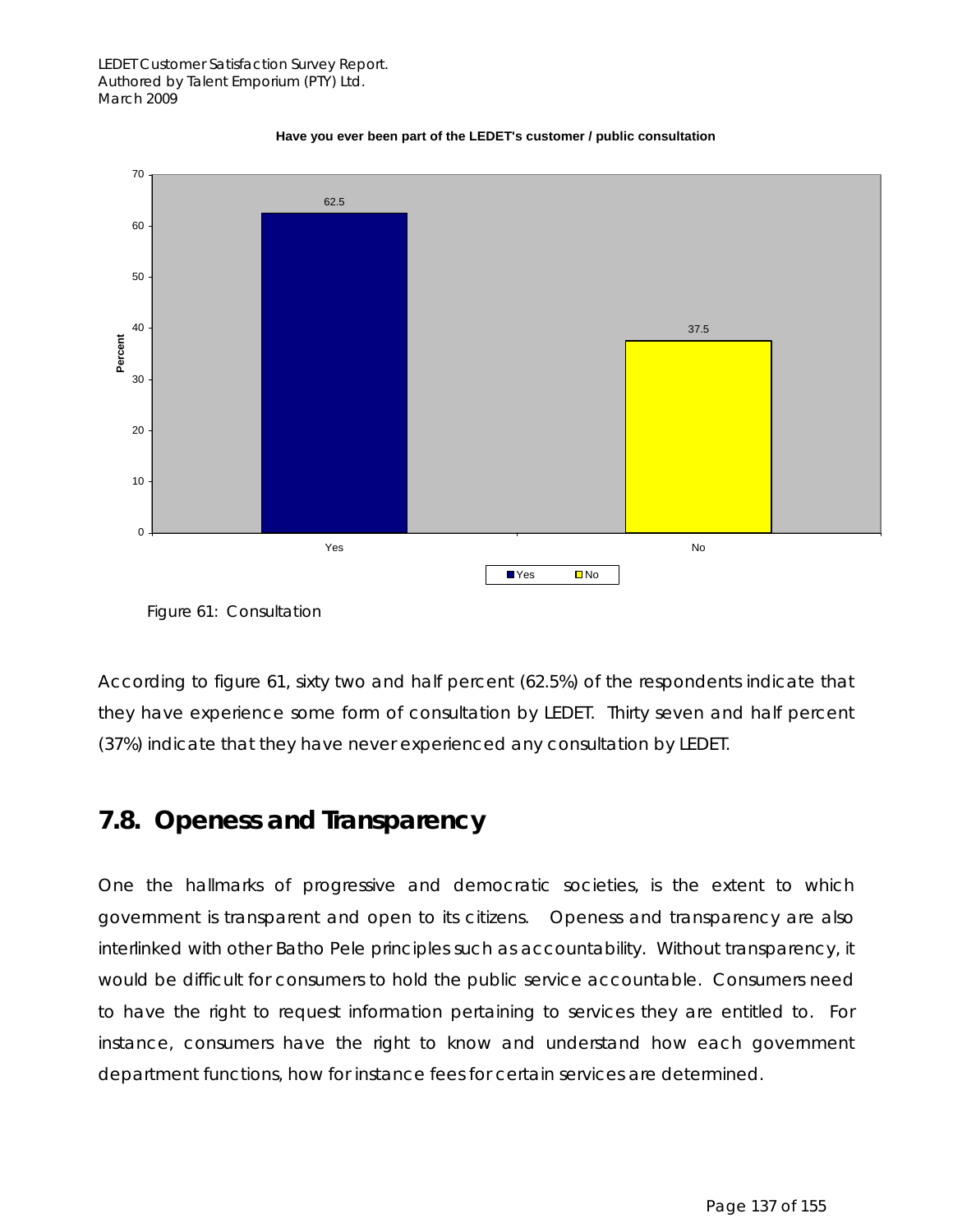

#### **Do you think the department is open & transparent**



It is encouraging to note that the vast majority of the respondents, eighty five point seven percent (85.7%) regard LEDET as being open and transparent, whilst only fourteen point three percent (14.3%) do not think so.

## **7.9 Redress / Complaints / Value for Money**

Redress is a cornerstone principle of Batho Pele. Redress is also linked to accountability in the sense that an organization has to have an ethos of accountability for it to take customers' complaints seriously by redressing them.

It is inevitable that every organization will have its own fair share of complaints from its customers, however what sets organizations apart from each other is how they address customer complaints. The Batho Pele White Paper is emphatic on the need to not just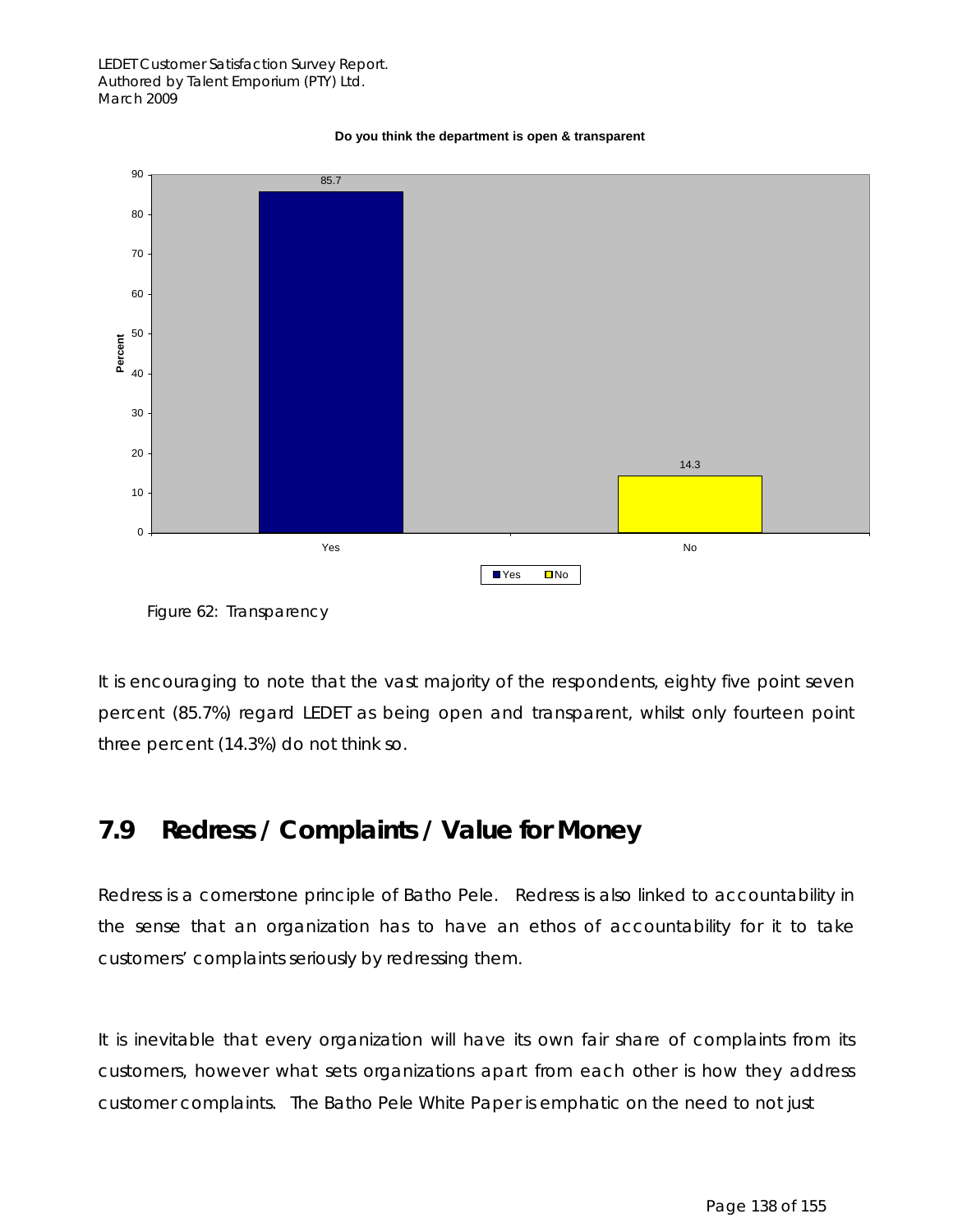LEDET Customer Satisfaction Survey Report. Authored by Talent Emporium (PTY) Ltd. March 2009

redress customer complaints but it is also equally important to ensure that redress is carried out in a fair, confidential and speedy manner as well.



#### **Problems experienced in the department**

Figure 63: Problems experienced when accessing LEDET services

Figure 63 above indicates that customers do indeed experience various problems when accessing services at LEDET. These service challenges include very slow response or turn around times, lack of or poor state of facilities such as parking etc; inaccessibility of LEDET's service points (this could also imply LEDET's lack of consistent presence at Thusong Centres).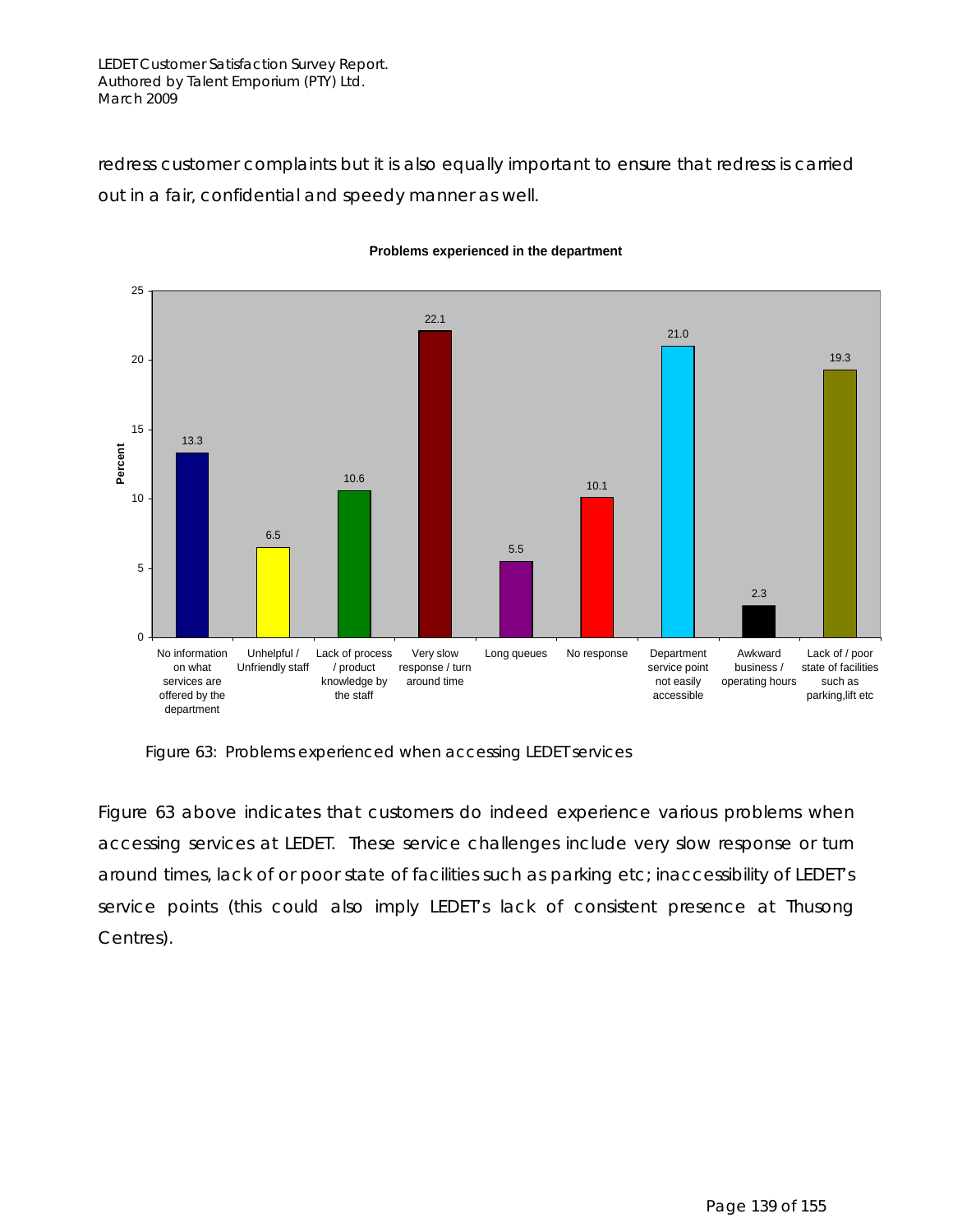**Did you lodge compliant**



Figure 64: Lodging complaints

### **7.9.1 Lodging of complaints**

Out of a total of eight hundred and twenty one (821) respondents, the majority, four hundred and twenty one (421) (this represents fifty one point three (51.3%)) indicated that they did not lodge a complaint when experiencing poor service at LEDET. On the other hand, four hundred (400) indicated that they have lodged a complaint.

## **7.9.2 Method of lodging a complaint**

It was important to also ascertain the method (s) preferred by customers to lodge their complaints. Ascertaining the method is important for LEDET as the information could assist in leveraging and optimizing complaints and redress mechanism and thereby making the process of complaints lodging convenient for the customers.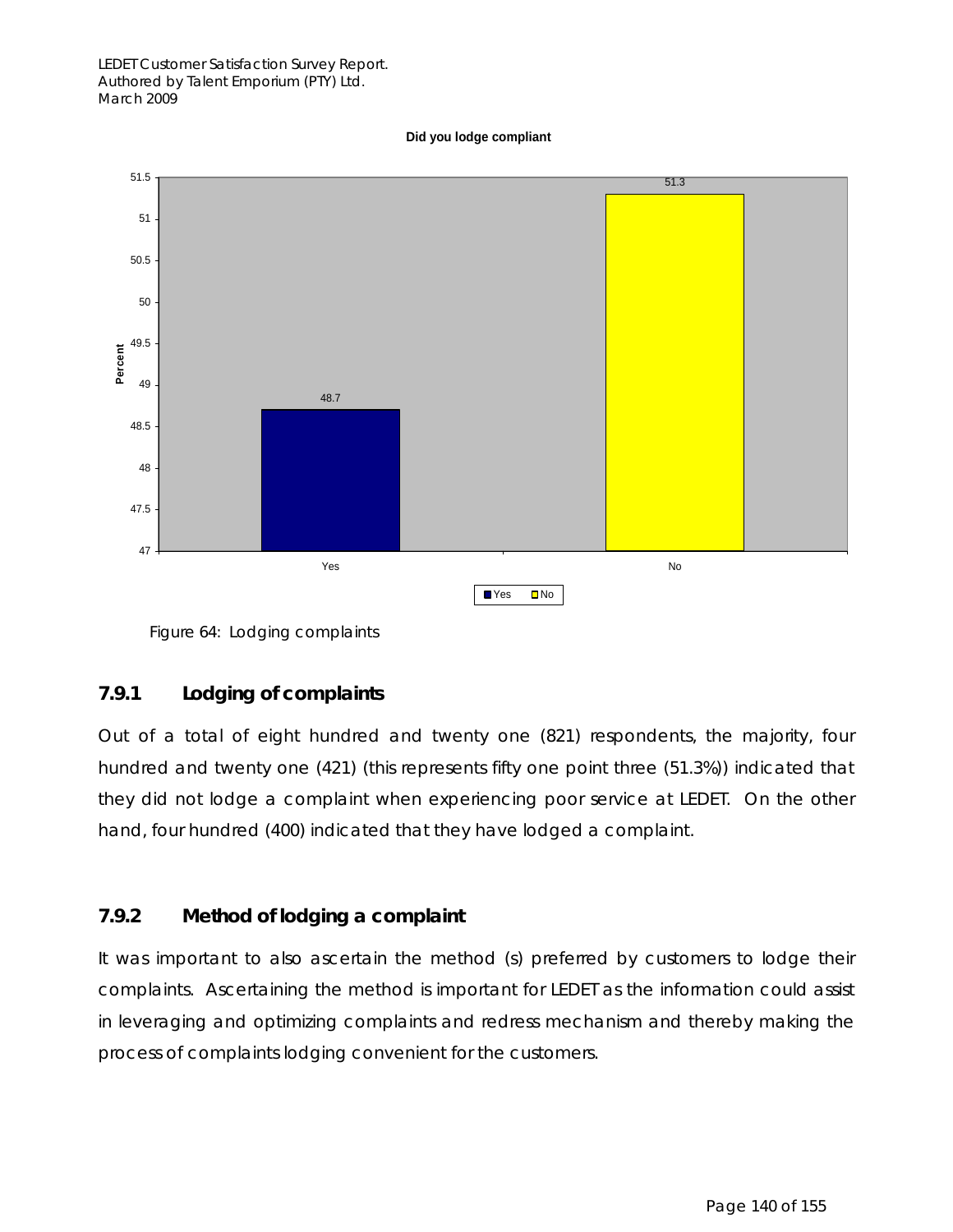#### **How did you logde a complaint**



Figure 65: Method of lodging complaints

It is clear from figure 65 that the majority, which is two hundred and ninety (290), just complained verbally to the Department, whilst only one hundred and seventeen registered their complaints in writing.

Based on the findings as depicted in figure 65, LEDET needs to create more awareness to its customer on various mechanisms of complaints lodging and redress. The reason for just complaining verbally could be that the customers are not aware on the various mechanisms in place for lodging complaints. The limitation with just lodging complaints verbally is that it becomes difficult to monitor if indeed the complaints have been addressed and if so whether successfully or not.

It is also difficult to hold officials accountable and responsible if there is no documented complaint against them or the department in general.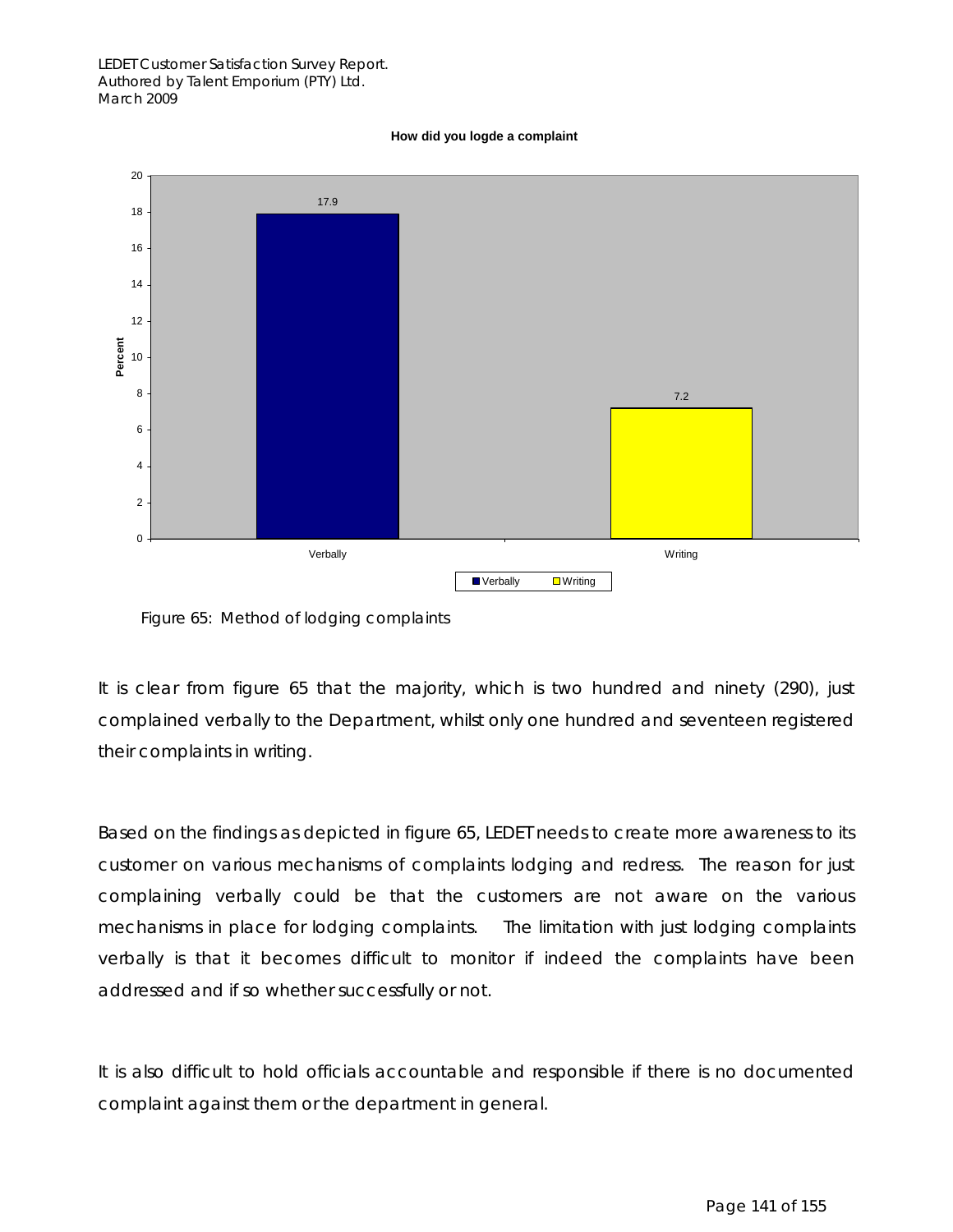Furthermore, documented complaints also makes easier to hold the officials attending to the complaint accountable.

### **7.9.3 Effectiveness of addressing complaints**



**Was complaint addressed satisfactorily**

Figure 66: Addressing complaints satisfactorily

Figure 66 above indicates that for the majority of the respondents, their complaints were addressed satisfactorily. Out of three hundred and seventy four (374) customers who responded to this question, two hundred and twenty nine (229), which is sixty one point two percent (61.2%) indicated that their complaints were addressed satisfactorily. However, one hundred and forty five (145), which represents thirty eight point eight percent (38.8%), indicate that their complaints were not satisfactorily addressed.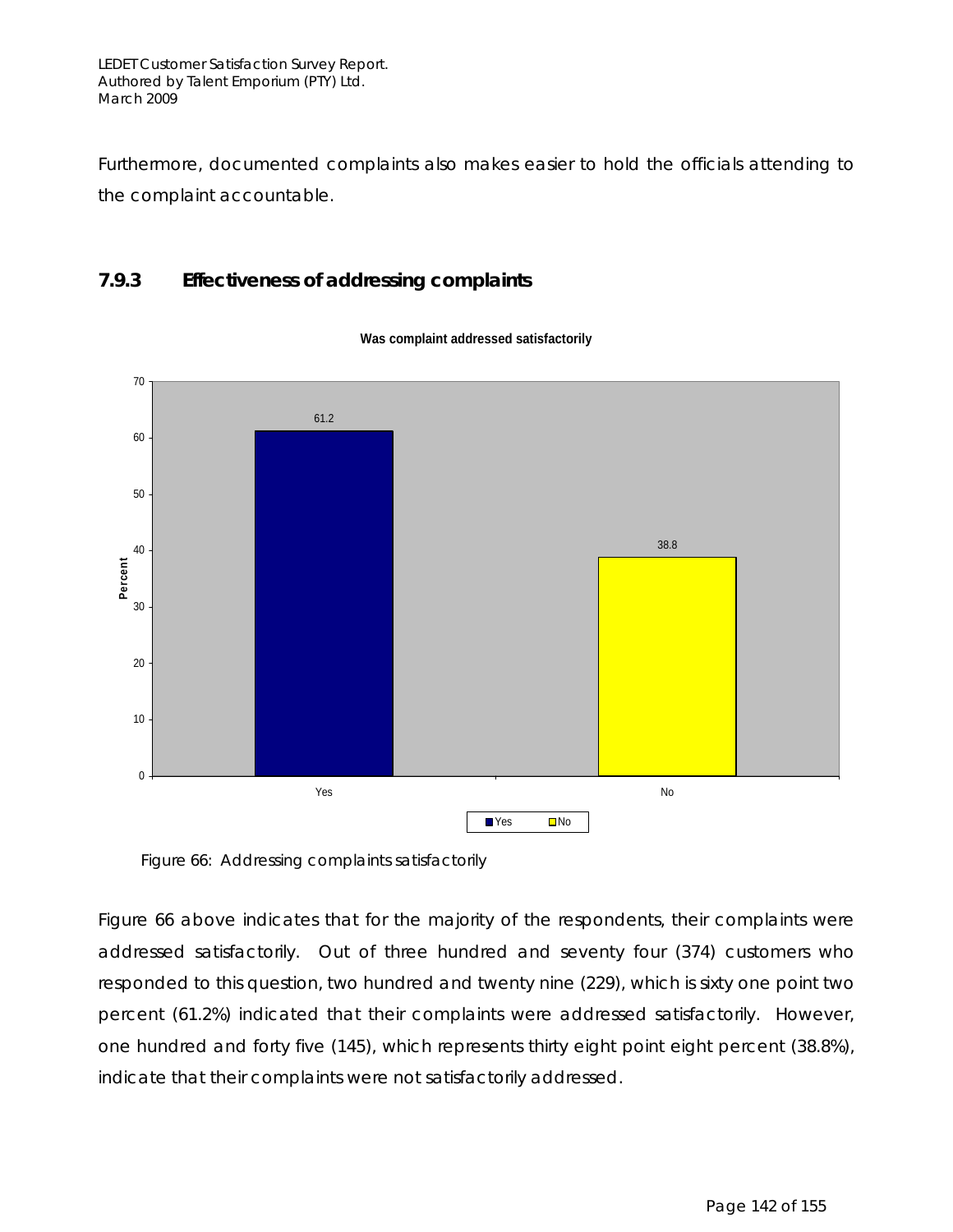## **7.10 alue for Money**

It could therefore also be assumed that, because the majority of the respondents are happy with the LEDET's services in general, LEDET customers generally think that they are getting value for money.

Chapter Seven has provided the findings of the external CSS. Generally, most the findings are positive for LEDET. However, there are also gaps that ought to be addressed in order to ensure that LEDET provides even better quality services than it currently does – according to the survey. Detailed suggestions, in a form of recommended (in Chapter Nine) are provided on how to address the key challenges identified as result of the external CSS findings.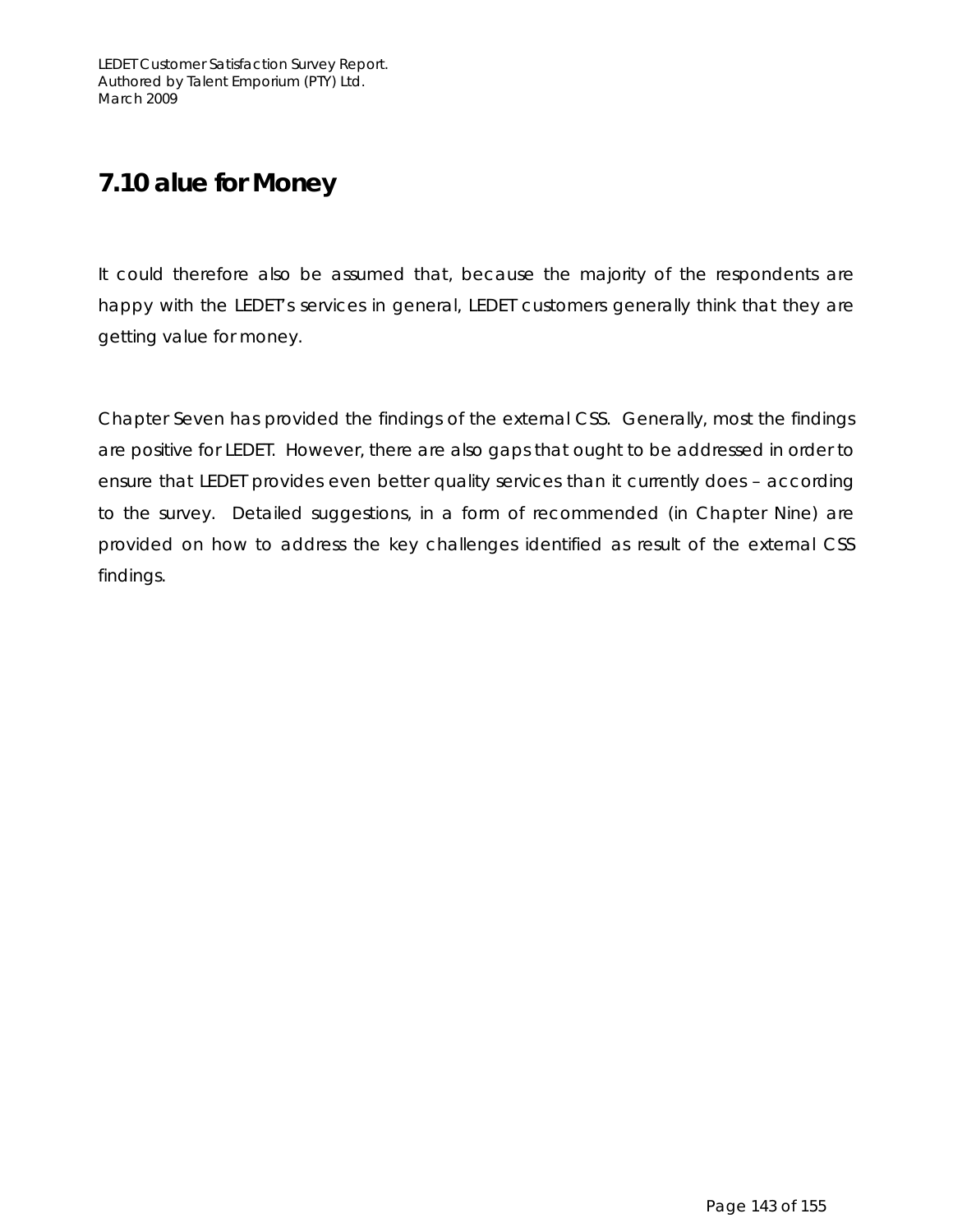# **PART D: RECOMMENDATIONS**

Part D of this report focuses on the both the internal and external CSS recommendations. Chapter Eight focuses exclusively on the internal CSS recommendations, whilst Chapter Nine focuses on the external CSS recommendations.

## **CHAPTER 8: INTERNAL SURVEY RECOMMENDATIONS**

As already noted under Part A, Chapter One of the Executive Summary, the internal recommendations are divided into two broad categories, namely, "quick-wins" and medium to long-term.

Quick-win recommendations are those recommendations that can be implemented by LEDET within a relatively short period of time without also incurring significant financial costs. This should not suggest that quick-wins are less important recommendations. In fact, quick wins are psychologically and symbolically important as they serve to demonstrate to the customers and staff in general, that the issues raised in the survey are taken seriously and are therefore also being addressed. Therefore addressing quick-wins generally tends to inspire and galvanise staff and customers alike.

## **8.1 Quick-wins**

81.1. Each directorate should develop, publish and popularize its own Service Standards Charter for its internal customers. This will send a very unambiguous and powerful message to the internal customers that they are being taken seriously as internal customers.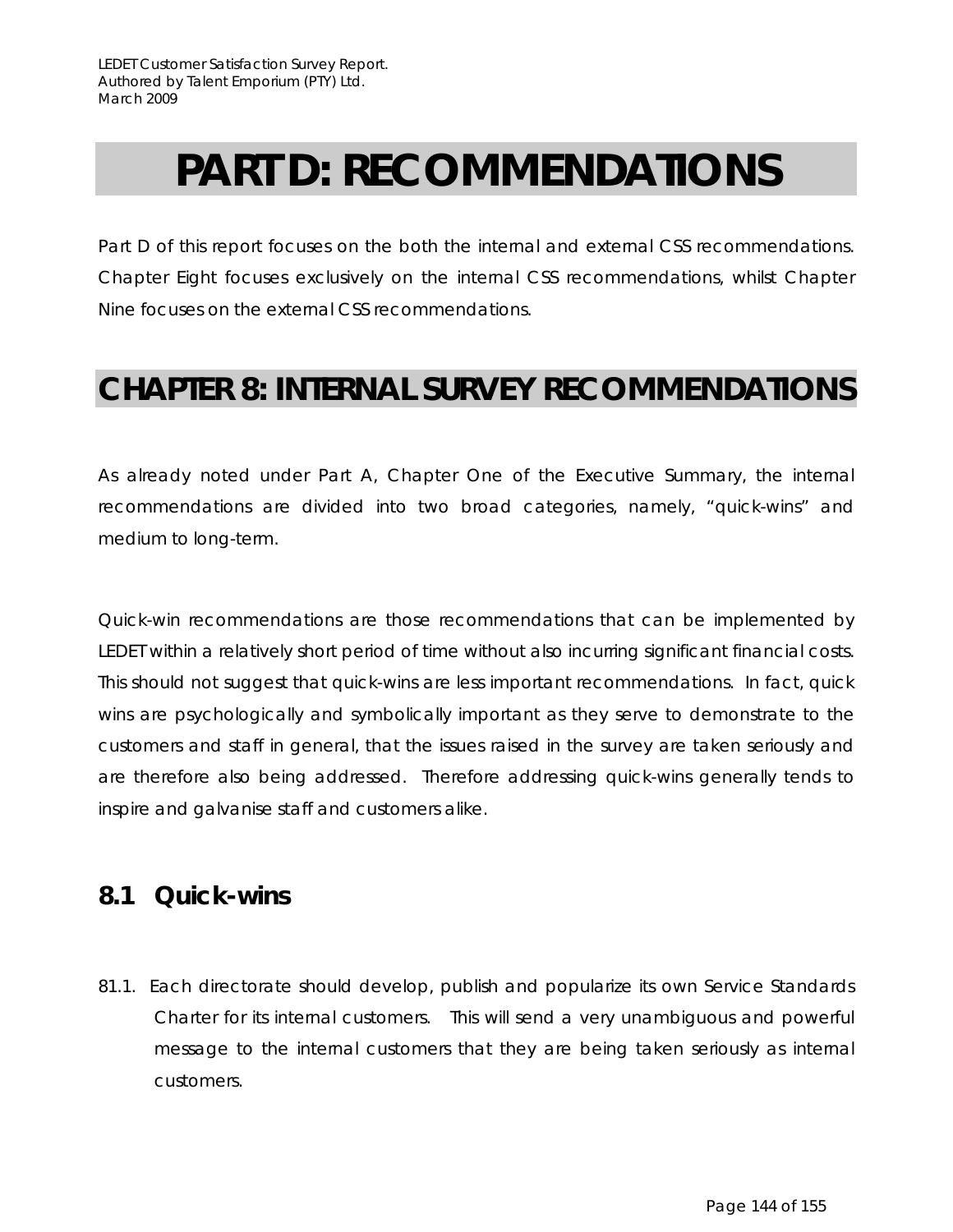Publishing service standards would also put positive pressure on each Directorate by ensuring that standards and promises are indeed met and maintained. Furthermore, by publishing service standards, Directorates would be engendering a culture of openness and accountability – which are critical elements of not just Batho Pele but good governance in general

- 8.1.2 Heads of Directorates should be held accountable for ensuring that their Directorates meet and maintain the service standards as published in their service charters. This should be enforced through performance agreements
- 8.1.3 As part of embracing the practice of continuous performance improvement (CPI) technique, LEDET should explore the possibility of each Directorate conducting regular "mini" customer surveys. This can be done by using simple , one-pager self administered questionnaires monthly or quarterly as part of gauging internal customers's satisfaction levels
- 8.1.4 As part of complementing monthly or quarterly "mini" customer satisfaction surveys, each Directorate should have its own suggestion box. For instance, IT , finance, HR, Employee Wellness should have their own suggestion boxes
- 8.1.5 Each Directorate should publish or communicate with staff or internal customers quarterly how it plans to address issues raised through the mini survey or the suggestion boxes
- 8.1.6 Physical working conditions particularly of LEDET staff based at Nature Reserves and District Offices should receive urgent and decisive intervention. Basic infrastructure such as telephones, faxes, photocopying machines should always be in working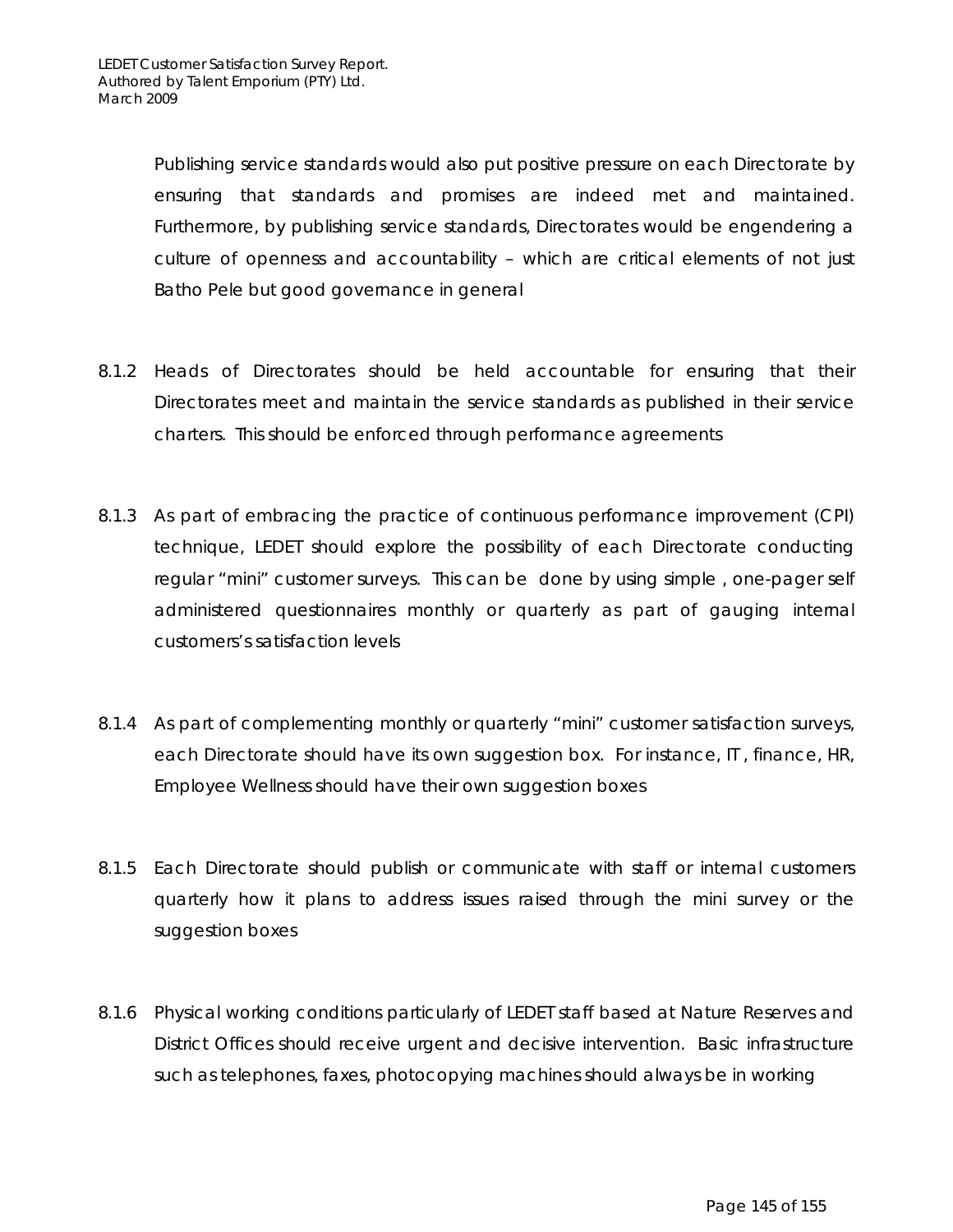conditions. Not resolving such challenges leads to low staff morale and therefore low performance and service standards

8.1.7 Leadership / Management – this in fact, refers to the entire SMS cadreship, should be seen to be leading by example in practicing the spirit Batho Pele.

### **8.2 Medium to Long Term**

Medium to long term recommendations are recommendations that would normally take over at least over six months to implement and could also have significant financial implications.

8.2.1 Some of the findings revealed by the internal CSS are just symptoms of deep seated and underlying organizational climate related challenges. Therefore, LEDET needs to acknowledge that in order to find sustainable and long-lasting solutions to findings, the "root" causes should be addressed through appropriate organizational design and change management interventions. During the execution of the CSS, the research team could sense that there are serious organizational climate issues facing LEDET. The responses to some of the questions in the questionnaire are also testimony to the research team's anecdotal evidence.

It is therefore recommended that LEDET should as a matter of priority conduct a climate survey in order to conduct a systematic and structured diagnosis of the underlying challenges facing the Department.

8.2.2 A comprehensive change management intervention addressing the key issues emerging from the climate survey, should also be implemented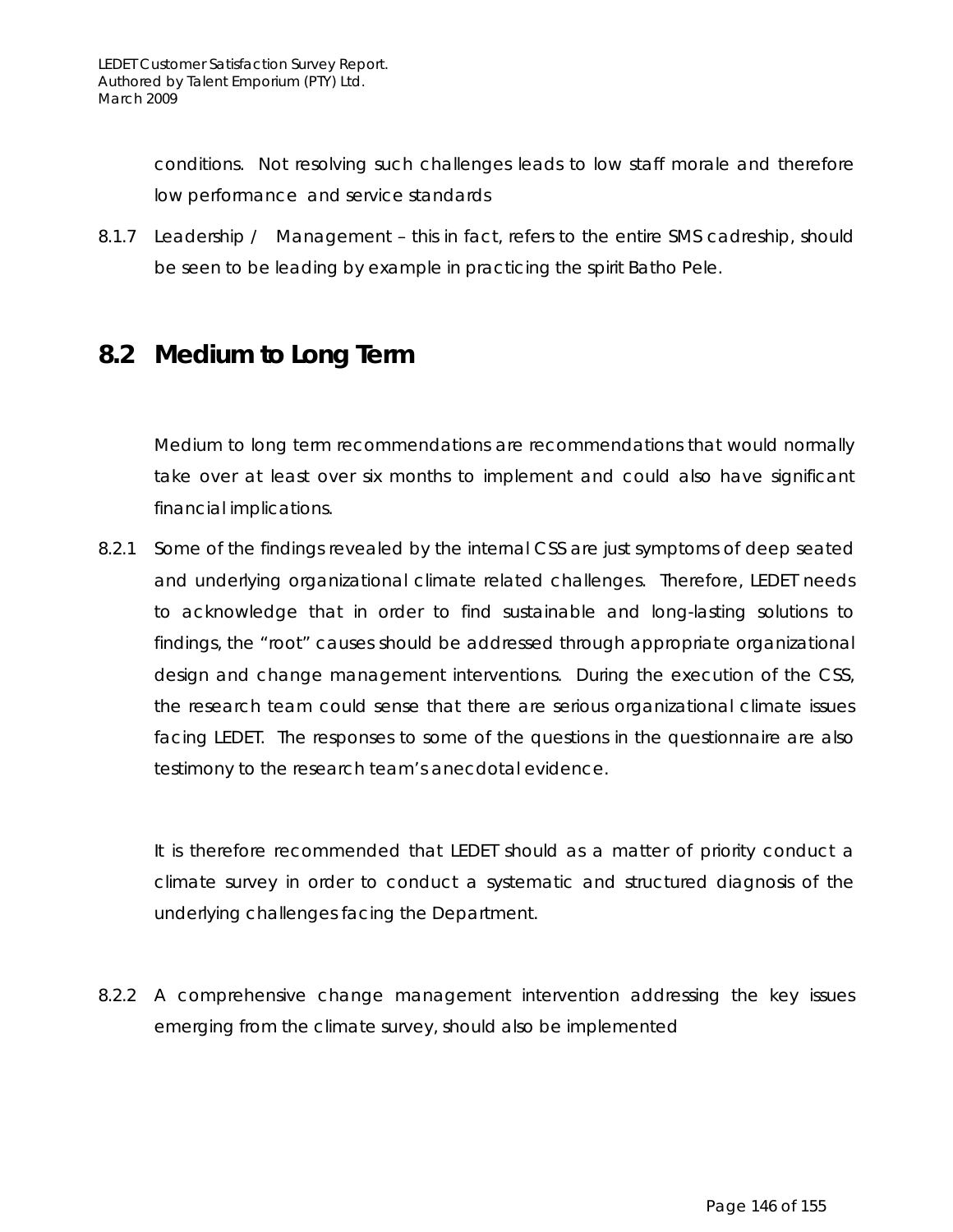8.2.3 All staff should attend a course on Batho Pele or customer service, especially those staff members who interface with the clients directly. This will go a long way in engendering a customer centric culture and the spirit of Batho Pele in general. Currently some staff members think that Batho Pele is the responsibility of only some staff members, whilst some think that they have, "nothing to do with Batho Pele". Batho Pele should be integral to every LEDET staff members' way of working.

In Chapter Eight, an attempt has been made to provide a comprehensive outline of the key recommendations, based on the internal CSS, which if implemented, would go a long way in addressing the challenges that emerged from the CSS findings.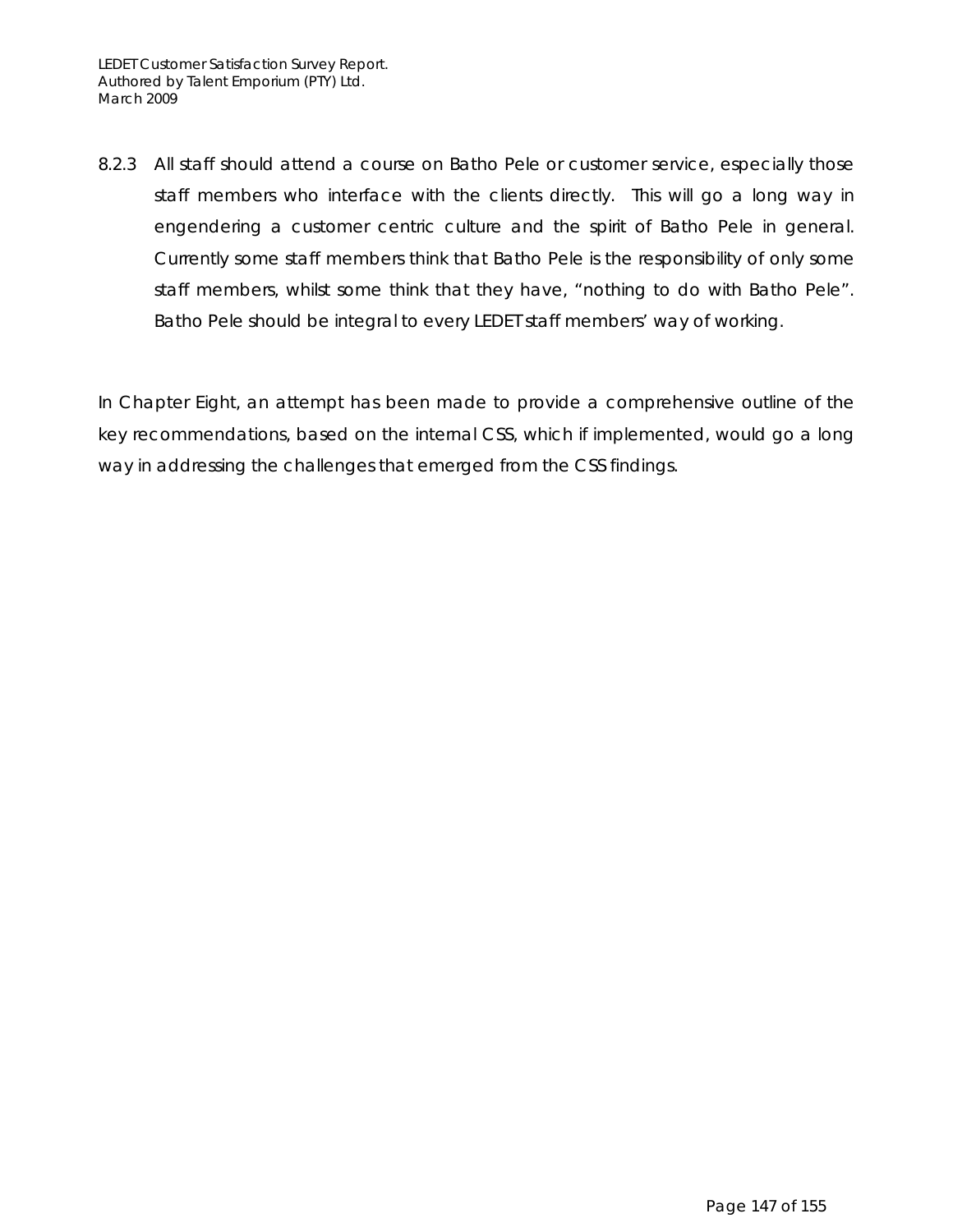## **CHAPTER 9: EXTERNAL SURVEY RECOMMENDATIONS**

The recommendations of the external CSS are divided into quick-wins and medium to long term. The meaning of , "quick wins" and medium to long term recommendations has already been explained under the Executive Summary and Chapter Eight.

### **9.1. Quick Wins or Low Hanging Fruit**

- 9.1.1 All LEDET staff should wear name tags as part of enhancing accountability to the public and complying with the Batho Pele White Paper and the Batho Pele Revitalisation Strategy
- 9.1.2 LEDET should have a structured and formal approach of ensuring that there are LEDET officials deployed at Thusong Centres at all times during business hour
- 9.1.3 Whilst LEDET has commendably developed and published a booklet on Service Standards, it needs to simplify them so that they can be easily understood by the public at large
- 9.1.4 Service Standards must be displayed at each LEDET's offices, Thusong Centres, and the website. At the LEDET offices, the Service Standards Charter should be displayed ideally at entrances or reception areas where the charter will be visible to the public at large.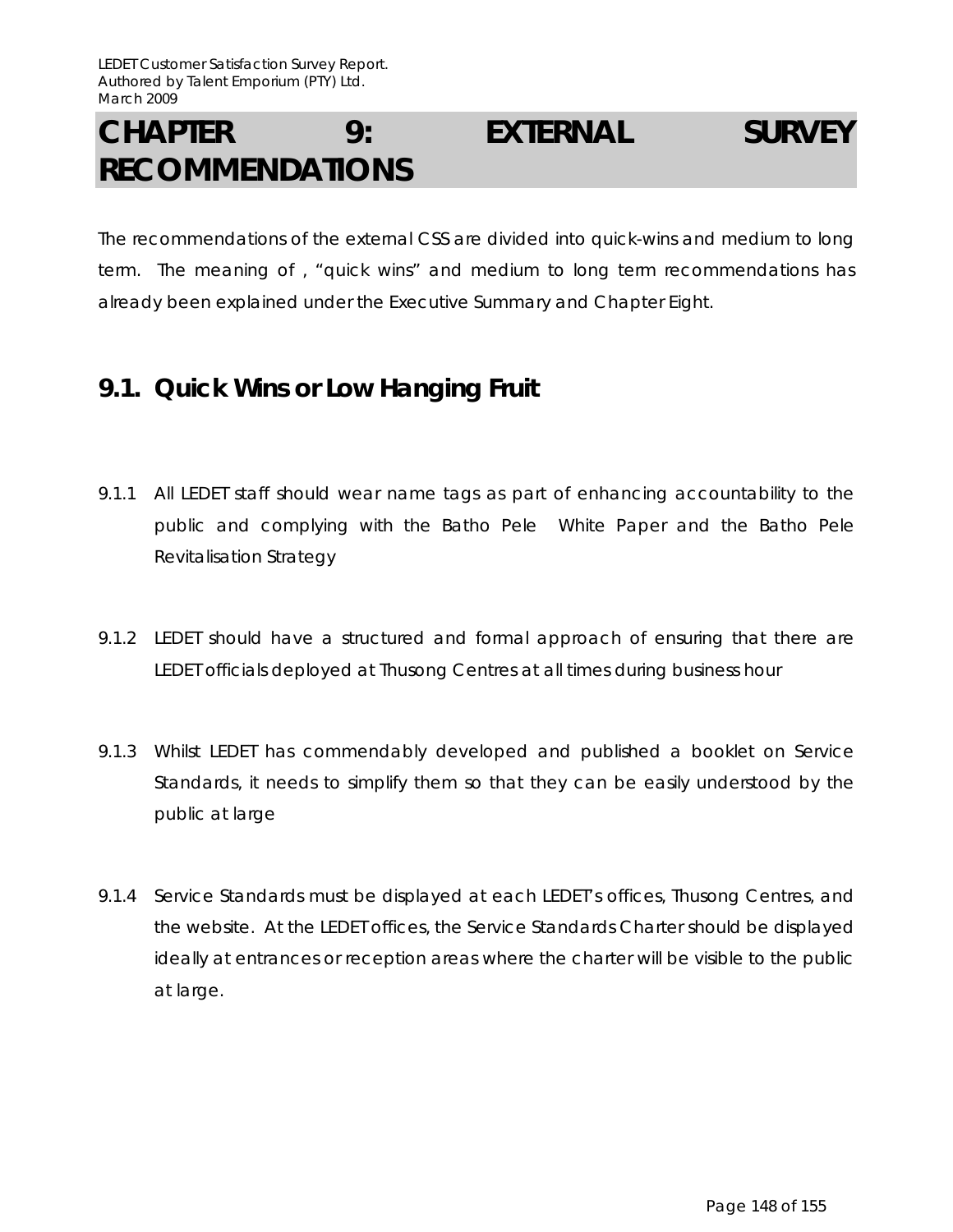### **9.2 Medium to Long Term**

- 9.2.1 LEDET should conduct an organizational climate survey as part of diagnosing the underlying factors leading to low morale among other challenges identified during the survey
- 9.2.2 A change management intervention should also be implemented based on the outcome of the organizational climate survey
- 9.2.3 LEDET should improve the efficiency of its customer databases such as those for liquor license application, hunting permit application, by regularly updating them
- 9.2.4 LEDET needs to implement a formal and structured complaints monitoring system in order to ensure that customer's complaints are addressed effectively and timeously. This is normal practice in organizations that are service centric. Each Directorate head should take responsibility for ensuring that customer complaints for his or her Directorate are addressed on time and effectively
- 9.2.5 LEDET should identify critical customer or service intensive processes such as liquor license application and make these processes shorter and quicker through interventions such as Business Process Reengineering (BPR) LEDET should strengthen its marketing efforts regarding its existence, mandate and service offerings
- 9.2.6 Furthermore, LEDET should encourage the automation of key processes/services such as liquor license and hunting permit applications this will improve turn around time and general efficiencies of managing the processes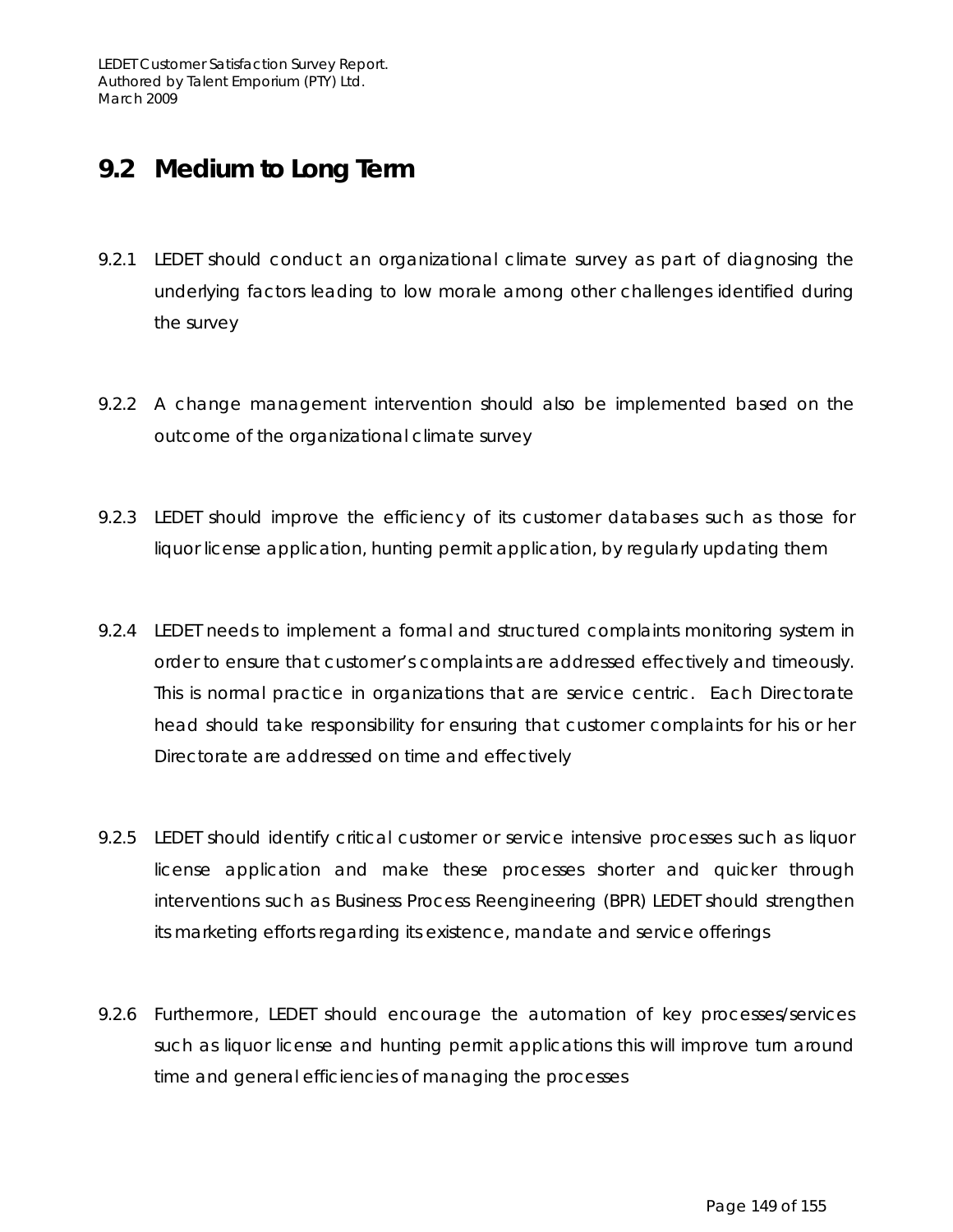- 9.2.7 There should be better coordination and monitoring of the Department's projects/interventions and service delivery in general to ensure not only better efficiencies, but to also ensure better, more and relevant **impact** and **outcomes** of projects and service delivery in general. It is recommended that the Office of the Head of Department could perhaps take charge of this responsibility
- 9.2.8 Performance Agreements (PAs) should be strengthen by ensuring that staff is held accountable for performance through PAs. This will go a long way in engendering a culture of taking responsibility and accountability for one's job and deliverables. This should ultimately result in service delivery improvement
- 9.2.9 There should be a seamless and collaborative marketing approach and customer education between LEDET and its SOEs. This will partly address the issue of external customers being confused by which LEDET SOE offers what services
- 9.2.10 LEDET and its SOEs should also ensure that their marketing drives include strategies that target respective and specific market segments such as youth, emerging entrepreneurs so that these diverse market segments' needs are specifically addressed.

It must also be noted whilst some of the findings are not so positive, LEDET nevertheless needs to be commended for its efforts of ensuring compliance to the requirements of the BP White Paper. For instance, LEDET has been diligently and consistently developing and publishing a booklet on Service Standards and Citizen's Report among other important BP compliance requirements.

The challenge for LEDET is to continue to improve and strengthen some of its initiatives. For instance, whilst LEDET has been publishing service standards, the respondents are however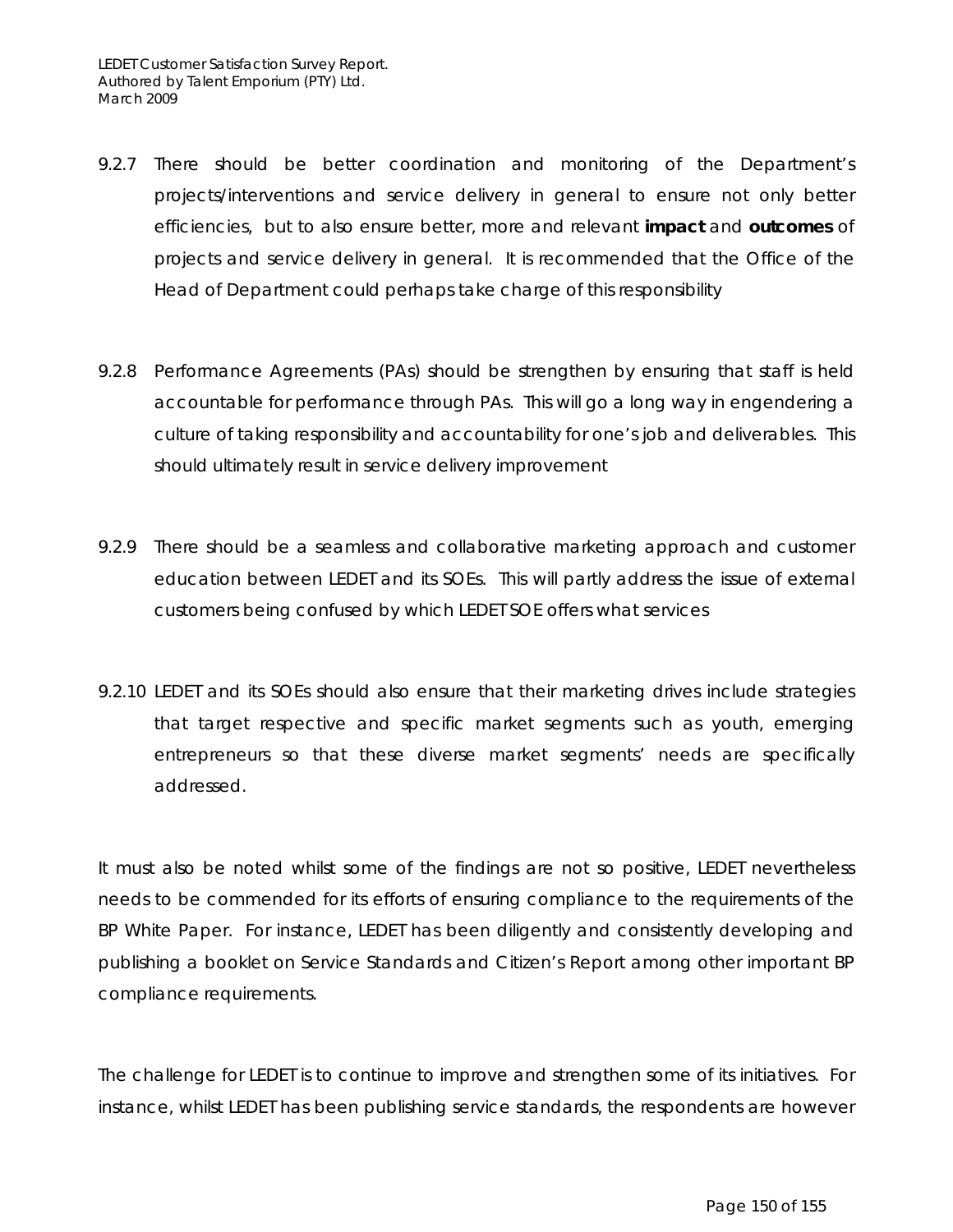LEDET Customer Satisfaction Survey Report. Authored by Talent Emporium (PTY) Ltd. March 2009

not aware of them. This means whilst LEDET has done some work in this regard, the challenge is that a lot needs to be done to create more awareness about the service standards. Furthermore, the service standards themselves can also be improved by ensuring that they are easy to understand and reader friendly for the average customers of LEDET.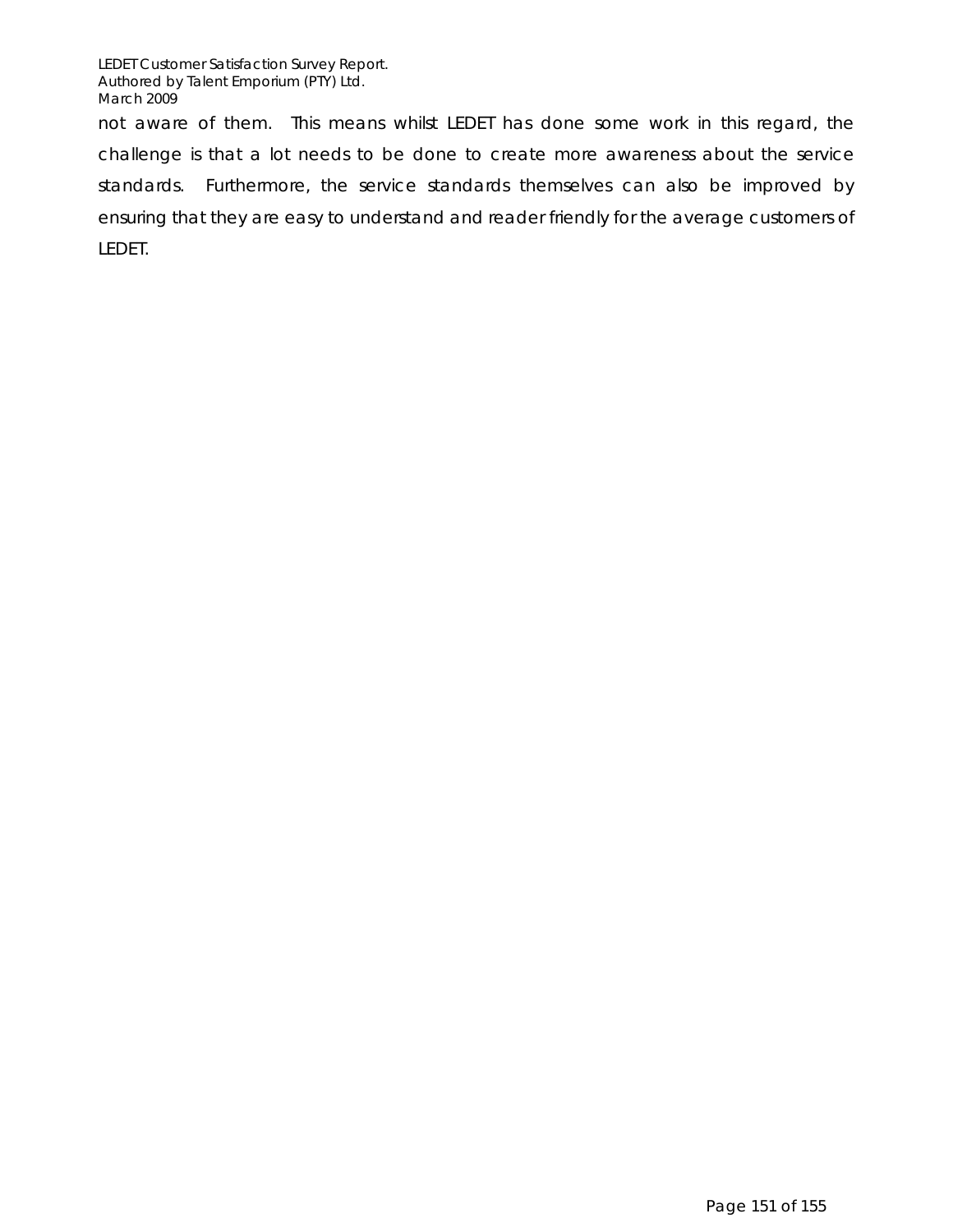# **PART E: CONCLUSION**

This report has demonstrated the centrality of the role of LEDET in the socio-economic development of the Limpopo Province. Even more importantly, the report has argued and demonstrated that key to LEDET effectively achieving its mandate, is the need for it to ensure compliance to the Batho Pele White Paper and thereby improving its internal efficiencies.

The report has also emphatically demonstrated the importance of ensuring that for LEDET to improve the levels of customer satisfaction of its external customers – and thereby improving service delivery in general, there is also a compelling need to first ensure that its staff, should first and foremost be treated as internal customers in their own right. Internally focused customer service and satisfaction is just as important as external customer service. The report subscribes to the axiom, "happy staff leads to happy customers".

By paying special attention to the needs of internal customers, this report also argues that customer service issues are fundamentally anchored within the institutional and organizational climate issues. In other words, issues and challenges that appear to be simply about customer service at face-value, have their roots in other underlying and deep-seated issues such as organizational culture, employees' conditions of service etc. As a result, any intervention aimed at improving customers' levels of satisfaction and customer service in general should address these issues holistically and systematically. This includes looking at the root cause of poor service delivery – and that is largely issues such as leadership style, culture of reward or lack thereof, levels of motivation of staff etc . Such issues are often referred to as, "soft issues".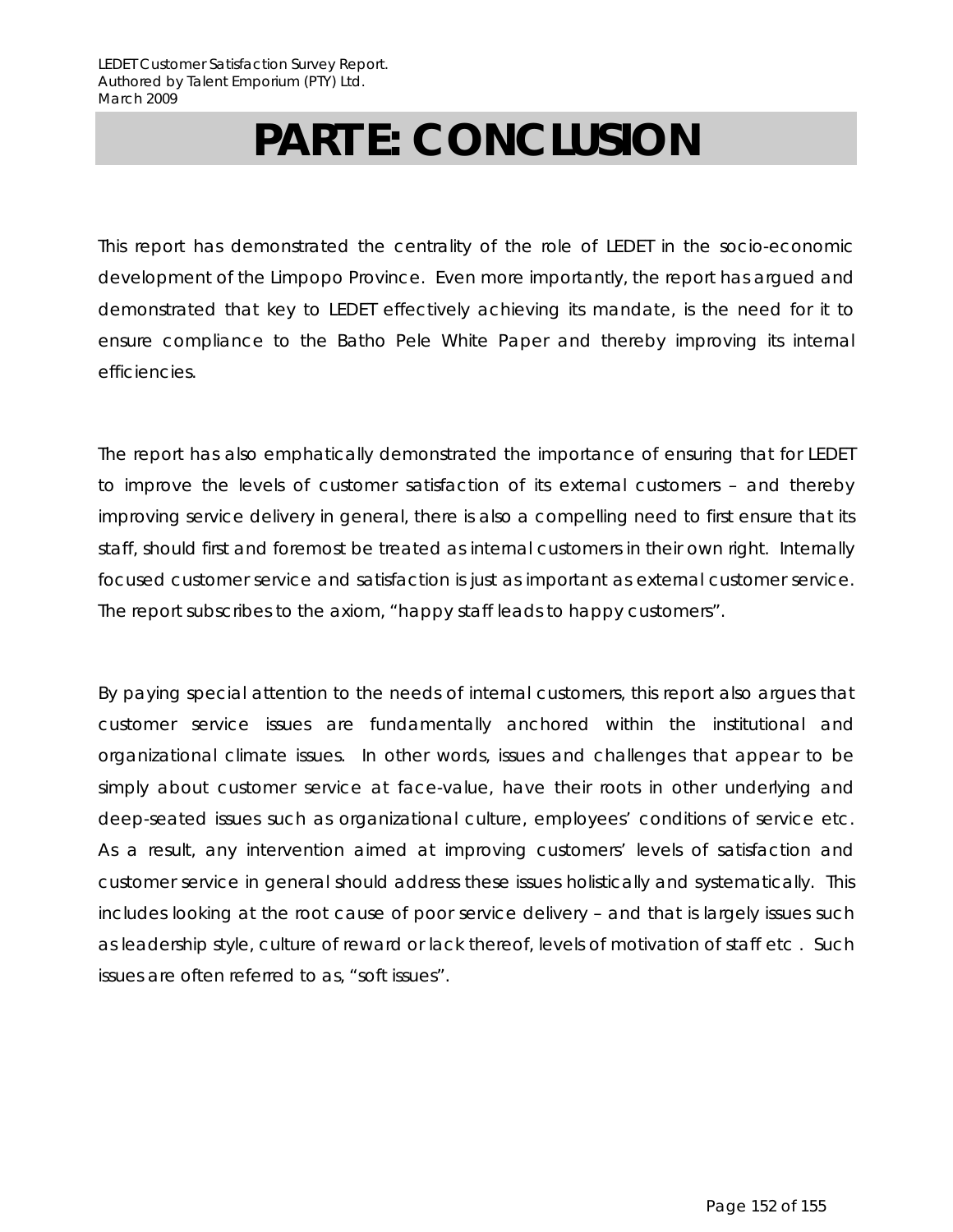Whilst for practical, functional and readability purposes, this report is divided into two broad sections, namely internal and external survey, it should be borne in mind that internal and external dynamics of service delivery are not mutually exclusive and therefore solutions to the internal and external customer satisfaction should be addressed in a systemic and holistic fashion.

The report has also indicated that LEDET has commendably made significant strides in improving service delivery, and yet there is still "room" for significant improvement. As result, the research team has attempted to assist LEDET to address the identified challenges by providing practical recommendations that could be quickly and easily implemented. Such recommendations are dubbed, "low hanging fruit" or "quick wins". On the hand, the report acknowledges that some recommendations can only be implemented in the medium to long term – partly because of the financial and logistical/practical considerations.

It is also important to note that there was no overwhelming negativity from both the internal and external customers towards LEDET. This indicates that indeed LEDET has made progress in improving service delivery in general. Needless to say, this does not however mean that there are no negative findings. Furthermore, this does not mean that LEDET should be complacent and only focus on addressing the negative findings. LEDET should continuously work on improving all aspects of the organization in a holistic fashion – human, processes, technology, culture, governance/legislative/regulatory, back-office, front-office etc – in order to improve service delivery. Service delivery improvement is a process not an event.

The report has also emphasized the need to for LEDET to pay particular attention to the working conditions of employees in the district and nature reserves. There is a general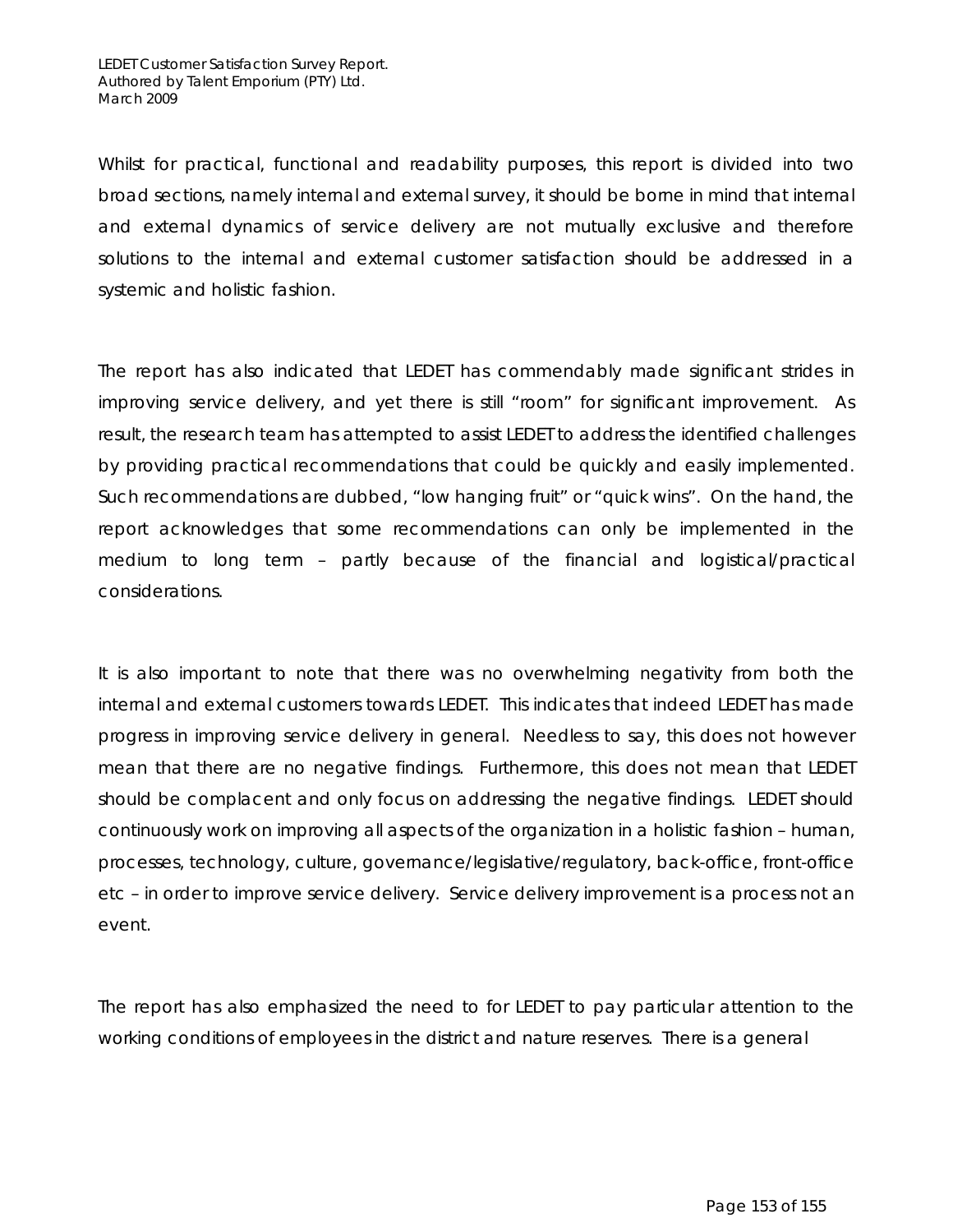LEDET Customer Satisfaction Survey Report. Authored by Talent Emporium (PTY) Ltd. March 2009

feeling and perception by employees at nature reserves and district offices that they are being neglected and as a result, their levels of motivation and morale are generally low – comparatively speaking. Employees at the district and nature reserves are in fact, at the coal face of service delivery . They are literally the "foot soldiers" of service delivery.

It is therefore critically important that their plight is addressed given that they are the "face" of the Department. It is at the nature reserves where a significant number of external customers interface with LEDET. If customers get poor service and therefore bad experiences, due to for instance demotivated staff, the reputation of the Department would be severely compromised.

It is therefore important that LEDET implements these recommendations, if it is to continue to harness its ability to deliver on its crucial mandate.